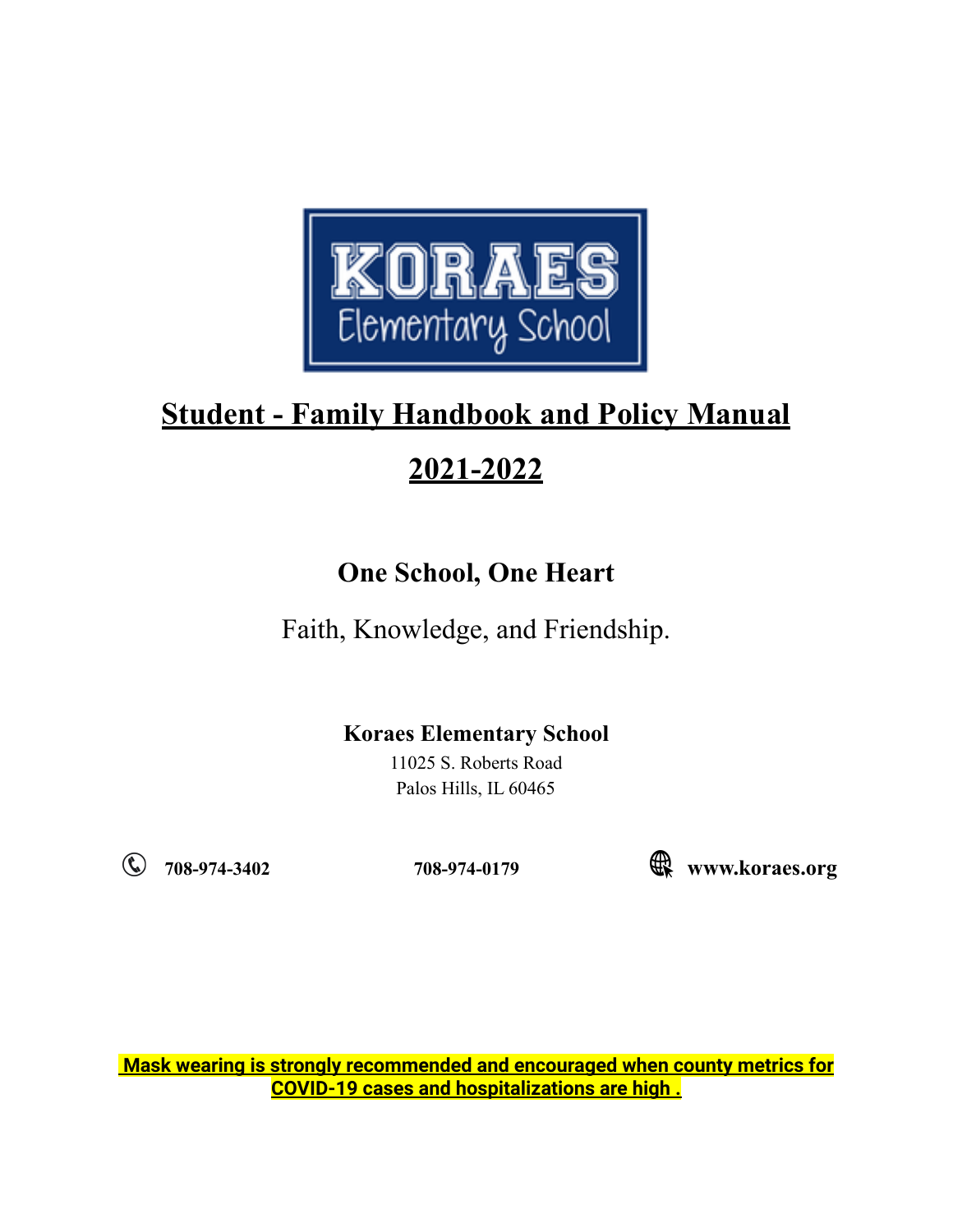# Student Handbook Acknowledgment

Name of Student:

#### **Student Acknowledgement and Pledge**

I acknowledge receiving and/or being provided electronic access to the Student/Family Handbook and School Board policy on student behavior. I have read these materials and understand all the rules, responsibilities and expectations. In order to help keep my school safe, I pledge to adhere to all school rules, policies and procedures.

I understand that the Student/Family Handbook policies may be amended during the year and that such changes are available on the Koraes website or in the school office.

I understand that my failure to return this acknowledgement and pledge will not relieve me from being responsible for knowing or complying with Koraes school rules, policies and procedures.

Student Signature \_\_\_\_\_\_\_\_\_\_\_\_\_\_\_\_\_\_\_\_\_\_\_\_\_\_\_\_\_\_\_\_\_\_Date\_\_\_\_\_\_\_\_\_\_\_\_\_\_\_\_\_\_\_\_\_\_\_\_\_\_\_\_\_\_\_\_

#### **Parent/Guardian Acknowledgement**

I acknowledge receiving and/or being provided electronic access to the Student/Family Handbook and School Board policy on student behavior. I have read these materials and understand all the rules, responsibilities and expectations.

I understand that the Student/Family Handbook and school policies may be amended during the year and that such changes are available on the school website or in the school office.

I understand that my failure to return this acknowledgement will not relieve me or my child from being responsible for knowing or complying with Koraes school rules, policies and procedures.

My signature acknowledges I have read through the Parent Code of Conduct.

| Parent/Guardian Signature | Date |  |
|---------------------------|------|--|
|                           |      |  |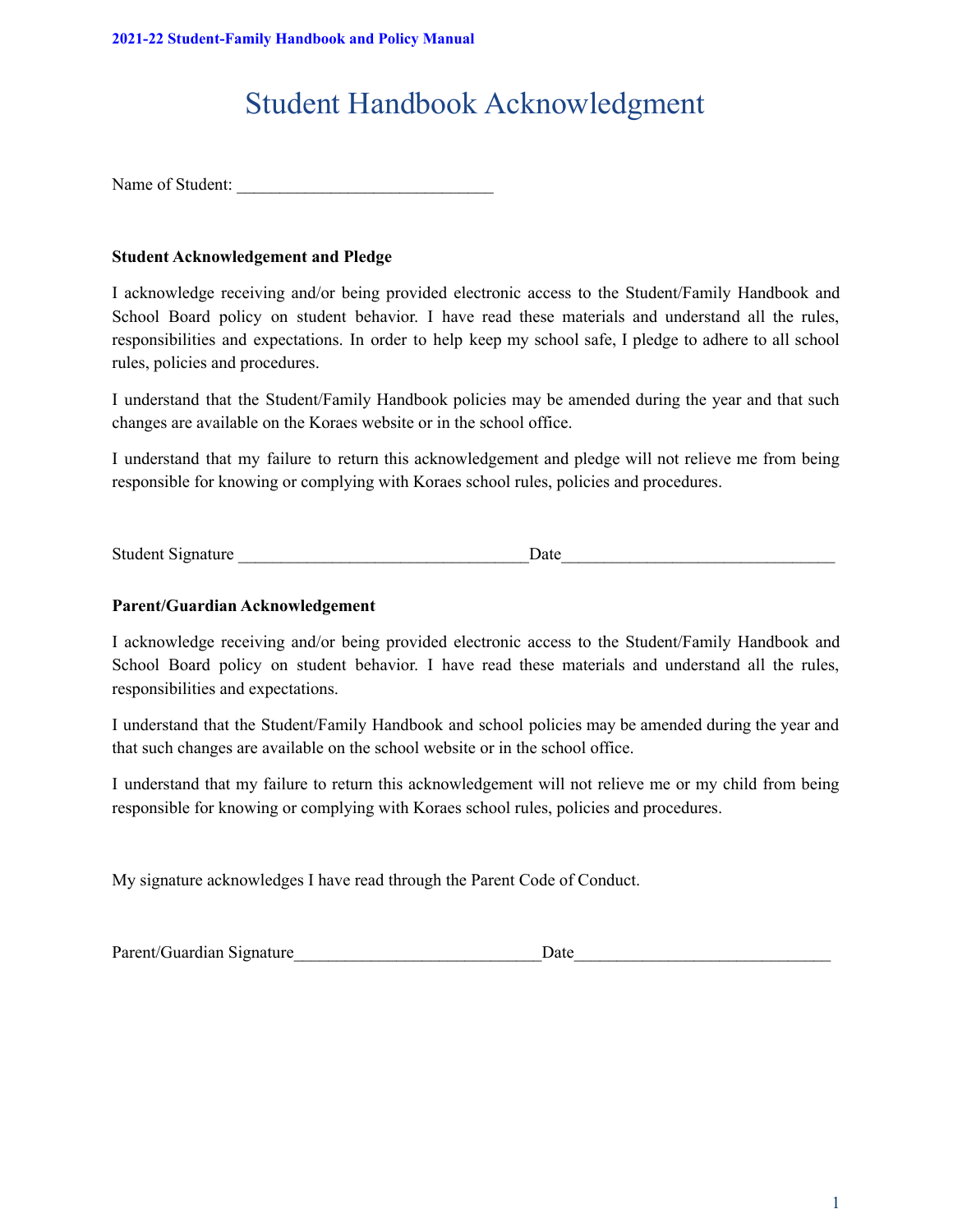# Table of Contents

### School Mission, Vision and Strategic Goals

| Mission                            | $\tau$           |
|------------------------------------|------------------|
| Vision                             | $\boldsymbol{7}$ |
| <b>Strategic Goals</b>             | $\boldsymbol{7}$ |
| <b>Beliefs</b>                     | $\,8\,$          |
| Admissions Policy and Registration | $8\,$            |
| <b>Registration Requirements</b>   | $\,8\,$          |
| Enrollment                         | 9                |
| School Hours                       | $\boldsymbol{9}$ |
| <b>General Information</b>         |                  |
| History of Koraes                  | 10               |
| School Calendar                    | 12               |
| Faculty and Staff                  | 13               |
| Student Body                       | 14               |
| KPTA and School Board              | 14               |
| Access to School Grounds           | 14               |
| Before and After School Care       | 14               |
| <b>Field Trips</b>                 | 15               |
| Lost and Found                     | 15               |
| Lockers and Classroom Desks        | 15               |
| Communication                      |                  |
| <b>Communication Sources</b>       | 16               |
| Communication with Koraes Staff    | 16               |
| Telephone and Messages             | 16               |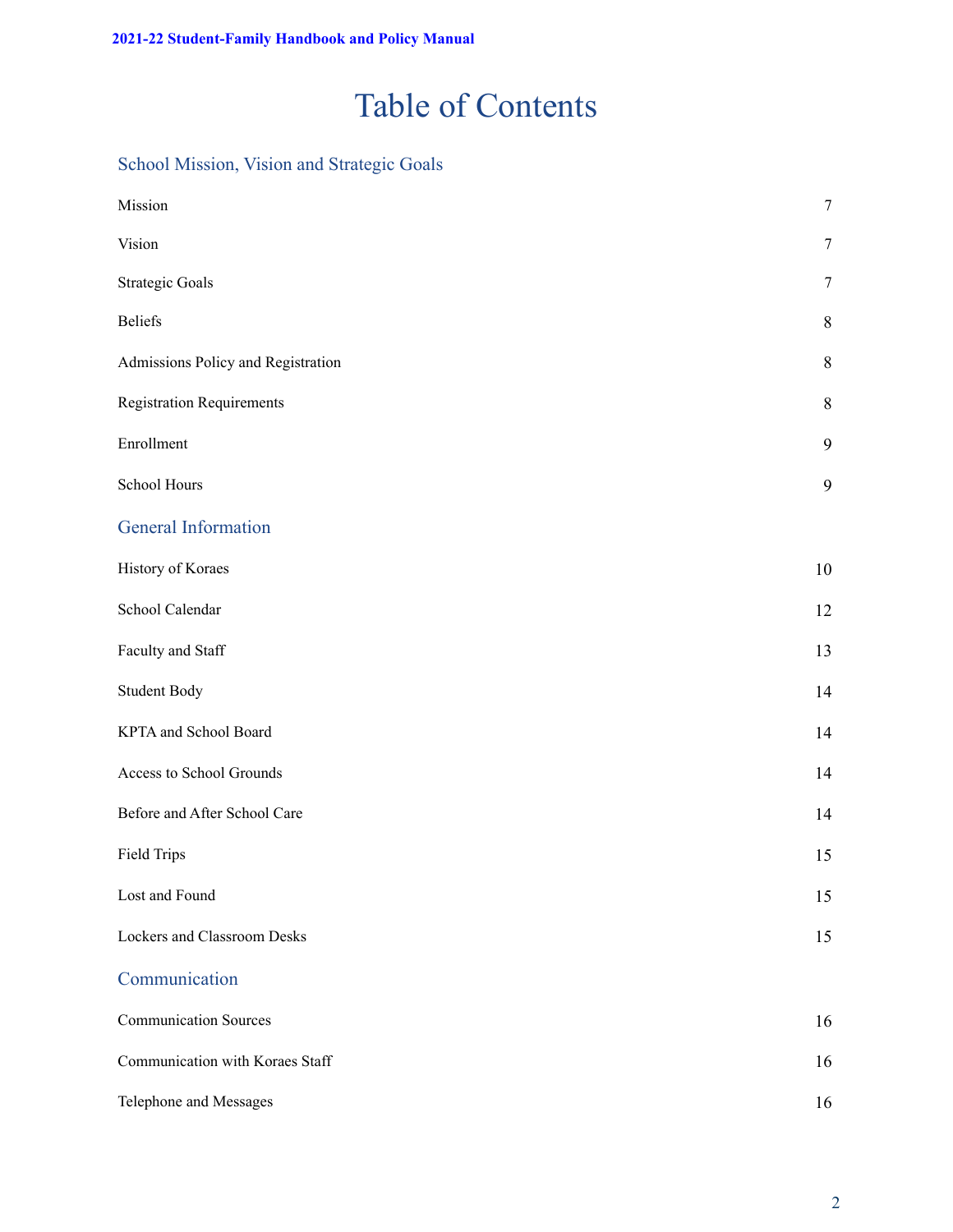| Textbooks and Classroom Libraries                 | 17     |
|---------------------------------------------------|--------|
| Unreturned Parent/Student Handbook Sign-Off Forms | 17     |
| Attendance                                        |        |
| Attendance                                        | 17     |
| Attendance at School Sponsored Events             | 18     |
| <b>Student Absences</b>                           | 18     |
| Early Dismissal                                   | 19     |
| <b>Student Success</b>                            |        |
| Academic Competitions                             | 19     |
| Academic Integrity                                | $20\,$ |
| After School Learning Opportunities               | $20\,$ |
| Community Service                                 | $20\,$ |
| Greek Programs                                    | 21     |
| <b>Report Cards and Progress Reports</b>          | 21     |
| <b>Student Support Team Meetings</b>              | 22     |
| Grading and Promotion                             | 22     |
| Homework                                          | 23     |
| e-Learning or Remote Learning Guidelines          | 24     |
| Graduation                                        | 25     |
| National Junior Honor Society                     | 25     |
| <b>Student Council</b>                            | $25\,$ |
| <b>Dress Code</b>                                 |        |
| Dress Code                                        | 26     |
| School Uniforms                                   | 26     |
| PE Uniforms                                       | 27     |
| Casual Days                                       | $28\,$ |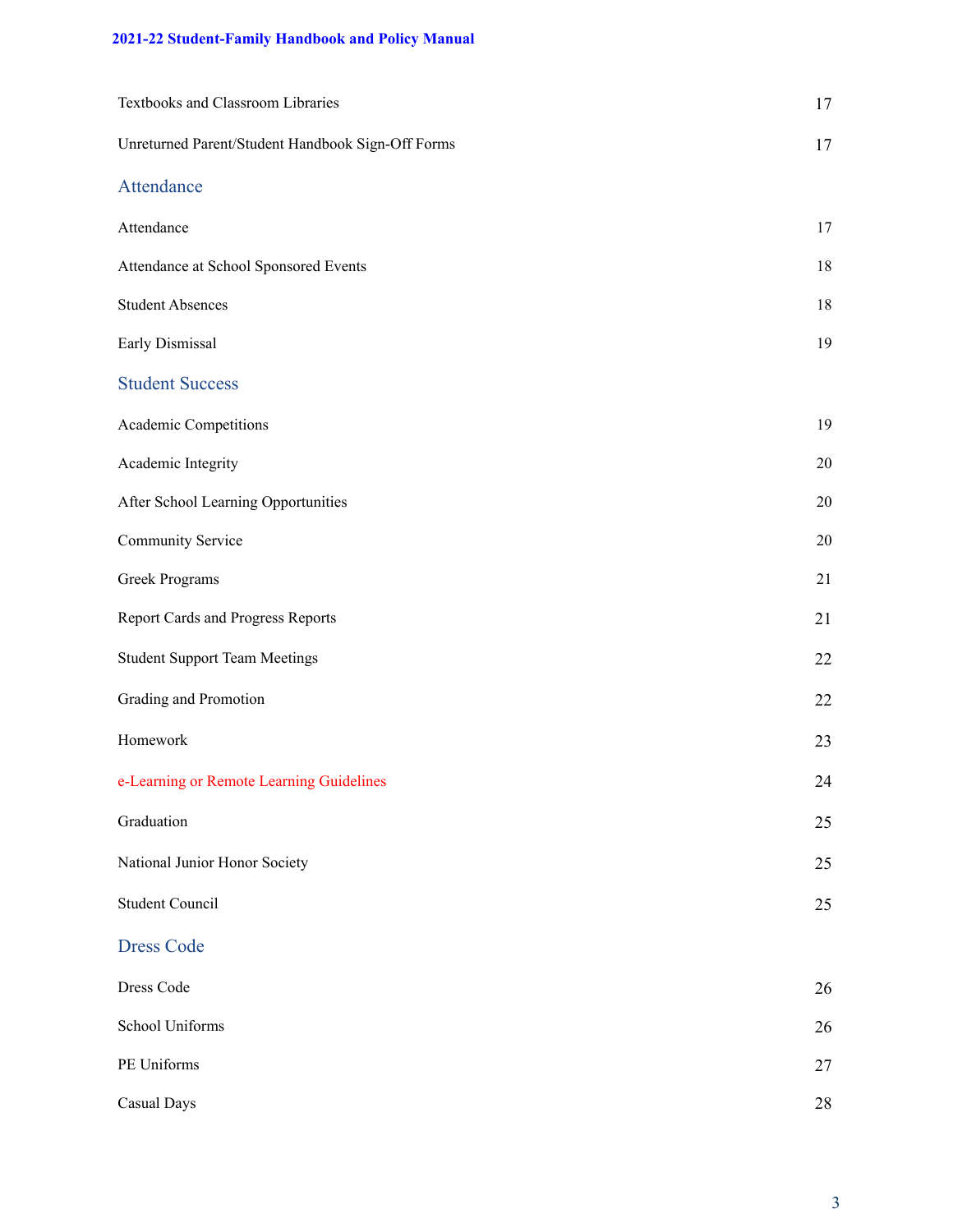| Special Uniform Dress Code Notes               | 28 |
|------------------------------------------------|----|
| <b>School Visitors and Volunteers</b>          |    |
| <b>Visitors</b>                                | 29 |
| School Volunteers                              | 29 |
| Visitor Code of Conduct                        | 29 |
| Transportation                                 |    |
| Parent Drop Off and Pick Up                    | 30 |
| <b>Bus Transportation</b>                      | 32 |
| <b>Bus Conduct</b>                             | 32 |
| <b>Health and Safety</b>                       |    |
| Immunization, Health, Eye & Dental Examination | 33 |
| Injuries                                       | 34 |
| Eye Protection School Act                      | 34 |
| Koraes Student Wellness Policy                 | 35 |
| <b>AEDs</b>                                    | 35 |
| <b>Student Medication</b>                      | 35 |
| Safety Drill Procedures and Conduct            | 36 |
| School Incident Reporting System               | 37 |
| <b>Emergency School Closings</b>               | 37 |
| Communicable Diseases                          | 37 |
| Head Lice                                      | 38 |
| Erin's Law                                     | 39 |
| Missing Children's Act                         | 39 |
| Child Abuse and Neglect                        | 39 |
| Custody                                        | 39 |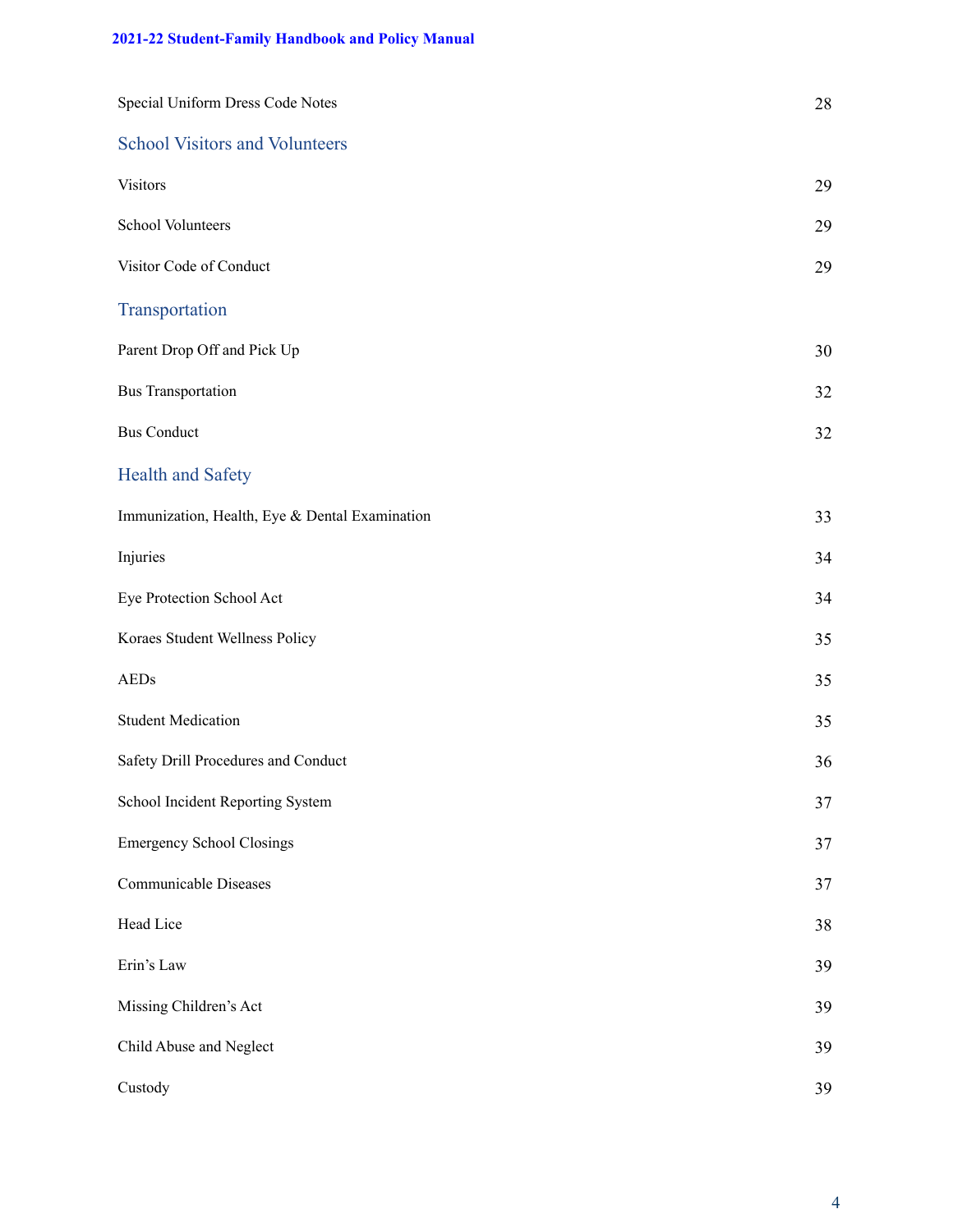| Invitations and Gifts                                               | 39 |
|---------------------------------------------------------------------|----|
| <b>Treats and Snacks</b>                                            | 40 |
| Students with Food Allergies                                        | 40 |
| Care of Students with Diabetes                                      | 40 |
| Exemption From PE/Recess                                            | 40 |
| <b>Discipline and Conduct</b>                                       |    |
| <b>Standards of Conduct</b>                                         | 41 |
| Masks and Face Coverings                                            | 41 |
| Violations Defined                                                  | 42 |
| Consequences Defined                                                | 44 |
| Violation - Consequence Alignment                                   | 46 |
| <b>Student Behavior</b>                                             | 46 |
| Prevention of and Response to Bullying, Intimidation and Harassment | 50 |
| <b>Battery Against School Personnel</b>                             | 54 |
| Bullying/Harassment School Incident Reporting Form A                | 55 |
| Sexual Harassment & Teen Dating Violing/Harrance Prohibited         | 56 |
| Lunchroom Rules                                                     | 57 |
| <b>Field Trips Rules</b>                                            | 58 |
| Access to Student Social Networking Passwords & Websites            | 58 |
| Student Use of Chromebook Devices                                   | 58 |
| Internet, Technology and Publications                               |    |
| Internet Acceptable Use                                             | 60 |
| Network Etiquette                                                   | 61 |
| No Warranties                                                       | 61 |
| Indemnification                                                     | 61 |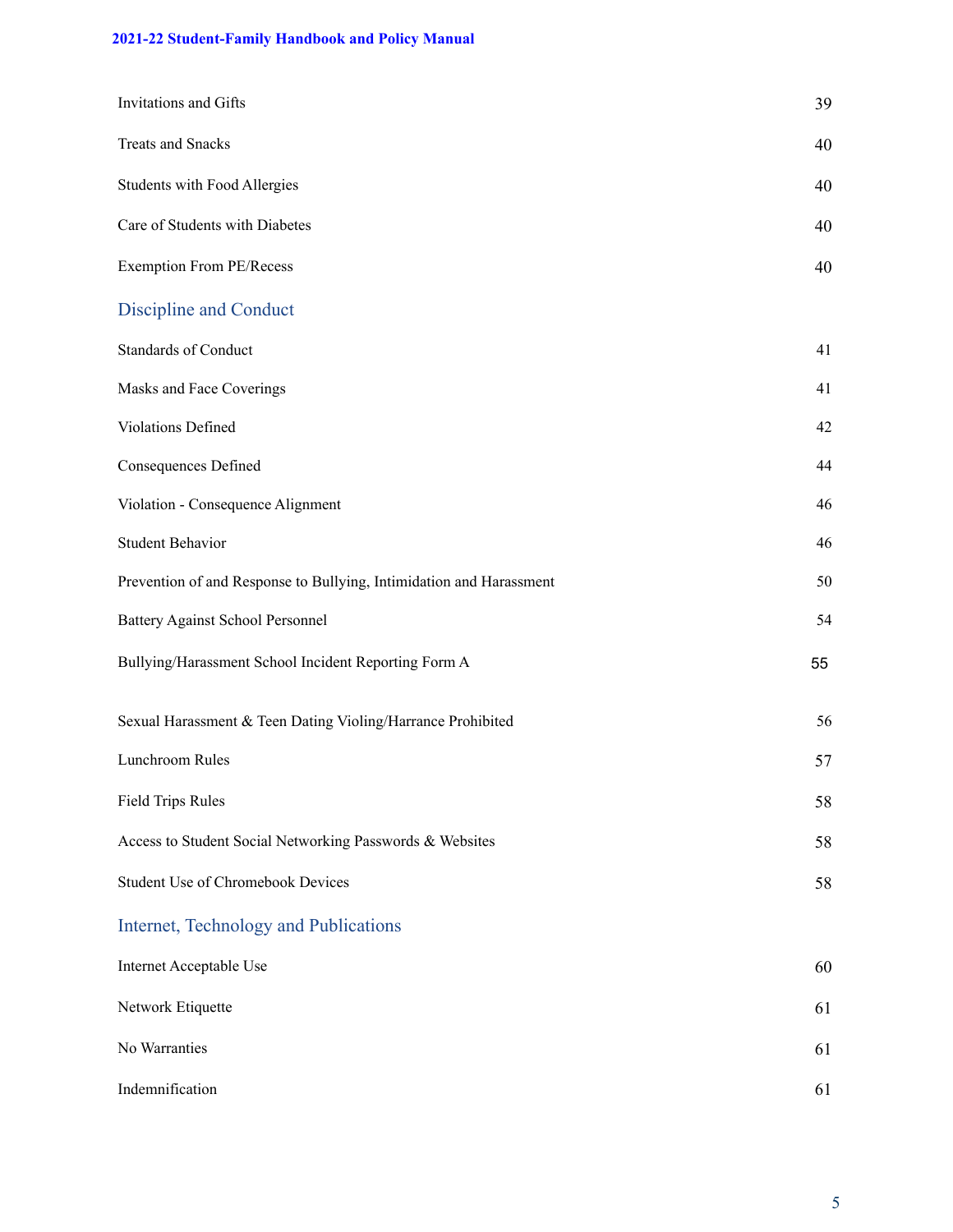| Security                                                  | 62 |
|-----------------------------------------------------------|----|
| Vandalism                                                 | 62 |
| Copyright Web Publishing Rules                            | 62 |
| Cell Phones                                               | 62 |
| Use of Email or Google Accounts                           | 62 |
| <b>Search and Seizure</b>                                 |    |
| Search and Seizure                                        | 63 |
| <b>Student Records and Privacy</b>                        |    |
| <b>Student Privacy Protections</b>                        | 64 |
| <b>Student Records</b>                                    | 65 |
| <b>Parental Right Notifications</b>                       |    |
| <b>Standardized Testing</b>                               | 67 |
| <b>School Visitation Rights</b>                           | 67 |
| Mandated Reporter                                         | 67 |
| Sex Offender Notification Law                             | 78 |
| Parent Notices Required by the Every Student Succeeds Act | 68 |
| Parent Code of Conduct                                    | 68 |
| Koraes Elementary School Parent/Guardian Code of Conduct  | 69 |

COVID Policy and Protocol 2021-2022 (end enclosure) 71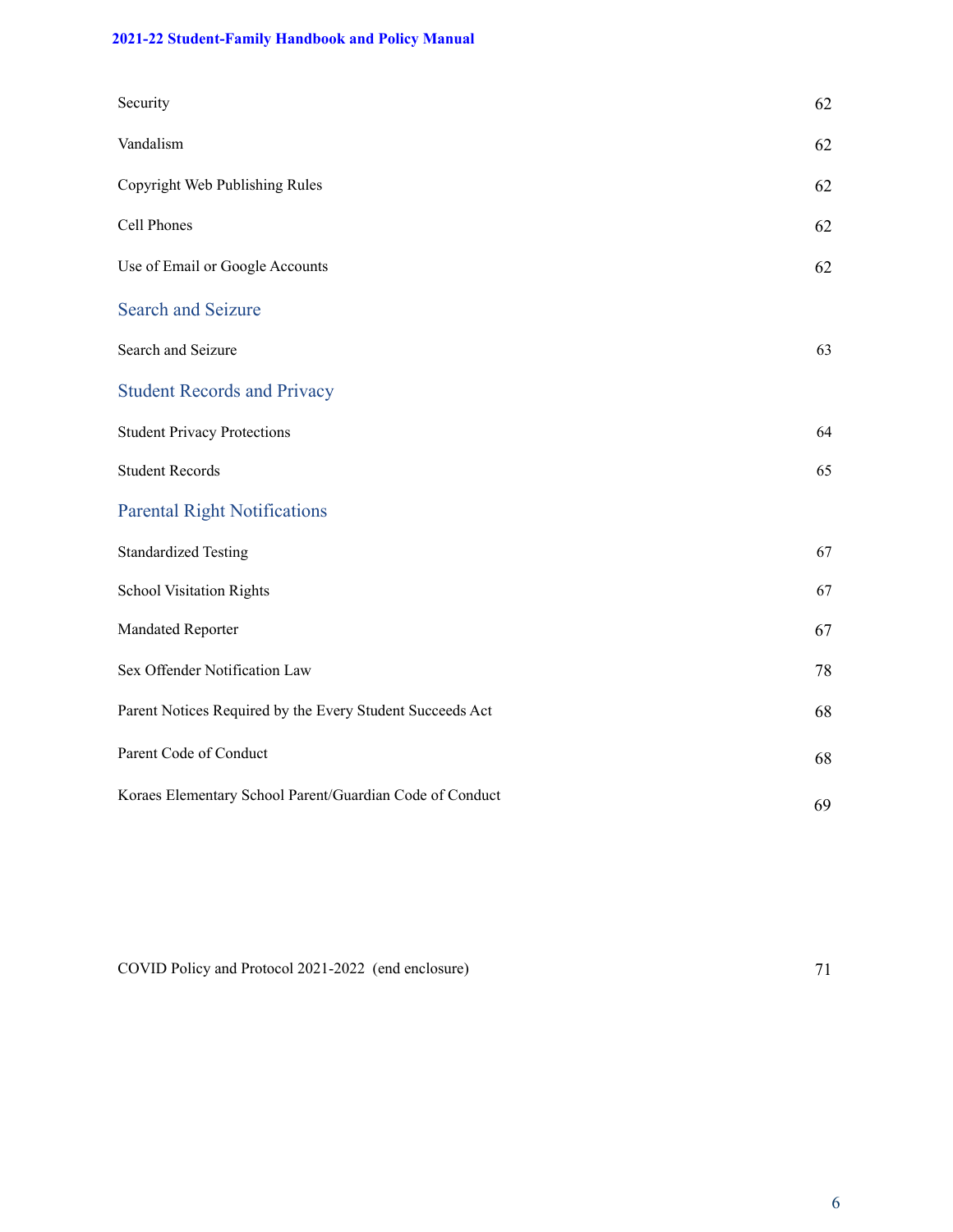# School Mission, Vision and Strategic Goals

### Mission Statement

The mission of Koraes School is to pursue excellence in academic knowledge and skills through a whole-child approach to education that fully prepares students for college, career, citizenship and the challenges of the 21<sup>st</sup> Century. We believe that through an intentional integration of faith and learning, Koraes students are challenged to achieve their fullest potential and aspire to become critical thinkers who are fully prepared to meet the challenges of an ever-changing world while remaining steadfast to the traditions and teachings of the Orthodox Christian Church and the Hellenic culture.

### Vision Statement

Koraes School will become a school of excellence where students acquire both the knowledge needed to be successful academically and the skills to live a Christian life that is firmly rooted in the teachings of the Orthodox Church and the Hellenic culture.

# Strategic Goals

- **Goal 1**: Koraes School will ensure a quality education for all students by focusing on teaching and learning that is aligned with the Illinois Learning Standards.
- **Goal 2**: Koraes School will ensure a safe, secure and orderly Christian environment for all.
- **Goal 3**: Koraes School will optimize student achievement through responsible stewardship of its financial resources and the proactive pursuit of all necessary resources to meet current and future demands.
- **Goal 4**: Koraes School will recruit, employ, develop, and retain a workforce that achieves the mission and goals of the organization.
- **Goal 5**: Koraes School will meet the continuing and changing demand for essential information through technological systems and processes that support effective performance and desired results.
- **Goal 6**: Koraes School will provide and manage the system's facilities and operations in an exemplary manner as determined by programmatic needs and best management practices.
- **Goal 7**: Koraes School will apply continuous quality improvement strategies and principles as the way the organization conducts business.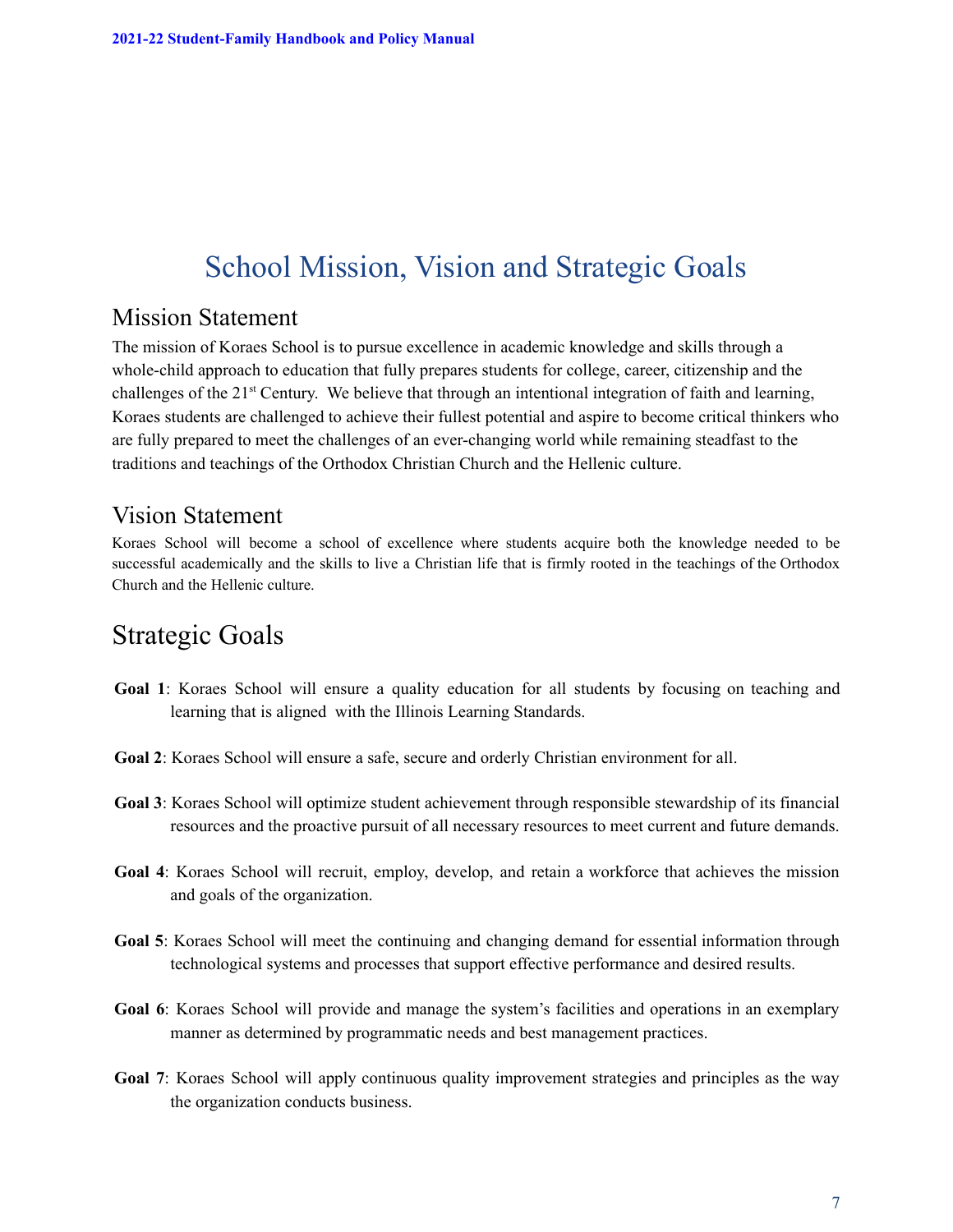### Our Beliefs

- Each child is taught to honor and respect their unique identity to the Orthodox Faith and our cultural heritage through Christ-centered religious instruction
- Each child's comprehensive needs can be met through the shared partnership of school, family and church
- Parent involvement is critical to the success of our children and our school
- Active engagement in challenging learning opportunities should be balanced with service that is connected to the school and the broader community
- A healthy lifestyle and awareness of well-being is practiced by everyone in a school environment that is safe and secure
- Each child deserves access to personalized learning that is supported by qualified, caring teachers and staff
- A growth mindset is imperative in our work with children
- Academic literacy in the Greek Language is of great importance

# Admissions Policy and Registration

Koraes Elementary School is operated under the auspices of Ss. Constantine and Helen Greek Orthodox Church and only admits students of the Orthodox Faith. Parents/guardians who enroll their child(ren) at Koraes desire an Orthodox education for their child(ren). Parents/guardians who enroll their child(ren) at Koraes will cooperate and uphold all school regulations. The parents will cooperate with the staff in supervising the home study of the children and foster in their children a respect for all persons and property. Koraes School does not discriminate on the basis of sex, race, color or national and ethnic origin in administration of educational policies and school administered programs. Transfer students will be accepted upon full review of student records by the principal. If a student has an Individual Service Plan (ISP) on file, modified instruction and assessment will occur on a level as determined by the interventions/goals of the individual student.

At the time of registration, the incoming student's original birth certificate and baptismal certificate must be presented. A record of compliance with local and state health requirements must be submitted to the office. Students entering kindergarten must be five years of age on or before October 1<sup>st</sup>. Students entering the preschool program must be three years of age and be toilet trained.

Our school is under a special education agreement with District 118 which provides consultative services, speech services, occupational therapy and other testing as needed in order to diagnose learning/emotional/social disabilities.

## Registration Requirements

#### **State of Illinois Registration Requirements**

The State of Illinois requires the following documents be on file for each student

- 1. Medical Forms: Preschool, Kindergarten, 6<sup>th</sup> and new transfers with proof of immunizations.
- 2. Dental Forms: Kindergarten,  $2<sup>nd</sup>$  and  $6<sup>th</sup>$  graders and new transfers are required to show proof of a dental examination.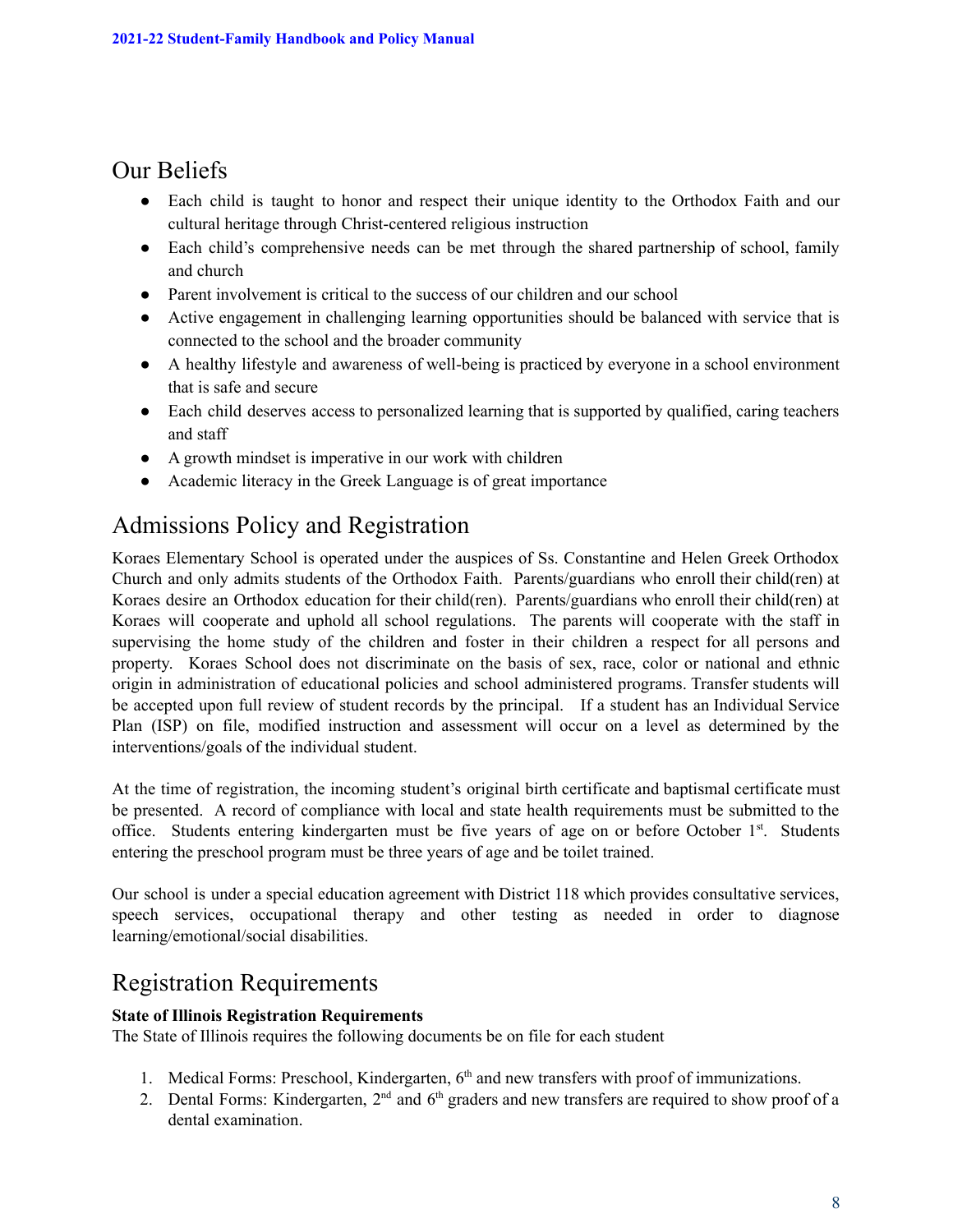- 3. Vision Forms: Kindergarten and new transfers are required to show proof of a vision examination.
- 4. Birth Certificate: Preschool, Kindergarten and new transfers

#### **Baptismal Certificate**

All students new and transfer must submit a valid baptismal certificate.

# Enrollment

Koraes enrolls new students on a first come, first serve basis and reserves the right to limit enrollment as needed.

- Forms can be downloaded from our website at [www.koraes.org,](http://www.koraes.org) or picked up in the school office.
- Transfer into any grades welcome with transcripts and acceptable student performance/behavior.
- Interview and evaluation required with principal prior to approval for transfer.

### **Non-Discrimation Statement**

Koraes Elementary School, mindful of its mission to be a witness to the love of Christ for all, does not discriminate on the basis of race, color, national and ethnic origin in admissions policies, scholarship programs, athletic and other school-administered programs. Koraes reserves the right to select students on the basis of academic performance, religious commitment to Orthodoxy, lifestyle choices, and personal qualifications including a willingness to cooperate with Koraes administration and the Koraes School Board by following the Parent/Student Handbook and to abide by its policies. (Romans 2:11) As an Orthodox Christian educational facility, the Word of God is the basis for our mission, objectives, values, curriculum, and activities.

While the school does not discriminate against students with special needs, a full range of services may not always be available to them. Decisions concerning the admission and continued enrollment of a student in the school are based upon the student's emotional, academic, and physical abilities and the resources available to the school in meeting the student's needs.

#### **School Compliance Officers**

The School identifies the following individuals to act as its Compliance Officers under this policy:

[Elizabeth Christofylakis](mailto:petrosandliz@icloud.com) Erin Deval [schoolboard@koraes.org](mailto:schoolboard@koraes.org) [edeval@palos118.org](mailto:edeval@palos118.org) edeval@palos118.org 708-254-1411 708-761-5806

Title IX Compliance Officer: Section 504 Compliance Officer:

## School Hours

**Preschool - Ages 3 to 5** Preschool families may choose a minimum schedule of three flexible days.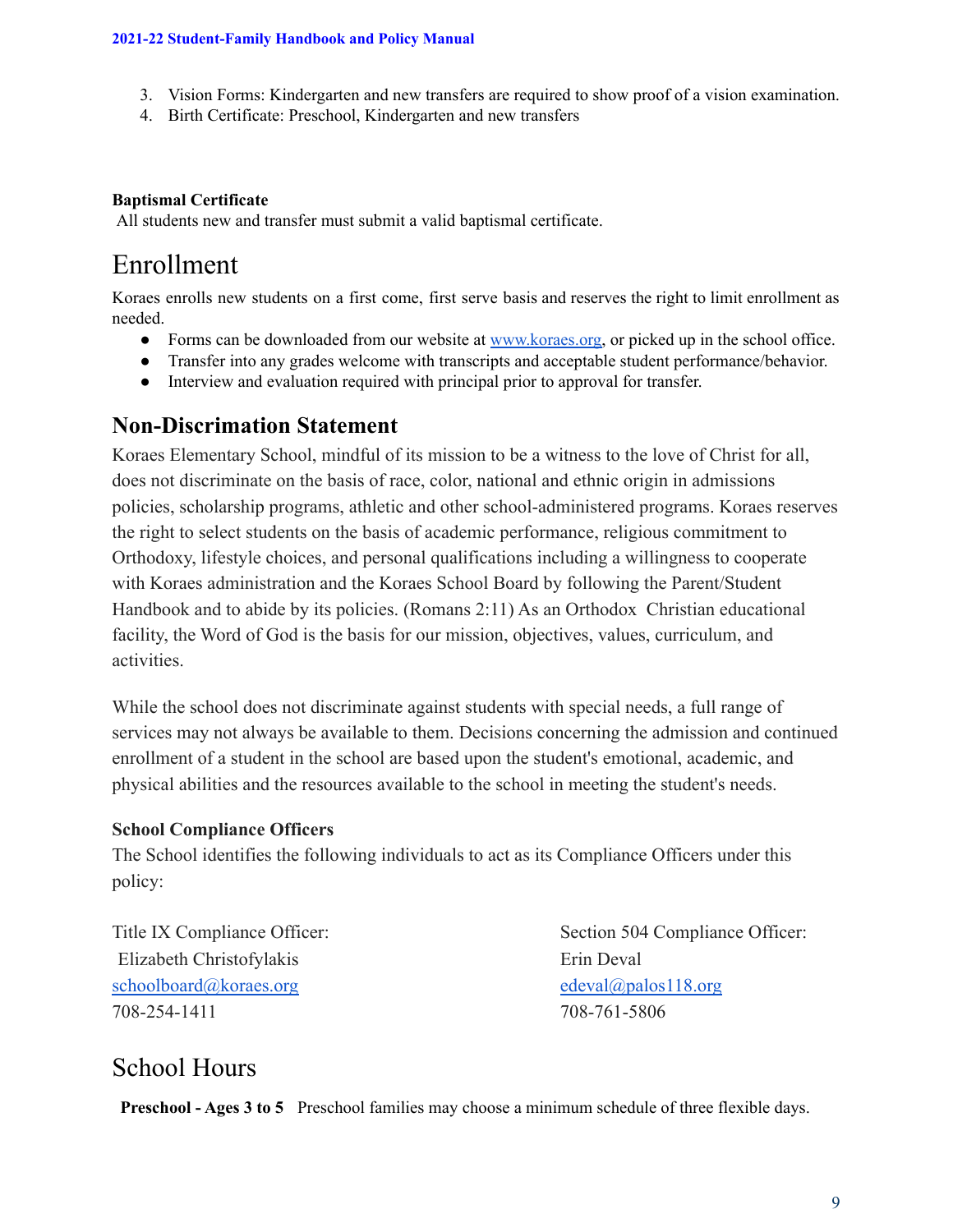| Monday to Friday | $8:30$ am - 12:00 pm | Half Day |
|------------------|----------------------|----------|
| Monday to Friday | $8:30$ am $-3:15$ pm | Full Day |

#### **Kindergarten through 8th Grade**

| Monday to Friday | $8:30$ am $-3:15$ pm |
|------------------|----------------------|
| Early Dismissal  | $8:30$ am - 1:00 pm  |

Morning Prayer begins promptly at 8:30 am for the 2021-22 school year. All students are expected to be present in their classroom for Morning Prayer. Students who are late are considered tardy.

| <b>School Office Hours</b> |  | Monday - Friday 8:00 am - 4:30 pm |
|----------------------------|--|-----------------------------------|
|----------------------------|--|-----------------------------------|

Office is open for general business during the school year. Summer hours will vary.

# General Information

### History of Koraes

The Adamantios Koraes Elementary School was founded in 1910 under the auspices of SS. Constantine and Helen Church as a Greek-American parochial school. At Koraes, our primary goal is to promote intellectual development, reinforce cultural awareness and social responsibility, and foremost, to inculcate the moral and ethical values of the Greek Orthodox faith. Our students are prepared to think critically through a challenging curriculum, communicate effectively, and act independently in preparation for life in a complex society with an accelerated rate of change.

The Adamantios Koraes Elementary School is registered with the State of Illinois and recognized by the Illinois State Board of Education and as such, agrees to comply with any and/or all applicable state or federal law or regulatory requirements. Koraes School offers a complete elementary school program for grades Kindergarten through Eighth. The school is fully recognized by the [Illinois](http://www.isbe.net/) State Board of [Education,](http://www.isbe.net/) the Greek Orthodox [Archdiocese,](http://www.goarch.org/) and the Ministry of [Education](http://www.ypepth.gr/) of Greece. All full-time faculty members hold at least a baccalaureate degree, some have graduate degrees, and all are fully certified by the State of Illinois. Our dedicated, highly competent teachers assure each student individual attention in a friendly, nurturing environment, yet challenge them with a demanding program of the fundamental scholastic disciplines. Faculty members of the Greek department hold appropriate credentials from the Ministry of Education of Greece and are committed to helping our children develop an understanding of their heritage and cultural identity. Our clergy complement the intellectual development of our children with the development of positive moral and ethical values through guidance in their spiritual growth and instruction in the Greek Orthodox faith.

A preschool was started in the 2007-2008 school year for three and four year old children. The core of the curriculum is based on the Illinois Early Learning Standards and focuses on developmentally appropriate activities suited to the needs of each child. Students receive instruction in language and literacy development, numeracy, handwriting, science and social studies. Students are taught through exploration using weekly thematic units. Greek instruction is taught five days a week. Gross motor is developed during physical education offered twice a week. Students will have experiences with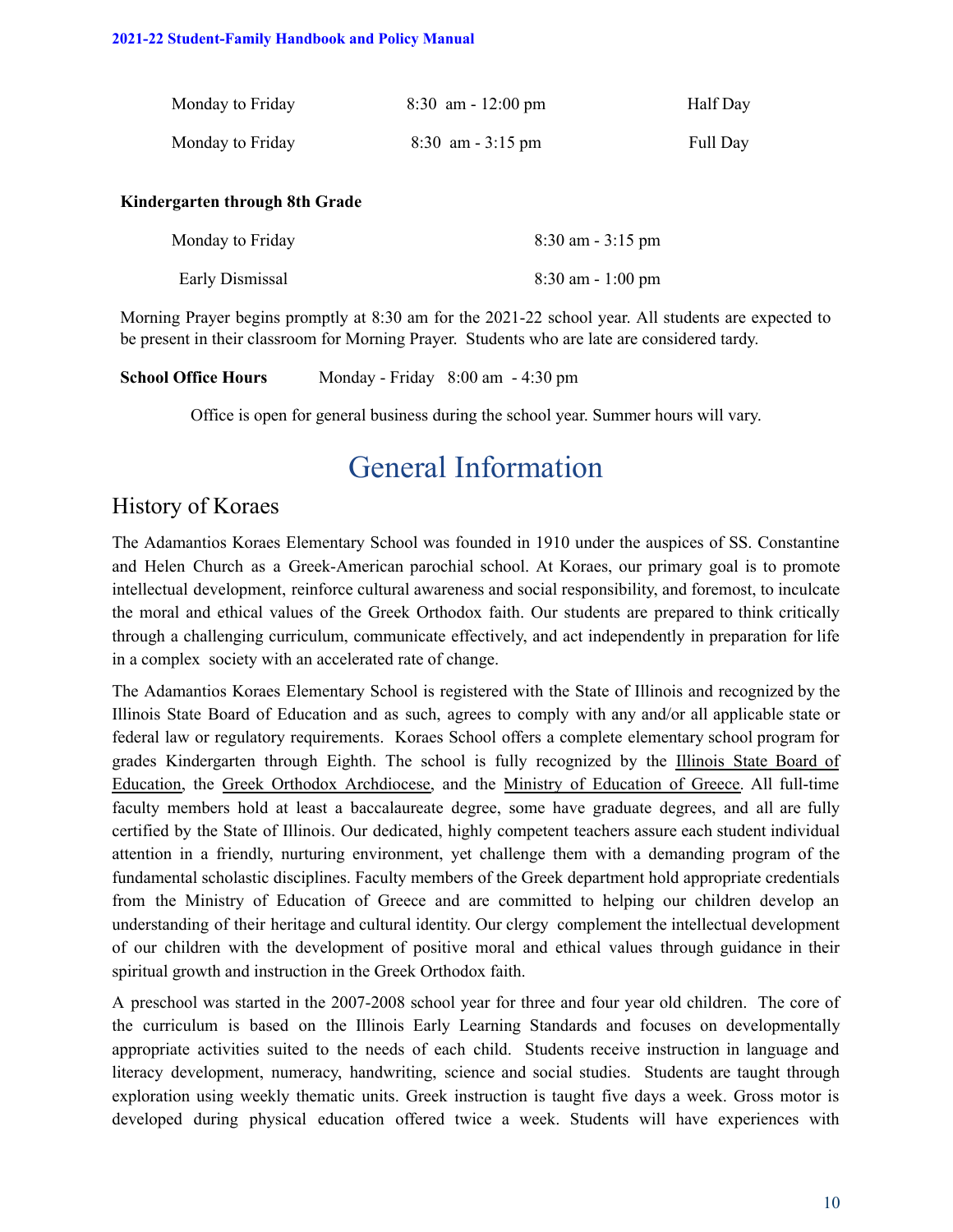technology and art in the classroom. Students attend prayer and liturgy services and participate in religion weekly.

The core of the curriculum in Kindergarten through Fifth grades concentrates on an integrated program of basic studies supported by the Illinois Learning Standards in the five academic disciplines: English Language Arts, Mathematics, Science, Social Studies and Greek. The curriculum is supplemented by the instruction of handwriting, social emotional learning, technology, religion, physical education, health and art. Instruction occurs in self-contained classrooms and supplemented with small group instruction within the setting. We encourage creativity, imagination, collaboration, and teamwork.

The middle school curriculum in grades six through eight provides an academic program concentrating on the five disciplines, English Language Arts, Mathematics, Science, Social Studies, and Greek. The student makes a transition from a self-contained classroom under the direction of their classroom teacher to a departmentalized program of study where the student is under the direction of a number of different teachers. Group instruction continues as in the lower grades in reading, religion, health and physical education. The focus of the upper grade program is to provide a strong foundation in order to prepare students academically for entry into high school.

Our staff encourages students to embrace change and use their imagination and creativity to soar as innovators. We are growing in our work towards STEM opportunities and continue to develop this area in our curriculum. Students in grades 3-8 will be using Chromebooks to support instruction across content areas. All students in grades K-8 participate in NWEA MAP® (Measure of Academic Progress) assessment three times yearly along with reading running record assessments given throughout the year to measure and monitor reading progress. Our teachers will support our students by encouraging them to persevere through struggle, believe in themselves and never give up. They will encourage them to wonder, think critically, analyze information, and make connections. It is our goal that students will do the same for their peers.

#### **NWEA MAP®**

NWEA's assessments are called Measures of Academic Progress (MAP®). When taking these computerized adaptive tests, the difficulty of each question is based on how well a student answers all the previous questions. As the student answers correctly, the questions become more difficult. If the student answers incorrectly, the questions become easier. In an optimal test, a student answers approximately half the items correctly and half incorrectly. The final score is an estimate of the student's achievement level. Students take the MAP® in the fall, winter and spring in the areas of reading and mathematics.

The Koraes Elementary School curriculum is guided by the Illinois State Board of Education and supported by the Illinois Learning Standards. These standards may be viewed at <https://www.isbe.net/Pages/Learning-Standards.aspx>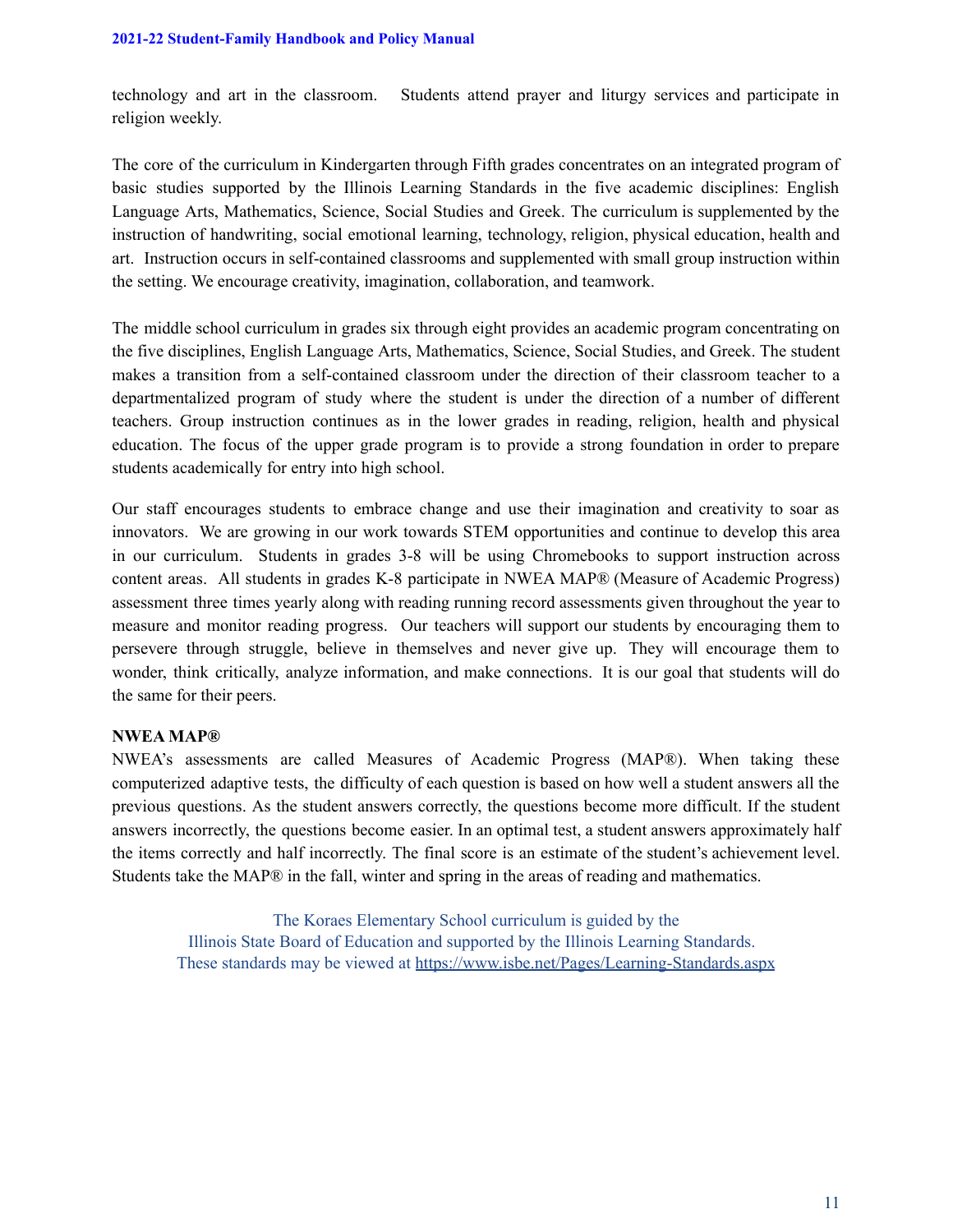# **Koraes Elementary School 2021-2022 Calendar**

| August 23            | Preschool Curriculum Night 6:00                 |
|----------------------|-------------------------------------------------|
| August 24            | Meet the Teacher 1:00 - 3:00                    |
| August 25            | First Day of School                             |
| September 6          | <b>No School - Labor Day</b>                    |
| September 8          | Curriculum Night 6:00 pm                        |
| September 29         | Early Dismissal 1:00 pm                         |
| October 4            | Trimester 1 Midterm                             |
| October 11           | <b>No School - Columbus Day</b>                 |
| October 29           | Early Dismissal 1:00 pm                         |
| November 12          | End of Trimester 1                              |
| November 22          | Early Dismissal 1pm- Parent Teacher Conferences |
| <b>November 23</b>   | <b>No School - Parent Teacher Conferences</b>   |
| November 24 - 26     | <b>Thanksgiving Break</b>                       |
| November 29          | Return to school                                |
| December 17          | Last day of Class                               |
| December 20 - 31     | <b>No School - Winter Break</b>                 |
| <b>January 3</b>     | No School - Teacher Institute Day               |
| January 4            | Return to school                                |
| January 12           | Trimester 2 Midterm                             |
| <b>January 17</b>    | <b>No School - Martin Luther King Day</b>       |
| January 26           | Early Dismissal 1:00pm                          |
| <b>February 4</b>    | <b>No School - Teacher Institute Day</b>        |
| <b>February 21</b>   | <b>No School - Presidents' Day</b>              |
| February 25          | End of Trimester 2                              |
| March 23             | Early Dismissal 1:00pm                          |
| March 28 - April 1   | <b>Spring Break - No School</b>                 |
| April 14             | Early Dismissal 1:00pm                          |
| April 15             | <b>No School</b>                                |
| April 20             | Trimester 3 Midterm                             |
| April 21             | Holy Thursday Liturgy - Early Dismissal 11:00am |
| <b>April 22 - 25</b> | Mini-break - No School                          |
| April 26             | <b>School Resumes</b>                           |
| May 27               | Early Dismissal 1:00pm                          |
| May 30               | <b>No School - Memorial Day</b>                 |
| June 6               | Preschool Farewell and Kindergarten Graduation  |
| June 7               | Last Day of School 8th Grade Graduation         |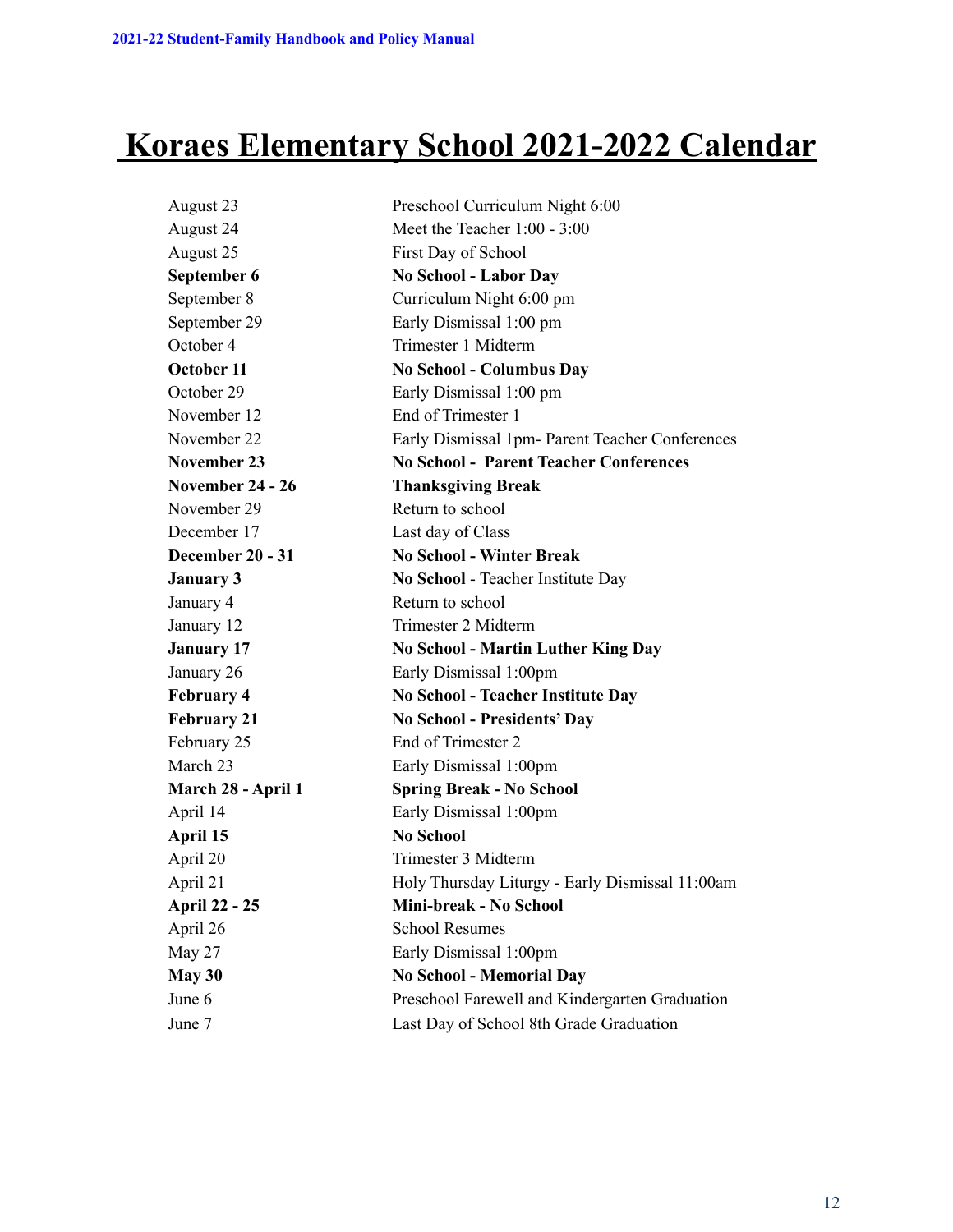## Koraes Faculty and Staff

Our blend of many experienced teachers together with newer graduates from teaching programs allows us to deliver instruction that is innovative, yet based on research-based teaching strategies. Many of our teachers either have graduate degrees or specific endorsements in math, social studies, science, and reading.

| Preschool/Preschool Assistant   | Mrs. Sonia Nikolopoulos                           |
|---------------------------------|---------------------------------------------------|
| Preschool                       | Mrs. Shannon Noyes                                |
| Preschool Assistant             | Mrs. Linda Winston                                |
| Preschool Assistant             | Ms. Kelly Winston                                 |
| Kindergarten                    | Mrs. Diane Garratt                                |
| Kindergarten                    | Mrs. Nalda Page                                   |
| <b>First Grade</b>              | Mrs. Nikoletta Stavrou                            |
| <b>First Grade</b>              | Ms. Nicole Panos                                  |
| Second Grade                    | Ms. Maria Michalaris                              |
| Third Grade                     | Ms. Jeaovanna Munoz                               |
| Fourth Grade                    | Mrs. Kat Simmerly                                 |
| Fifth Grade                     | Mrs. Aleka Letsos                                 |
| Middle School ELA               | Mr. Chris Barrer                                  |
| Middle School Math              | Ms. Vivian Niestrom                               |
| Middle School Science           | Mrs. Nikoletta Stavrou                            |
| Middle School & Intermediate SS | Mr. Mark DelReal                                  |
| Greek/Art/Religion              | Presv. Georgia Alikakos                           |
| Greek                           | Mr. Stavros Kariofilis                            |
| Greek                           | Mrs. Roula Boubourekas                            |
| Greek                           | Mrs. Zoe Koultourides                             |
| Physical Education              | Ms. Kathy Ruggiero/ Ms. Jhade Avila, Aleka Letsos |
| Interventionists                | Mrs. Kathy Ruggiero & Ms. Jhad Avila              |
| Administrative Assistant        | Mrs. Despina Lianos                               |
| <b>Assistant Principal</b>      | Ms. Laura Grachan                                 |
| Principal                       | Mrs. Beth Lind                                    |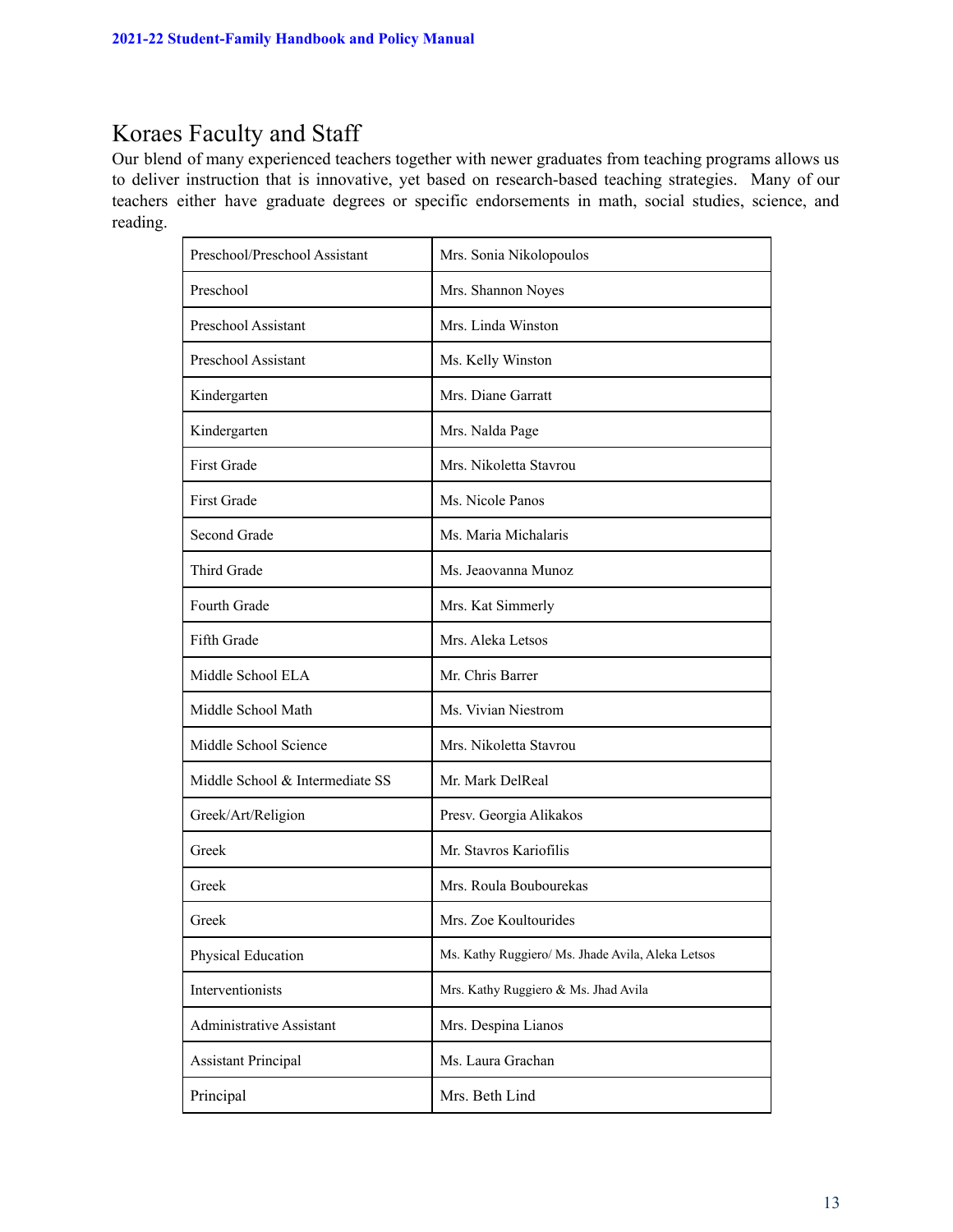| Fr. Nicholas Dahdal and His Eminence Nathanael<br>Religion Instructors |  |
|------------------------------------------------------------------------|--|
|------------------------------------------------------------------------|--|

### Student Body

The student body is made up of multiple nationalities within one Orthodox Faith. Students come from as far as Burr Ridge, Hinsdale, Lemont, Darien, Downers Grove, Mokena, Frankfort, Chicago, LaGrange, and Skokie.

### KPTA and School Board

Family, staff, and community all share the responsibility for the development of well-rounded children. Our parent organization (KPTA) is an active and integral part of our school. Their fundraising throughout the school year is vital to the school's success. Our School Board is a sub-committee of the Parish Council that is governed by the by-laws of the Parish. It meets every month during the school year and tackles the issues of both budget and policy for the school.

#### **KPTA**

The Koraes Parent-Teacher Association (KPTA) of Koraes School fosters a cooperative relationship between the parents and Koraes Elementary for the enrichment of our children's educational experience. Through volunteer efforts, fundraising endeavors and event planning, the KPTA supports the educational, spiritual and financial development of the Koraes School community. In addition, the mission of the KPTA is to establish a sense of community for all who attend Koraes. KPTA meetings will be held virtually and in person on a monthly basis during the school year.

#### **Koraes Elementary School Board**

The Koraes School Board is a committee of the Parish Council. The School Board meets monthly to discuss policy, finances, and other matters as they relate to the operation of both our day and afternoon schools. All decisions reached are reviewed and voted on by the Parish Council at their monthly meeting before taking effect. Non-voting members in attendance at all meetings include the principal, pastor of the parish, president of the parish council, and any advisors with educational background that have been appointed by the parish council to act as resources for the group on educational issues.

### Access to School Grounds

Students on school grounds before or after respective school hours for Koraes must be in the care of an adult at all times. Parents must supervise their children after school hours if they are outside the school/church areas (playing fields, patio, etc.). Students may not enter the school once the school is closed at 4:30. If the student needs to enter the church, the student must enter the church side of the building.

### Before and After School Care

A Koraes staff member is available each school day before and after school to supervise children who either come early or need to stay late each day (7:15 a.m. – 8:15 a.m. and 3:15 p.m. - 4:30 p.m.). Both before and after school care will be held in the East Room. All Before School Care drop-offs enter through the church lobby. For after school care, at dismissal the children will be taken to the East Room. Parents will call the office to let us know you are here to pick up. Students will be dismissed through the school main entrance in the East parking lot. Drivers will not enter the building. There is no supervision past 4:30 p.m. Please do your best to be prompt. School rules apply during supervised care. Students are to report immediately to the destination (before or after school) unless permission from staff has been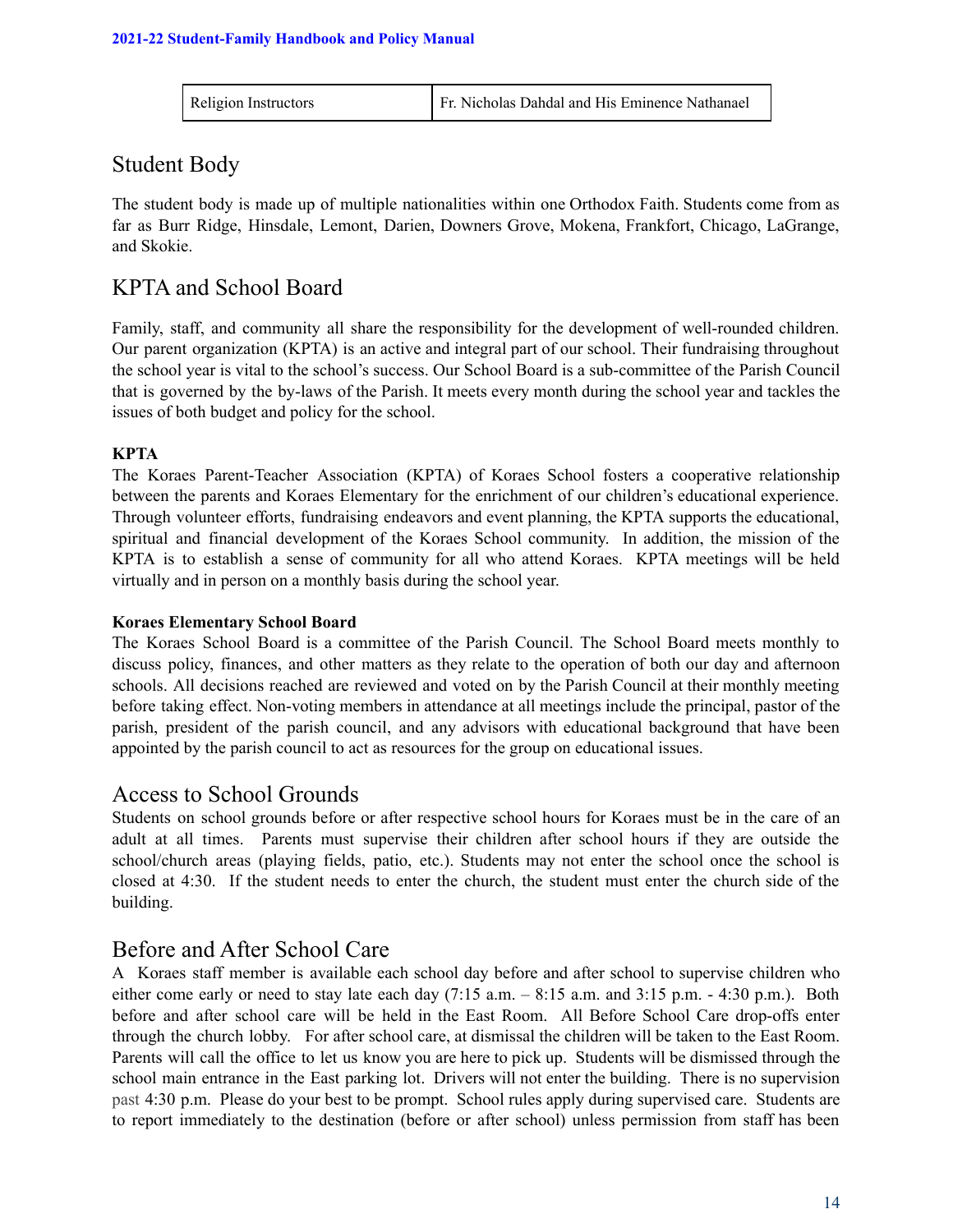granted otherwise. If a parent is going to arrive past 4:30, it is the responsibility of the parent to contact the school office prior to 4:00 to provide an estimated time.

### Field Trips

It is the role of the teacher to schedule field trips each year for his/her class. All field trips must have a connection to our curriculum and must be an extension of our educational program. Field trips are designed to enrich the student's classroom curriculum in an educational, cultural and social experience. Transportation and admission fees are to be paid for each student by the parent. *No refunds can be given because trips are prepaid and vendors do not refund money to the school.* Each student must have an official permission slip signed and dated by the parent/guardian. Students will not be released early to parents after a field trip unless there is an emergency. Chaperones are selected by the classroom teacher. Chaperone-to-student ratios are determined by the teachers who will coordinate with parents who have volunteered to chaperone at school field trips. Interested parents should complete the field trip form where it asks for volunteers to serve as chaperones. In accordance with our volunteer expectations, all volunteers must attend the mandatory volunteer training put on by the school administration. All chaperones must sign-off on the Volunteer Participation form and submit a copy of his/her picture ID. All chaperones are to abide by the volunteer expectations. Parents/volunteers must also complete the Archdiocese mandatory training as well. Chaperones may not bring other siblings on field trips. Chaperones may not purchase any gifts/snacks for the students they are supervising. Chaperones must be 21 years old or older. All chaperones are approved by the principal. Behavioral expectations on field trips are identical to the discipline policy as outlined in this handbook. If a student receives a discipline referral at any time during the trimester, it may prohibit him/her from attending field trips and/or school assemblies for that particular trimester. Students who have a letter grade of a D or lower may not be eligible for attendance on field trips. Students who have delinquent accounts may not be able to participate in field trips off campus.

Dress code for field trips will be noted on the permission slip. Beginning in the 21-22 school year, students will wear the Koraes field trip shirt that is purchased by the family.

Masks on school buses are mandatory. No shields will be allowed on the school bus. Masks on the field trip will be determined by the location and expectations of the venue. This will be communicated on the permission slip.

### Lost and Found

All articles left at school will be placed in the Lost and Found. Unclaimed articles will be disposed of periodically. Koraes does not assume responsibility for damage to personal property or lost articles. Please be sure all jackets, sweaters, sweatshirts, and other personal items are marked with the student's name.

### Lockers and Classroom Desks

Students in grades K-8 will be assigned a locker at the beginning of the school year. Students are expected to keep their lockers clean, and organized. Free of pictures and other decorations on the outside of the locker. The school takes no responsibility for items considered as decorations. Only Koraes issued locks may be used on the school lockers. Lockers are considered to be property of the school and are expected to be treated as such. Lockers may be locked at the end of each school day. Bringing personal items to school is discouraged. It is recommended that money sent to school for book fairs, hot lunch, etc. should be sent in a marked envelope and handed to the teacher upon arrival to class. The school reserves the right to inspect lockers or desks at any time. The school is not responsible for lost/stolen items. Lockers or desks may not be defaced in any way. Students who vandalize school property are subject to disciplinary consequences.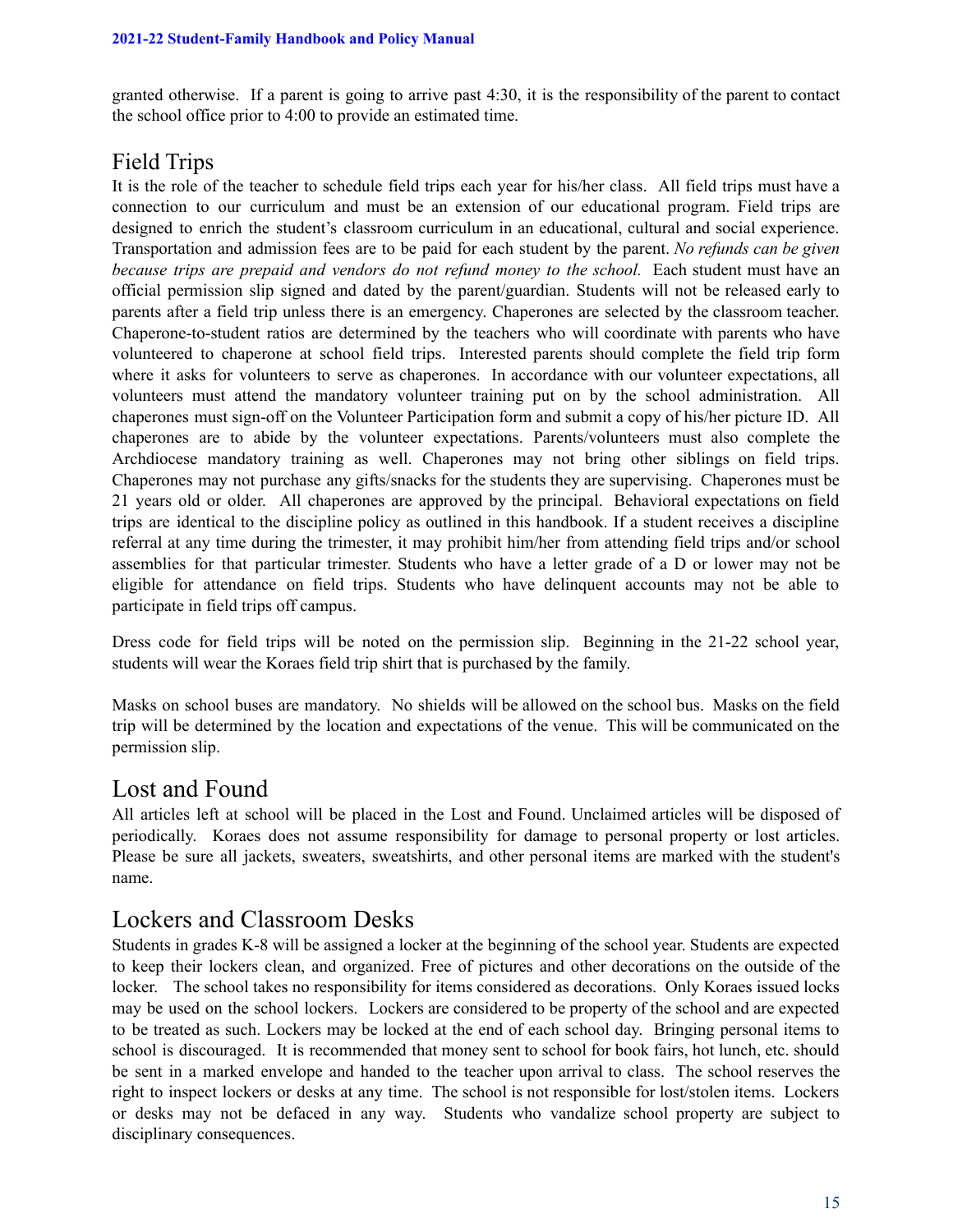# Communication

### Communication Sources

Several forms of communication both in print and electronically are available to our parents. Our school website at [www.koraes.org](http://www.koraes.org) is a good way to check for information and upcoming events regarding the school. Phone messages may be left for the teachers and/or the principal at any time during the school day with the expectation that a phone call will be returned within 24 hours. Curriculum Night is scheduled at the beginning of the school year to familiarize parents with their child's teacher and the curriculum. Two Parent/Teacher Conferences are scheduled each year for formal discussions about your child's progress, but appointments may be scheduled at any time with the teachers and/or the principal to discuss any areas of concern. Friday Folders are used in Prekindergarten  $-8<sup>th</sup>$  grade. Our KPTA has a parent tab on our school website. This along with other KPTA announcements, bulletins and information about your child's progress are included in this folder. KPTA also uses an electronic site PTBoard for announcements and the like. Please go through this folder on Friday and return each Monday morning so that we can be certain that you viewed your child's weekly papers. Please look for our Friday Notables for Next Week delivered via email.

### Communication with Koraes Staff

We welcome communication by phone, letter or email. Every effort is made to respond within 24 hours. However, the response time can vary with the complexity of the issue and the schedule of the person contacted. If you do not receive a response within two school days, please contact the school office. An issue regarding grades or classroom situations should be directed to the teacher as the first contact. If additional discussion or resolution is needed, the parent and/or teacher may contact the principal.

Please make every effort to contact a staff member ahead of time to set up either an in-person conference or a virtual conference. Any prearranged conferences before school would need to conclude by 8:10 am.

Please be respectful of a teacher's time at social events and avoid conducting a parent-teacher conference.

Any person wishing to confer with a staff member should contact that staff member by telephone or email to make a virtual appointment. Conferences with teachers are held, to the extent possible, outside school hours or during the teacher's conference/preparation period. For the 2021-22 school year, conferences will be held virtually and in person. (subject to change via conditions of the pandemic).

Concerns involving students and classroom procedures are most appropriately directed to the teacher. Questions concerning school policy should be directed to the Assistant Principal. If a conference is necessary, you may make your request through an email, a written note or a phone call to the teacher so that a mutually acceptable time may be scheduled. If a conference with the teacher is not satisfactory, a conference may be requested with the Assistant Principal but only after the matter has been first addressed in a teacher conference. "Drop in" conferences before or after school are not workable at any time. Teachers and administrators schedule their use of time carefully and have duties that are particularly heavy at both the beginning and end of the day. To keep informed about your child's activities and coursework, log on to PowerSchool.

### Telephone and Messages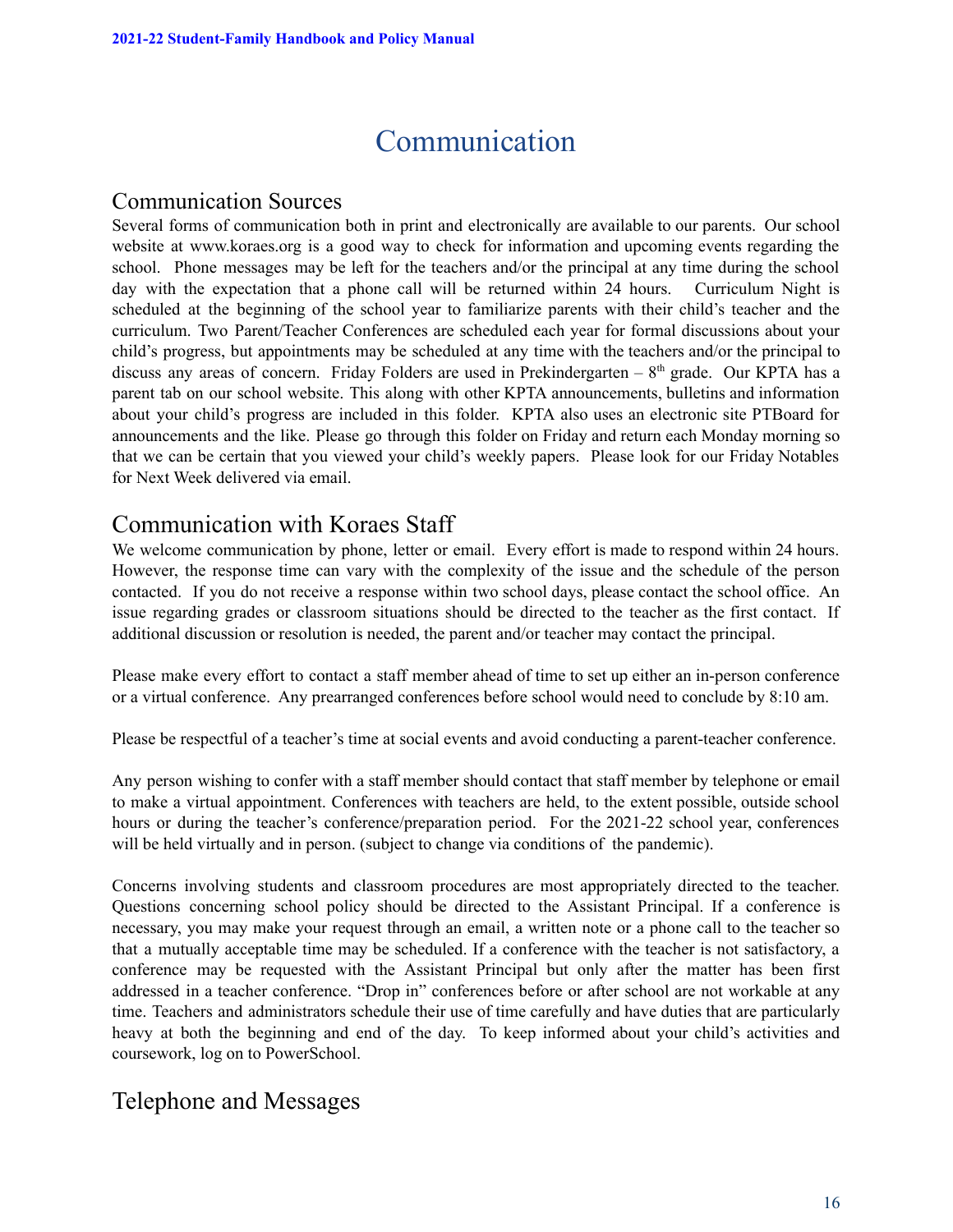School telephone use is restricted to important situations, such as canceled activities or missed rides. Forgotten classwork, homework, lunch, or technology does not constitute a necessity to contact a parent. Parents may contact the office for family emergencies or matters of extreme importance, and a message will be communicated to your child during lunch or at the very end of the day.

Students are not permitted to use the school phone. If a parent/guardian needs to be contacted, the school staff may make a phone call. Students are NOT to use their cell phones in the restroom, lunchroom, hallway or in the classroom. Cell phones are to be in the off position and stored in student lockers. Students may not carry a cell phone in a backpack, purse, or on their person.

### Textbooks and Classroom Libraries

Textbooks are the property of Koraes School. It is the expectation that students will have all of their books covered and will handle them with care. Any textbooks which are lost or damaged must be paid for before any report cards, transcripts and diplomas will be released. As a matter of respect, students may not deface, write, or draw on any of their textbooks. Students are expected to return all books to the classroom library. Parents are responsible to pay for any lost textbooks or books that belong to the classroom library.

### Unreturned Parent/Student Handbook Sign-Off Forms

It is understood by the Koraes administration that any unreturned handbook sign-off forms do not exempt students from the policy and procedures of Koraes School.

# Attendance

### Attendance

Illinois law requires that whoever has custody or control of any child between six (by September 1st) and seventeen years of age shall assure that the child attends school. Illinois law also requires that whoever has custody or control of a child who is enrolled in the school, regardless of the child's age, shall assure that the child attends school during the entire time school is in session.

Attending school daily is a vital component to a student's academic success. Koraes Elementary School expects daily attendance except for illness or family crisis. Excessive absences jeopardize academic success. In cases of excessive absences, a meeting will be held with the principal and the clergy to devise a plan for on time arrival and daily school attendance. A full day of instruction is considered to be 300 or more minutes per day by the State of Illinois. Students in attendance for less than 150 minutes during any school day will not be considered present. Half day attendance will be awarded to students who are present from 150-299 minutes. (Illinois State Board of Education Guideline)

- 1. Parents are required to call the school office at 708-974-3402 or email the administrative assistant and homeroom teacher by 9:15 (Missing Children Act) to report their child's absence each day they are absent
- 2. Homework requests should be emailed to the teacher no later than 9:30 AM and may be picked up after 3:30 PM. When picking up homework after school hours, please use the school entrance by the playground. Homework requests made after 9:30 AM may not be honored. Parents are encouraged to look on Google Classroom for homework.
- 3. In order for an absence to be excused the parents must provide documentation for the absence (orthodontics, doctor, etc.).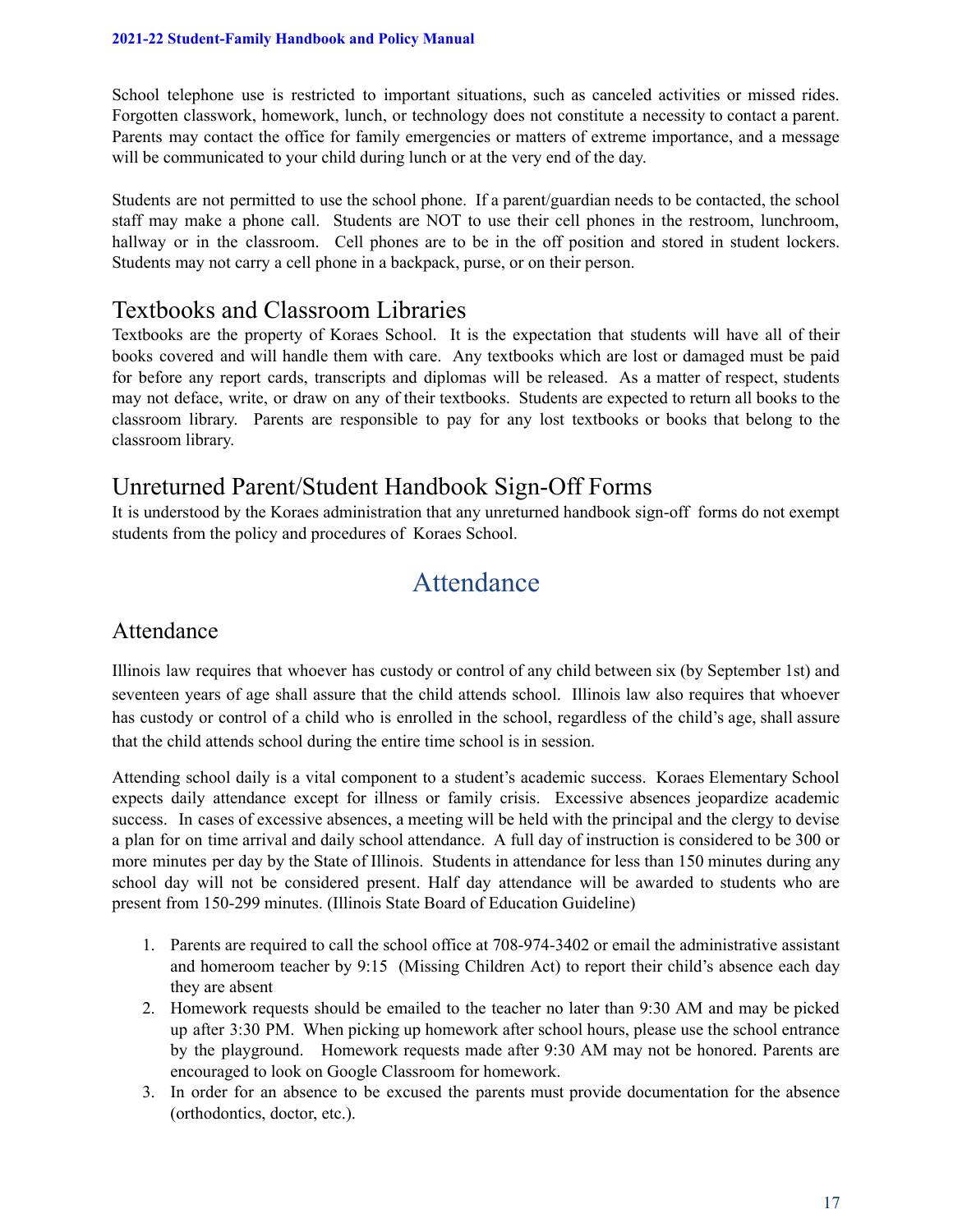- 4. Extended or chronic absences that occur for three or more days must be documented by a doctor's note.
- 6. An excessive number of absences during the school year may require the student to attend a summer school program in order to be promoted, or in rare cases to be retained in their current grade.
- 7. When a student is absent due to illness or family crisis, he/she may have one day for every day absent to make up missed work plus one additional day to the total.
- 8. It is understood that it is up to each individual teacher's discretion to determine a timeline to administer tests upon the student's return.
- 9. Parents must call the office to notify the school that someone who is not on the form is picking up the child. Anyone picking up a child that is not on the emergency form will be asked to show a picture ID to school personnel.

### Attendance at School Sponsored Events

Events such as after school clubs, middle school activities, and track & field day are sponsored by the school and are intended for current Koraes School students only. If an event is open to the entire community, it will be publicized as such.

### Student Absences

There are two types of absences: excused and unexcused. Excused absences include: illness, observance of a religious holiday or event, death in the immediate family, family emergency, situations beyond the control of the student, circumstances that cause reasonable concern to the parent/guardian for the student's mental, emotional, or physical health or safety, attending a high school shadow visit, attending a military honors funeral to sound TAPS, or other reasons as approved by the building principal.

Additionally, a student will be excused for up to 5 days in cases where the student's parent/guardian is an active duty member of the uniformed services and has been called to duty for, is on leave from, or has immediately returned from deployment to a combat zone or combat-support postings. The School Board, in its discretion, may excuse a student for additional days relative to such leave or deployment.

All other absences are considered unexcused. Pre-arranged excused absences must be approved by the building principal. If a student will be absent from school due to a planned family activity, educational trip, or vacation, approval must be received from the principal, prior to the trip. It is the responsibility of the student to complete all missed assignments and return them to the teacher within the time allotment designated by the teacher. Homework will not be issued preceding an absence.

The school may require documentation explaining the reason for the student's absence.

1) Parents are required to call the school office at 708-974-3402 **or** email the homeroom teacher by 9:15 (Missing Children Act) to report their child's absence each day they are absent to explain the reason for the absence. It is requested that the parent email the teacher to inform him/her of the absence. Upon request of the parent/guardian, the reason for an absence will be kept confidential.

Teachers will maintain an accurate record of attendance and tardiness. The record will appear on report cards and in PowerSchool.

#### **Vacation** *COVID restrictions will apply when traveling by plane. Refer to current IDPH guidelines.*

Any interruption to the educational program takes away from the educational process. It is impossible to replicate the classroom experience by virtue of make-up class work. Class discussions and conceptual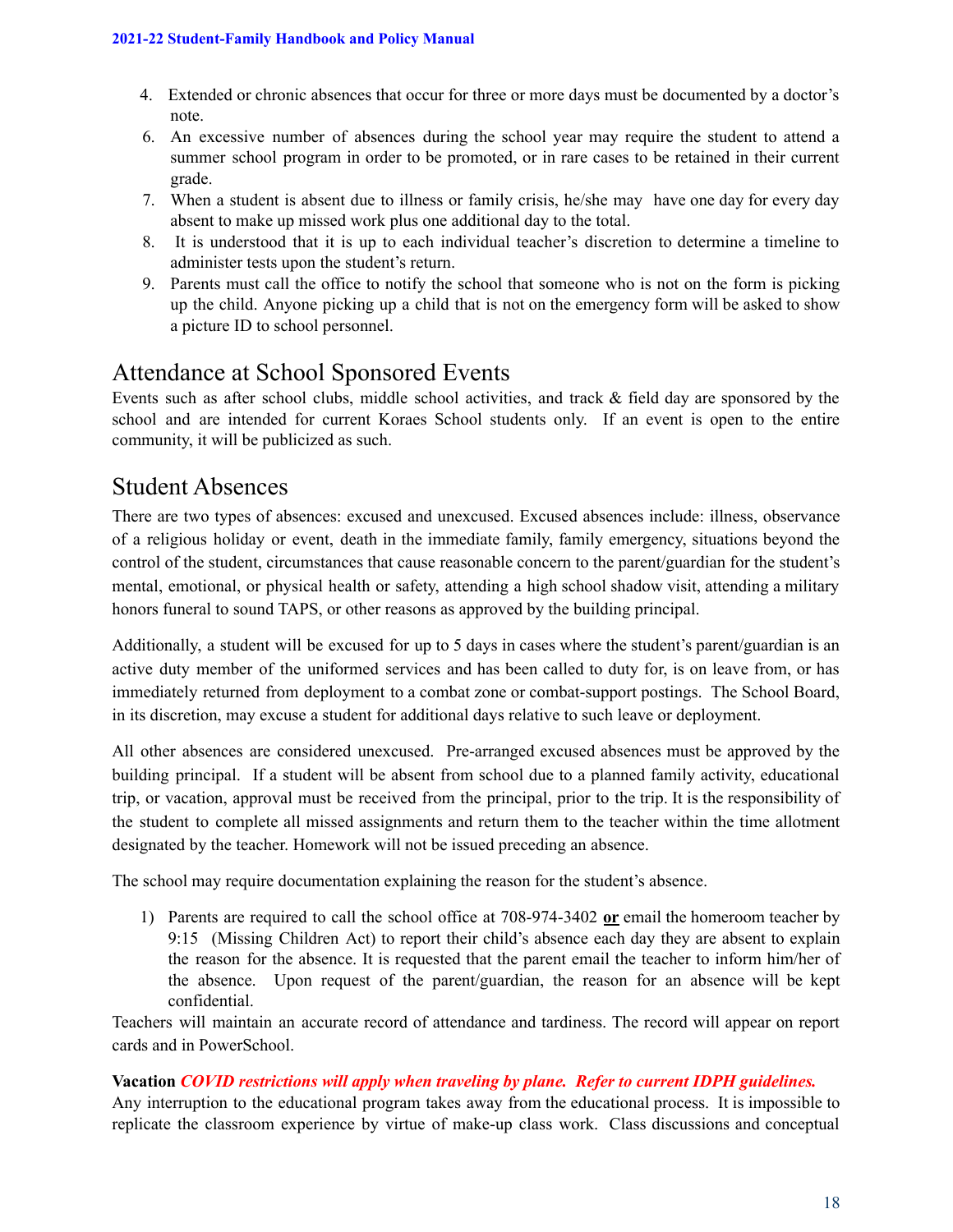development cannot be made up through missed assignments. We ask that vacations be planned during scheduled school holidays and are discouraged during the school year. If parents wish to take their child out of school for several days due to a family trip/vacation, they must understand that their student will be missing valuable instruction time and that academic progress may be affected. Notification in writing must be given to the principal by the parent prior to the trip by filling out an extended absence form available in the front office. Teachers are not expected to provide assignments before a planned absence. Students may always bring books to read, flashcards, and/or work on their on-line assignments. Middle School students are expected to check Google Classroom for assignments. Students who miss school due to this type of absence are expected to take tests, and make up assignments and projects within a time frame that has been determined by the teacher. *Refer to Make-Up policy regarding homework and tests.* **Families who travel to states that are reported on the Cook County are subject to the quarantine regulations as established on the Cook County Travel [Guidance](https://cookcountypublichealth.org/communicable-diseases/covid-19/covid-19-travel-guidance/) site. This is subject to change due to the pandemic conditions.**

#### **Tardies**

Students who arrive after morning prayer has started are considered tardy. Students must report to the office before going to class if they arrive after 8:30. All arrivals to school after 8:25 are to report to the church lobby entrance. Please call the school office to inform of your child's late arrival. Doctor/Dental visits – notes from doctor/dentist must be turned in to the office. Traffic situations that result in a large number of students being late will be considered excused. All other tardies will be considered unexcused.

### Early Dismissal

**Early dismissals will be granted for emergencies, and medical or dental appointments that cannot be scheduled outside of school hours.** Appointments should be scheduled before or after school whenever possible. If time permits, students are expected to return to school from medical and dental appointments and must check in at the school office. Some early dismissals will count as a half day absence. Requests for early dismissal are to be made verbally or in writing. Any request, except in an emergency, should be made via email to the teacher or call the office 708-974-3402. Students must be signed out at the school office on behalf of the parent and the child will be escorted to the doors. Parents will not be permitted in the building to pick up students. Students will be brought to the church lobby for early dismissal by Koraes staff. Students leaving early are a disruption to the learning environment and to the integrity of the classroom setting.

Please do your very best to schedule doctor appointments outside of school hours. In the event that you must pick your child up early for an appointment, please write a note to the teacher. Parents are to call the office when they arrive and we will call for your child upon your arrival and escort them out the back door.

Please review the school calendar for the scheduled early dismissal dates for students. Early dismissal is at 1:00 pm. There is no supervision on campus after early dismissal,

# Student Success

### Academic Competitions (at the time of development these events are tentative)

Geography Bee (Grades 6-8); IJAS Science Fair (Grades 7-8) volunteer; Law Day Essay Competition (Grades 6-8); Band Solo and Ensemble Competition (Grades 4-8); Hellenic Writing Assessment (Grades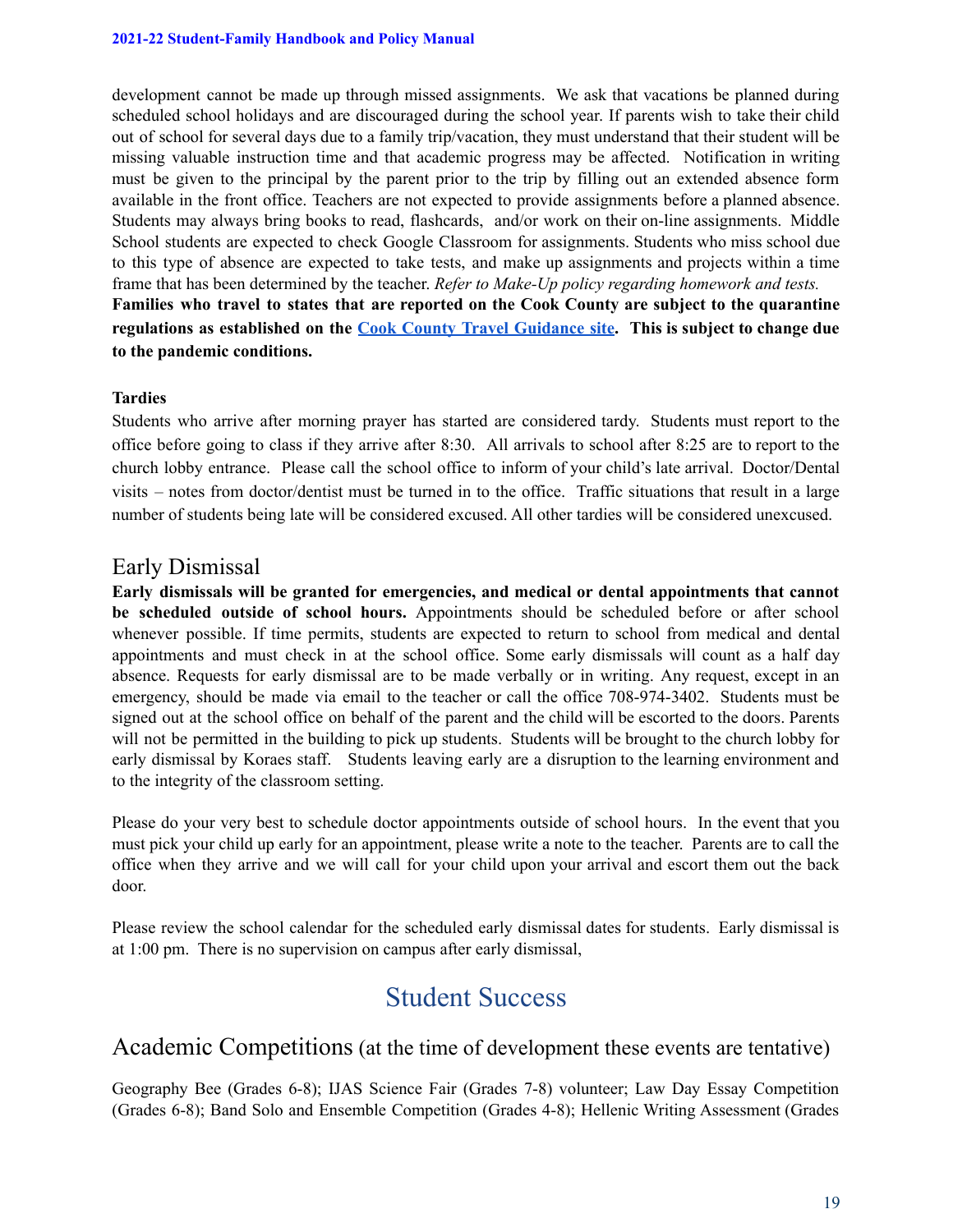6-8); Ellinomatheia (Grades 5-8); Spelling Bee (Grades 6-8); Greek Spelling Bee (TBD); Math Bowl (Grades 6-8); and other Community Academic Competitions (Grades 5-8)

### Academic Integrity

We trust and expect that our students will do their best when fulfilling academic assignments and that all of their work is their own honest effort. Academic dishonesty inhibits the learning process and is not consistent with our school's mission of integrating Christian values and faith. Violations of these expectations are regarded as very serious by Koraes. The following academic honesty guidelines are expected of all students at Koraes:

- 1. No talking among students may occur during tests or quizzes.
- 2. Students may have on their person, in/on their desk and around their desk area only that which has been approved by the teacher.
- 3. Students may only submit their own work. Plagiarism, or copying word for word, from any source either electronic or in print, will not be accepted for any credit. All work must be in the student's own words with sources properly cited.

Students found to be in violation of one of the above policies, will receive a zero on the test, project or paper involved. No opportunity to make up work in violation with Koraes code will be given. Parents will be notified within 24 hours by the classroom teacher. Students may be subject to disciplinary consequences.

### After School Learning Opportunities - Extra Curricular

Previously offered and subject to change: Band, Student Council, Reading Enrichment, Chess, Drama, Typing and Coding, Sign Language, and Engineering. Students and parents are encouraged to watch for new activities this year. A fee of \$50 for a 10-week session will apply to most clubs. Koraes School provides a variety of after school clubs for all grades from 3:15-4:15 p.m. Flyers will be sent out as clubs become available. All Koraes behavior expectations are in place during after school clubs. Band and strings instruction are outsourced and are a separate charge. Clubs will meet for ten sessions and will charge a \$50 fee to cover the cost of the program. A minimum of ten students is required for a club to be established. Some clubs will differ in length and amount.

### Community Service

Community service hours are required for students enrolled in grades K-8. Our desire is to have all students participate in service projects to introduce and educate them about the value and satisfaction of common service. Students in grades K-8 will find that community service gives them an opportunity to nurture compassion for others and to better understand themselves. Teachers and families are welcome to work together to establish a classroom project.

#### Community Service is defined as work done for someone other than a relative, for which the student is not paid.

Students are required to keep a log of their volunteer hours at church, school, or other organizations where they volunteer their time. Students in Middle School who have volunteered 50 hours and students in K-5 who have volunteered 25 hours or more of service during the school year will be recognized at the Honors Day Celebration in June. The final report card will indicate if a student has met the community service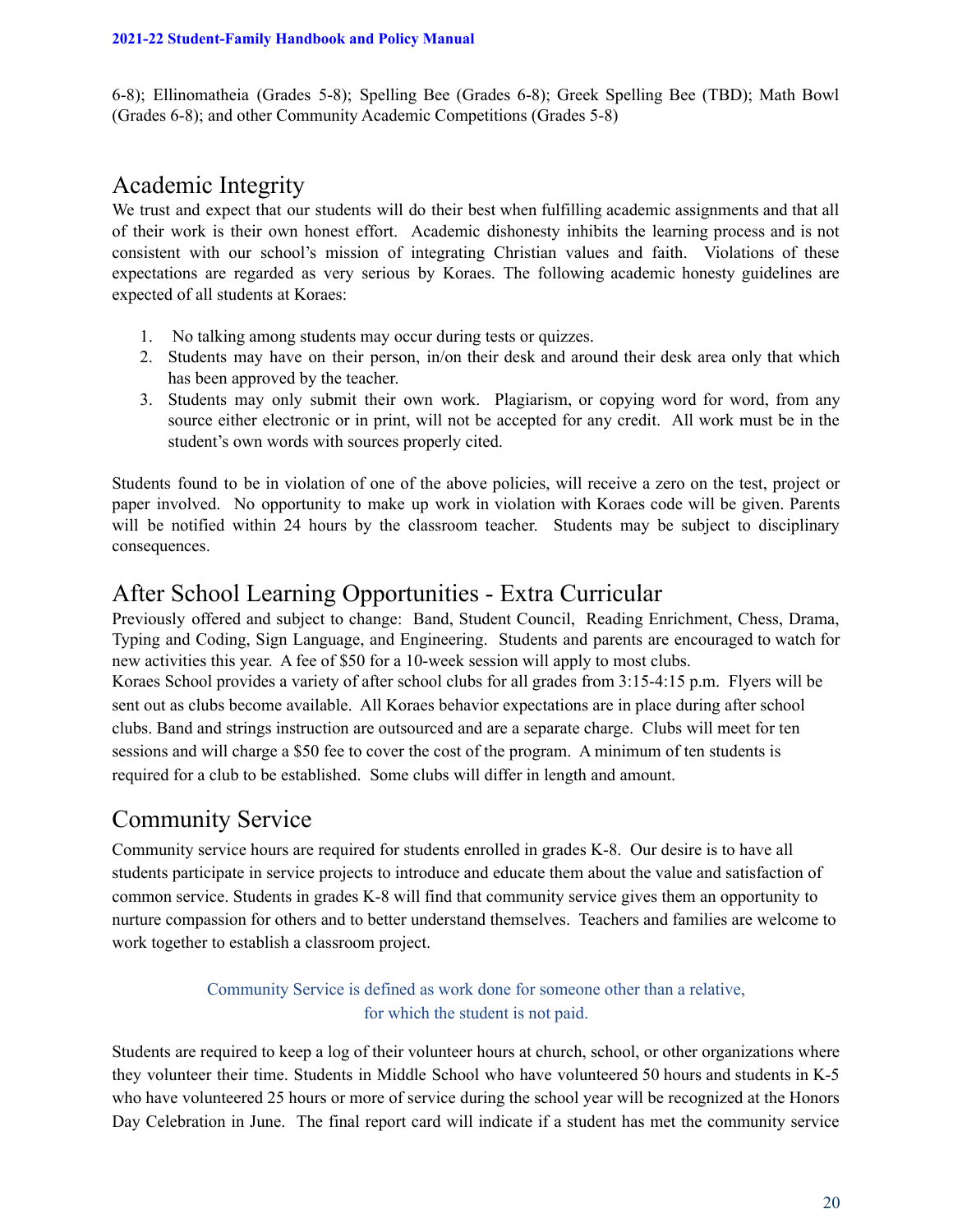requirement. Students who wish to be elected to Student Council or be a member of NJHS must have fulfilled the community service requirement the year running for a classroom representative or officer or qualify for NJHS.

#### *Minimum Requirements*

 $K-2 = 3$  hours 3-5 grades = 6 hours 6th-8th grades = 12 hours

Student Council members: 10 hours NJHS: 20 hours

#### **Guidelines to follow:**

- Is not performed for compensation.
- Is active in participation (being present does not count).
- Contributes to at least one person (not a family member) in the greater community.
- Is done outside of scheduled class time (before or after school).
- Is done outside of worship time.
- **● You may not count more than 10 hours for a given activity (festival, Jr Olympics, etc).**

### Greek Programs

Attendance at Greek Programs is part of the required curriculum at Koraes. These programs may include: OXI Day, Pan-School Celebration, Three Hierarchs, Greek Independence Day program and the Greek Independence Day Parade. Participating grade levels will be assigned and a schedule will be given to parents at the beginning of the school year to help with planning. A written assignment that pertains to the particular theme being celebrated may be assigned to children who miss the program that they are assigned to attend. These written assignments are due the Friday before the actual date of the program. Each year it becomes more difficult to teach the Greek language which is not spoken as often in the home. These programs are integral to the teaching of our language, culture and heritage, and we thank our parents for their support.

### Report Cards and Progress Reports

#### **PowerSchool**

PowerSchool for parents is easy to use and will allow you to take a more active role in your child's education in grades 3-8. PowerSchool offers parents real time access to grades and attendance. Each parent will be issued a confidential PowerSchool username and password. Once you are inside the PowerSchool Program, you have access to a variety of information at the click of a button. Teachers are asked to keep grades updated weekly in grades 3-8 in PowerSchool. Please contact your child's teacher with any questions. It is the expectation that teachers update PS weekly.

#### **Progress Reports and Report Cards**

A midterm report will be issued midway through each school trimester with a final grade issued at the end of each trimester on the report card. Parents will access this information through PowerSchool for grades 3-8. A paper copy of midterms for students in grades K-2 will be sent home via the student. One formal parent/teacher conference is scheduled after the first trimester and a second day mid-way through the second trimester. In addition, appointments may be made at any time there is a concern about your child's academic progress. Further, the Student Support Team (SST) process is a formalized meeting that can be initiated by the parent, teacher or administrator to discuss academic and/or behavioral concerns. Student Support Team (SST) meetings will be initiated for students in grades 3-8 who are failing in two or more major subject areas (English Language Arts, math, science, social studies, Greek). PreK-2 SST meetings will be convened on an as-needed basis. Parents are welcome to contact the teacher to set up a meeting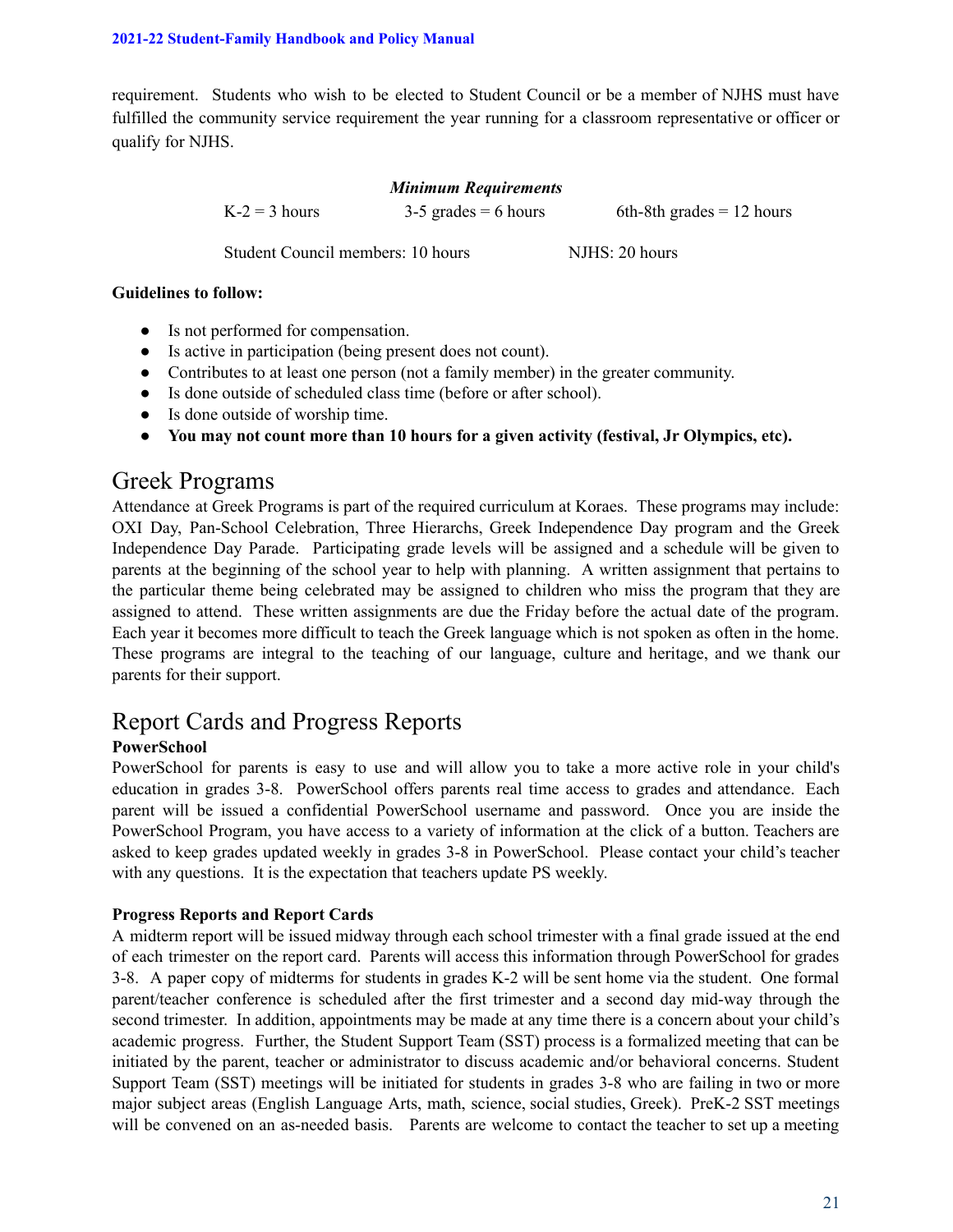regarding student progress at any time during the school year during the teacher's contractual time at school (8:00- 3:30).

### Student Support Team Meetings

Your child is a unique child of God. The rate at which children develop may not appear to be the same as other children but is most appropriate for their own individual needs at the time. Sometimes alternate strategies/ideas for working with your child are needed to facilitate their unique development. SST meetings may be convened together with the parents, teachers, and administrator in order to communicate these strategies collaboratively. By having all three team members present at an SST meeting, we ensure the best for your child by supporting his/her development in the special way needed to individualize the learning process. SST meetings help us determine strategies that will help all of us work with your child in ways that may better support his/her own individual development. Students in need of counseling/social work are served by our clergy and D118 support services. Response to Intervention strategies are used to further support all students' success.

### Grading and Promotion

School report cards are issued to students on a trimester basis. For questions regarding grades, please contact the classroom teacher.

The decision to promote a student to the next grade level is based on successful completion of the curriculum, attendance, a passing grade on the Constitution tests (requirement for graduation from 8th grade), performance on standardized tests, and other testing. A student will not be promoted based upon age or any other social reasons not related to academic performance. Students receiving one or more failing trimester grades may be subject to academic probation for the following term. A meeting will be held between the family, the teacher(s) and the principal. Students may be required to turn in documentation of summer tutoring or summer school if the failing grade(s) occur in the third trimester in order for the student to return to school in the fall. The principal has the final decision in summer expectations and academic probation for students who earn failing grades.

| 97-100 | $A+$ | 87-89 | $B+$      | 77-79     | $C+$          | 67-69     | $D+$ | 59 <sub>↓</sub> | F |
|--------|------|-------|-----------|-----------|---------------|-----------|------|-----------------|---|
| 94-96  | A    | 84-86 | B         | 74-76     | $\mathcal{C}$ | 64-66     | D    |                 |   |
| 90-93  | A-   | 80-83 | <b>B-</b> | $70 - 73$ | $C-$          | $60 - 63$ | D-   |                 |   |

#### **Grading Scale Grades 3-8**

#### **Grading K-2**

| <b>Indicators for Academic Performance</b>                                                                                                                                                                                                                                                                               |  |  |  |  |  |  |
|--------------------------------------------------------------------------------------------------------------------------------------------------------------------------------------------------------------------------------------------------------------------------------------------------------------------------|--|--|--|--|--|--|
| Exceeding Grade Level Standard - The student consistently exceeds grade level standards and expectations.<br>Performance is characterized by self-motivation and the ability to apply the skills with consistent accuracy,<br>independence and a high-level of quality above grade level                                 |  |  |  |  |  |  |
| At Grade Level - The student consistently meets grade level standards and expectations. Performance is<br>characterized by the ability to apply skills with accuracy, independence and quality with minimal assistance.<br>This is an excellent level of achievement, and one that a student should be working toward as |  |  |  |  |  |  |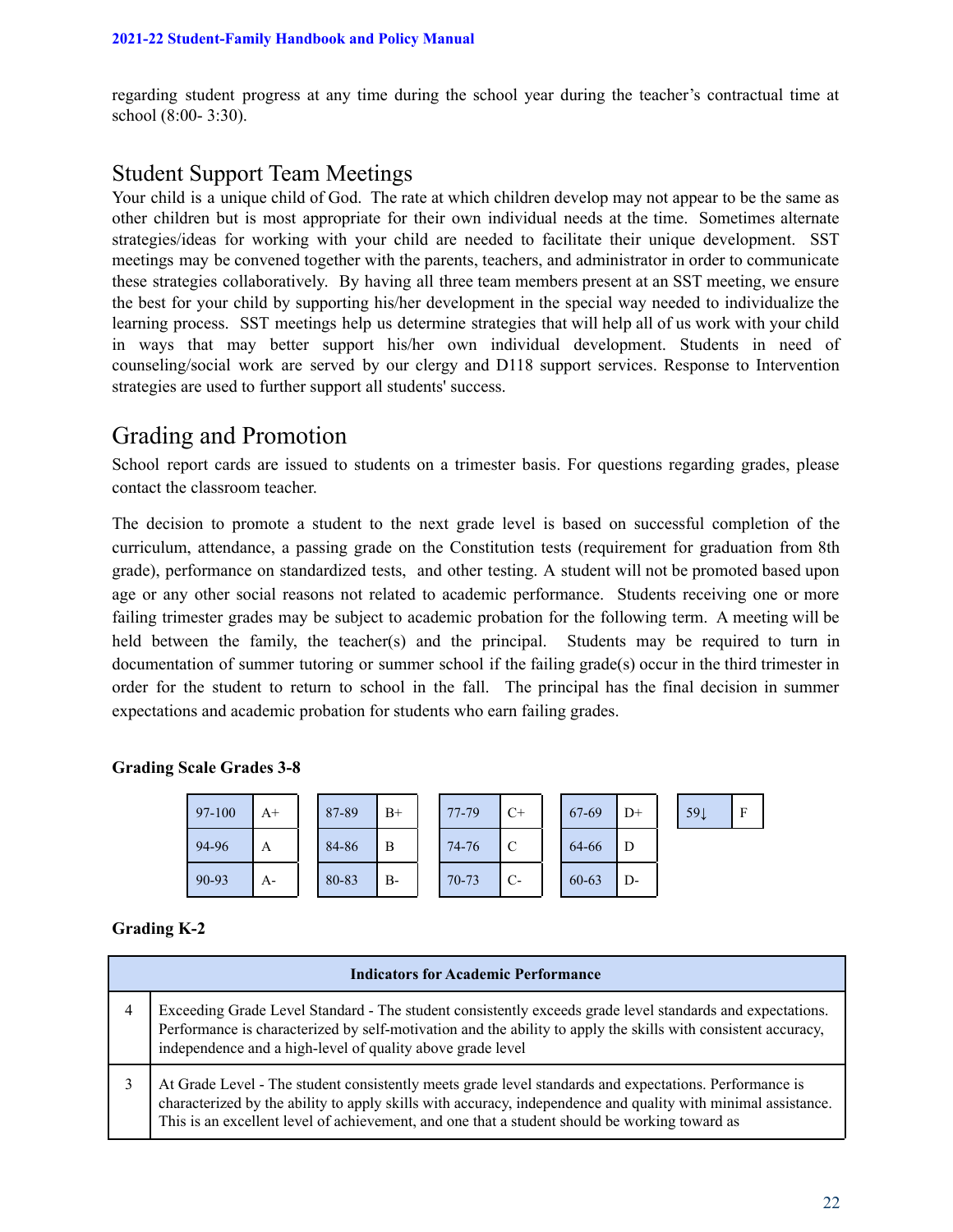|           | developmentally appropriate.                                                                                                                                                                                                       |
|-----------|------------------------------------------------------------------------------------------------------------------------------------------------------------------------------------------------------------------------------------|
| 2         | Approaching Grade Level - The student is progressing toward grade level standards and expectations.<br>Performance varies in consistency with regard to accuracy and quality. Student requires additional practice<br>and support. |
|           | Below Grade Level - The student is not meeting grade level standards and expectations. Additional<br>instruction, practice and support is necessary to move toward grade level standards and expectations                          |
| <b>NA</b> | Not Assessed at this time designated that the content and skills listed are not a major focus for instruction<br>and assessment during the reporting time period.                                                                  |

#### **Indicators for Characteristics K-8**

| <b>Indicators for Characteristics of a Successful Learner</b> |                                                                                                                          |  |  |  |
|---------------------------------------------------------------|--------------------------------------------------------------------------------------------------------------------------|--|--|--|
| $\overline{4}$                                                | <b>Exceeding Expectations</b><br>Student <b>independently</b> exceeds expectations through role modeling and leadership. |  |  |  |
| 3                                                             | <b>Meeting Expectations</b><br>Student consistently demonstrates skill.                                                  |  |  |  |
| 2                                                             | <b>Progressing Toward Expectations</b><br>Student demonstrates skill some of the time with support.                      |  |  |  |
|                                                               | <b>Not Meeting Expectations</b><br>Student requires ongoing intervention and support.                                    |  |  |  |
| N/A                                                           | Not assessed at this time.                                                                                               |  |  |  |

#### **Honor Roll (Grades 3-8)**

**A Honor Roll**: A's in all subjects **A-B Honor R**oll: A's and B's in all subjects

*Regular subjects include: Language Arts, Reading, Math, Science, Social Studies, Greek, Religion and Physical Education*.

### Homework

Homework is used as a way for students to practice what they have learned in the classroom. The time requirements and the frequency of homework will vary depending on a student's teacher, ability and grade level.

| Preschool    | 10 minutes    | 3rd           | 30-40 minutes |
|--------------|---------------|---------------|---------------|
| Kindergarten | 10-15 minutes | 4th           | 40-50 minutes |
| 1st          | 15-20 minutes | 5th           | 50-60 minutes |
| 2nd          | 20-30 minutes | Middle School | 60-90 minutes |

#### **Time Guidelines for Daily Homework**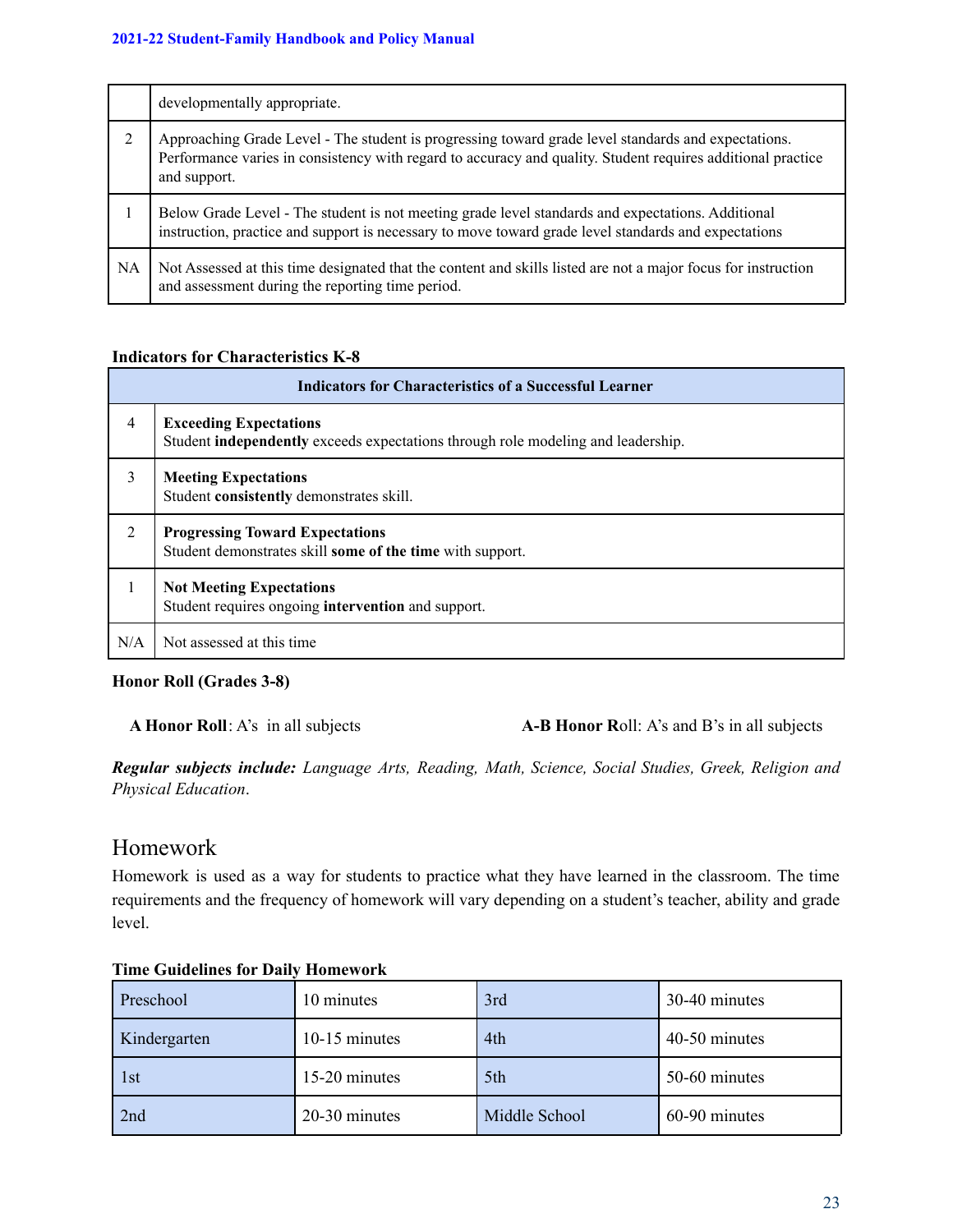#### **Summer Homework Expectations**

Students will be given the opportunity to complete summer activities in the areas of reading, math, and Greek. Please work with your child to set time aside over the summer to continue studies. Students may continue to access online portals for practice too.

#### **Make-Up Work**

If a student's absence is excused or if a student is suspended from school, he/she will be permitted to make up all missed work, including homework and tests, for equivalent academic credit. Students who are unexcused from school will not be allowed to make up missed work. Students with excused absences will have the same number of days absent plus one additional day to complete work. All make-up tests must be completed before or after school and arranged with the teacher. *See attendance policy on vacations.*

#### **Test Corrections and Retakes**

Students learn at different rates, and mastering a topic may take a student more time than another. Test retakes are an opportunity for students to demonstrate proficiency on specific standards. This is optional and students desiring to retake a test must complete the following requirements:

- 1. Correct previous test with or without support from the teacher. No points awarded for test corrections.
- 2. Attend a tutoring session(s) with the designated classroom teacher. The number of sessions will be determined by the classroom teacher. The time of the tutoring session is to be arranged with the teacher.
- 3. Complete any additional work assigned by the teacher.
- 4. Make an appointment with the teacher to retake the test before school from 7:30 to 8:15 am or after school from 3:15 - 4:15 pm. Retakes may not be taken during the school day.

Students may retake tests as many times as needed in order to demonstrate proficiency of a grade B or higher, however the student must repeat the process described above. All aspects of a retake must be completed before or after school. Test retakes must be completed within the trimester they are given.

# e-Learning or Remote Learning Guidelines

e-Learning days are designed to avoid interruptions in instruction that occur when school cannot be held due to severe weather conditions. They may also be used when a school must be closed due to "an act of God, or as occasioned by conditions outside the control of the school district which poses a hazardous threat to the health and safety of pupils". Schools participating in the program are not required to use e-Learning days nor do they have to exhaust all of their emergency days before using an e-Learning day. Any day approved as an e-Learning day may be counted as a day of attendance and would not be required to be "made up" at the end of the school year.

With the exception of the current school year, our plan will ensure that all teachers will be available to assist students with their assignments during the hours of the regular school day. The assignments for e-Learning are designed to be engaging and will allow students to learn while being at home. Parents and students will be required to log and submit evidence of their learning experiences in order to receive attendance credit for the day. Further, if students were unable to participate during the e-Learning day, accommodations will be made to assist them in making up the missed work.

#### **e-Learning Expectations**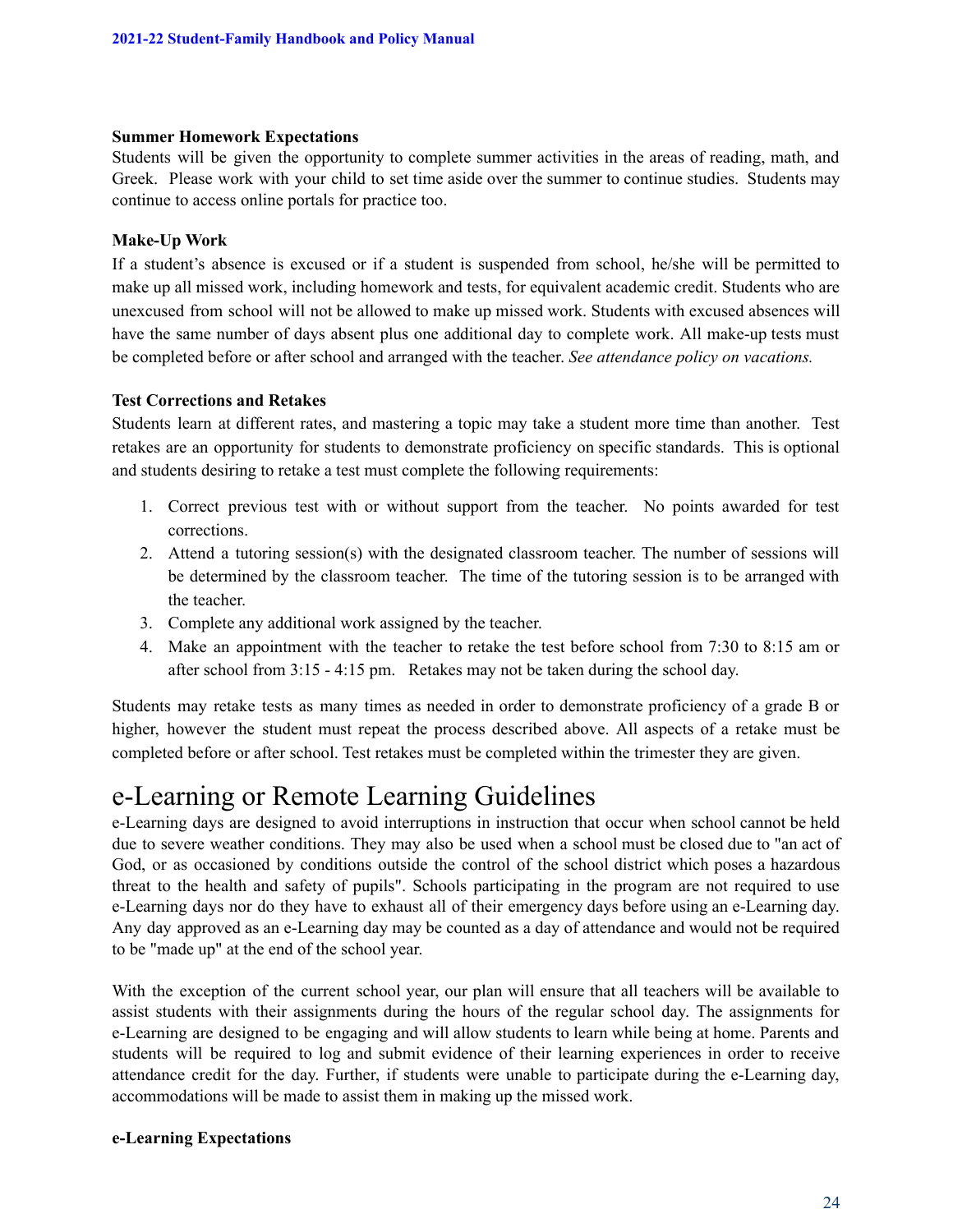Platforms used for e-Learning are Google Classroom for grades kindergarten through 8th grade. The Greek department may use Zoom to connect with students in addition to Google Classroom.

Middle School students are to attend virtual classes and follow their class schedule. Specific guidelines will come from the homeroom teacher for grades K-5.

### Graduation

Kindergarten and 8<sup>th</sup> grade students have formal graduation ceremonies at the end of the school year. The school is responsible for organizing the graduation ceremonies for these grades and the parents, under the guidance of the Principal, parents are responsible for organizing the reception for these grades. More specific information will be shared with involved parents and students.

Preschool four year olds participate in an end of the year celebration of their final year in preschool. This celebration will be organized by the preschool team and will be held on the same day as the kindergarten graduation.

#### **Greek Archdiocesan Award**

An award is given to the top student(s) in  $8<sup>th</sup>$  grade by the Archdiocese. Students considered for the Archdiocesan Award in the Greek Language program must have the highest GPA in Greek Language (averaged from all **three middle school years**). To be considered for the award, the student must also demonstrate 90% or higher on-time school attendance, participate in at least three extracurricular events sponsored by the Greek Department (Greek Essay Writing, Pan School Celebration, Ellinomatheia etc.) and have a minimum combined grade average of the three middle school years of no less than 90%. The school and parish reserve the right to not award this recognition. Due to extenuating circumstances, the requirements may be modified (i.e. no programs). Students must meet requirements.

#### **Philoptochos Service Award**

The Philoptochos Service Award is given to the 8th grade student(s) at graduation who have volunteered an excess of 100 community service hours to church, school and community during their 8th grade year. The candidates must also display the pinnacle of good character and dedication to church, school and community.

### National Junior Honor Society

Students in grades 7 and 8 are eligible to apply for recognition and membership in the National Junior Honor Society. This organization recognizes students who exemplify the qualities of citizenship, service, leadership, scholarship, and character. By identifying these students, Koraes Elementary School hopes to provide role models for all of our students. To be considered for selection, students are required to submit an application with a resume of leadership activities as well as documentation of service hours completed throughout  $7<sup>th</sup>$  and  $8<sup>th</sup>$  grade. More specific information will be given to the middle school parents and students by the advisor. Students are also required to read a minimum of 5 Battle of the Books. Students are also expected to be members of a minimum of two organizations/clubs. Students must participate in the mandatory service project and fulfill the service hour requirement of 20 hours beyond the required grade level community service hour requirement.

### Student Council

Dedication, service and leadership are the characteristics that define our Student Council. Students entering grades 4 through 8 are eligible to apply for membership at large in the Koraes Student Council. Elections for officer positions and class representatives are held at the end of the previous school year for the upcoming school year. Officers and representatives are elected by their peers. Advisers reserve the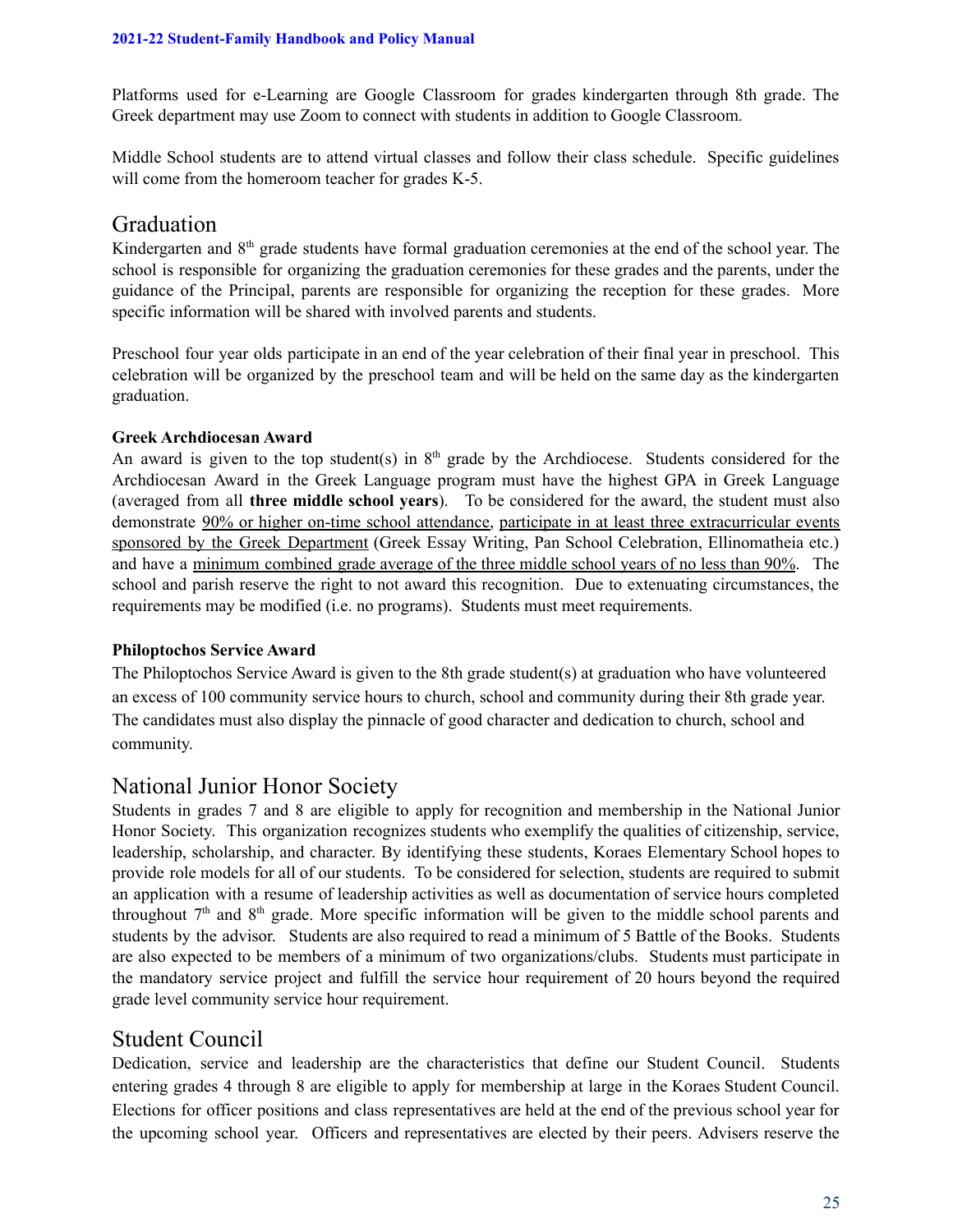right to appoint a student to a position if circumstances arise where the position remains unfilled. Students must meet the grade level community service requirement and Student Council Community Service requirements.

# Dress Code

### Dress Code

The dress code at Koraes promotes equity and fosters an atmosphere conducive to learning. We will strictly enforce the dress code. Please remember that we are an Orthodox school and moderation in all things must be practiced. Vest and ties are required on church service days, so we ask that you please consult the monthly calendar for the schedule of church services. Only the Koraes sweater or fleece jacket may be worn over the uniform on colder days or in the classrooms. If three consecutive written warnings of any kind are issued about uniform infractions, the fourth infraction will be followed with a before or after school detention.

Students in grades K-2 will receive a *Friendly Reminder* notice for dress code violations. Students in grades 3-8 will receive a *Warning* notice. Teachers will use their discretion regarding the frequency of the offense. Our goal is that all of our students are dressed appropriately and ready to work hard each day without violation of the dress code. Parents are expected to support the dress code for all students.

Coats may not be worn in classrooms unless the temperature in the classroom dictates otherwise. Students may wear school issued clothes (fleece, sweatshirt) or school colored sweaters when the temperature dictates a need.

School dress for field trips will be noted on the permission slip.

### School Uniforms

#### *Beginning in January of 2022 students in grades 3-8 will wear their Koraes issued lanyard with their*

#### *FOB. This is a part of the school uniform.*

Students must wear what is listed below. They may not wear clothing other than what is listed below. Koraes issued sweatshirts may be worn over uniforms. However, they may not be worn in church. Hair accessories for girls must be Koraes colors: blue, white, gray, or black.

#### Girls  $(Grades K - 5)$

Tartan blue, gray and white jumper with short or long sleeved round collared white blouse and blue uniform sweater or fleece jacket. Girls should wear shorts under their jumper. Skirts must be knee length. Blouses must be tucked in at all times. School uniforms are the same as church uniforms Plain (no stripes, prints, or visible logos) white, black, gray or navy blue socks, leggings or tights must be worn. Leggings must resemble tights and be of ankle-length or longer with no patterns, lace, logos or zippers. Socks must be worn with leggings. The only acceptable shoes cover the toes, are low heeled in black, navy, dark brown, or dark gray. The following shoes are not permissible: athletic, glittery, light-up, or logos. Boots may only be worn to school and need to be changed upon arrival.

#### **Girls (Grades 6 – 8)**

Daily uniform is tartan blue, gray and white regulation skirt with blue Koraes polo (short or long sleeved). Church uniform is the same skirt with white short or long sleeved blouse, blue uniform vest, sweater or fleece jacket. Blouses must be tucked in. Sneakers are not allowed on church days. Students may wear the Koraes fleece jacket or cardigan, but no hoodies in church. Girls in middle school may wear a school sanctioned blazer on church days and may wear school tie if desired. Skirts must be knee length (not above). Polo shirts and blouses must be tucked in at all times. Plain (no stripes, prints or visible logos)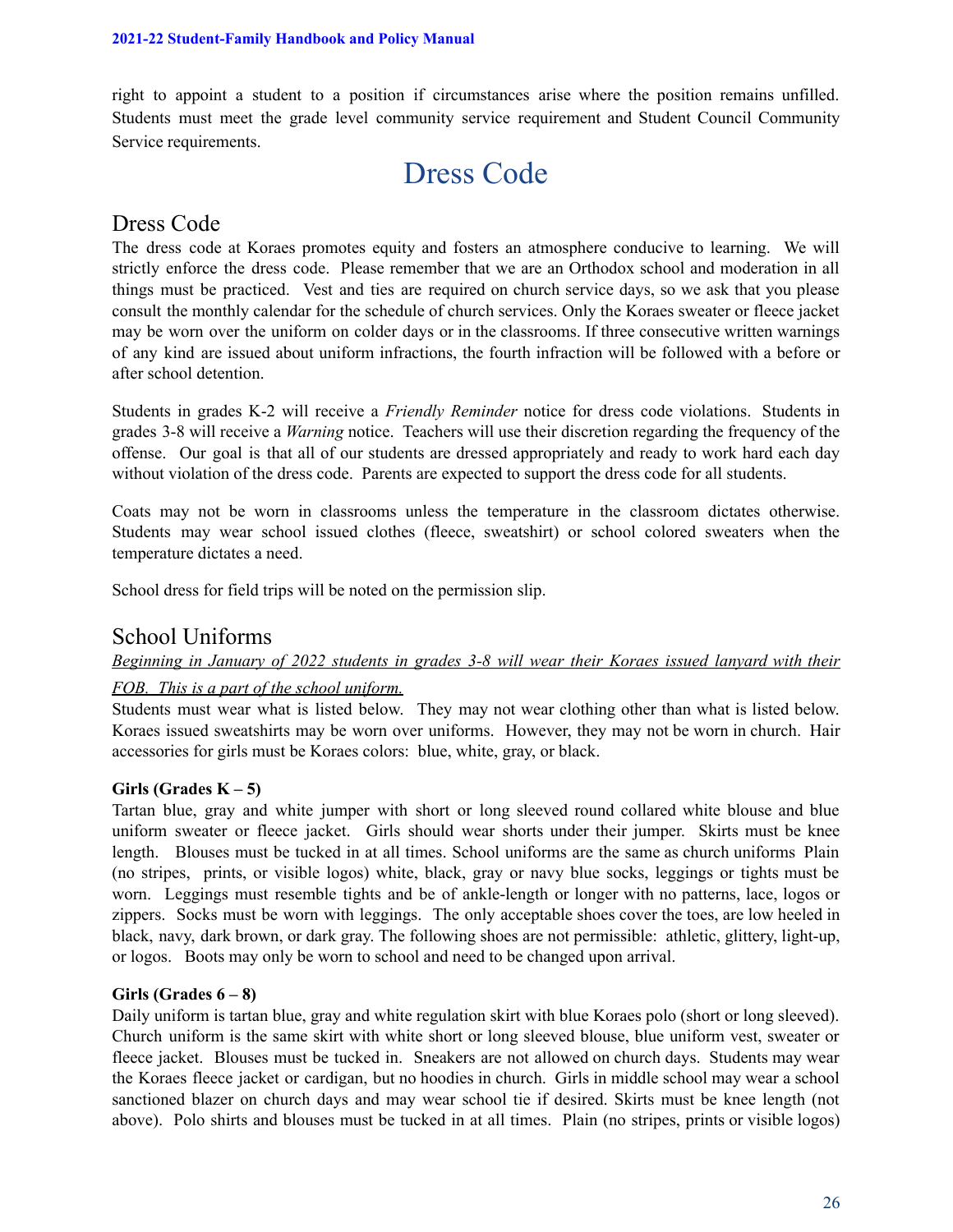white, black, gray or navy blue socks, leggings or tights must be worn. Leggings must resemble tights and be of ankle-length or longer with no patterns, lace, logos or zippers. Socks must be worn with leggings. The only acceptable shoes cover the toes, are low heeled in solid black, navy, dark brown, or dark gray. The following shoes are not permissible: athletic, glittery, light-up, or logos. Boots may only be worn to school and need to be changed upon arrival.

#### **Boys (Grades K-5)**

Church uniform is white short or long sleeved shirt and blue uniform vest, sweater or fleece jacket, navy blue long pants (navy corduroy permitted),ready-made tie - navy or Koraes blue. Sneakers are not allowed on church days. Students may wear the Koraes fleece jacket or cardigan, but no hoodies in church. Socks must be solid colored with no logos, white, gray, black or navy blue. No stripes or patterns. The only acceptable shoes cover the foot completely, and may be black, navy, dark brown, dark or dark gray. Laces must match the shoes. No coloring of any type. The following shoes are not permissible: athletic shoes with a designer emblem, light up shoes, boots, or skater shoes. Everyday dress is short or long sleeve Koraes blue polo. Boys may wear a navy blue, black or brown plain belt. Belt is recommended but not required. For the purposes of neat appearance, shirts are to be tucked in the pants.

#### **Boys (Grades 6-8)**

Church uniform is white short or long sleeved shirt and blue uniform vest, sweater or fleece jacket, navy blue long pants (navy corduroy permitted), ready-made tie. Boys in middle school may wear a school sanctioned navy blazer with a tie on church days. Sneakers are not allowed on church days. Students may wear the Koraes fleece jacket or cardigan, but no hoodies. Socks must be solid colored with no logos, white, gray, black or navy blue. No stripes or patterns. The only acceptable shoes cover the foot completely, and may be solid black, navy, dark brown, or dark grey. Laces must match the shoes. No coloring of any type. The following shoes are not permissible: athletic shoes with a designer emblem, light up shoes, boots, or skater shoes. Everyday dress is short or long sleeve Koraes blue polo. It is recommended that boys wear a navy blue, black or brown plain belt. For the purposes of presenting a neat appearance, shirts are to be tucked in the pants at all times.

#### PE Uniforms (for students in grades 3-8)

Separate uniforms for each child must be provided, uniform sharing with siblings will not be permitted No aerosol, colognes, spray or other propellants may be used in the locker room or kept in their gym bag.

#### **Kindergarten - Second Grade**

Girls are required to wear gym shorts underneath the jumper. Shorts may be purchased from *Schoolbelles Uniforms*. Boys will participate with their regular school uniform, removing the vest and tie only. All gym shoes must have non-marking soles. It is recommended if a child has not mastered tying shoes to wear velcro or shoes they can put on independently. School gym shoes must be left at school. Students may not wear their everyday shoes for PE.

#### **Grades 3 – 8**

Gym uniforms are required for students in Grade  $3 - 8$ . Gym uniforms must be purchased from *Schoolbelles Uniforms*. Three uniform infractions or three consecutive infractions of any kind will result in an after school detention upon the fourth infraction. A lower grade in gym class will be given if a student is not in uniform three consecutive times. All gym shoes must have non-marking soles and may not be the same shoes the student wears to school each day. Gym uniform consists of a gray t-shirt and blue shirt. Gym shoes are for school use in the gym. All gym shoes must be kept in school. Students will not be permitted to wear their everyday shoes in the gym.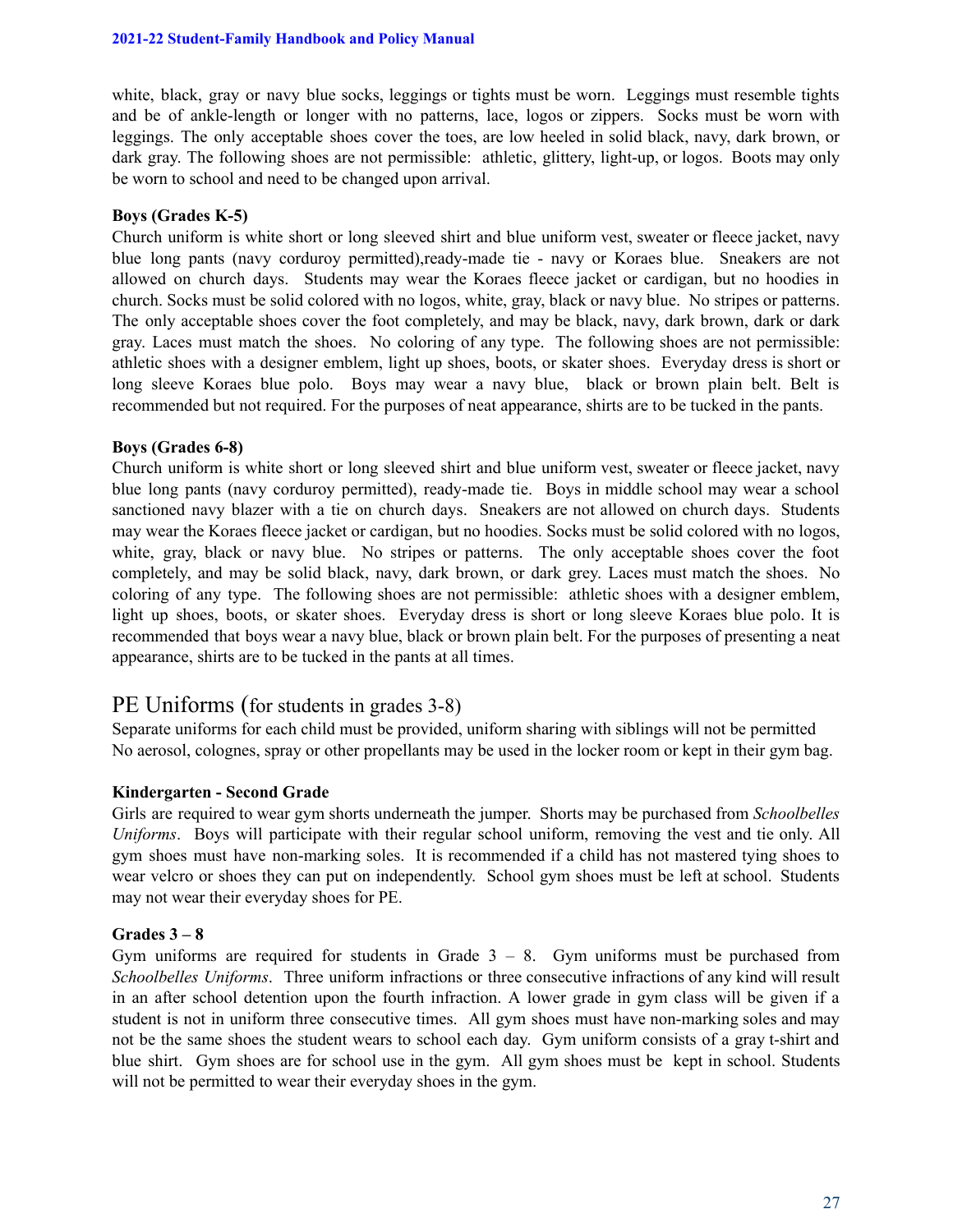### Field Trips

Beginning in the 21-22 school year, students are required to wear the Koraes field trip t-shirt. All field trip dress codes will be communicated on the permission slip. Field trip dress codes will be enforced. The t-shirt is a separate purchase through the KPTA.

### Casual Days

We are a church school therefore all aspects of student life, including clothing choices, must be consistent with our faith and traditions. Casual days are meant as a way for students and faculty to promote good, wholesome fun at school.

All shirts must have sleeves (tank tops, halter tops, tops with holes in the back, strapless tops etc. are not appropriate). Bare midriffs or visible cleavage are not permissible at any time. Tight jeans (skinny jeans), form fitting yoga pants or pants with holes, tears or rips are not appropriate. Shorts and skirts may be no shorter than two inches above the knee. Athletic shorts to the knee and athletic pants that do contain holes and that are in good condition are acceptable. Leggings (except under dresses, or skirts) are not acceptable. Shoes must cover the entire foot (no sandals, Crocs, open toed, or backless shoes).

Appropriate logos, symbols or words on clothing are acceptable. All logos, graphics, words/phrases or other writing must be appropriate for a Christian school environment, in other words, carry positive messages and be in line with Biblical standards. Certain graphics, including gargoyles, skulls, pirates, wizards, vampires, dragons, and other graphics of this nature are not appropriate for school.

All clothing on non-uniform days is subject to the approval of administration and teachers. For students dressed inappropriately, parents may be called to bring a change of clothing for the student. Students must look neat in appearance even on a casual day. Clothes may not be ripped or worn out of season. All casual attire must be clean and in good condition. Large-sized jewelry, make-up, hats or unusual hairstyling are not permissible. Please support our church school environment by helping your child exercise good choices. We truly want this to be a "fun" time for students to look forward to and enjoy.

#### **Birthday Dress Days**

A student may wear casual wear on the first Monday (or as designated by the principal) of their birthday month following the dress code for casual days. June and July birthdays are recognized on the first Monday in May. August birthdays will be recognized with September birthdays. Students who are absent on their designated Monday forfeit their birthday dress day.

### Special Dress Code Notes

Koraes School does not prohibit hairstyles that are historically associated with race, ethnicity or hair texture including, but not limited to, protective hairstyles such as braids, locks and twists.

#### **Boys Hair**

● Hair must be clean-cut and neatly combed away from the face. Bangs may not be longer than the eyebrow line or obstruct vision in any way. Sides must be cut above the ears and back may not go below the top of the shirt collar. No unnatural highlights, unruly spiking, sideburns or facial hair.

#### **Girls Hair**

- Hair must be neatly combed and pulled away from the face. Bangs may not be longer than the eyebrow line or obstruct vision in any way. No unnatural highlights or "messy" buns/braids.
- Excessive hair accessories are not allowed. Only Koraes-issued headbands or headbands that are solid white, blue, black, or brown are recognized as part of the Koraes School uniform.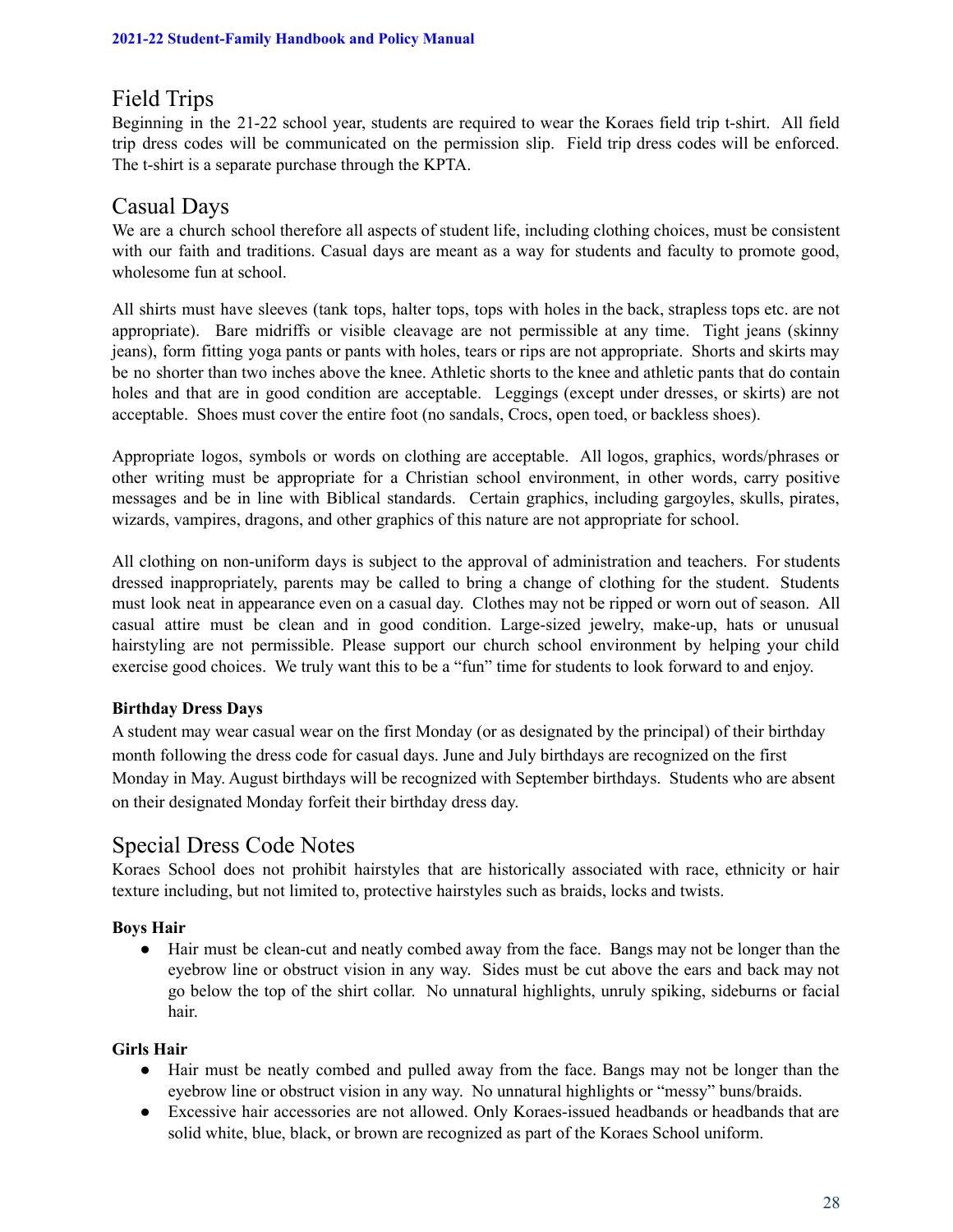#### **Girls/Boys**

- Visible tattoos or writing on the skin are not permitted.
- Only white or gray t-shirts worn under the uniform.
- Items/accessories worn by the student that may draw attention in a negative way and/or disrupt the learning environment are not allowed
- Students will be asked to remove unnatural colored nail polish (pale colors only)
- Make-up is not allowed
- Hoodies or other types of sweatshirts other than Koraes issued fleece or sweatshirts are not allowed with the exception of casual days
- Jewelry should be limited to student's cross, prayer bracelets, or fitness bands (no Smart watches)
- Slippers/moccasins are not allowed
- Only (1) piercing per ear at the ear lobe no cartilage piercings or piercings other than the ear

# School Visitors and Volunteers

#### Visitors *Visitors are required to follow COVID mandates at the time of their visit.*

All visitors, including parents and siblings, are required to enter through the church lobby. Visitors should identify themselves and inform office personnel of their reason for being at school.

Visitors must sign in, identifying their name, the date and time of arrival, and the classroom or location they are visiting. Approved visitors must take a tag identifying themselves as a guest and place the tag to their outer clothing in a clearly visible location. Visitors are required to proceed immediately to their location in a quiet manner. All visitors must return to the main office and sign out before leaving the school.

Visitors are expected to abide by all school rules during their time on school property. A visitor who fails to conduct himself or herself in a manner that is appropriate will be asked to leave and may be subject to criminal penalties for trespass and/or disruptive behavior.

#### School Volunteers *Volunteers are required to follow COVID mandates at the time of their visit.*

All school volunteers must complete the "Volunteer Information Form" and be approved by the building principal prior to assisting at the school. Forms are available in the school office. Some teachers utilize parent volunteers in the classroom. The individual teachers make this decision. Teachers who desire parent volunteers will notify parents. For school-wide volunteer opportunities, please contact the building principal.

Volunteers are required to check in and out at the main office and receive a visitor badge before going to their destination.

### Visitor Code of Conduct - see the appendix for the School Board approved document regarding visitors to the school.

Koraes expects mutual respect, civility, and orderly conduct among all people on school property or at a school event. No visitor on Parish/school property or at a school events whether or not on the parish/school property shall perform any of the following acts: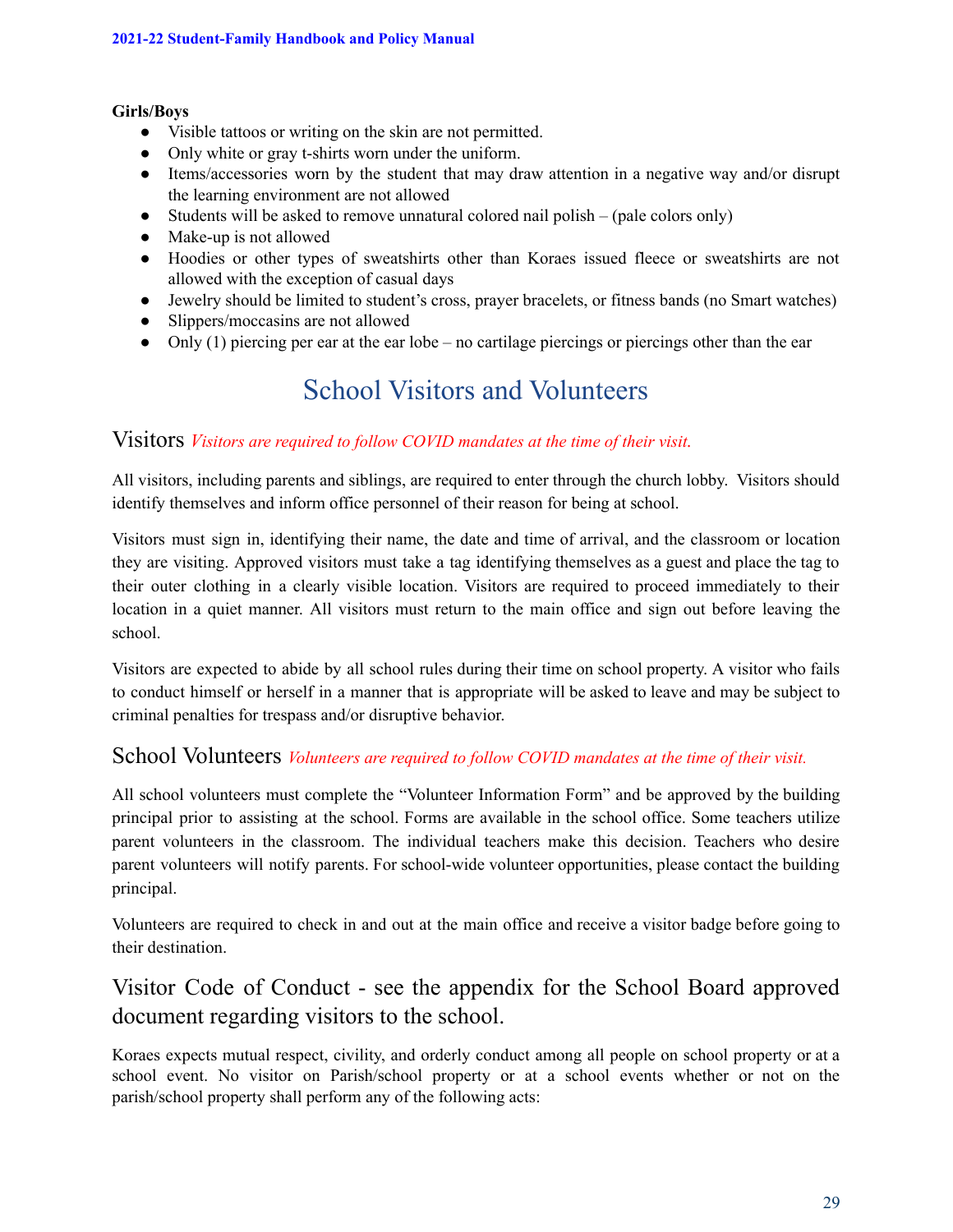- 1. Strike, injure, threaten, harass, or intimidate parish clergy, staff member, a Board or parish council member, sports official or coach, or other visitor, parent, guardian, student or any other person on parish or school property or attempt to do so.
- 2. Behave in an unsportsmanlike manner, use offensive, vulgar or obscene language or display of a temper.
- 3. Disruptive behavior which interferes or threatens to interfere with any of the schools normal operation or activities anywhere on the school premises
- 4. Any inappropriate behavior on school premises.
- 5. Possess a weapon, any object that can reasonably be considered a weapon or looks like a weapon, or any dangerous device.

#### **Consequences for Conduct Violations**

Visitors, as defined above, who violate the above Codes of Conduct may be sanctioned by the Principal and or Parish Pastor. Sanctions include but are not limited to: oral or written warning, removal from premises, a ban from participating in or attending school/parish events, removal from committees or offices held within the school or parish, or criminal prosecution.

#### **Procedures to Appeal a Conduct Sanction imposed by the Principal**

In accordance with Board Policy 2-30, the Principal has the authority to impose conduct consequences against a visitor for misconduct occurring during the school day, a school field trip, even if it extends beyond the school day, or an after school club or educational program. A visitor seeking to appeal the Principal's consequence decision shall do so in writing to the Principal within 5 school days of receipt of the Principal's decision. The Principal shall notify the Conduct Board Members and the Parish Pastor of the appeal. The Conduct Board shall review the decision unless the Parish Pastor determines that he shall solely review the Principal's decision.

#### **Procedures for Filing a Conduct Complaint for misconduct not occurring during the School day**

In accordance with Board Policy 2-30, for visitor misconduct occurring outside the school day a written complaint should be filed with the Principal or Conduct Board Member, who shall notify the Parish Pastor and conduct an investigation unless the Parish Pastor determines that he shall solely investigate the misconduct.

## Transportation

### Parent Drop Off and Pick Up

**Families are assigned a drop off and pick up location. Staff will be present at all locations for arrival and dismissal. Please abide by drop off and pick up procedures for the safety of our students.** It is of the utmost importance that students are safe and protected during carpool drop off and pick up times. The primary mode of arrival and dismissal is the carpool line, which effectively manages the large number of students coming and going from our school.

Arrival and dismissal times are generally busy with a lot of vehicles and students moving in and about the parking lot areas. All drivers are expected to follow the traffic flow patterns. In order to ease congestion, maximize traffic flow and minimize the risk of injury, it is required that students, parents and visitors follow these guidelines and courtesies at all times. Please avoid having children exit the car on the driver's side which may potentially be in the traffic pattern.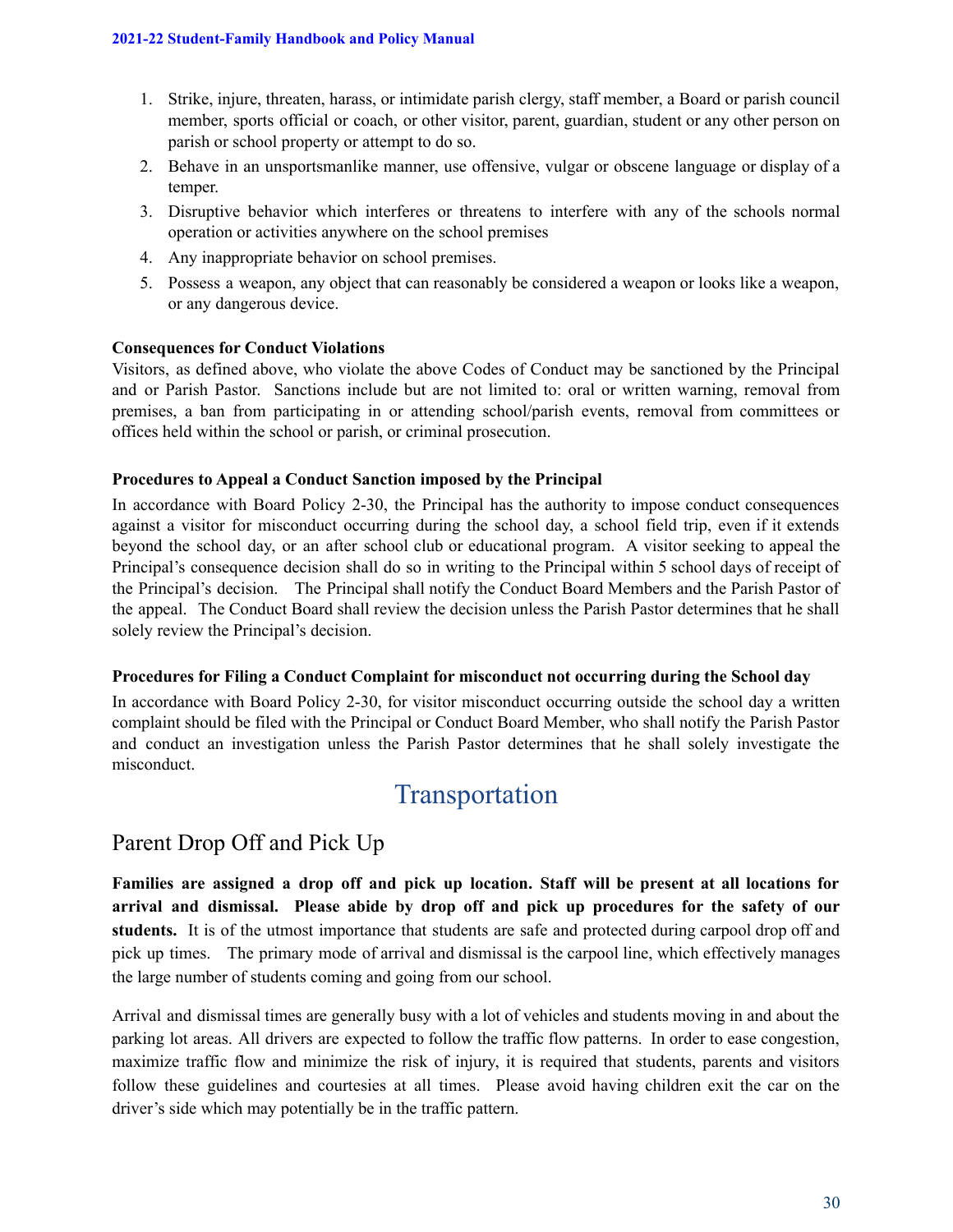#### **Supervised before school care**

Any students arriving before 8:10 are to enter through the church lobby. Supervision begins at 7:30. Students will go to the East Room and wait there until dismissed by staff to report directly to their assigned classroom.

#### **Procedures:**

- The north and east parking lot gates will be closed at 8:25. All arrivals after 8:25 will report to the church lobby entrance.
- The north and east gates will open at 3:00 for after school pick up.
- Any dismissals prior to 3:15 will be through the church lobby entrance.
- Preschool midday pick up will take place at the church lobby entrance.
- There is no need for parents to exit the car. Staff will be there to help with drop off and pickup to help load students into the car.
- Vehicles must line up and move in an orderly manner through the carpool line. Cars will pull up along where supervised students will be waiting. No one may pass other cars in the carpool line, unless directed to do so. There is no need for parents to get out of the car. Please follow the traffic pattern. Staff will direct students to vehicles.
- Avoid having a conference with a staff member during pick up.
- Avoid having children enter the car on the driver's side of the vehicle.
- Please don't park in the designated recess area.
- Students are not permitted in the parking lot without a guardian.
- In the east lot, drivers may not pull up to the entrance facing north and may not park along the rocks near the dumpster. Cars may be directed to the area adjacent to the rocks if the child has not come outside yet.
- Drivers are not permitted to pull down an aisle and wait for children. All vehicles must be in a designated parking space.
- Drivers picking up children from after school care -east lot, (if the pick up line is over) may either park and walk to the doors and ring the bell, pull up in the pick up line, call and your child will be dismissed or park in the pick up lane and come to the doors and ring the bell to inform the office the child's ride is here.

Parents who have immediate needs or must pick up their students early are required to call the office and have the secretary call their child for dismissal who will be escorted to the church lobby entrance to meet the driver. It is the responsibility of the driver to ensure the child's safety when navigating through the parking lot in these situations.

#### **Supervised after school care**

After School Care will be held in the East Room. Students will report there at 3:15. Parents are to call the school office to notify staff who is being picked up. The office will contact the supervisor and the child will be dismissed through the school's main doors to meet the guardian. Drivers picking up children from after school care -east lot, (if the pick up line is over) may either park and walk to the doors and ring the bell, pull up in the pick up line, call and your child will be dismissed or park in the pick up lane and come to the doors and ring the bell to inform the office the child's ride is here.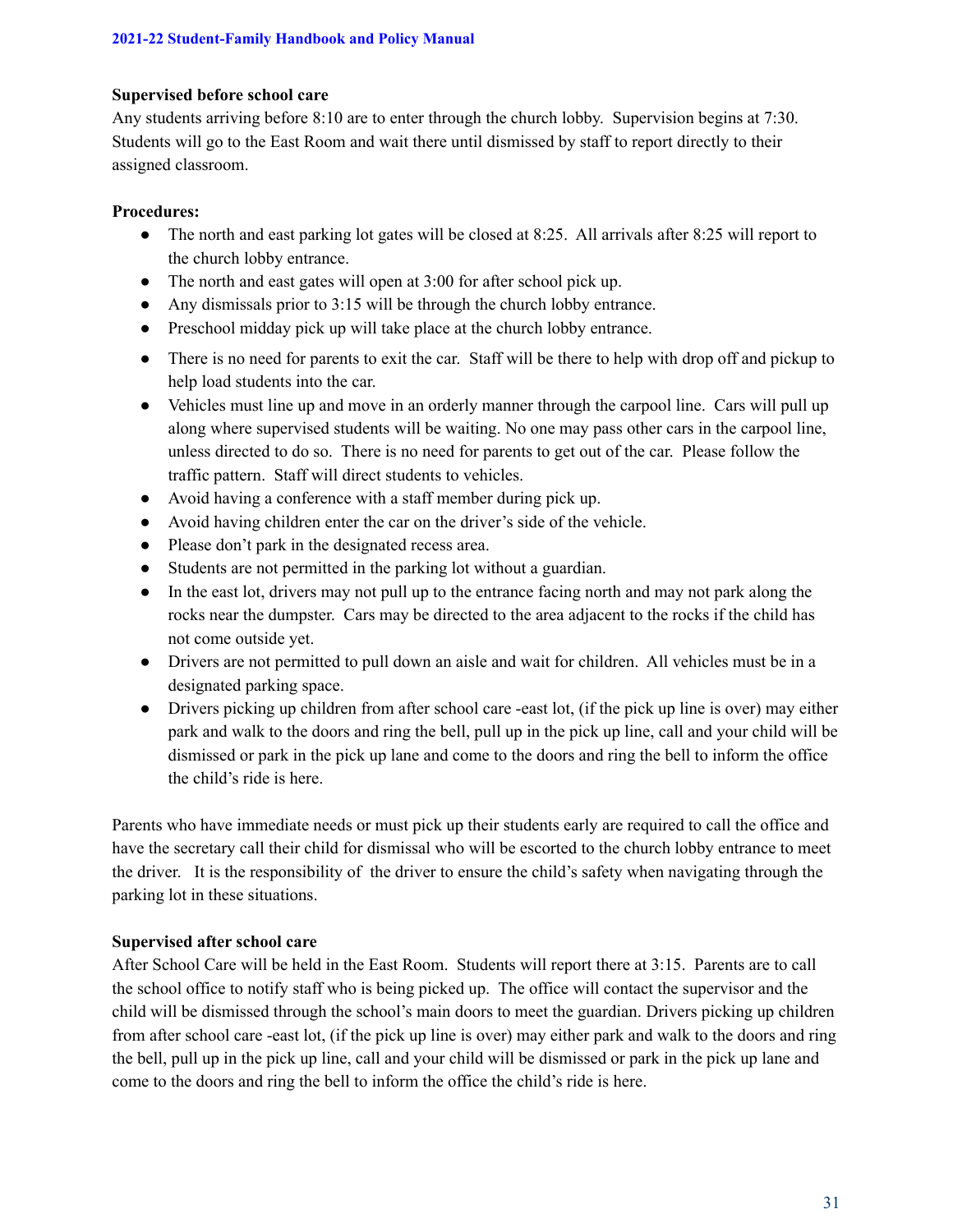Bus Transportation *Masks must be worn at all times on the bus regardless of vaccination status for students, staff, and chaperones. This mandate may be changed/modified at any time and will be determined by local and state law.*

Bus transportation may be provided for school field trips. Students are expected to follow all school rules while on the bus. In the interest of the student's safety and in compliance with State law, students are also expected to observe the following:

- 1. Dress properly for the weather. Make sure all drawstrings, ties, straps, etc. on all clothing, backpacks and other items, are shortened or removed to lessen the likelihood of them getting caught in bus doors, railings or aisles.
- 2. Stay away from the bus until it stops completely and the driver signals you to board. Enter in a single file line without pushing. Always use the handrail.
- 3. Take a seat right away and remain seated facing forward. Keep your hands, arms, and head inside the bus.
- 4. Talk quietly on the bus using a volume 1 voice. No shouting or creating loud noises that may distract the driver.
- 5. Help keep the bus neat and clean. Keep belongings out of the aisle and away from emergency exits.
- 6. Eating and drinking are not allowed on the bus.
- 7. Always listen to the driver's instructions. Be courteous to the driver and other students. Sit with your hands to yourself and avoid making noises that would distract the driver or bother other passengers. Remain seated, keeping your hands, arms, and head inside the bus at all times.
- 8. Wait until the bus pulls to a complete stop before standing up. Use the handrail when exiting the bus.
- 9. Stay out of the danger zone next to the bus where the driver may have difficulty seeing you. Take five giant steps away from the bus and out of the danger zone, until you can see the driver and the driver sees you. Never crawl under a bus.
- 10. If you must cross the street after you get off the bus, wait for the driver's signal and then cross in front of the bus. Cross the street only after checking both ways for traffic.



11. Never run back to the bus, even if you dropped or forgot something.

### Bus Conduct

Students are expected to follow all schools when riding the school bus. Students who choose to violate the rules may be subject to exclusion on the next opportunity to ride a school bus.

# Health and Safety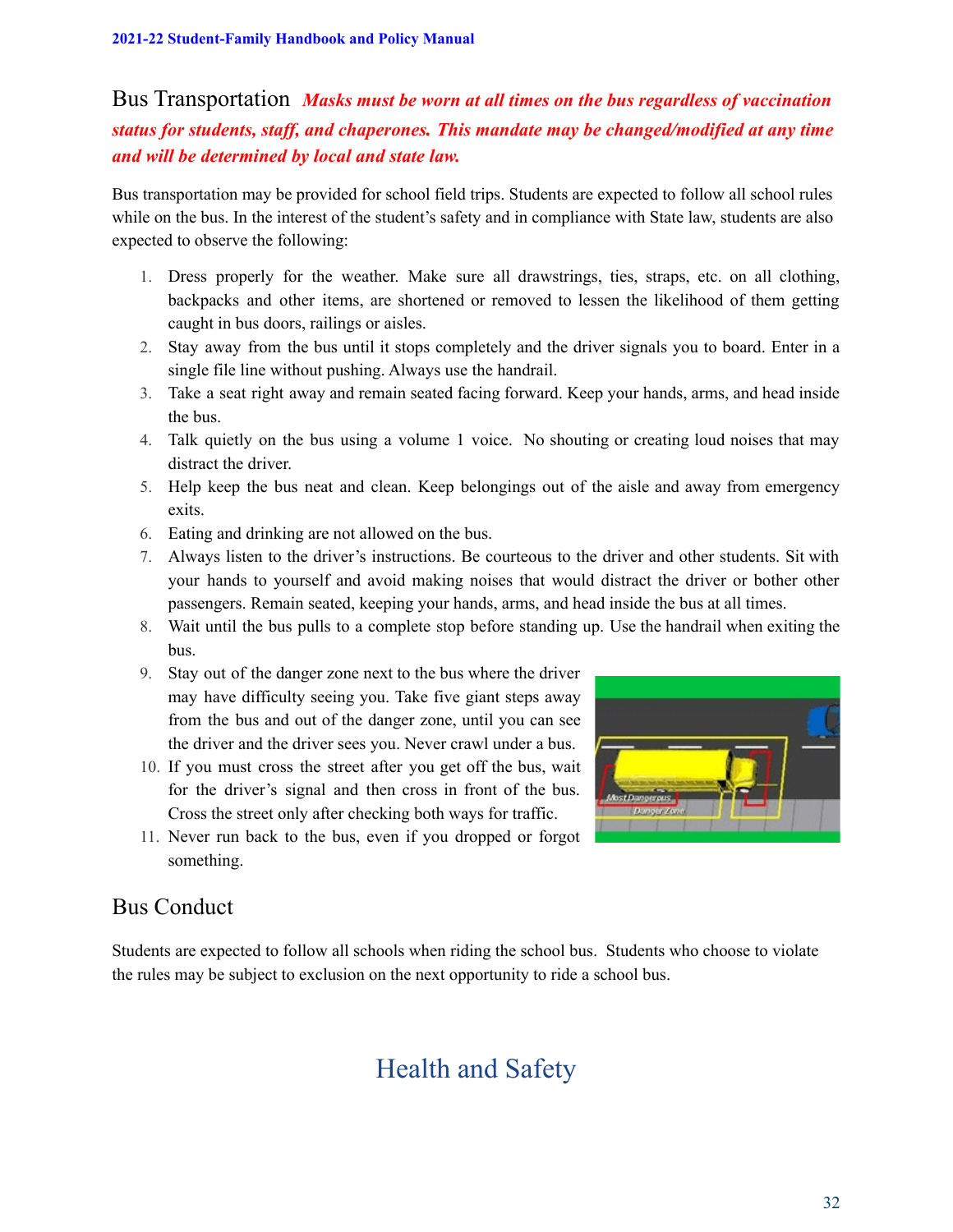### Immunization, Health, Eye & Dental Examination

#### **Required Health Examinations and Immunizations**

All students are required to present appropriate proof of a health examination and immunizations against, and screenings for, preventable communicable diseases within one year prior to:

- 1. Entering kindergarten or first grade;
- 2. Entering the sixth and ninth grades; and
- 3. Enrolling in an Illinois school for the first time, regardless of the student's grade.

Proof of immunization against meningococcal disease is required for students in grades 6 and 12. A diabetes screening must be included as part of the health exam (though diabetes testing is not required). Students between the ages of one and seven must provide a statement from a physician assuring that the student was "risk-assessed" or screened for lead poisoning. Beginning with the 2017-2018 school year, an age-appropriate developmental screening and an age-appropriate social and emotional screening are required parts of each health examination.

Failure to comply with the above requirements by October 15 of the current school year will result in the student's exclusion from school until the required health forms are presented to the school, subject to certain exceptions. A student will not be excluded from school due to his or her parent/guardian's failure to obtain a developmental screening or a social and emotional screening.

New students who register mid-term have 30 days following registration to comply with the health examination and immunization requirements. If a medical reason prevents a student from receiving a required immunization by October 15, the student must present, by October 15, an immunization schedule and a statement of the medical reasons causing the delay. The schedule and statement of medical reasons must be signed by an appropriate medical professional.

#### **Eye Examination**

All students entering kindergarten or the school for the first time must present proof by October 15 of the current school year of an eye examination performed within one year. Failure to present proof by October 15, allows the school to hold the student's report card until the student presents: (1) proof of a complete eye examination, or (2) that an eye examination will take place within 60 days after October 15. The Principal shall ensure that parent(s)/guardian(s) are notified of this eye examination requirement in compliance with the rules of the IDPH. Schools shall not exclude a student from attending school due to failure to obtain an eye examination.

#### **Dental Examination**

All students entering kindergarten, second, sixth and ninth grades must present proof by May 15 of the current school year of having been examined by a licensed dentist within the last 18 months. Failure to present proof allows the school to hold the child's report card until the student presents: (1) proof of a completed dental examination, or (2) that a dental examination will take place within 60 days after May 15. The Principal shall ensure that parent(s)/guardian(s) are notified of this dental examination requirement at least 60 days before May 15 of each school year. Schools shall not exclude a student from attending school due to failure to obtain a dental examination.

#### **Exemptions**

A student will be exempted from the above requirements for: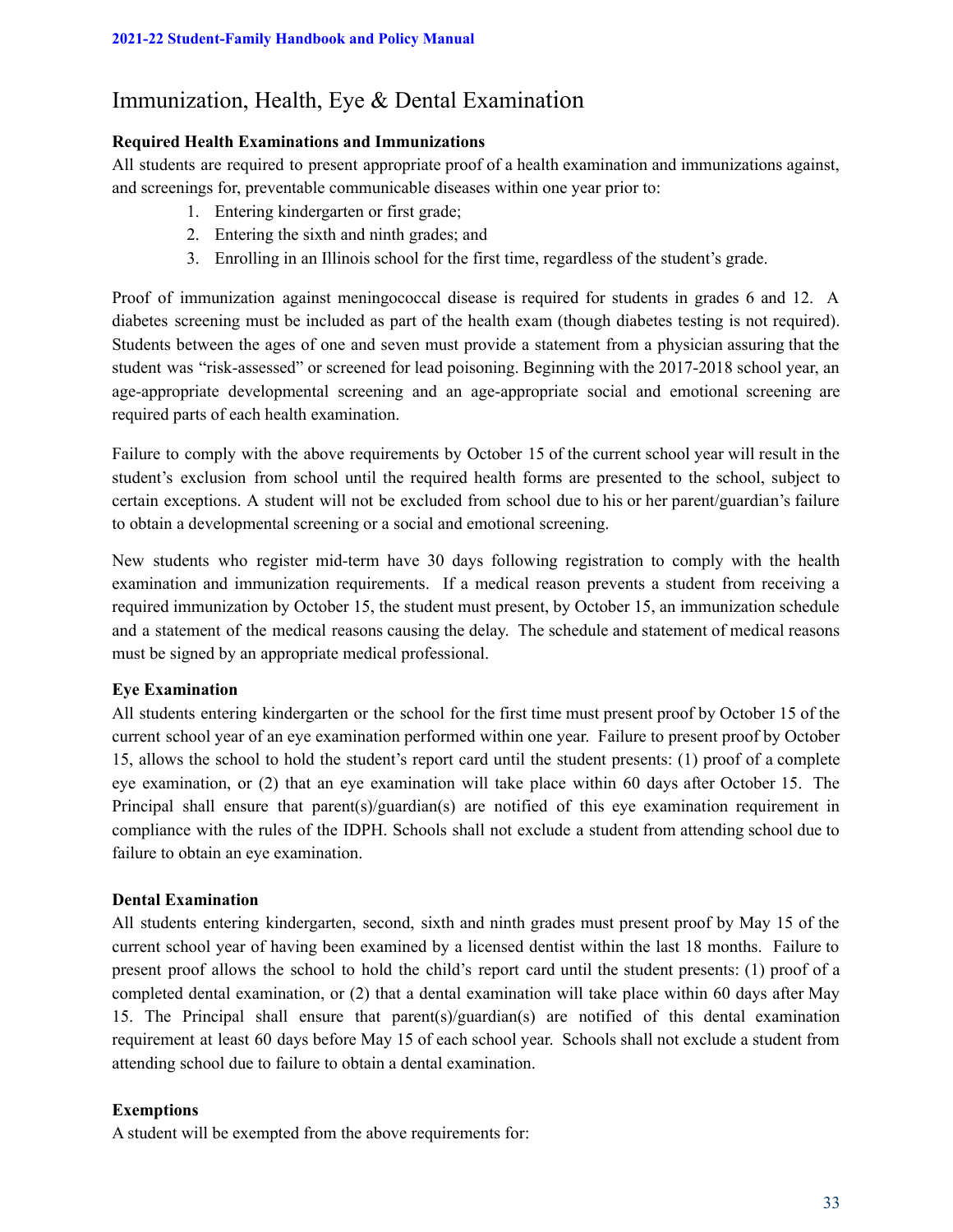- 1. Medical grounds if the student's parent/guardian presents to the building principal a signed statement explaining the objection;
- 2. Religious grounds if the student's parent/guardian presents to the building principal a completed Certificate of Religious Exemption;
- 3. Health examination or immunization requirements on medical grounds if a physician provides written verification;
- 4. Eye examination requirement if the student's parent/guardian shows an undue burden or lack of access to a physician licensed to practice medicine in all of its branches who provides eye examinations or a licensed optometrist; or
- 5. Dental examination requirement if the student's parent/guardian shows an undue burden or a lack of access to a dentist. The IDPH form may be found online (kores.org) or in our school office.

#### **Students who do not meet the deadline to turn in the forms will have access to Powerschool turned off and report cards withheld until the documents are received in the office.**

### Injuries

Minor injuries will be given appropriate first-aid treatment by a school staff member. Treatment will be limited to cleaning a wound and/or providing Band-Aids and/or applying ice packs.

In the case of serious injuries or other emergencies, paramedics will be called and parents notified. In the event that a parent cannot be reached, someone listed on the child's emergency contact list will be notified.

### Eye Protection School Act

All students/staff are required to wear an industrial quality eye protective device when participating in any activity that could cause damage to the eye, especially during science labs.

Toxic Art Supplies– (are not used in prekindergarten through eighth grade)

Good health and safety habits are practiced in art class. Adults model safety procedures, the use of appropriate safety gear, and careful reading of labels and cautionary statements. The following safety rules are followed at Koraes when using art materials.

- Surplus supplies are stored away from children.
- Food and drinks are kept out of the art area.
- Only small amounts of supplies are given out at a time to minimize spills and mishaps.
- Children are supervised closely to prevent unintended uses of art materials.
- Adults will mix powdered and extremely dusty materials.
- Hand washing occurs after the handling of materials. Solvents are not used to clean skin.
- Students are observed for unusual reactions to chemicals.
- Cuts and sores are covered with bandages before using materials.
- Products with cautionary labels/warning labels are not handled by the children.

### Koraes Student Wellness Policy

Koraes School is committed to providing a learning environment that supports and promotes wellness, good nutrition, and an active lifestyle and recognizes the positive relationship between good nutrition, physical activity and the capacity of students to develop and learn. The entire school environment shall be aligned with healthy school goals to positively influence students' beliefs and habits and promote health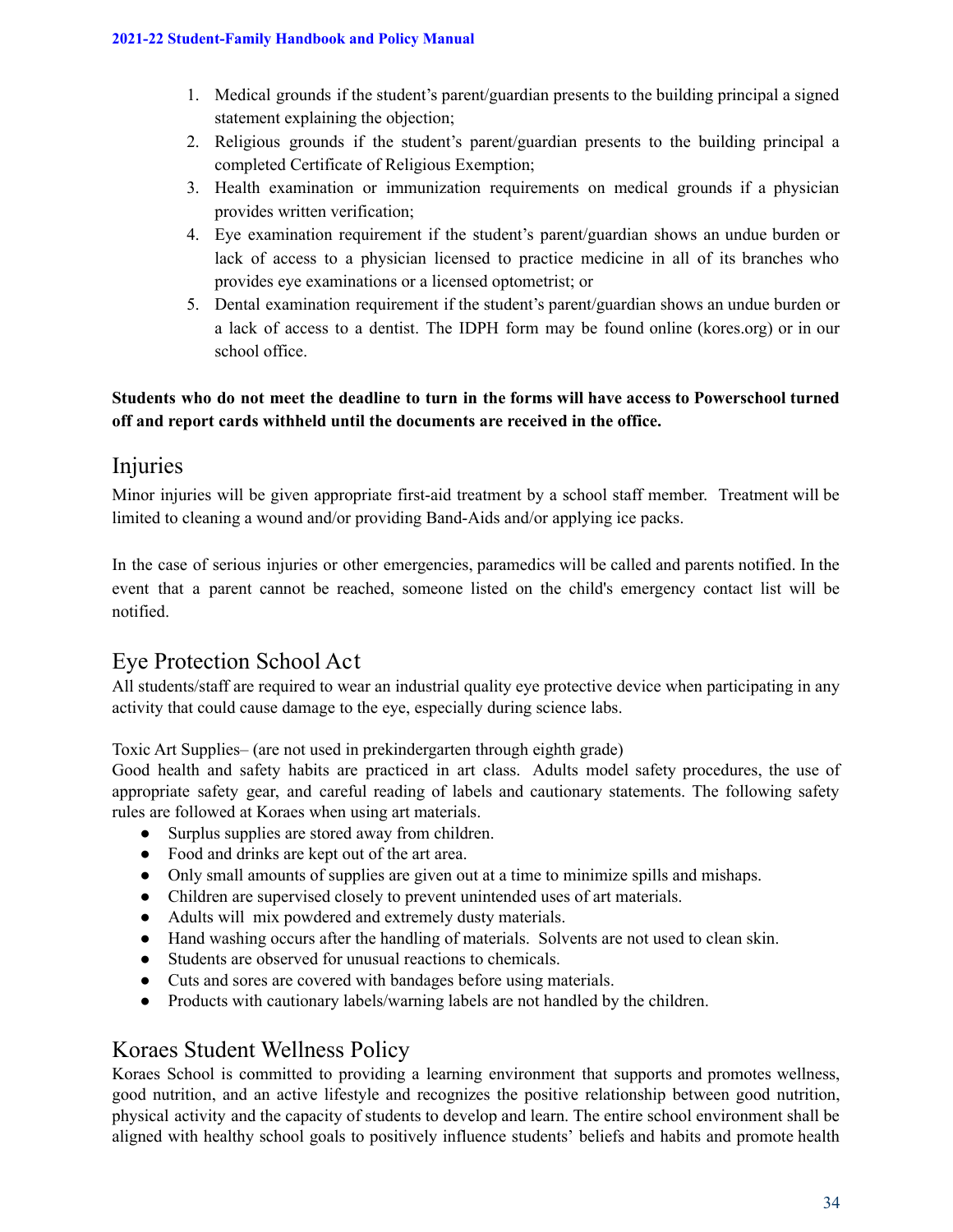and wellness, good nutrition and regular physical activity. In addition, school staff shall be encouraged to model healthy eating and physical activity as a valuable part of daily life.

#### **Goals for Nutrition Education**

● Students in preschool through grade 8 shall receive sequential and interdisciplinary nutrition education. The program shall be designed to provide students with the knowledge and skills necessary to adopt healthy eating behaviors. Special emphasis should be placed on nutrition education in preschool through the primary grades as eating habits are established at a young age.

#### **Goals for Physical Activity**

- Students in preschool through grade 8 shall participate in regularly scheduled formal and informal physical activity programs. Special emphasis is placed on promoting an active lifestyle in preschool through the primary grades as health habits are established at a young age. Reasonable accommodations shall be made for students with disabilities and/or other limitations.
- Preschool through grade 5 shall have a daily, supervised recess period for all students weather permitting. During the first week of Great Lent and Holy Week students will be permitted to walk.

### AEDs

There are two AEDs in the school. One is kept in the Office and the other is in the Gym. The administrative assistant, designated teachers, Assistant Principal, Principal and PE teacher have been trained in its use. It is available for emergencies and persons who have received training may also use it.

### Student Medication

Taking medication during school hours or during school-related activities is prohibited unless it is necessary for a student's health and well-being. When a student's licensed health care provider and parent/guardian believe that it is necessary for the student to take medication during school hours or school-related activities, the parent/guardian must request that the school dispense the medication to the child by completing a "School Medication Authorization Form."

No school employee is allowed to administer to any student, or supervise a student's self-administration of, any prescription or non-prescription medication until a completed and signed School Medication Authorization Form is submitted by the student's parent/guardian. No student is allowed to possess or consume any prescription or non-prescription medication on school grounds or at a school-related function other than as provided for in this procedure.

#### **Self-Administration of Medication**

A student may possess an epinephrine injector (EpiPen®) and/or an asthma inhaler prescribed for use at the student's discretion, provided the student's parent/guardian has completed and signed a School Medication Authorization Form. The school and district shall incur no liability, except for willful and wanton conduct, as a result of any injury arising from a student's self-administration of medication or epinephrine injector or the storage of any medication by school personnel. A student's parent/guardian must agree to indemnify and hold harmless the school district and its employees and agents, against any claims (except a claim based on willful and wanton conduct) arising out of a student's self-administration of an epinephrine injector and/or asthma inhaler, administration of an opioid antagonist, or the storage of any medication by school personnel. Students who are diabetic may also self-carry and self-administer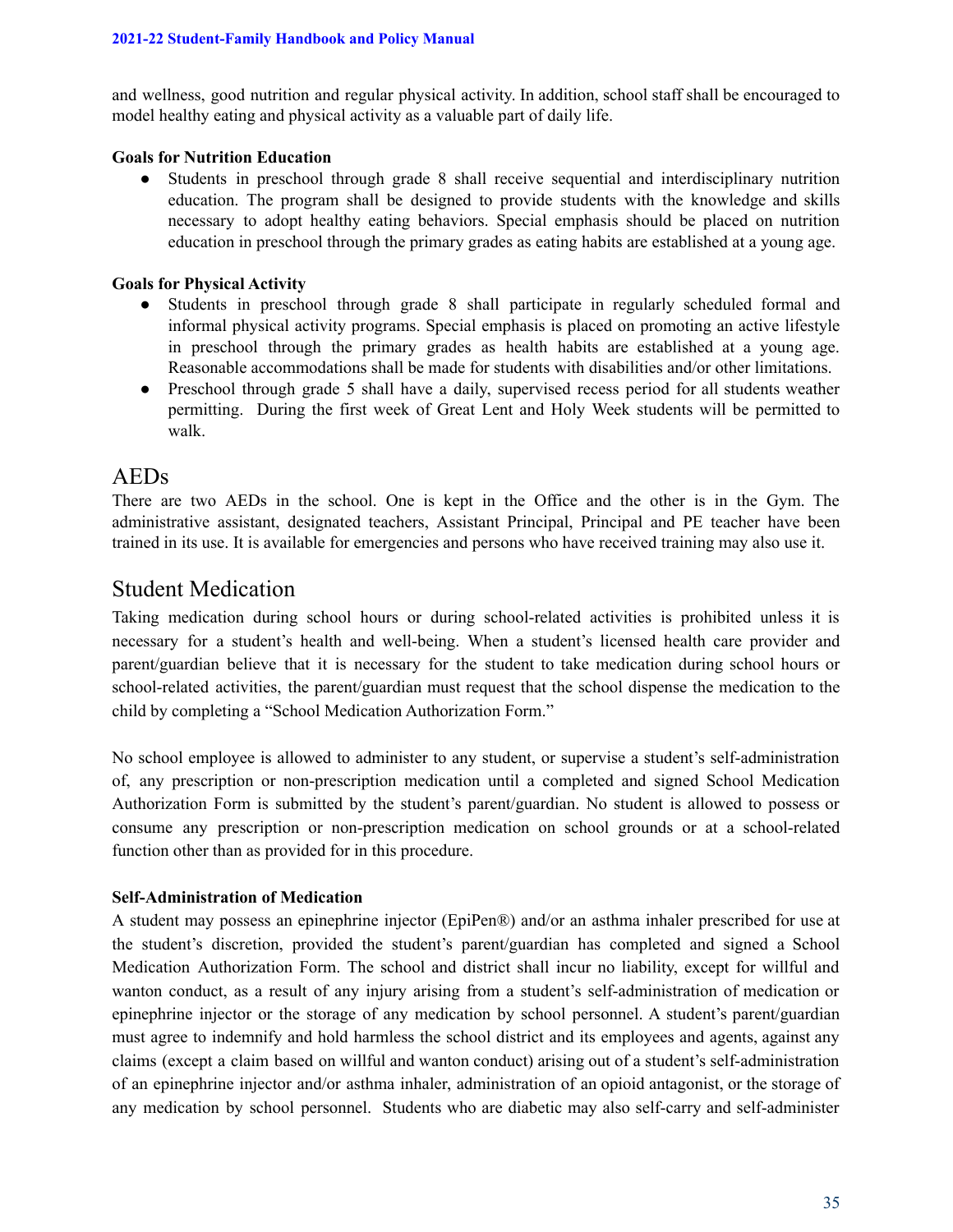diabetic testing supplies and insulin. Students who are diabetic must also have a Diabetes Care Plan on file with the school.

### **Designated Caregiver Administration of Medical Cannabis**

The Compassionate Use of Medical Cannabis Pilot Program Act allows a parent/guardian of a student who is a minor to register with the Ill. Dept. of Public Health (IDPH) as a designated caregiver to administer medical cannabis to their child. A designated caregiver may also be another individual other than the student's parent/guardian. Any designated caregiver must be at least 21 years old and is allowed to administer a medical cannabis infused product to a child who is a student on the premises of his or her school or on his or her school bus if:

- 1. Both the student and the designated caregiver possess valid registry identification cards issued by IDPH:
- 2. Copies of the registry identification cards are provided to the District; and
- 3. That student's parent/guardian completed, signed, and submitted a School Medication Authorization Form – Medical Cannabis,

Medical cannabis infused product (Product) includes oils, ointments, foods, and other products that contain usable cannabis but are not smoked or vaped. Smoking and/or vaping medical cannabis is prohibited.

After administering the product to the student, the designated caregiver shall immediately remove it from school premises or the school bus. The product may not be administered in a manner that, in the opinion of the District or school, would create a disruption to the educational environment or cause exposure of the product to other students. A school employee shall not be required to administer the product.

Discipline of a student for being administered a product by a designated caregiver pursuant to this procedure is prohibited. The District may not deny a student attendance at a school solely because he or she required administration of the product during school hours.

# Safety Drill Procedures and Conduct

Safety drills will occur at times established by the school board. Students are required to be silent and shall comply with the directives of school officials during emergency drills. There will be a minimum of three (3) evacuation drills, a minimum of one (1) severe weather (shelter-in-place) drill, a minimum of one (1) law enforcement drill to address an active shooter incident, and a minimum of one (1) bus evacuation drill each school year. There may be other drills at the direction of the administration. Drills will not be preceded by a warning to the students.

### **Emergency Evacuation Locations**

In the event of a major emergency or occurrence, which would require an evacuation of our school, area institutions have offered their facilities to serve as a "safe house" for our students. The safe house location for our school is listed below:

8015 W 111th St. Palos Hills, IL 60465 Palos Hills, IL 60465 708-974-7400 708-974-3336

Stagg High School Sacred Heart Church (alternate site) 8245 W. 111<sup>th</sup> St.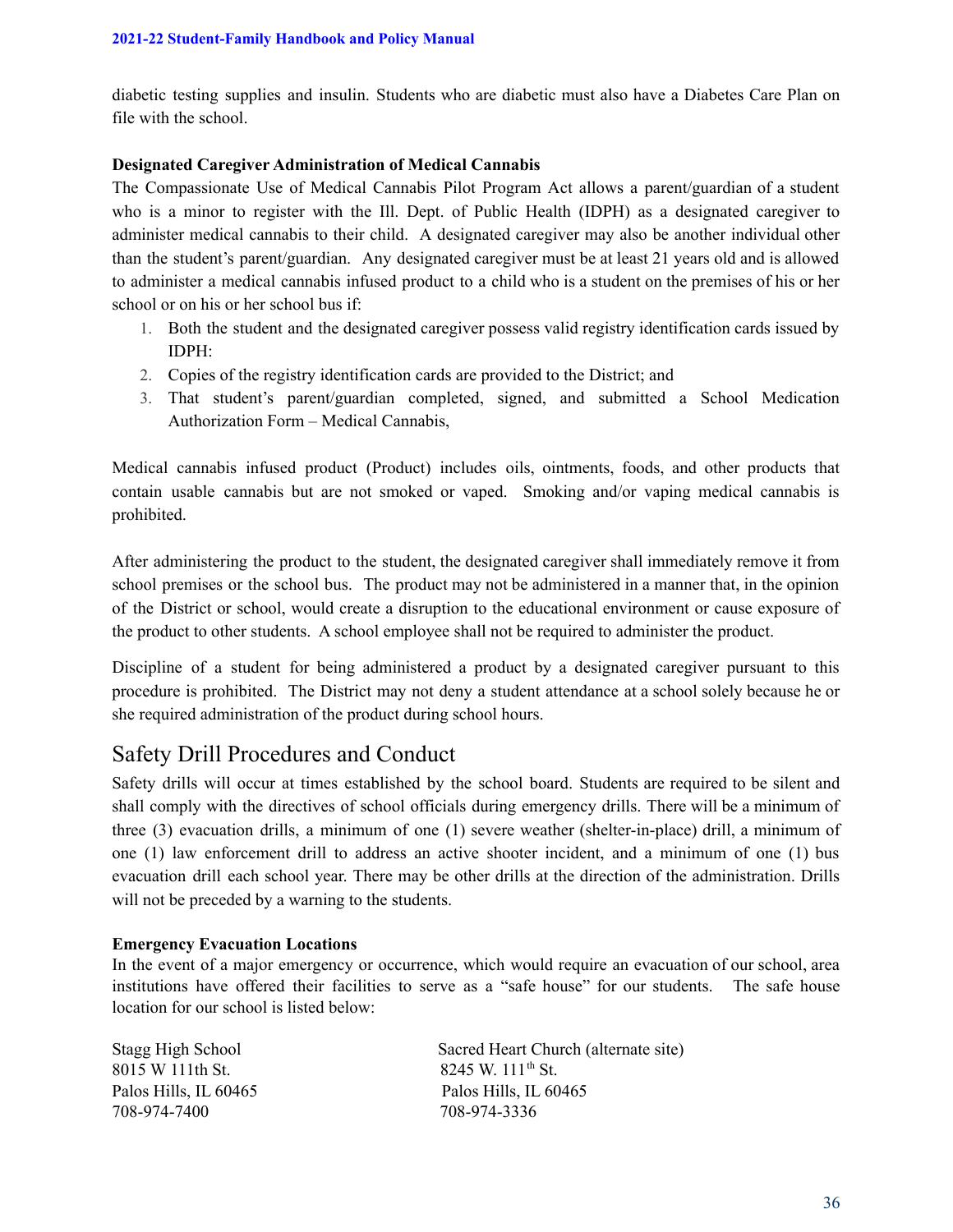### **Fire/Tornado Evacuation Procedures**

Students will be instructed as to procedures for exiting classrooms during a fire or tornado emergency. Directions are posted in each classroom. When the fire alarm or other evacuation signal sounds, students are expected to follow the following rules:

- Remain silent
- Follow directions of school personnel
- Walk rapidly, but do not run or push
- $\bullet$  Line up in assigned places
- When the all clear signal is given, return silently to class

### **Lockdown/Intruder Procedures**

Students will be instructed to take cover in the case of an intruder or other situations warranting a lockdown. Teachers and staff are trained in lockdown procedures.

# School Incident Reporting System

The Illinois State Board of Education and the Illinois State Police have developed the School Incident Reporting System through IWAS to collect incident data. This data includes: Attacks on School Personnel (battery), Firearms in Schools, and Drug-related Incidents in Schools (within school grounds to include within 1,000 ft. of the school). The Illinois Compiled Statutes mandates that this incident data be reported as it occurs during the year. The principal and administrative assistant will be responsible for submitting this data to IWAS. Teachers are required to report any incidents to the school office immediately. Parents are immediately notified of such an incident within 48 hours. The Palos Hills Police Department and/or county sheriff is notified immediately.

### Emergency School Closings

In cases of bad weather and other local emergencies, please check your email and our school website www.koraes.org. If we dismiss early for an emergency, all after-school functions are automatically canceled.

## Communicable Disease

The school will observe recommendations of the Illinois Department of Public Health regarding communicable diseases.

- 1. Parents are required to notify the school office if they suspect their child has a communicable disease.
- 2. In certain cases, students with a communicable disease may be excluded from school or sent home from school following notification of the parent or guardian.
- 3. The school will provide written instructions to the parent and guardian regarding appropriate treatment for the communicable disease.
- 4. A student excluded because of a communicable disease will be permitted to return to school only when the parent or guardian brings to the school a letter from the student's doctor stating that the student is no longer contagious or at risk of spreading the communicable disease.

### **Illness During the School Day**

Students who become ill during the school day are sent to the school office by the teacher. Koraes School does not have a full-time nurse or other medical personnel to diagnose illnesses. The child's temperature may be taken. Students will be sent home if they have a temperature of 100 degrees or higher. Students may also be sent home if vomiting occurs. Students must be fever-free and no vomiting occurring for 24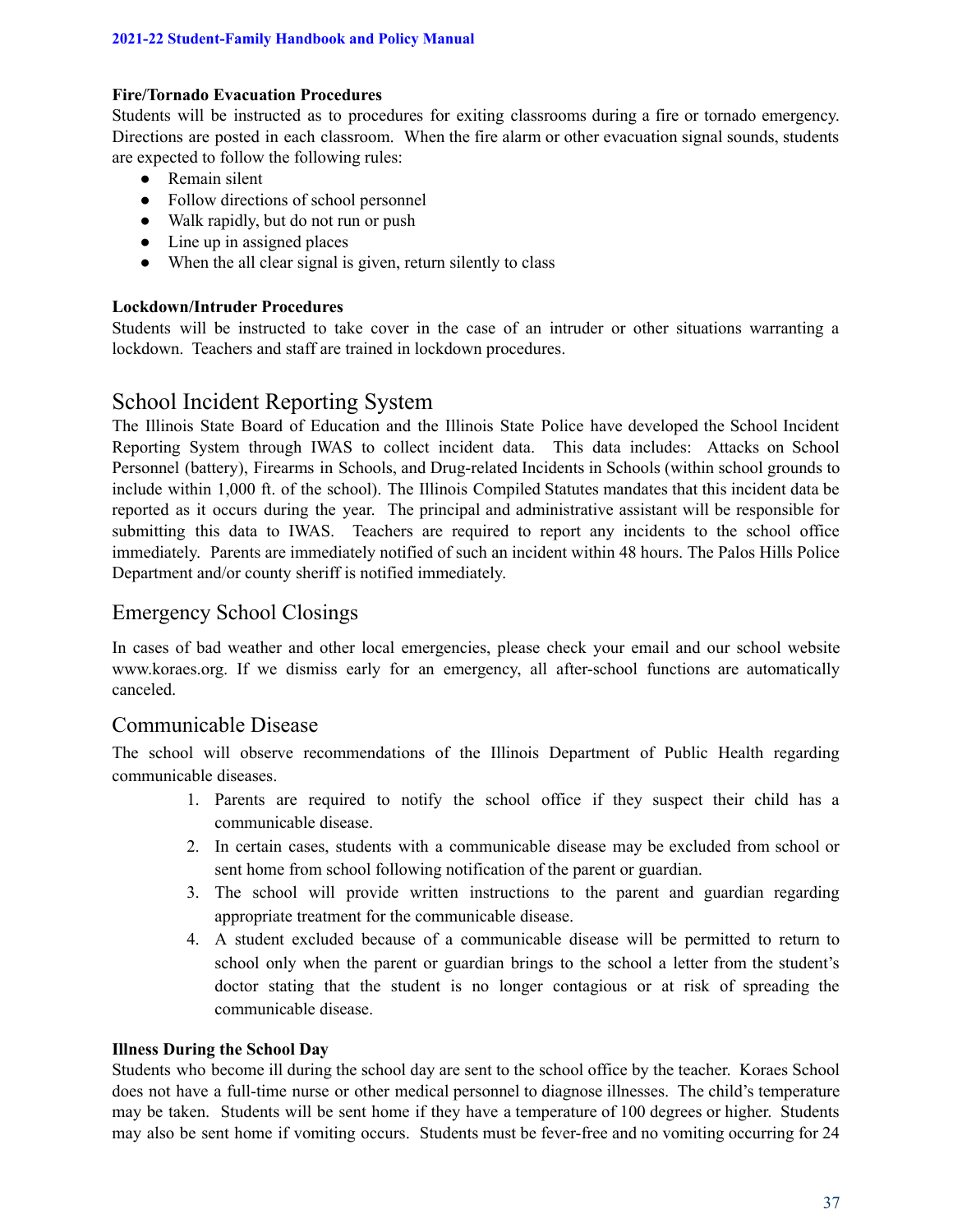hours before they can return to school. The administrative assistant and/or principal will notify the parent in the event that the child should be picked up.

### **Infectious Disease Reporting**

Per state guidelines, our school must report suspected or confirmed cases of the diseases to the local health department within the number of days or hours indicated in parentheses. All reports are confidential and include: the disease or condition being reported; child's name, DOB, age, sex, race/ethnicity, address, and phone number; physician's name, address and phone number; diagnosis. The administrative assistant will report confirmed or suspected infectious diseases to: Cook County Department of Public Health; 15900 S. Cicero Ave; Oak Forest, IL 60452.

## Head Lice

The school will observe the following procedures regarding head lice.

- 1. Parents are required to notify the school office if they suspect their child has head lice.
- 2. Infested students will be sent home following notification of the parent or guardian.
- 3. The school will provide written instructions to parent or guardian regarding appropriate treatment for the infestation.
- 4. A student excluded because of head lice will be permitted to return to school only when the parent or guardian brings the student to school to be checked by the school office or building principal and the child is determined to be free of the head lice and eggs (nits).

## Readmission Criteria

Please adhere to the following standards regarding students returning to school after a health-related absence. Please note that these are minimal standards and certain children with certain illnesses may require a longer period of recuperation than what is listed below. Illnesses not on this list will require a doctor's note before the student is readmitted.

**Chicken Pox** Seven days after the onset of the rash. Students must have a doctor's note stating readmission is appropriate.

**Common Cold** Must be without fever for 24 hours without medication.

**Fever/Flu** Must be without fever for 24 hours without medication. Children may not enter school with a reduced fever or on medication to treat the fever.

**Stomach Flu** May return 24 hours after the last episode. Same as for fever/flu plus vomiting and/or diarrhea must have ended and the student is able to eat food. All symptoms must be cleared without medication.

**Lice** After application of medicated shampoo or lotion and approval from the school office.

**Strep Throat** Must be without fever for 24 hours after the antibiotic was administered. Doctor's note is required for readmission.

**Conjunctivitis (Pink Eye)** Doctor's note required for readmission.

**Skin Rashes** Students with any type of rash, sore, or other skin condition should not come to school until the condition has been evaluated and identified by a physician and a written physician's release to return to school has been provided to the school office. The release should include the diagnosis, treatment plan and any information about precautions/restrictions to take at school. After a student has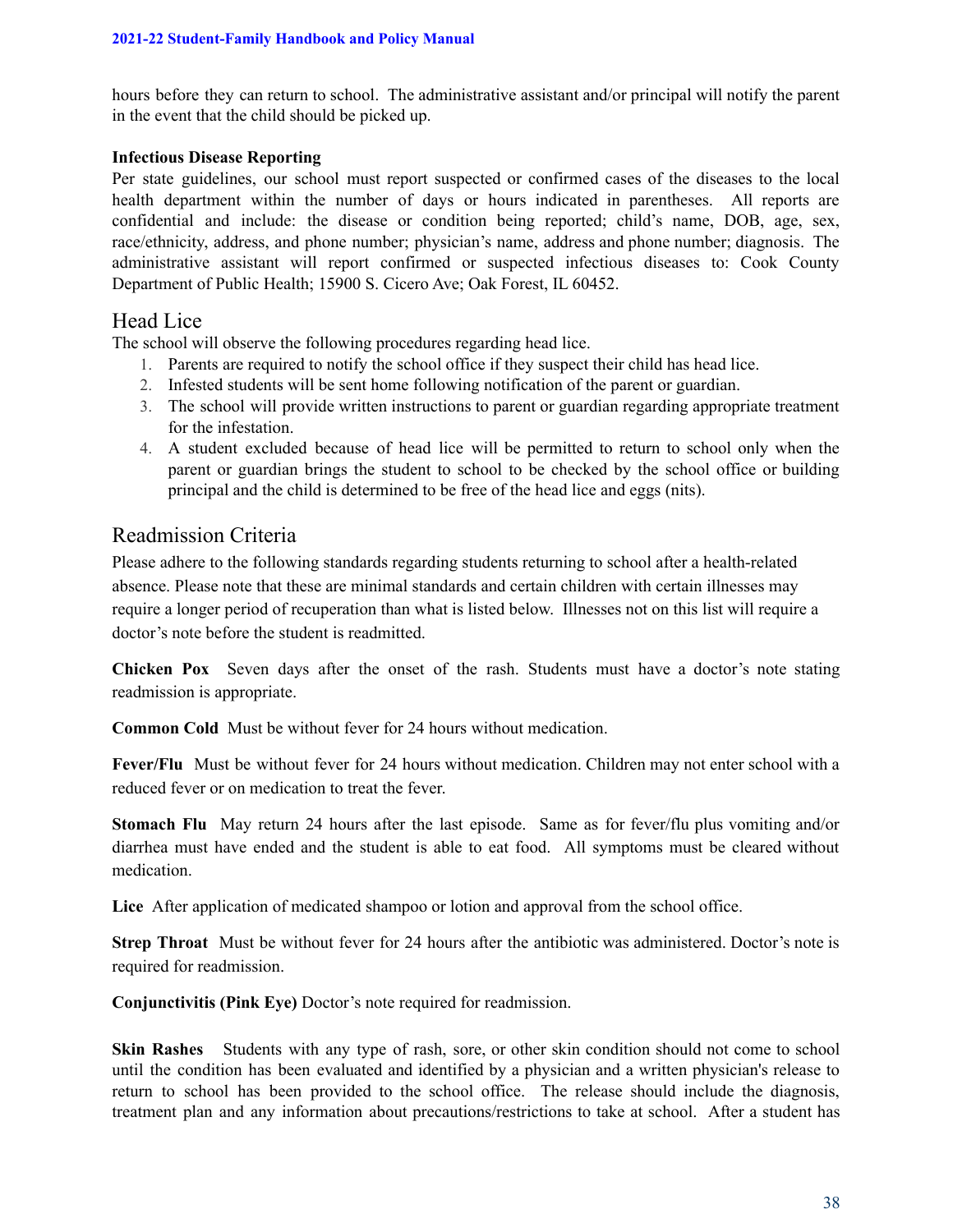provided a written physician's release for a student to return, any open wound or sore must be covered with a dressing taped on all four sides.

### **Vomiting**

There must be a 24 hour window since the last incident of vomiting before a student can return to school unless the parent can validate the cause for illness.

### **Coronavirus or COVID-19; Special COVID-19 rules in following the guidelines of the Illinois State Board of Education and the Illinois Department of Public Health, many rules and procedures are temporarily changed and are in a constant state of fluctuation.**

# Erin's Law

The Illinois mandate requires schools to provide education for the prevention of child sexaul abuse in accordance with Erin's Law. Students in preschool through 8th grade will be taught age-appropriate techniques to identify child sexual abuse and the importance of telling a trusted adult. Parents will have the opportunity to preview the presentation in the absence of children and ask questions. Parents may choose to opt out by completing the designated form. Erin's Law is a state mandate.

## Missing Children's Act

The Missing Children Act supports activities that may locate and identify a missing child. Therefore, efforts will be made by the school to identify possible missing children and to notify the proper persons or agencies. It is extremely important that the parents or persons responsible for the child provide the school with a current address as well as home, work and emergency telephone numbers. It is equally important that parents contact the school if their child is absent for any reason. Teachers are required to maintain accurate attendance records daily and report to the principal if there are any unusual patterns of absences. Records requests from any current or former parent/guardian for a student reported as a missing person will be denied and reported to authorities immediately

## Child Abuse and Neglect

All school personnel are mandatory reporters of allegations and/or suspicions of child abuse or neglect. According to the Abused and Neglected Child Reporting Act, school personnel are required to make reports to the Department of Children and Family Services whenever such circumstances exist. All Koraes staff have received DCFS mandated state reporter training.

## Custody

In the absence of a court order to the contrary, Koraes School will provide student contact to the non-custodial parent and access to the academic records and to all other school related information regarding the child. If there is a court order specifying that no information or contact with the child is permitted, it is the responsibility of the custodial parent to provide the school with an official and updated copy of the court order.

# Invitations and Gifts

Birthday and Name Day may be recognized with **non-food items**. No balloons or individual treat bags are permitted. Simple items such as a pencil, a book, or the like are recommended. Students may only distribute birthday party invitations if the entire class is invited or just boys/just girls. These will be distributed at the end of the day.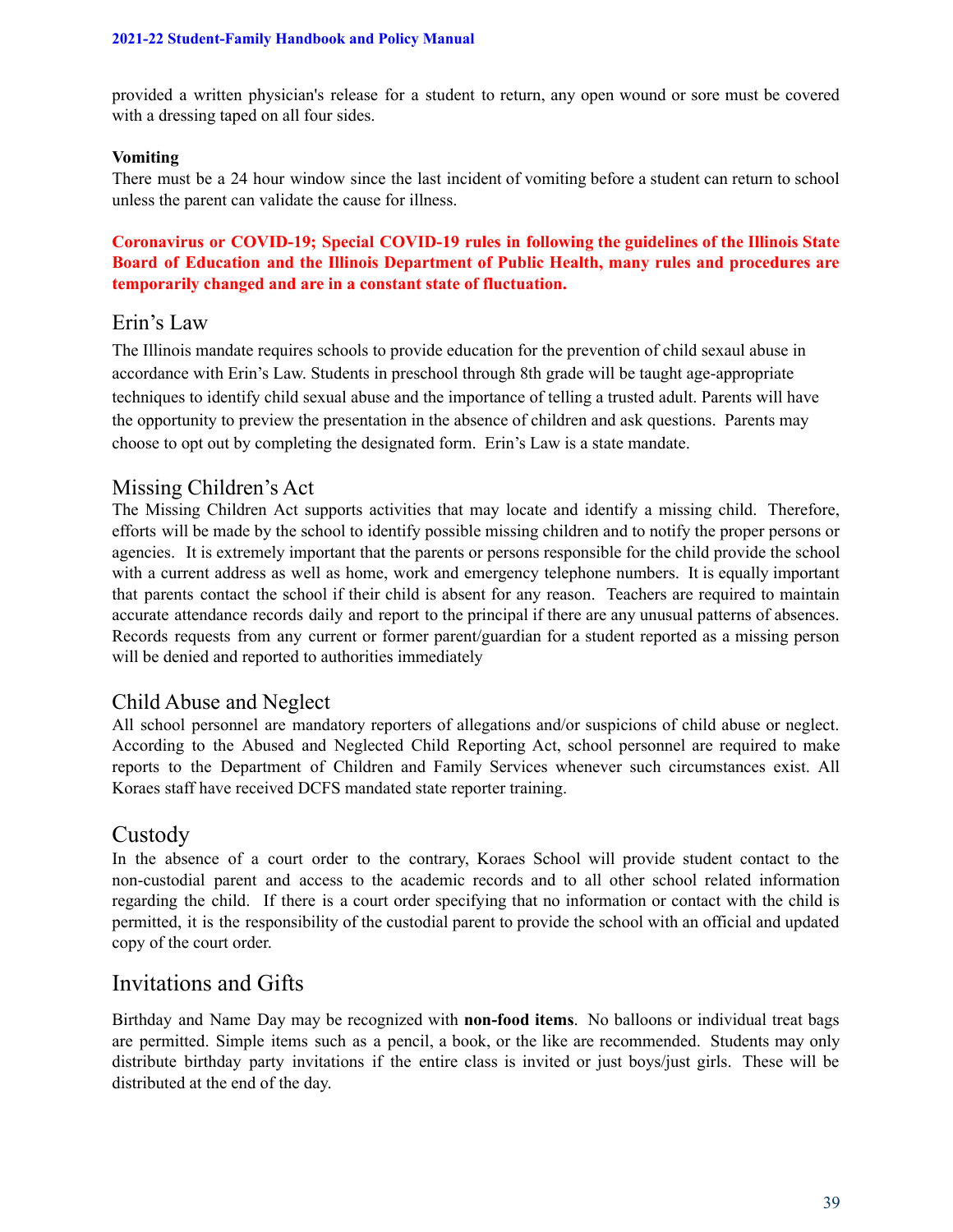## Treats and Snacks

Food treats are not permitted in school. Children in kindergarten and preschool may bring a nutritious snack from home. There is no sharing of food. Classrooms are nut-free.

## Students with Food Allergies

State law requires our school to annually inform parents of students with life-threatening allergies or life-threatening chronic illnesses of the applicable provisions of Section 504 of the Rehabilitation Act of 1973 and other applicable federal statutes, state statutes, federal regulations and state rules.

If your student has a life-threatening allergy or life-threatening chronic illness, please notify the building principal at 708-974-3402.

Federal law protects students from discrimination due to a disability that substantially limits a major life activity. If your student has a qualifying disability, an individualized Section 504 Plan will be developed and implemented to provide the needed support so that your student can access his or her education as effectively as students without disabilities.

Not all students with life-threatening allergies and life-threatening chronic illnesses may be eligible under Section 504. Our school district also may be able to appropriately meet a student's needs through other means.

## Care of Students with Diabetes

If your child has diabetes and requires assistance with managing this condition while at school and school functions, a Diabetes Care Plan must be submitted to the building principal. Parents/guardians are responsible for and must:

- 1. Inform the school in a timely manner of any change which needs to be made to the Diabetes Care Plan on file with the school for their child.
- 2. Inform the school in a timely manner of any changes to their emergency contact numbers or contact numbers of health care providers.
- 3. Sign the Diabetes Care Plan.
- 4. Grant consent for and authorize designated school representatives to communicate directly with the health care provider whose instructions are included in the Diabetes Care Plan.

For further information, please contact the building principal.

# Exemption From PE/Recess

In order to be excused from participation in physical education, a student must present an appropriate excuse from his or her parent/guardian or from a person licensed under the Medical Practice Act. An excuse because of medical reasons must include a signed statement from a person licensed under the Medical Practice Act that corroborates the medical reason for the request. Special activities in physical education will be provided for a student whose physical or emotional condition, as determined by a person licensed under the Medical Practices Act, prevents his or her participation in the physical education course.

State law prohibits the school from honoring parental excuses based upon a student's participation in athletic training, activities, or competitions conducted outside the auspices of the school.

A student who is exempt from P.E. is also exempt from recess.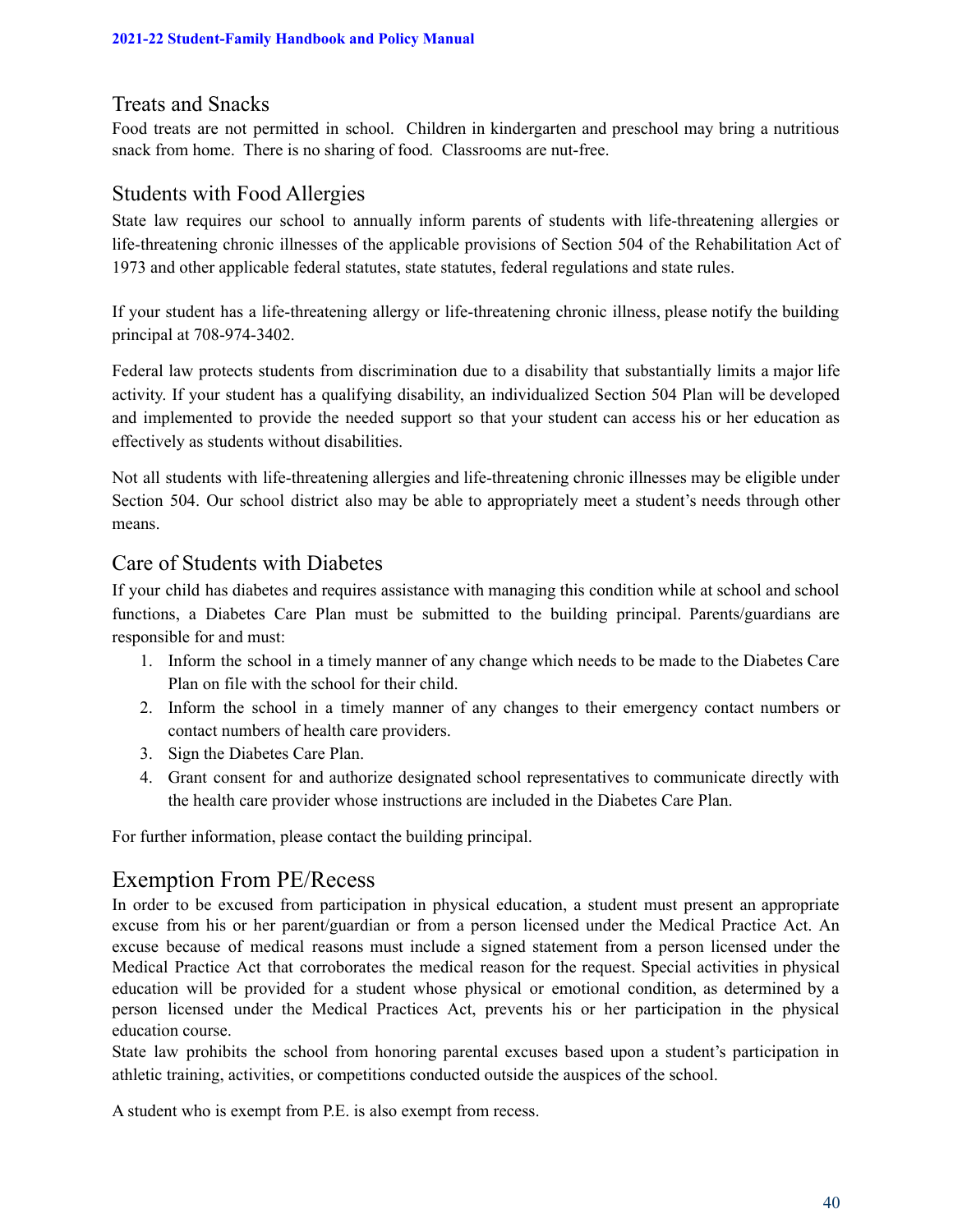# Discipline and Conduct

# Standards of Conduct

Maintaining discipline is fundamental in promoting an educational environment conducive to learning. Rules of conduct are displayed in each classroom in detail. When a student disrupts the learning environment, deliberately ignores expected rules of good conduct, threatens the physical or emotional well being of another person, or commits a destructive act toward public or private property, it will be considered a breach of the Discipline Policy. All students are subject to appropriate disciplinary measures for violations of the Koraes School Rules of Conduct on school grounds, riding a bus for a school sponsored event, off school grounds while the student is in attendance of any school function, or is otherwise subject to the jurisdiction of school authorities, and off school grounds if parent or student brings the matter to the attention of the Principal and is considered to have a substantial disruption to the school environment.

The support of the entire school community -- parents, staff and students-- fosters the spiritual, intellectual, social and emotional growth of the students. The school is an entity outside of the home that has its own purpose, plan, policies and rules. We believe that in order for our students to meet the challenges presented by our society, the development of self-discipline and individual responsibility are essential. Students are expected to respect the requirements of the school, even if those requirements may, of necessity, be different or more stringent than home rules. Most students easily meet these expectations. They are successful in school because these behaviors have been learned at home and practiced in school.

Parents are valued partners with Koraes in the learning process. Parents are expected to send their children to school prepared to learn. Parent support is expected in following school rules and setting expectations and establishing boundaries for students, including a respect for staff, self, other students, and school property.

This special section of the parent-student handbook contains changes to normal operating procedures that are specifically related to health and safety of students and staff as they apply to COVID-19.

### **Masks and Face Coverings**

- A mask or face covering is required to be worn by everyone at all times including:
	- $\circ$  When in school hallways transitioning from place to place within the building
	- In the classroom with the exception of lunch and snack unmasked is 6ft
	- While out of an assigned seat inside the classroom
	- When six feet of distance between student/student or student/teacher cannot be maintained during school activities outside on break, recess or PE
	- A doctor's note is required for a face shield child will be seated/positioned 6ft away from peers

### **Classroom Expectations**

- 1. Love God and Others! Deuteronomy 6:5
- 2. Listen and Obey. Proverbs 16:20
- 3. Use Kind Words. Proverbs 15:1
- 4. Be Honest and Loyal. Zechariah 8:16
- 5. Have a Servant's Heart. Philippians 2:14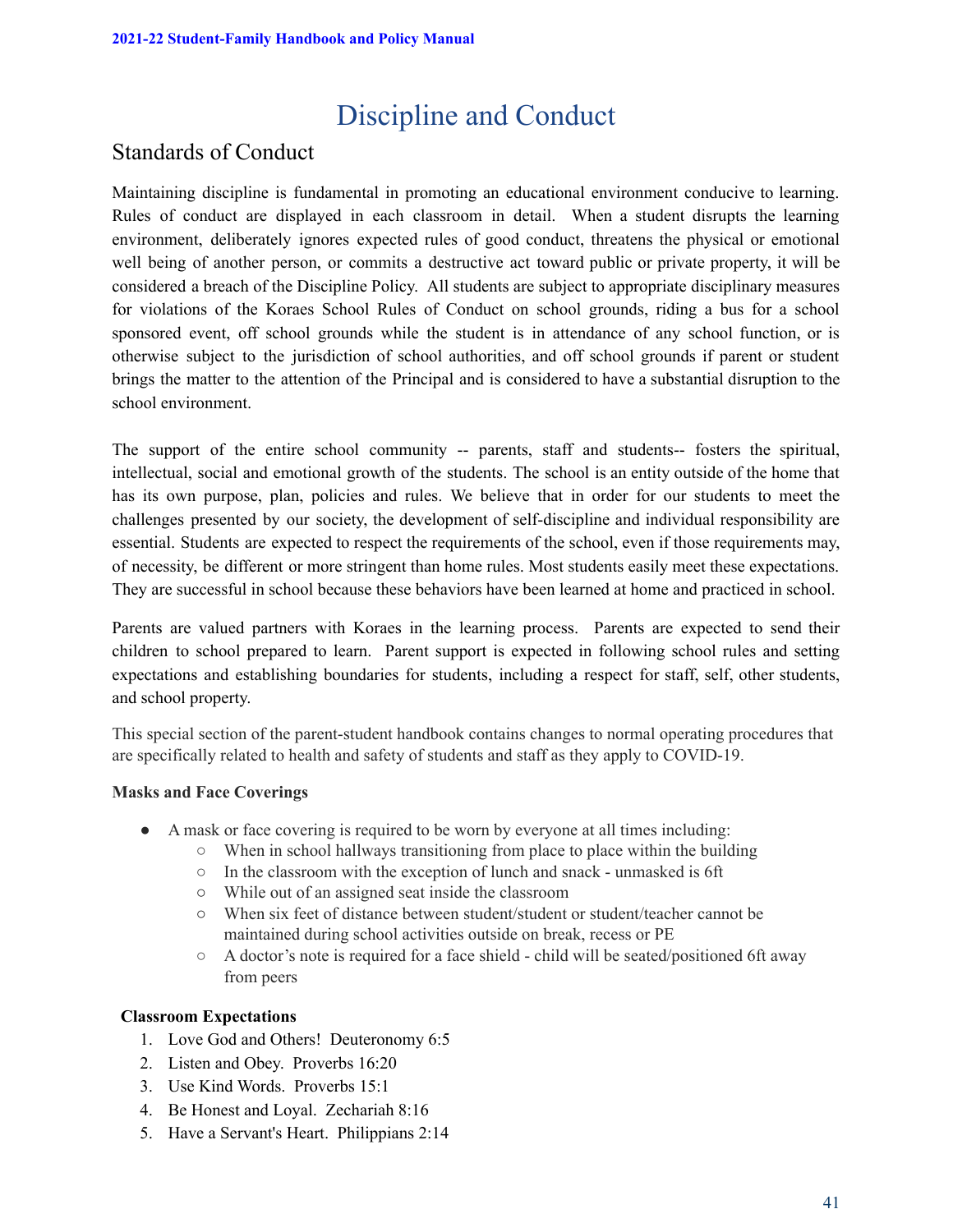- 6. Seek and Ask Forgiveness. Ephesians 4:32
- 7. Try Your Best. Colossians 3:23

### **Classroom Rules - Preschool through Fifth Grade**

- 1. I stay in my seat and work quietly in one place.
- 2. I keep my hands and feet to myself.
- 3. I raise my quiet hand.
- 4. I listen to the speaker.
- 5. I follow the directions the first time.

### **Classroom Rules - Middle School**

- 1. Be on time and ready to learn.
- 2. Respect personal boundaries and possessions of classmates.
- 3. Remain seated during class.
- 4. Demonstrate appropriate conversation etiquette.
- 5. Work diligently and use class time wisely.

# Violations Defined

According to Koraes Elementary School Board Policy, violations are divided into three categories based on severity of the incident. While administrative responses to these violations are based on the categories in which the behavior falls, additional factors including past behavior will be factored into the decision making process.

### **Preschool**

Discipline for preschool students is guided by "God-pleasing behaviors." The goal of discipline is to teach children self-control and to build character. Expectations for preschool are defined in our all-school classroom expectations. If a preschool student misbehaves, the student will receive a verbal warning. If the misbehavior perisis or is significant enough in the teacher's discretion, the Assistant Director will call the student's parents. Instances of repeated misbehavior will be dealt with on an individual basis.

### **Category 1: Minor Violations**

Minor violations are those behavioral issues which individually do not warrant a referral and can be handled by the individual teacher. These include, but are not limited to:

- Chewing gum;
- Eating or drinking in class without permission;
- Being unprepared for class;
- Being tardy at the start of the day, return to class late during transitions (switching classes, bathroom trips, returning from lunch) or unproductive use of time;
- Out of seat without permission during class;
- Blatant disregard of personal boundaries and possessions of classmates (e.g. teasing another student, e.g. turning off another student's chromebook without permission, invading personal space with or without a mask);
- Talking out of turn;
- Failing to follow directions;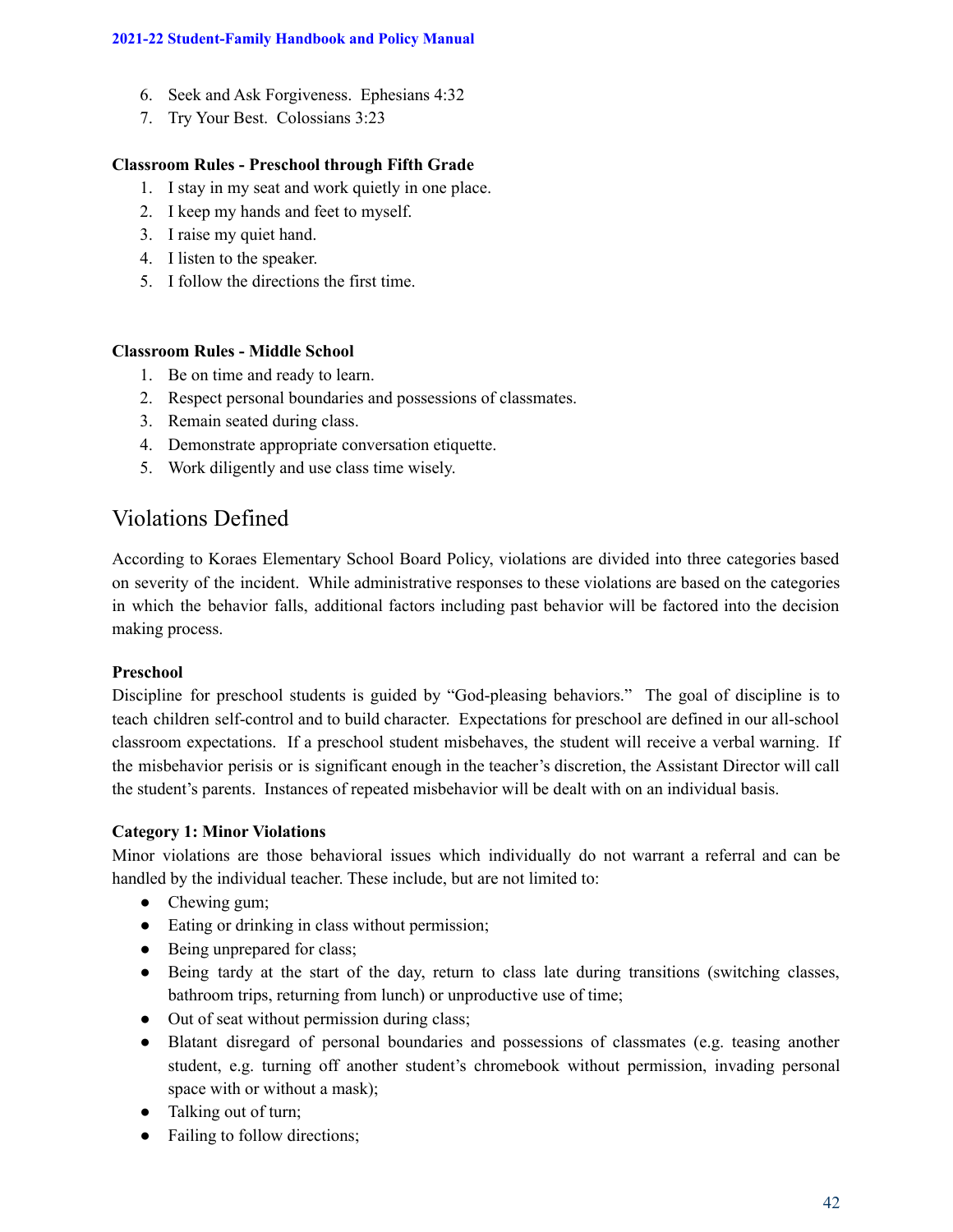- Failing to complete assigned tasks;
- $\bullet$  Behaving impolitely;
- Interactions, noises or interactions that interrupt or distract self or others;
- Purposeful language or actions that demean, devalue or disregard another person including unkind or impolite language;
- Repeatedly ignoring directions or avoiding a task (including homework);
- Removal of small items or items with little value from a desk or area without permission;
- Possession of a cell phone; or
- Deceit to a teacher.

### **Category 2: Moderate Violations**

Moderate violations are those which negatively affect the teacher's or school's ability to meet educational commitments to our students. These behaviors include, but are not limited to:

- Deceit to principal, assistant principal or priest;
- Use of school phone without permission from staff;
- Unauthorized area without permission;
- Classroom disruption after warning from staff;
- Defiance of authority after warning is given;
- Propagating dissension;
- Verbal, written, or physical harassment or abuse;
- Excessive tardiness;
- Repeated dress code violation or wearing prohibited clothing;
- Failure to follow social distancing guidelines and properly wearing a mask;
- Deceptive behavior; or
- Fourth infraction from Category I in a 20 school day period;
- Use of cell phone during school without permission.

### **Category 3: Serious Violations**

Serious violations are those which require the immediate attention of a school administrator because of severity or continuous action of Category 1 and 2 violations. These behaviors include, but are not limited to:

- Bullying or false accusations of bullying as defined in Board Policy 7-20;
- Sexual Harassment or false accusations of sexual harassment as deined in Board Policy 7-20;
- Fighting, assault or battery of a student or school personnel;
- Graffiti of an offensive nature;
- Continuous classroom disruption;
- Dishonesty and other forms of deception including cheating or theft of material objects;
- Misuse of school property including inappropriate use of technology, unauthorized use of school equipment, and trespassing on campus after school hours;
- Skipping class including extended tardiness and truancy;
- Obscene or lewd behavior or language;
- Possess, use or distribute alcohol, tobacco, or drugs;
- Possession or controlling of pornographic or sexually explicit material;
- Substantial disrespect shown to any staff member including outright disobedience to instruction;
- Physical, sexual or verbal abuse;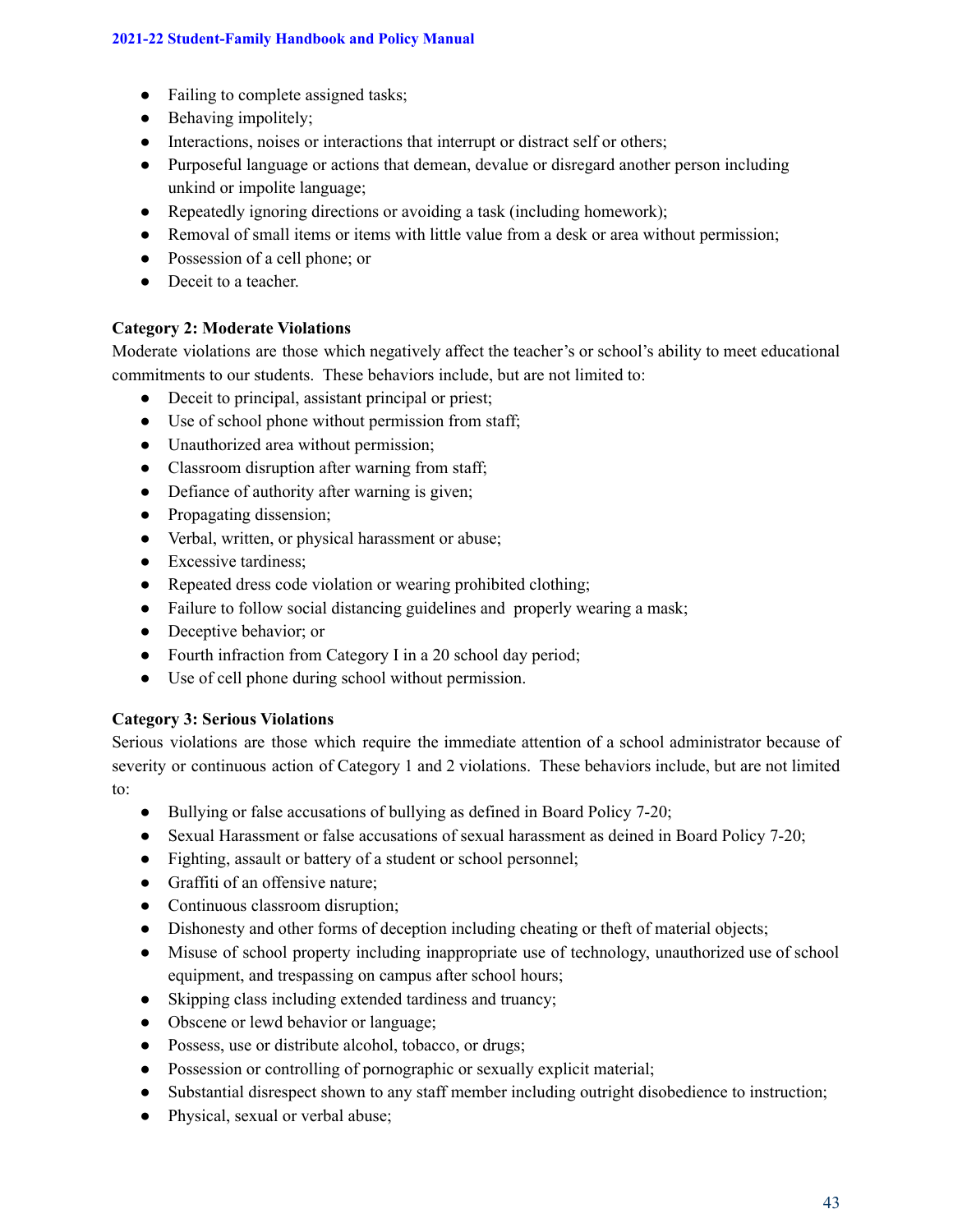- Slander towards any persons or published false statement(s) that is damaging to a person's reputation; a written defamation;
- Vandalism of school property;
- Unauthorized possession of a weapon including guns, knives, batons, bladed tools, pepper spray and any additional items considered dangerous by the school administration;
- Commision of any crimes or misdemeanors, on or off campus, including, but not limited to possession of alcohol, tobacco, or illegal drugs, immoral behavior and destruction of property;
- Insubordination to a school authority including, but not limited to walking out of class, failing to follow field trip procedures, leaving campus without permission, continuous and willful violation of school rules;
- Behavior of which potentially endangers another's safety;
- Cheating, including plagiarism and intentionally assisting another student to cheat;
- Sexual misconduct or immoral behavior (on or off campus) including inappropriate displays of affection at school;
- Failure to follow through with disciplinary disposition (i.e. failure to attend detention);
- Inappropriate fanatical behavior at an athletic event;
- Category 1 and 2 behaviors that are determined to be habitual and/or continuous;
- Any infraction determined to be severe by the administration; or
- Electronically recording (video or voice) of persons without permission.

# Consequences Defined

### **Disciplinary Measures**

Violations of the standards of conduct will instigate disciplinary measures which include but are not limited to:

- Verbal warning;
- Parent contact or written notification;
- Disciplinary conference;
- Return of property or restitution for lost, stolen or damaged property;
- Confiscation of device;
- Counseling or mediation;
- Restorative measures;
- Community service;
- Teacher issued lunch detention;
- Teacher and/or Administrative issued before or after school detention;
- Temporary removal from the classroom by the teacher;
- Suspension from school activities;
- Exclusion from Lunchroom;
- Exclusion from recess;
- Exclusion from extracurricular;
- Short or long term exclusion from a particular class;
- Withholding of privileges;
- Seizure of contraband: confiscation and temporary retention of the personal property that was used to violate school rules;
- Assignment to In School Suspension (ISS);
- Out of School Suspension (OSS);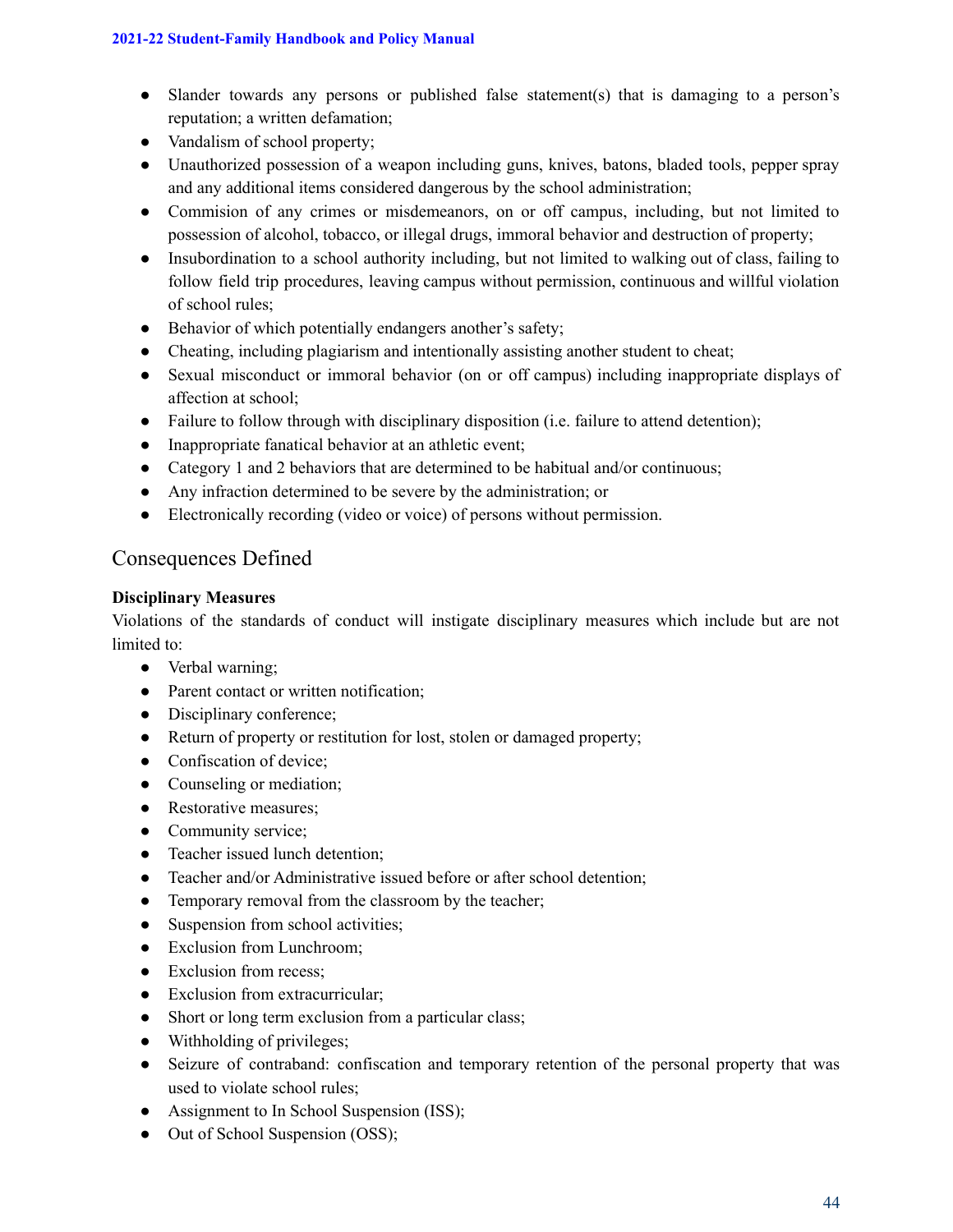- Long-term suspension (more than 5 days);
- Expulsion; or
- Notifying juvenile authorities or other law enforcement whenever the conduct involves criminal activity, such as, illegal drugs (controlled substances), "look-alikes," alcohol or weapons or in other circumstances as authorized by the reciprocal reporting agreement between the District and local law enforcement agencies.

Depending upon the nature of the violation, it is the desire of the Koraes Elementary School Board that student discipline be progressuve (i.e. student's first violation should merit a lighter penalty than subsequent violations). It is also the Board's desire that the teacher and/or administrator take into account all other relevant factors which may be reasonably determined in appropriate disciplinary measures. The above list of disciplinary measures is a range of options that will not always be applicable in every case, and may be imposed either alone or in combination.

### **Confiscation of Contraband**

Students who bring contraband on campus or use unauthorized items inappropriately (i.e. cell phones, smart watches) may have the item confiscated by a teacher or an administrator. If a teacher determines that an item is inappropriate and should be confiscated, the student is to be referred to the office and the parent is to be notified. If the student continues the behavior, they may be denied the right to bring the item on campus for a specified period of time. If the nature of the first offense is elevated (use in school) it is automatically a level 2 consequence.

### Level 1: First Offense

- 1. Contraband placed in the office.
- 2. Parents are notified to pick up the item at the end of the school day.

### Level 2: Second Offense

- 1. Contraband placed in the office.
- 2. Parents are notified to pick up the item at the end of the school day.
- 3. Contraband must remain in the office until further notice.

### Level 3: Third Offense

- 1. Contraband placed in the office.
- 2. Parents are notified to pick up the item at the end of the school day.
- 3. Contraband to remain at home for the remainder of the school year.

### **Detention**

If communication is ineffective in solving the disciplinary problems, the student may be assigned a detention to reinforce appropriate behavior. The structure of Koraes Elementary School's detention program is graduated in nature. For classroom problems, teachers may choose to assign their own lunch detention. The level of reinforcement requires no office referral and would not be used to determine a pattern of student behavior. A more serious form of detention would be associated with an office referral. This would allow the office to keep a record of detentions (either morning or after school) based on the frequency and serious nature of the problem. The administration reserves the right to assign menial tasks of labor associated with detentions as additional reinforcement.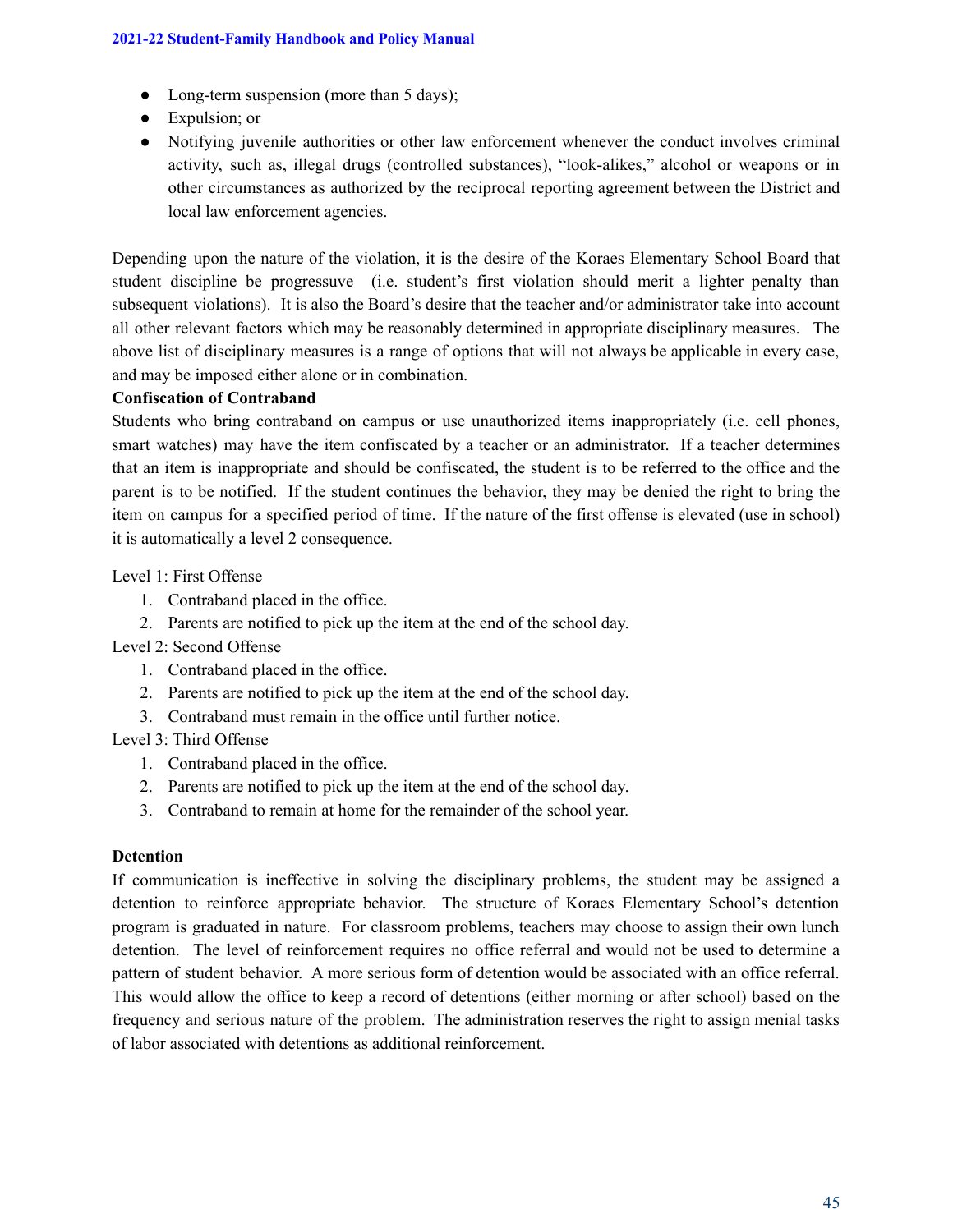# Violation - Consequence Alignment

Consequences may be given independently or conjointly based on the circumstances of the violation.

| <b>Violation</b>           | Consequence                                                            |
|----------------------------|------------------------------------------------------------------------|
| <b>Category 1</b>          | Verbal Warning                                                         |
| <b>Minor Violations</b>    | Parent Contact or Written Notification                                 |
|                            | Confiscation of Contraband, Level 1                                    |
|                            | Counseling or Mediation                                                |
|                            | <b>Lunch Detention</b>                                                 |
|                            | <b>Exclusion from Recess</b>                                           |
|                            | Temporary Removal from Classroom by Teacher                            |
| <b>Category 2</b>          | Parent Contact or Written Notification                                 |
| <b>Moderate Violations</b> | Confiscation of Contraband, Level 2                                    |
|                            | Disciplinary Conference                                                |
|                            | Counseling or Mediation                                                |
|                            | <b>Lunch Detention</b>                                                 |
|                            | Administrative Before or After School Detention                        |
|                            | Short or Long Term Exclusion from a Particular Class                   |
|                            | Community Service                                                      |
|                            | Suspension from School Activities                                      |
|                            | <b>Exclusion from Lunchroom</b>                                        |
|                            | <b>Exclusion from Extracurricular Activities</b>                       |
|                            | <b>Exclusion from Recess</b>                                           |
| <b>Category 3</b>          | Confiscation of Contraband, Level 3                                    |
| <b>Serious Violations</b>  | Required Disciplinary Conference                                       |
|                            | Return of Property or Restitution for Lost, Stolen or Damaged Property |
|                            | Counseling or Mediation                                                |
|                            | Administrative Before or After School Detention                        |
|                            | Short or Long Term Exclusion from a Particular Class                   |
|                            | Withholding of Privileges                                              |
|                            | Community Service                                                      |
|                            | Suspension from School Activities                                      |
|                            | <b>Exclusion from Lunchroom</b>                                        |
|                            | <b>Exclusion from Recess</b>                                           |
|                            | <b>Exclusion from Extracurricular Activities</b>                       |
|                            | Assignment to In School Suspension (ISS)                               |
|                            | Out of School Suspension (OSS)                                         |
|                            | Long-term Suspension (more than 5 days)                                |
|                            | Expulsion                                                              |
|                            | Notifying Juvenile Authorities or Other Law Enforcement                |

# Student Behavior

### **Prohibited Student Conduct**

Students may be disciplined for gross disobedience or misconduct, including but not limited to the following:

1. Using, possessing, distributing, purchasing, selling or offering for sale tobacco or nicotine materials, including electronic cigarettes or e-cigarettes.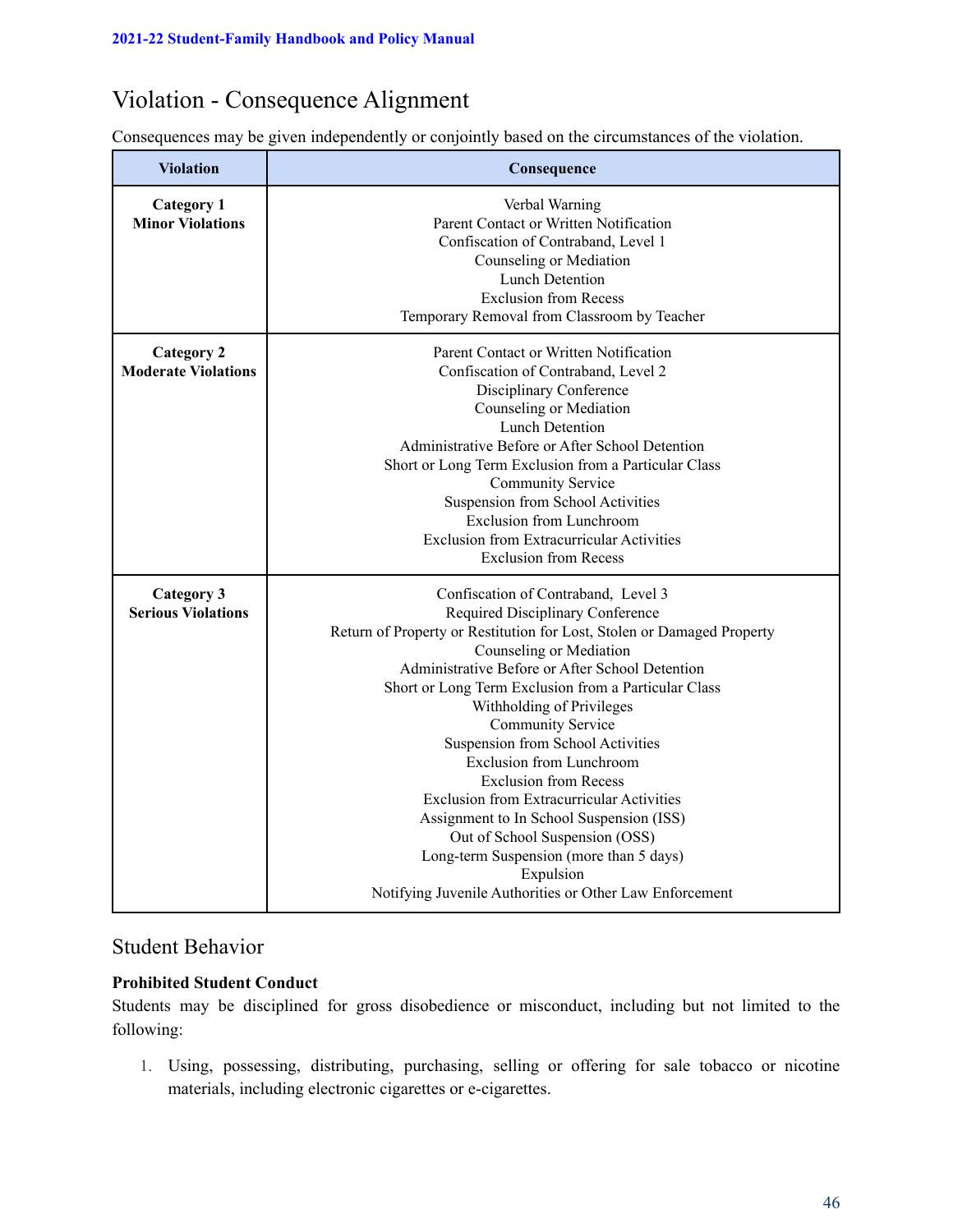- 2. Using, possessing, distributing, purchasing, or selling alcoholic beverages. Students who are under the influence of an alcoholic beverage are not permitted to attend school or school functions and are treated as though they had alcohol in their possession.
- 3. Using, possessing, distributing, purchasing, selling or offering for sale:
	- A. Any illegal drug, controlled substance, or cannabis (including marijuana, hashish, and medical cannabis unless the student is authorized to be administered a medical cannabis infused product under Ashley's Law).
	- B. Any anabolic steroid unless it is being administered in accordance with a physician or licensed practitioner's prescription.
	- C. Any prescription drug when not prescribed for the student by a physician or licensed practitioner, or when used in a manner inconsistent with the prescription or prescribing physician or licensed practitioner's instructions. The use or possession of medical cannabis, even by a student for whom medical cannabis has been prescribed, is prohibited unless the student is authorized to be administered a medical cannabis infused product under Ashley's Law.
	- D. Any inhalant, regardless of whether it contains an illegal drug or controlled substance: (a) that a student believes is, or represents to be capable of, causing intoxication, hallucination, excitement, or dulling of the brain or nervous system; or (b) about which the student engaged in behavior that would lead a reasonable person to believe that the student intended the inhalant to cause intoxication, hallucination, excitement, or dulling of the brain or nervous system. The prohibition in this section does not apply to a student's use of asthma or other legally prescribed inhalant medications.
	- E. "Look-alike" or counterfeit drugs, including a substance that is not prohibited by this policy, but one: (a) that a student believes to be, or represents to be, an illegal drug, controlled substance, or other substance that is prohibited by this policy; or (b) about which a student engaged in behavior that would lead a reasonable person to believe that the student expressly or impliedly represented to be an illegal drug, controlled substance or other substance that is prohibited by this policy.
	- F. Drug paraphernalia, including devices that are or can be used to: (a) ingest, inhale, or inject cannabis or controlled substances into the body; and (b) grow, process, store, or conceal cannabis or controlled substances.
	- G. Any substance inhaled, injected, smoked, consumed or otherwise ingested or absorbed with the intention of causing a physiological or psychological change in the body, including without limitation, pure caffeine in a tablet or powdered form.
- 4. Students who are under the influence of any prohibited substance are not permitted to attend school or school functions and are treated as though they have the prohibited substance, as applicable, in their possession.
- 5. Using, possessing, controlling or transferring a "weapon" or violating the procedures listed below under the Weapons Prohibition section of this handbook procedure.
- 6. Using or possessing an electronic paging device.
- 7. Using an electronic device such as a cellular telephone, smartphone, tablet, Bluetooth speaker, video recording device, smartwatch, or any wearable technology, in any manner that disrupts the educational environment or violates the rights of others, including using the device to take photographs (i.e. in locker rooms or bathrooms), cheat, or otherwise violate student conduct rules. Prohibited conduct specifically includes, without limitation, creating, sending, sharing, viewing,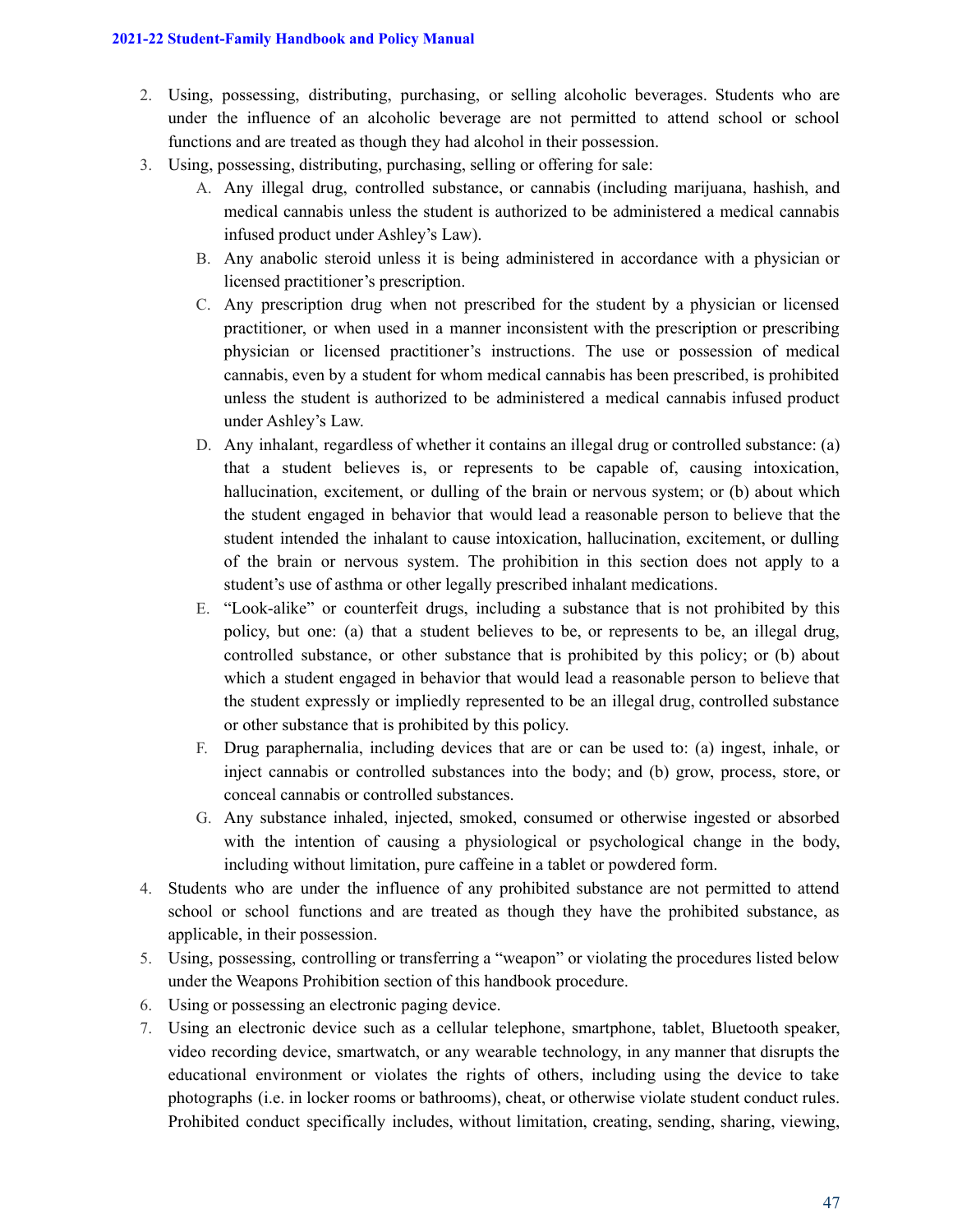receiving, or possessing an indecent visual depiction of oneself or another person through the use of a computer, electronic communication device, or cellular phone. Prohibited conduct specifically includes, without limitation, creating and sending, sharing, viewing, receiving or possessing an indecent visual depiction of oneself or another person through the use of a computer, electronic communication device or cellular telephone, commonly known as "sexting." Devices must be off and out of sight in locker rooms, washrooms, and detention areas. Unless otherwise banned under this policy or by the building principal, all cellular phones, smartphones and other electronic devices must be kept powered-off and out-of-sight during the regular school day unless: (a) the supervising teacher grants permission; (b) use of the device is provided in a student's individualized education program (IEP); (c) it is used during the student's lunch period; or (d) it is needed in an emergency that threatens the safety of students, staff, or other individuals.

- 8. Using or possessing a laser pointer unless under a staff member's direct supervision and in the context of instruction.
- 9. Disobeying rules of student conduct or directives from staff members or school officials. Examples of disobeying staff directives include refusing a staff member's request to stop, present school identification or submit to a search.
- 10. Engaging in academic dishonesty, including cheating, intentionally plagiarizing, wrongfully giving or receiving help during an academic examination, altering report cards and wrongfully obtaining test copies or scores.
- 11. Engaging in bullying, hazing or any kind of aggressive behavior that does physical or psychological harm to a staff person or another student or encouraging other students to engage in such behavior. Prohibited conduct specifically includes, without limitation, any use of violence, intimidation, grafitti of an offensive nature, force, noise, coercion, threats, stalking, harassment, sexual harassment, public humiliation, theft or destruction of property, retaliation, hazing, bullying, bullying using a school computer or a school computer network or other comparable conduct.
- 12. Engaging in any sexual activity, including without limitation, offensive touching, sexual harassment, indecent exposure (including mooning) and sexual assault.
- 13. Engaging in teen dating violence.
- 14. Causing or attempting to cause damage to, stealing, or attempting to steal, school property or another person's personal property.
- 15. Entering school property or a school facility without proper authorization.
- 16. In the absence of a reasonable belief that an emergency exists, calling emergency responders (calling 9-1-1); signaling or setting off alarms or signals indicating the presence of an emergency; or indicating the presence of a bomb or explosive device on school grounds, school bus or at any school activity.
- 17. Being absent without a recognized excuse.
- 18. Violating any criminal law, including but not limited to, assault, battery, arson, theft, gambling, eavesdropping, vandalism and hazing.
- 19. Engaging in any activity, on or off campus, that interferes with, disrupts, or adversely affects the school environment, school operations, or an educational function, including but not limited to, conduct that may reasonably be considered to: (a) be a threat or an attempted intimidation of a staff member; or (b) endanger the health or safety of students, staff, or school property.
- 20. Making an explicit threat on an Internet website against a school employee, a student, or any school-related personnel if the Internet website through which the threat was made is a site that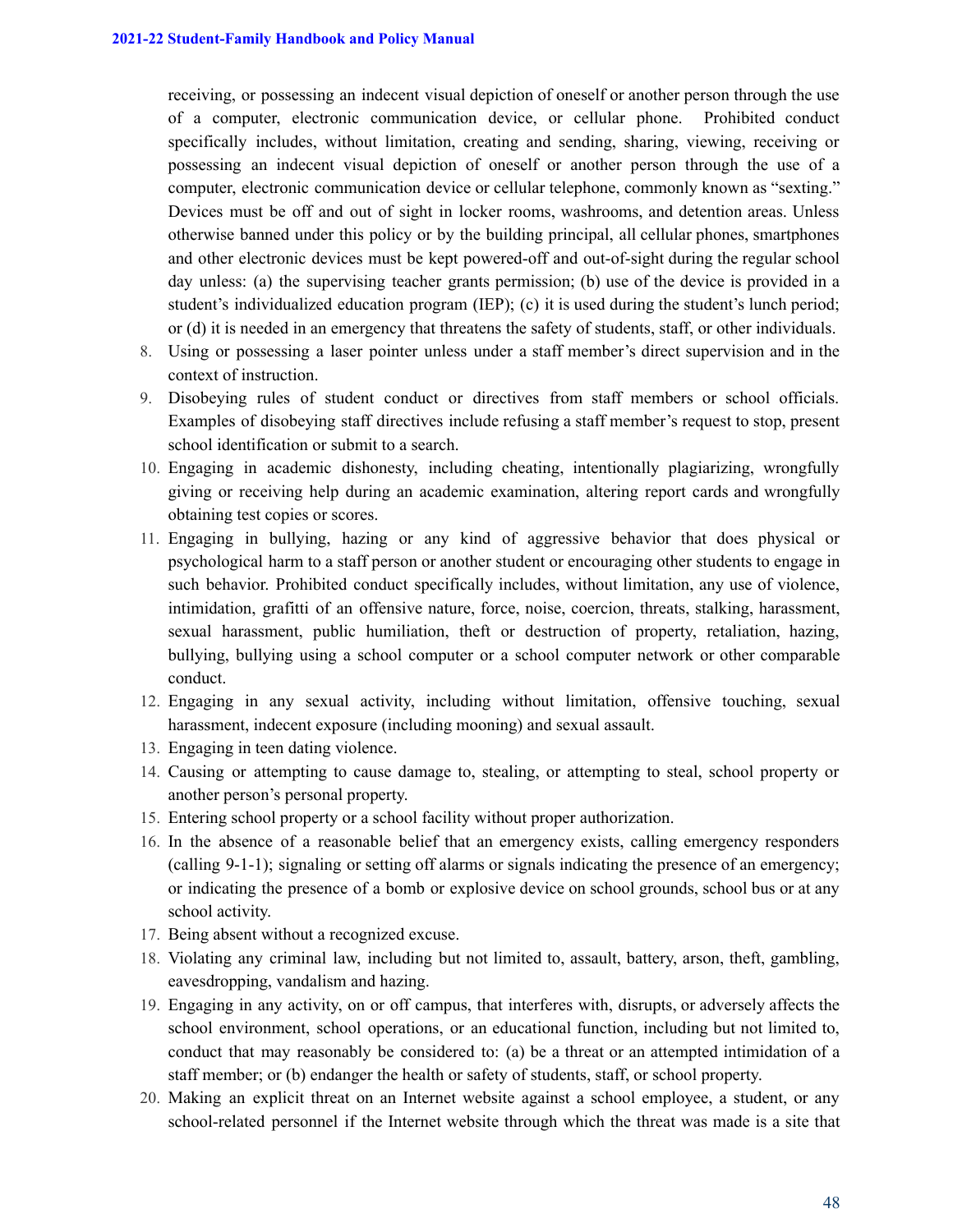was accessible within the school at the time the threat was made or was available to third parties who worked or studied within the school grounds at the time the threat was made, and the threat could be reasonably interpreted as threatening to the safety and security of the threatened individual because of his or her duties or employment status or status as a student inside the school.

21. Operating an unarmed aircraft system (AUS) or drone for any purpose on school grounds or at any school event unless granted permission by the building principal

### **If any student is determined to have engaged in activities 3A - G, the chief school administrator shall immediately notify the local law enforcement agency of verified incidents involving drugs occurring on school grounds.**

For purposes of these rules, the term "possession" includes having control, custody, or care, currently or in the past, of an object or substance, including situations in which the item is: (a) on the student's person; (b) contained in another item belonging to, or under the control of, the student, such as in the student's clothing, or backpack, (c) in a school's student locker, desk, or other school property; (d) at any location on school property or at a school-sponsored event; or (e) in the case of drugs and alcohol, substances ingested by the person.

Efforts, including the use of positive interventions and supports shall be made to deter students, while at school or a school-related event, from engaging in aggressive behavior that may reasonably produce physical or psychological harm to someone else.

No disciplinary action shall be taken against any student that is based totally or in part on the refusal of the student's parent/guardian to administer or consent to the administration of psychotropic or psychostimulant medication to the student.

### **When and Where Conduct Rules Apply**

The grounds for disciplinary action also apply whenever the student's conduct is reasonably related to school or school activities, including but not limited to:

- 1. On, or within sight of, school grounds before, during, or after school hours or at any time;
- 2. Off school grounds at a school-sponsored activity or event, or any activity or event that bears a reasonable relationship to school;
- 3. Traveling to or from school or a school activity, function, or event; or
- 4. Anywhere, if the conduct interferes with, disrupts, or adversely affects the school environment, school operations, or an educational function, including but not limited to, conduct that may reasonably be considered to: (a) be a threat or an attempted intimidation of a staff member; or (b) endanger the health or safety of students, staff, or school property.

### **Corporal Punishment**

Corporal punishment is illegal and will not be used. Corporal punishment is defined as slapping, paddling, or prolonged maintenance of students in physically painful positions, or intentional infliction of bodily harm. Corporal punishment does not include reasonable force as needed to maintain safety for students, staff, or other persons, or for the purpose of self-defense or defense of property.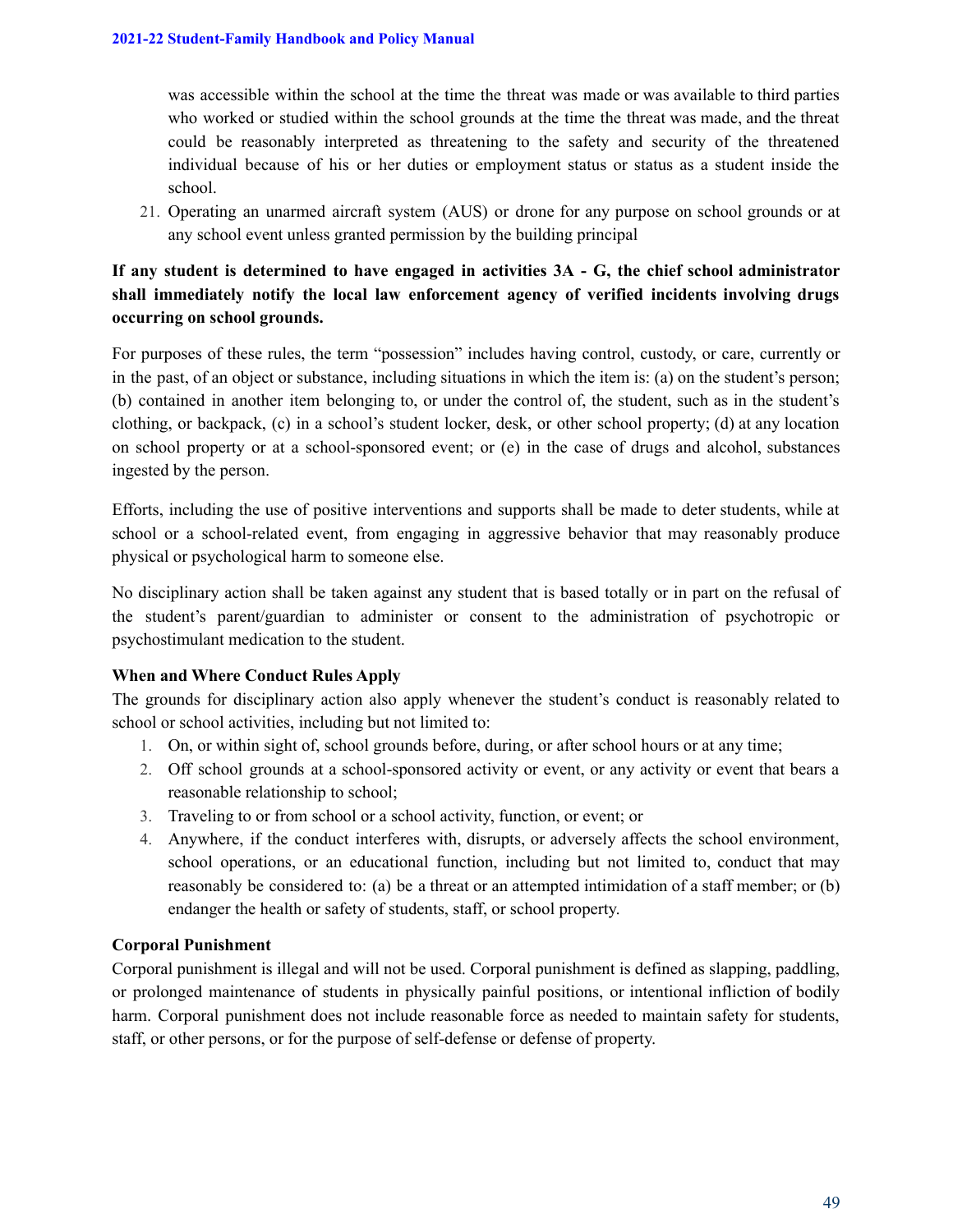### **Weapons Prohibition**

A student who is determined to have brought one of the following objects to school, any school-sponsored activity or event, or any activity or event that bears a reasonable relationship to school shall be expelled for a period of not less than one year but not more than 2 calendar years:

A student who is determined to have brought one of the following objects to school, any school-sponsored activity or event, or any activity or event that bears a reasonable relationship to school shall be expelled for a period of not less than one year but not more than 2 calendar years:

- 1. A firearm, meaning any gun, rifle, shotgun, or weapon as defined by Section 921 of Title 18 of the United States Code, firearm as defined in Section 1.1 of the Firearm Owners Identification Card Act, or firearm as defined in Section 24-1 of the Criminal Code of 1961. The expulsion period may be modified by the superintendent, and the superintendent's determination may be modified by the board on a case-by-case basisA knife, brass knuckles or other knuckle weapon.
- 2. Regardless of its composition, a billy club, or any other object if used or attempted to be used to cause bodily harm, including "look alikes" of any firearm as defined above.

*The administrator shall immediately notify a local law enforcement agency of a firearm incident on school grounds. School grounds are defined as real property comprising any school, any conveyance owned, leased or contracted by the school to transport students to or from school or school-related* activities or on a public way within 1,000 feet of a school. If a student is in possession of a firearm, then *the school administrator shall also immediately notify the student's parent or guardian.*

The expulsion requirement may be modified by the principal, and the principal's determination may be modified by the board on a case-by-case basis.

### **Re-Engagement of Returning Students**

The building principal and parish priest shall meet with a student and guardian(s) returning to school from an out-of-school suspension. The goal of this meeting shall be to support the student's ability to be successful in school following a period of exclusion and shall include an opportunity for students who have been suspended to complete or make-up missed work for equivalent academic credit.

# Prevention of and Response to Bullying, Intimidation and Harassment

Bullying, intimidation, and harassment diminish a student's ability to learn and a school's ability to educate. Preventing students from engaging in these disruptive behaviors and providing all students equal access to a safe, non-hostile learning environment are important school goals.

### **Prevention Practices**

School Wide Policy to Prevent Bullying

- 1. Clearly defines bullying behavior and provides examples
- 2. Clearly establishes school rules and expectations for all students
- 3. Communicate rules and expectations to all students (classroom teachers)
- 4. Staff communicates rules and expectations to all students
- 5. Encourages students to take personal responsibility for creating a safe learning environment
- 6. Make sure "hotspots" (locker room areas, hallways and lunchroom) have adult supervision
- 7. School encourages and reinforces students' reporting of bullying incidents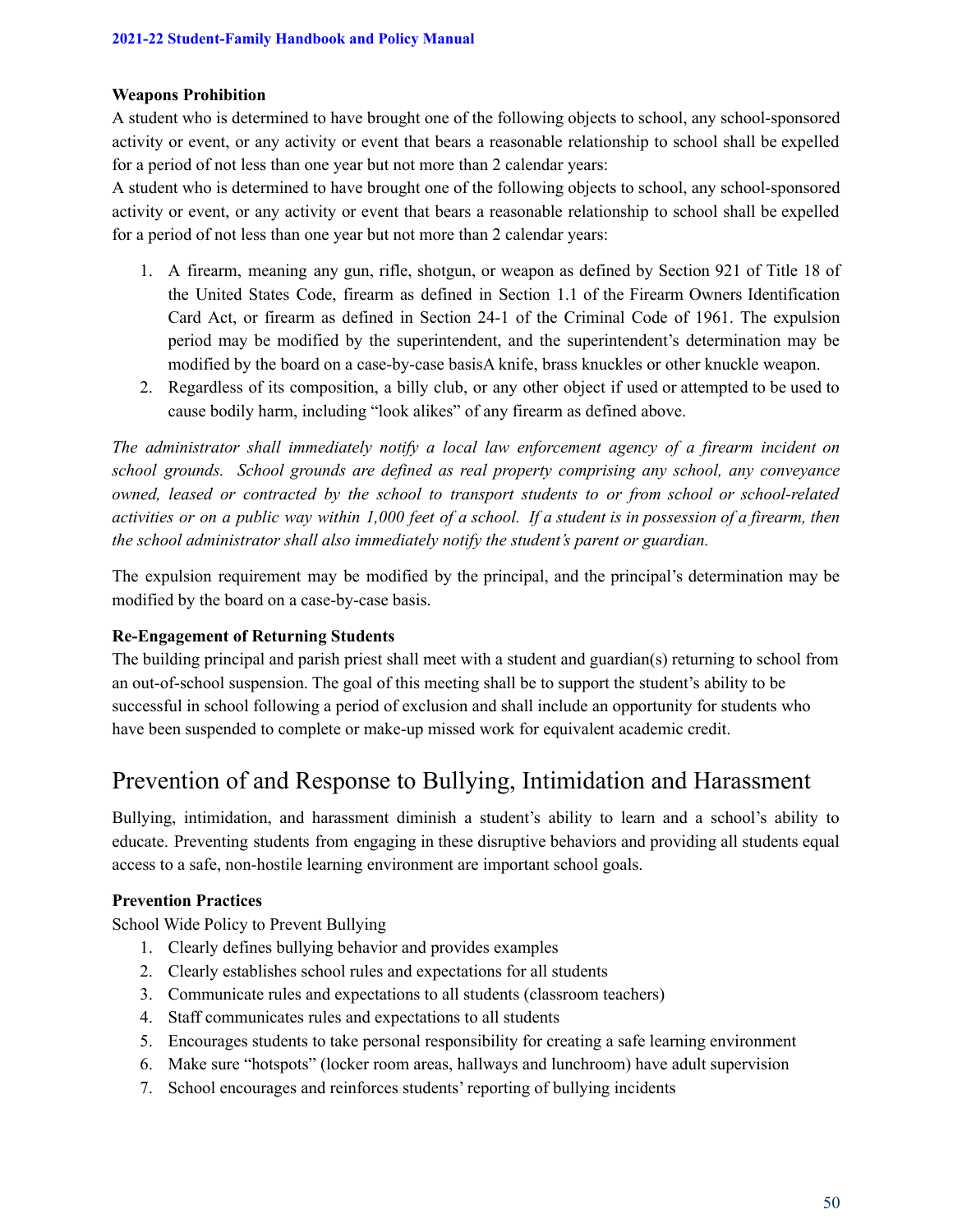Bullying on the basis of actual or perceived race, color, national origin, immigration status, military status, unfavorable discharge status from the military service, sex, sexual orientation, gender identity, gender-related identity or expression, ancestry, age, religion, physical or mental disability, order of protection status, status of being homeless, or actual or potential marital or parental status, including pregnancy, association with a person or group with one or more of the aforementioned actual or perceived characteristics, or any other distinguishing characteristic is **prohibited** in each of the following situations:

- 1. During any school-sponsored education program or activity.
- 2. While in school, on school property, on school buses or other school vehicles, or at school-sponsored or school-sanctioned events or activities.
- 3. Through the transmission of information from a school computer, a school computer network, or other similar electronic school equipment.
- 4. Through the transmission of information from a computer that is accessed at a non-school-related location, activity, function, or program or from the use of technology or an electronic device that is not owned, leased, or used by the school district or school if the bullying causes a substantial disruption to the educational process or the orderly operation of a school.

Bullying includes cyber-bullying (bullying through the use of technology or any electronic communication) and means any severe or pervasive physical or verbal act or conduct, including communications made in writing or electronically, directed toward a student or students that has or can be reasonably predicted to have the effect of one or more of the following:

- 1. Placing the student or students in reasonable fear of harm to the student's or students' person or property;
- 2. Causing a substantially detrimental effect on the student's or students' physical or mental health;
- 3. Substantially interfering with the student's or students' academic performance; or
- 4. Substantially interfering with the student's or students' ability to participate in or benefit from the services, activities, or privileges provided by a school.

Examples of prohibited conduct include name-calling, using derogatory slurs, stalking, sexual violence, causing psychological harm, threatening or causing physical harm, threatened or actual destruction of property, or wearing or possessing items depicting or implying hatred or prejudice of one of the characteristics stated above.

### **Restorative Measures**

Restorative measures means a continuum of school-based alternatives to exclusionary discipline, such as suspensions and expulsions, that: (i) are adapted to the particular needs of the school and community, (ii) contribute to maintaining school safety, (iii) protect the integrity of a positive and productive learning climate, (iv) teach students the personal and interpersonal skills they will need to be successful in school and society, (v) serve to build and restore relationships among students, families, schools, and communities, and (vi) reduce the likelihood of future disruption by balancing accountability with an understanding of students' behavioral health needs in order to keep students in school.

### **Reporting**

Students are encouraged to immediately report bullying. A report may be made orally or in writing to the building principal or any school employee. All school staff members are available for help or to make a report about bullying. Anyone, including staff members and parents/guardians, who has information about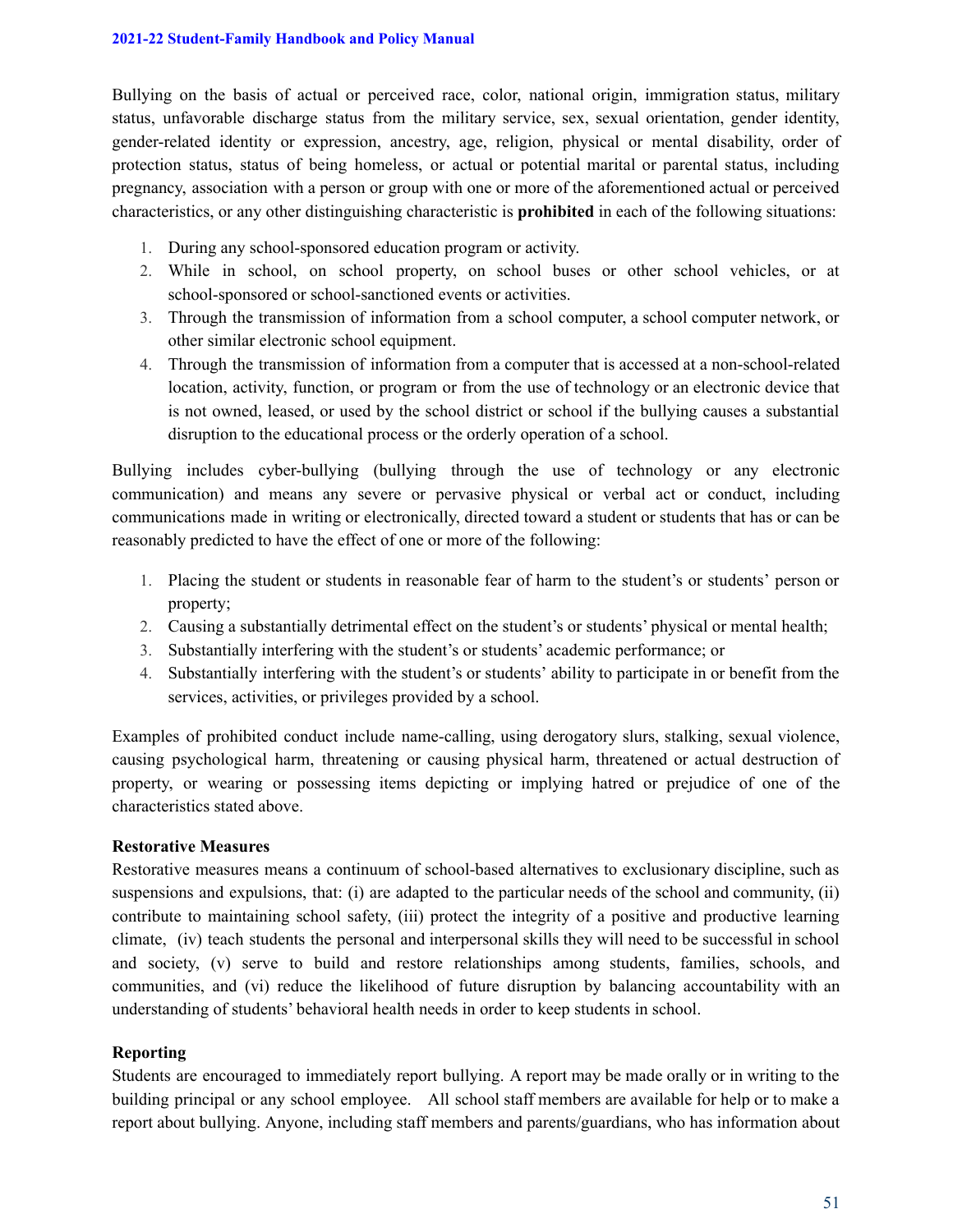actual or threatened bullying is encouraged to report it to the principal or any staff member. Anonymous reports are also accepted. No disciplinary action will be taken solely on the basis of an anonymous report. Please use the Bullying Reporting Form.

### **Complaint Manager:**

Day School & Afternoon School Beth Lind, Principal

708-974-3402 blind@koraes.org

Reprisal or retaliation against any person who reports an act of bullying is prohibited. A student's act of reprisal or retaliation will be treated as bullying for purposes of determining any consequences or other appropriate remedial actions.

A student will not be punished for reporting bullying or supplying information, even if the school's investigation concludes that no bullying occurred. However, knowingly making a false accusation or providing knowingly false information will be treated as bullying for purposes of determining any consequences or other appropriate remedial actions.

### **Interim Measures**

Upon notice of the complaint/report, the school will promptly take steps to protect the complaining party as necessary, including interim measures before the final outcome of the school's investigation (e.g., no contact order; increased supervision, check-in with both parties to a designee; change path to classes; counseling; escort services; academic support; or similar measures.

### **Mediation**

The school will offer the parties the option to mediate the complaint and will only mediate complaints if both (all) parties mutually agree to participate. However, the school does not require the complainant to work out an issue directly with the accused. Additionally, the parties have the right to end the informal process and begin a formal process at any time.

### **Investigating**

The principal or designee shall promptly investigate and address reports of bullying. This investigation may be done in conjunction with the parish priest. All reasonable efforts will be made to complete the investigation within 10 school days after the date of bullying was received.

As a part of the investigation, the principal or designee shall:

- 1. Take into consideration additional relevant information received during the course of the investigation about the reported incident of bullying.
- 2. Involve appropriate school personnel and other persons with knowledge, experience, and training on bullying prevention, as deemed appropriate, in the investigation process.
- 3. Notify the parish priest of the reported incident of bullying as soon as possible after the report is received.
- 4. Investigate whether a reported incident of bullying is within the permissible scope of Koraes's jurisdiction.

The school will act to promptly and impartially investigate using a preponderance of the evidence standard all complaints, either formal or informal, verbal, written, or electronic of prohibited harassment. During the process, the school will apprise all parties of the status of the investigation at regular intervals.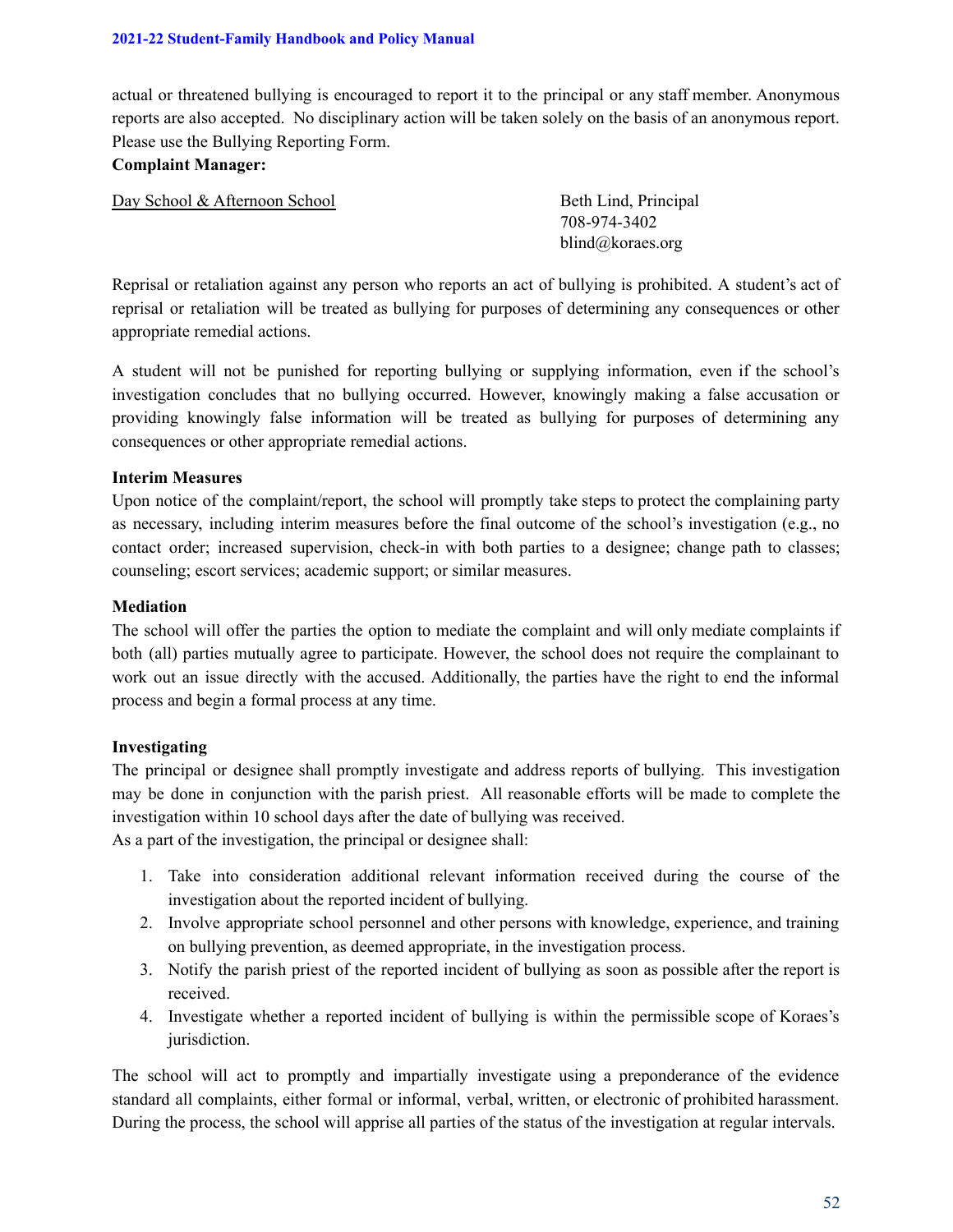Upon receipt of a report or complaint alleging harassment consistent with policy, the Complaint Manager shall immediately notify the Nondiscrimination Coordinator, without screening or investigating the report. The Complaint Manager shall then also immediately undertake or authorize an investigation. The investigation may be conducted by the principal or the parish priest or by a third party.

The investigation may consist of personal interviews with the complainant, the individual against whom the complaint is filed, and others who have knowledge of the alleged incident or circumstances giving rise to the complaint. The investigation may also consist of the evaluation of any other information or documents which may be relevant to the particular allegations. In determining whether the conduct constitutes a violation of this policy, the school shall consider:

- the nature of the behavior;
- how often the conduct occurred:
- whether there were past incidents or past continuing patterns of behavior;
- the relationship between the parties involved;
- $\bullet$  the race, color, national origin, disability, sex, age or other status of the victim;
- the identity of the perpetrator, including whether the perpetrator was in a position of power over the student allegedly subjected to harassment;
- the number of alleged harassers;
- the age of the harasser;
- where the harassment occurred;
- whether there have been other incidents in the school involving the same or other students;
- whether the conduct adversely affected the student's education or educational environment;
- the context in which the alleged incidents occurred

Whether a particular action or incident constitutes a violation of this policy requires a determination based on all the facts and surrounding circumstances.

### **Notification**

Consistent with Federal and State laws and rules governing student privacy rights, and the principal or designee shall promptly inform parents/guardians of all students involved in the alleged incident of bullying and discuss, as appropriate, the availability of social work services, counseling, school psychological services, other interventions, and restorative measures.

In addition, the principal or designee shall, consistent with federal and state laws and rules governing student privacy rights, provide parents/guardians of the students who are parties to the investigation information about the investigation and an opportunity to meet with the principal or designee to discuss the investigation, the findings of the investigation, and the actions taken to address the reported incident of bullying.

### **Interventions and/or Consequences**

When an investigation determines that bullying occurred, the principal or designee immediately shall impose the appropriate consequence under this Policy and the Student Discipline policy (Board Policy 7.190). The principal or designee shall use interventions to address bullying, which may include, but are not limited to school social work services, counseling from the parish priest, restorative measures, social emotional skill building, counseling, school psychological services, and community-based services. Additionally, the Administrator or designee shall provide the victim with information regarding services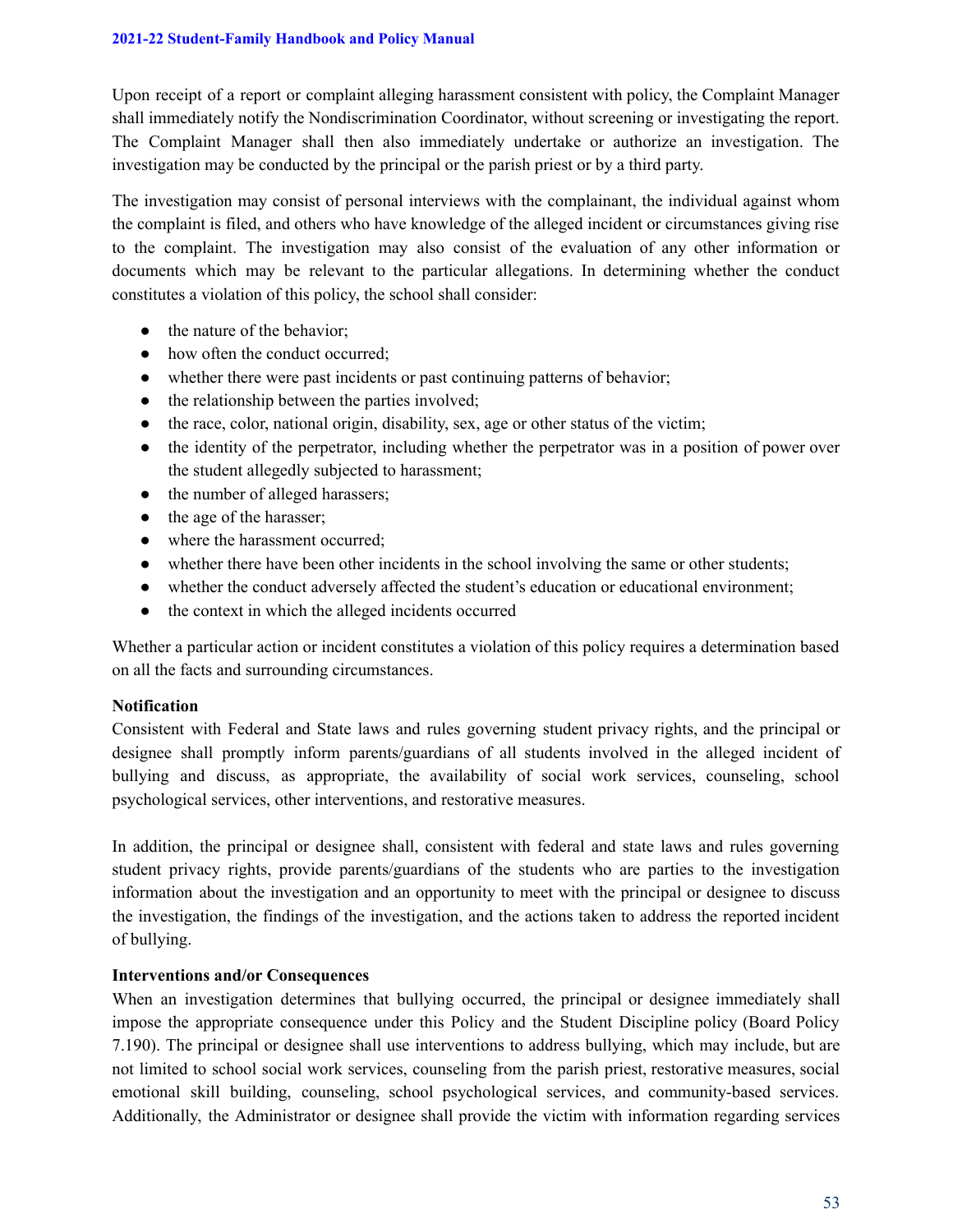that are available within the school and community, such as counseling, support services, and other programs.

Any form of reprisal or retaliation directed against any person who reports bullying , provides information during an investigation about actual or threatened bullying is prohibited. Any such act by a student will be met with disciplinary consequences and appropriate remedial actions consistent with this Policy and the Student Discipline policy (Board Policy 7.20).

A student will not be punished for reporting bullying or supplying information about actual or threatened bullying, even if the school's investigation concludes that no bullying occurred. However, knowingly making a false accusation or providing false information will be met with disciplinary consequences and appropriate remedial actions consistent with this Policy and the Student Discipline policy (Board Policy 7.20)

### **Distribution and Review**

This policy shall be posted on Koraes's website and included in the student handbook, and, where applicable, posted where other policies, rules, and standards of conduct are currently posted. This policy shall also be distributed annually to parents/guardians, students, and school personnel, including new employees when hired.

Koraes shall review and re-evaluate this policy and make necessary and appropriate revisions every two (2) years, and file the updated policy with the Illinois State Board of Education. This Policy must be based on the engagement of a range of stakeholders, including students and parents/guardians.

The principal or designee shall assist with the evaluation and assessment of this policy's outcomes and effectiveness. This process shall include, without limitation

- 1. The frequency of victimization;
- 2. Student, staff, and family observations of safety at the school;
- 3. Identification of areas of a school where bullying occurs;
- 4. The types of bullying utilized; and
- 5. Bystander intervention or participation.

The evaluation process may include the use of relevant data and information that the school already collected for other purposes. The school must post the information developed as a result of the policy evaluation on the school's website, or if a website is not available, the information must be provided to the school administrator, school board members, school personnel, parents/guardians, and students.

## Battery Against School Personnel

The chief school administrator shall immediately notify local law enforcement officials of written complaints from school personnel concerning instances of battery committed against school personnel. The chief school administrator shall notify the Illinois State Police within 3 days of each incident of battery through the School Incident Reporting System (SIRS) in IWAS. The complaint must be in writing (this includes email). Once a written complaint has been received, the administrator no longer has discretion about whether to report it; they are required by law to report the incident once they receive the written complaint. It is the decision of law enforcement whether to proceed further.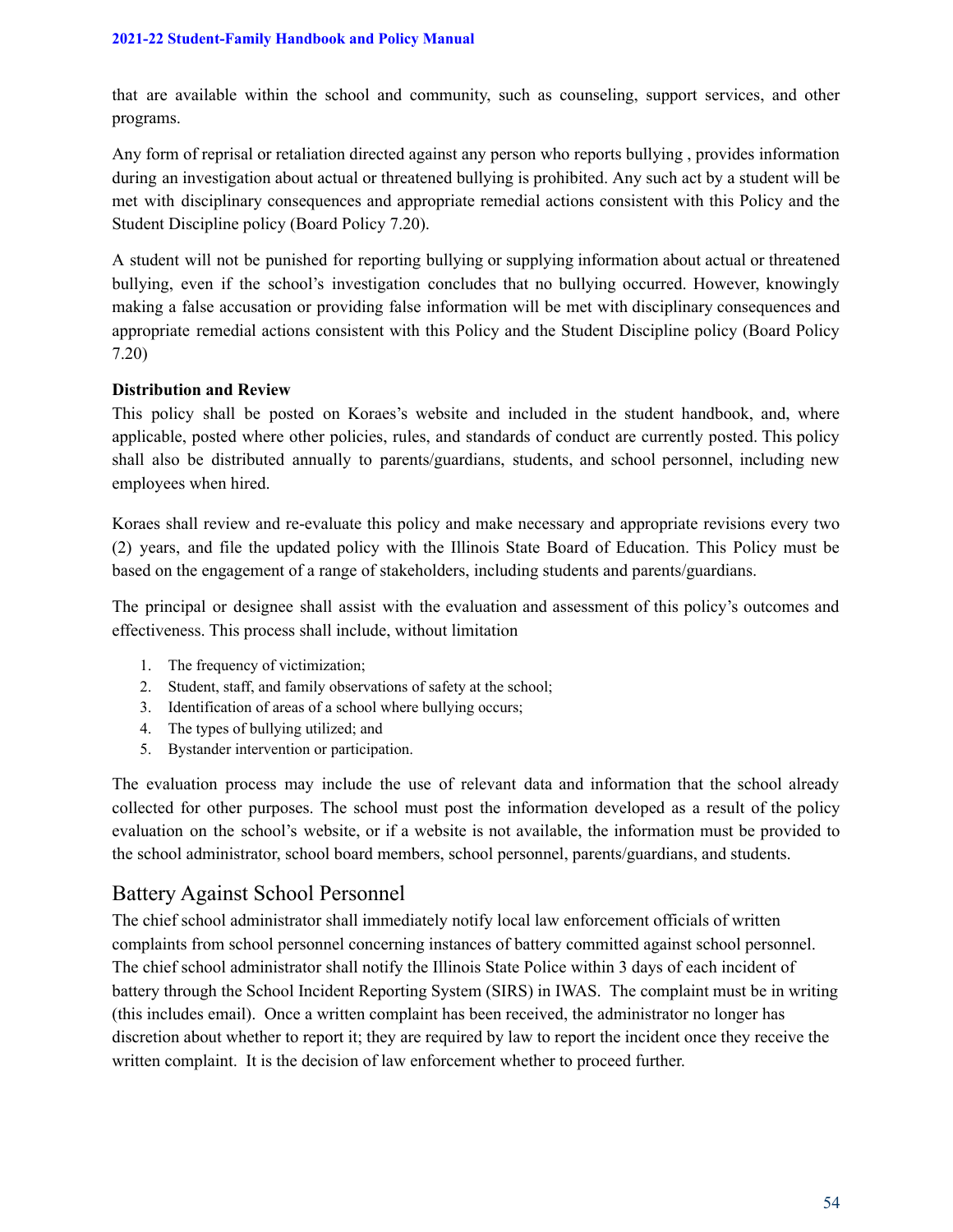# Bullying/Harassment School Incident Reporting Form A

(Electronic form not accepted)

This form is used to report a possible incident of bullying or harassment. The staff person who observes the conduct or receives the complaint should complete this form. A copy of this form should be given directly to the principal upon completion by the appropriate staff person.

| Date of Report:                                                                                                                                      |            |           |                     |  |
|------------------------------------------------------------------------------------------------------------------------------------------------------|------------|-----------|---------------------|--|
| Name of Student with Bullying Behavior:                                                                                                              |            |           | M<br>$\overline{F}$ |  |
| Grade:                                                                                                                                               |            | Room:     |                     |  |
| Name of Student Being Bullied:                                                                                                                       |            |           | M F                 |  |
| Grade:                                                                                                                                               |            | Room:     |                     |  |
| Person Reporting:                                                                                                                                    |            | Position: |                     |  |
| This incident was witnessed by the teacher or school staff person and/or reported by:                                                                |            |           |                     |  |
| Location of Incident (Circle Location):                                                                                                              |            |           |                     |  |
| Classroom                                                                                                                                            | Bathroom   | Lunchroom | Gym                 |  |
| Hallway                                                                                                                                              | Playground | Recess    | Other:              |  |
| Note: Reports may be made anonymously, but no disciplinary action will be taken against the bullying<br>student on the basis of an anonymous report. |            |           |                     |  |
| Witness/Witnesses:                                                                                                                                   |            |           |                     |  |
|                                                                                                                                                      |            |           |                     |  |
| Description of the Event (continue on back if necessary):                                                                                            |            |           |                     |  |
|                                                                                                                                                      |            |           |                     |  |
|                                                                                                                                                      |            |           |                     |  |
|                                                                                                                                                      |            |           |                     |  |
| To my knowledge the incident of bullying is the (circle one):<br>Other:<br>2nd<br>3rd<br>4th<br>1st                                                  |            |           |                     |  |

Report sent (hard copy) to the principal at time on date. All original forms are to be kept in a secure location by the principal (electronic forms not accepted).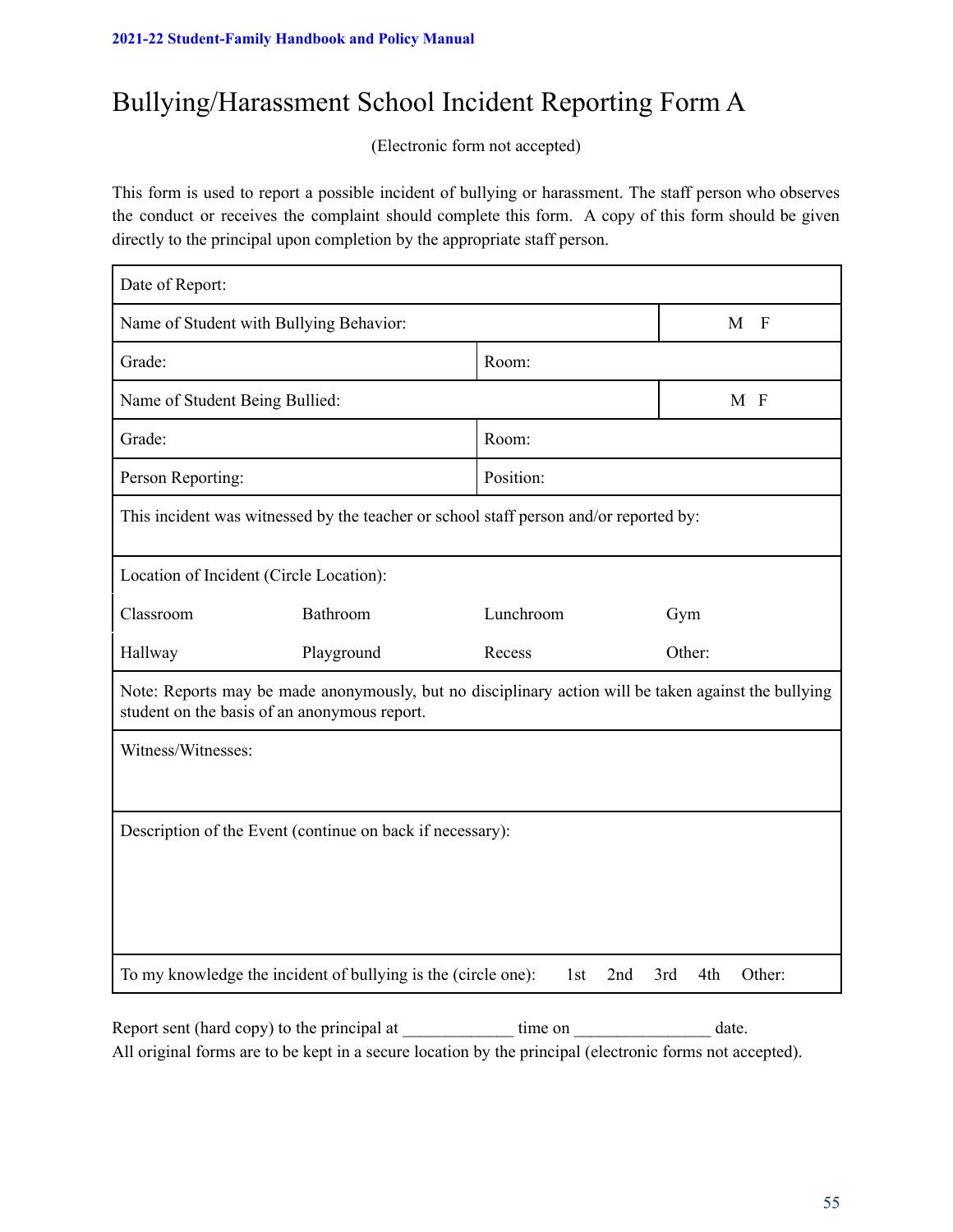# Sexual Harassment & Teen Dating Violence Prohibited

### **Sexual Harassment Prohibited**

Sexual harassment of students is prohibited. A person engages in sexual harassment whenever he or she makes sexual advances, requests sexual favors, and/or engages in other verbal or physical conduct, including sexual violence, of a sexual or sex-based nature, imposed on the basis of sex, that:

- 1. Denies or limits the provision of educational aid, benefits, services, or treatment; or that makes such conduct a condition of a student's academic status; or
- 2. Has the purpose or effect of:
	- A. Substantially interfering with a student's educational environment
	- B. Creating an intimidating, hostile, or offensive educational environment;
	- C. Depriving a student of educational aid, benefits, services, or treatment; or
	- D. Making submission to or rejection of such conduct the basis for academic decisions affecting a student.

Examples of conduct which may constitute sexual harassment include, but are not limited to:

- 1. Sexual advances;
- 2. Requests for sexual favors;
- 3. Touching, patting, grabbing or pinching another person's intimate parts, whether that person is of the same sex or opposite sex;
- 4. Coercing, forcing or attempting to coerce or force the touching of anyone's intimate parts;
- 5. Graffiti of a sexual nature;
- 6. Sexual gestures;
- 7. Sexual or dirty jokes;
- 8. Touching oneself sexually or talking about one's sexual activity in front of others;
- 9. Spreading rumors about or rating other students as to sexual activity or performance;
- 10. Unwelcome, sexually motivated or inappropriate patting, pinching, or physical contact. This prohibition does not preclude legitimate, non-sexual physical conduct such as the use of physical restraints to avoid physical harm to persons or property, or conduct such as a teacher's consoling hug or a young student, or one student's demonstration of a sports move requiring contact with another student;
- 11. Other unwelcome sexual

The terms intimidating, hostile, and offensive include conduct that has the effect of humiliation, embarrassment, or discomfort. Examples of sexual harassment include touching, crude jokes or pictures, discussions of sexual experiences, teasing related to sexual characteristics, and spreading rumors related to a person's alleged sexual activities. The term sexual violence includes a number of different acts. Examples of sexual violence include, but are not limited to, rape, sexual assault, sexual battery, sexual abuse, and sexual coercion.

### **Teen Dating Violence Prohibited**

Engaging in teen dating violence that takes place at school, on school property, at school-sponsored activities, or in vehicles used for school-provided transportation is prohibited. For purposes of this policy, the term teen dating violence occurs whenever a student who is 13 or older uses or threatens to use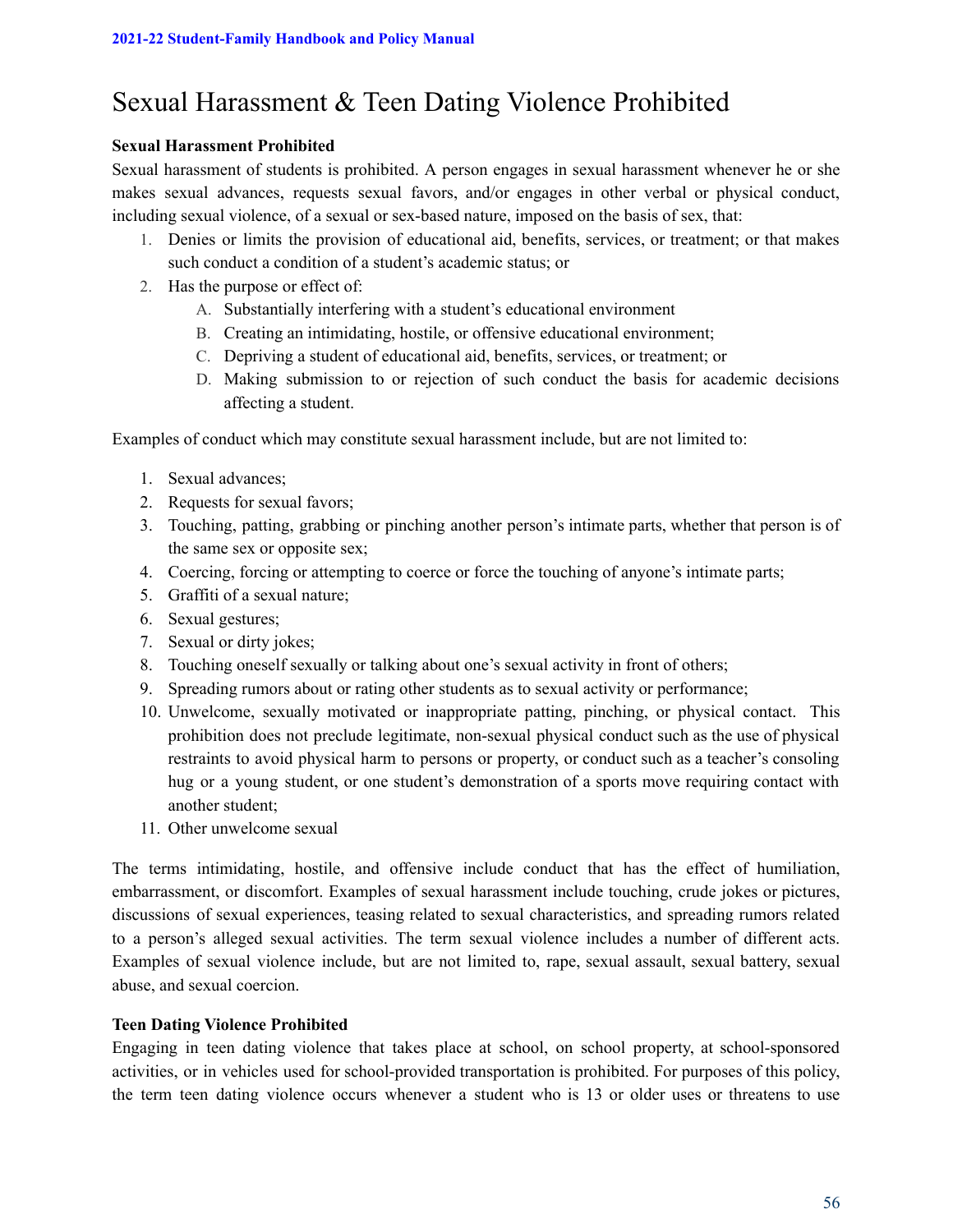physical, mental, or emotional abuse to control an individual in the dating relationship; or uses or threatens to use sexual violence in the dating relationship.

### **Making a Complaint; Enforcement**

Students are encouraged to report claims or incidents of sexual harassment, teen dating violence or any other prohibited conduct to the nondiscrimination coordinator, building principal, assistant building principal, dean of students, or a complaint manager. A student may choose to report to a person of the student's same sex. Complaints will be kept confidential to the extent possible given the need to investigate. Students who make good faith complaints will not be disciplined.

| Nondiscrimination Coordinator | <b>Complaint Manager</b> |
|-------------------------------|--------------------------|
| Elizabeth Christofylakis      | Principal Beth Lind      |
| 708-254-1411                  | 708-974-3402             |
| schoolboard@koraes.org        | blind@koraes.org         |

Any person making a knowingly false accusation regarding prohibited conduct will likewise be subject to discipline.

Lunchroom Rules 2021-22 School year: students will be eating in classrooms. Lunch will be held in classrooms or outside weather permitting. Water bottles will be brought from home. Water fountains will be turned off. Milk will be delivered to the hallway outside of the classroom. Rooms will be disinfected after students eat in the classroom. When students are unmasked for eating purposes they will be required to be 6ft apart. This guideline may change due to county COVID metrics.

Parents are responsible for sending lunch with their child each day. Because we are a church school, fasting is taught on Wednesdays and Fridays and as noted otherwise on the school calendar. The school will reinforce this practice by posting these days on the school calendar and making announcements, but it is ultimately up to the parents to provide a fasting lunch when noted. In the event that the child forgot to bring his/her lunch, parents may drop off lunch in the school office. Please mark your child's name and grade on the lunch bag. The children will pick up their lunches on the way into the East Room at their appropriate lunchtime. Students are asked not to bring carbonated drinks (pop) in their daily lunch.

- 1. Students shall not save seats for other students.
- 2. Students shall walk to lunch and remain at volume 1 during lunch.
- 3. Loud talking, yelling, screaming, and other disruptions are prohibited.
- 4. Students shall not throw food, milk cartons or other items.
- 5. Students shall not trade food.
- 6. Students shall follow the instructions of the teachers and show proper respect.
- 7. Students are expected to remain seated with the following exceptions:
	- a. dispose of garbage;
	- b. retrieve a milk carton;
	- c. return to the lunch line on hot lunch days;
	- d. use the restroom;
	- e. talk to a teacher;
	- f. refill a water bottle from the East room fountain.
- 8. Students shall immediately become silent when staff or presenters make announcements in the cafeteria.
- 9. Students shall report spills and broken containers to teachers immediately.
- 10. Students shall be dismissed from the lunchroom by their homeroom teacher.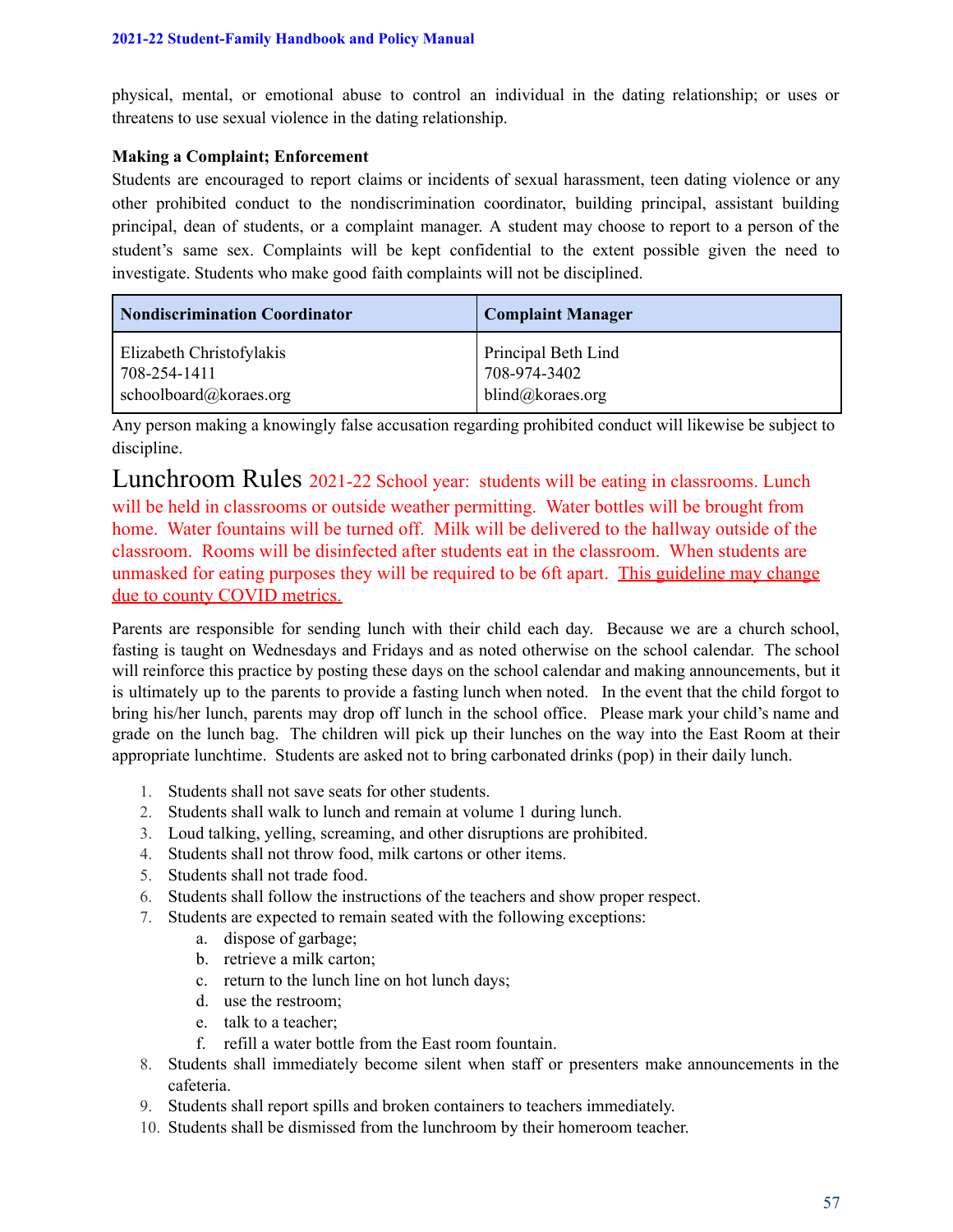Misbehavior will result in disciplinary action according to the school's disciplinary procedures.

# Field Trips Rules

Field trips are a privilege for students. Students must abide by all school policies during transportation and during field-trip activities, and shall treat all field trip locations as though they are school grounds. Failure to abide by school rules and/or location rules during a field trip may subject the student to discipline. All students who wish to attend a field trip must receive written permission from a parent or guardian with authority to give permission. Students may be prohibited from attending field trips for any of the following reasons:

- Failure to receive appropriate permission from parent/guardian or teacher;
- Failure to complete appropriate coursework;
- Behavioral or safety concerns;
- Denial of permission from administration; or
- Other reasons as determined by the school.
- Family has outstanding tuition.

# Access to Student Social Networking Passwords & Websites

The principal and/or principal's designee may conduct an investigation or require a student to cooperate in an investigation if there is sufficient evidence about activity on the student's account on a social networking website that violates a school disciplinary rule or policy (see pages 60-61 in this handbook). In the course of an investigation, the student may be required to share the content that is reported in order to allow the principal to make a factual determination. The principal and/or designee may not request or demand that a student provide a username and/or password or other related account information in order to gain access to the student's account or profile on a social networking website.

# Student Use of Chromebook Devices

The use of Chromebook devices and other technology at school is a privilege, not a right. Students are allowed to use the device under the following circumstances:

- During instructional time when permission is granted by the principal, teacher or school staff member;
- Before and after school when permission is granted;

Chromebook devices may never be used in any manner that disrupts the educational environment, violates student conduct rules or violates the rights of others. This includes, but is not limited to, the following: (1) using the device to take photographs in locker rooms or bathrooms; (2) cheating; and (3) creating, sending, sharing, viewing, receiving, or possessing an indecent visual depiction or non-consensual dissemination of private sexual images (i.e., sexting).

### **General Precautions**

- No food or drink should be next to Chromebooks.
- Cords, cables, and removable storage devices (e.g. thumb drives) must be inserted carefully into appropriate ports on the Chromebooks.
- Heavy objects should never be placed on top of Chromebooks.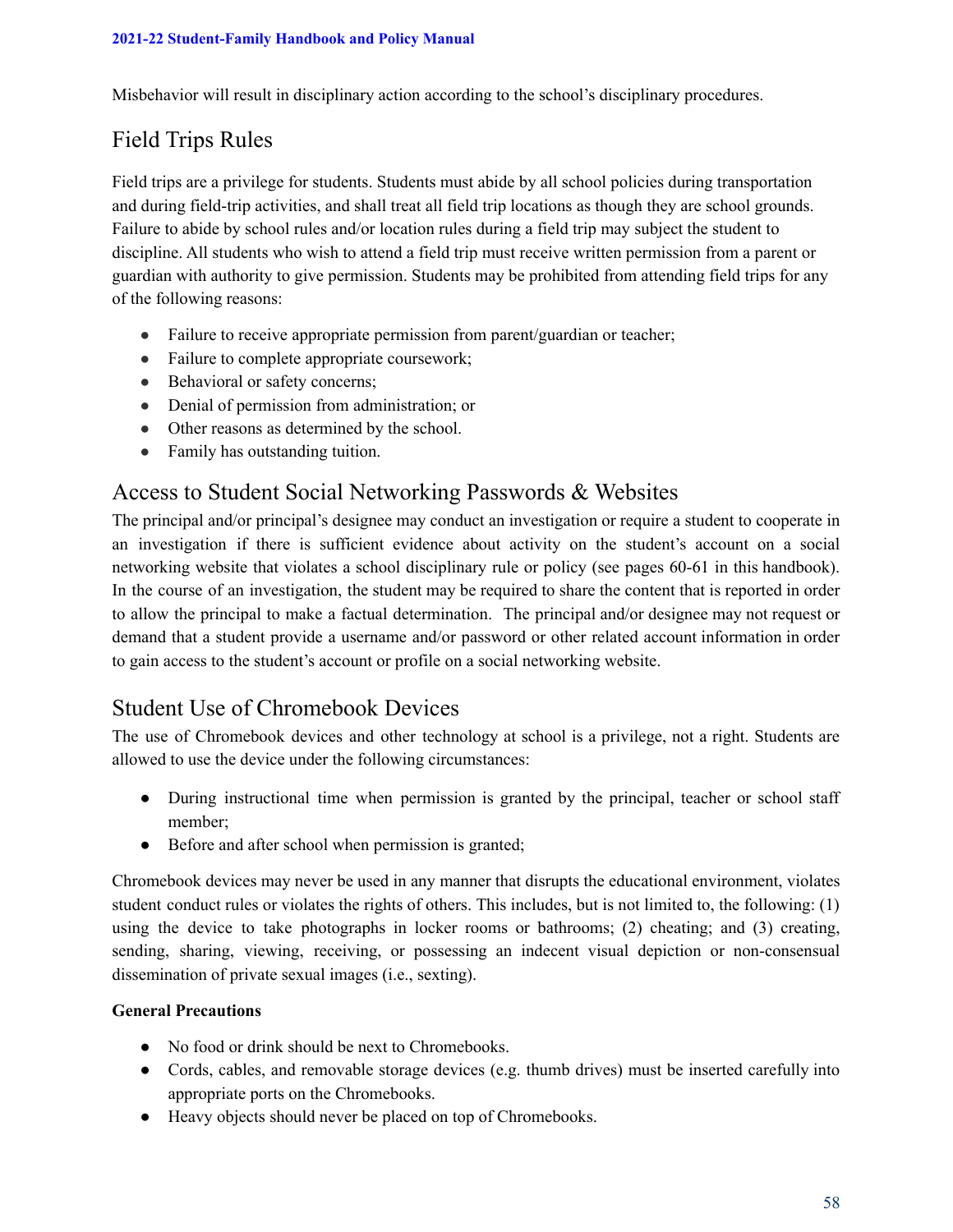- Chromebooks should never be loaned to another student or individual during the school day unless permission is granted from school staff.
- Always transport Chromebooks with care. Use the carrying case whenever possible.
- Students should hold the Chromebooks (cover closed) with two hands if they need to carry the Chromebook anywhere inside or outside of the classroom during instructional time.
- Never lift a Chromebook by the screen.
- Avoid carrying the Chromebook with the screen open.
- Before closing the screen, make sure there is nothing on the keyboard to prevent the full closure of the device (e.g. pens, pencils, or papers). Obstacles on the keyboard could cause broken screens or damaged hinges. Close the screen gently.

The student is responsible for payment for all damaged screens necessary to keep the Chromebook in working order. The school will assist by ordering and replacing the screen. The cost of the screen will be billed to the family. If available, a loaner device owned by the school will be issued. This device must be turned in to the teacher at the end of the school day unless permission is granted from a staff member to take the loaner home.

Students may not charge their device at school. Chromebooks are to be charged at home unless the student is using a school issued device in grades 4 or lower.

Not having the device in class will be treated the same as if a student did not bring his textbook or homework to class. Students are not permitted to call or contact a parent if a device is left at home, etc. Students should indicate to their teacher that they do not have a Chromebook with them in class. Loaners are not available for students who forget their Chromebooks or who have misplaced them.

### **No Expectations of Privacy**

The school is not responsible for the loss, theft or damage to any electronic device brought to school. Students have no expectation of confidentiality or privacy with respect to any usage of a Chromebook, regardless of whether that use is for school-related or personal purposes. The school may, without prior notice or consent, log, supervise, access, view, monitor, and record use of student Chromebooks at any time for any reason related to the operation of the school. By using a Chromebook, students agree to such access, monitoring, and recording of their use. Teachers, the school principal, and the technology department staff may use monitoring software that allows them to view the screens and activity on student Chromebooks. Based on severity of offense it is up to the principal's discretion to determine disciplinary consequences.

Students in violation of this procedure are subject to the following consequences:

- 1. First offense The device will be confiscated by school personnel. A verbal warning will be assigned, the student will be informed of the reason for the confiscation and parents will be emailed. The student will receive the device back at the end of the day in the school office, however it is the student's responsibility to retrieve it.
- 2. Second offense The device will be confiscated. A discipline referral will be issued and a detention will be assigned. The student's parent/guardian will be notified and required to pick up the device in the school office.
- 3. Third offense The device will be confiscated. The student's parent/guardian will be notified and participate in a meeting with the teacher, the principal and the student. Additionally, the student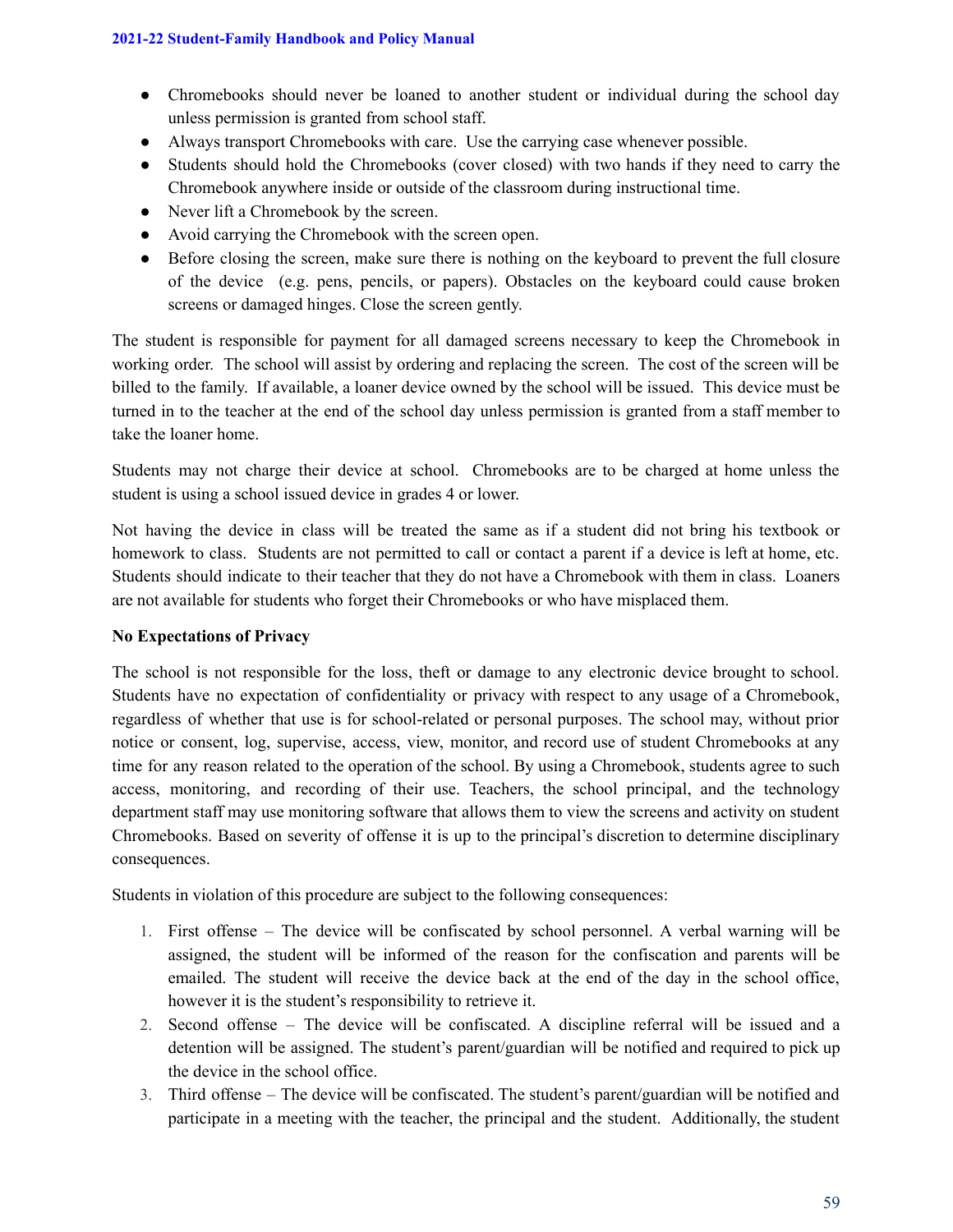will be prohibited from using the device for the next 10 school days. The device will be held in the principal's office.

4. Fourth and subsequent offense – The device will be confiscated. The student's parent/guardian will be notified and participate in a meeting with the teacher, the principal and the student. Additionally, the student will be prohibited from using the device for the next 20 school days. The student will face disciplinary consequences for insubordination. The device will be held in the principal's office.

The principal may conduct an investigation or require a student to cooperate in an investigation if there is specific information about activity on the student's account on a social networking website that violates a school disciplinary rule or policy. In the course of an investigation, the student may be required to share the content that is reported in order to allow the principal to make a factual determination

# Internet, Technology and Publications

# Internet Acceptable Use

All use of electronic network use must be consistent with the school's goal of promoting educational excellence by facilitating resource sharing, innovation, and communication. These rules do not attempt to state all required or proscribed behavior by users. However, some specific examples are provided. **The failure of any user to follow these rules will result in the loss of privileges, disciplinary action, and/or appropriate legal action.**

**Acceptable Use –** Access to the electronic network must be: (a) for the purpose of education or research, and be consistent with the District's educational objectives, or (b) for legitimate business use.

**Privileges** – The use of the electronic network is a privilege, not a right, and inappropriate use will result in a cancellation of those privileges. The principal will make all decisions regarding whether or not a user has violated these procedures and may deny, revoke, or suspend access at any time. His or her decision is final.

**Unacceptable Use –** The user is responsible for his or her actions and activities involving the network. Some examples of unacceptable uses are:

- 1. Using the network for any illegal activity, including violation of copyright or other contracts, or transmitting any material in violation of any State or federal law;
- 2. Unauthorized downloading of software, regardless of whether it is copyrighted or de-virused;
- 3. Downloading of copyrighted material for other than personal use;
- 4. Using the network for private financial or commercial gain;
- 5. Wastefully using resources, such as file space;
- 6. Hacking or gaining unauthorized access to files, resources, or entities;
- 7. Invading the privacy of individuals, that includes the unauthorized disclosure, dissemination, and use of information about anyone that is of a personal nature including a photograph and/or video;
- 8. Using or sharing another user's account or password;
- 9. Posting material authored or created by another without his/her consent;
- 10. Posting anonymous messages;
- 11. Using the network for commercial or private advertising;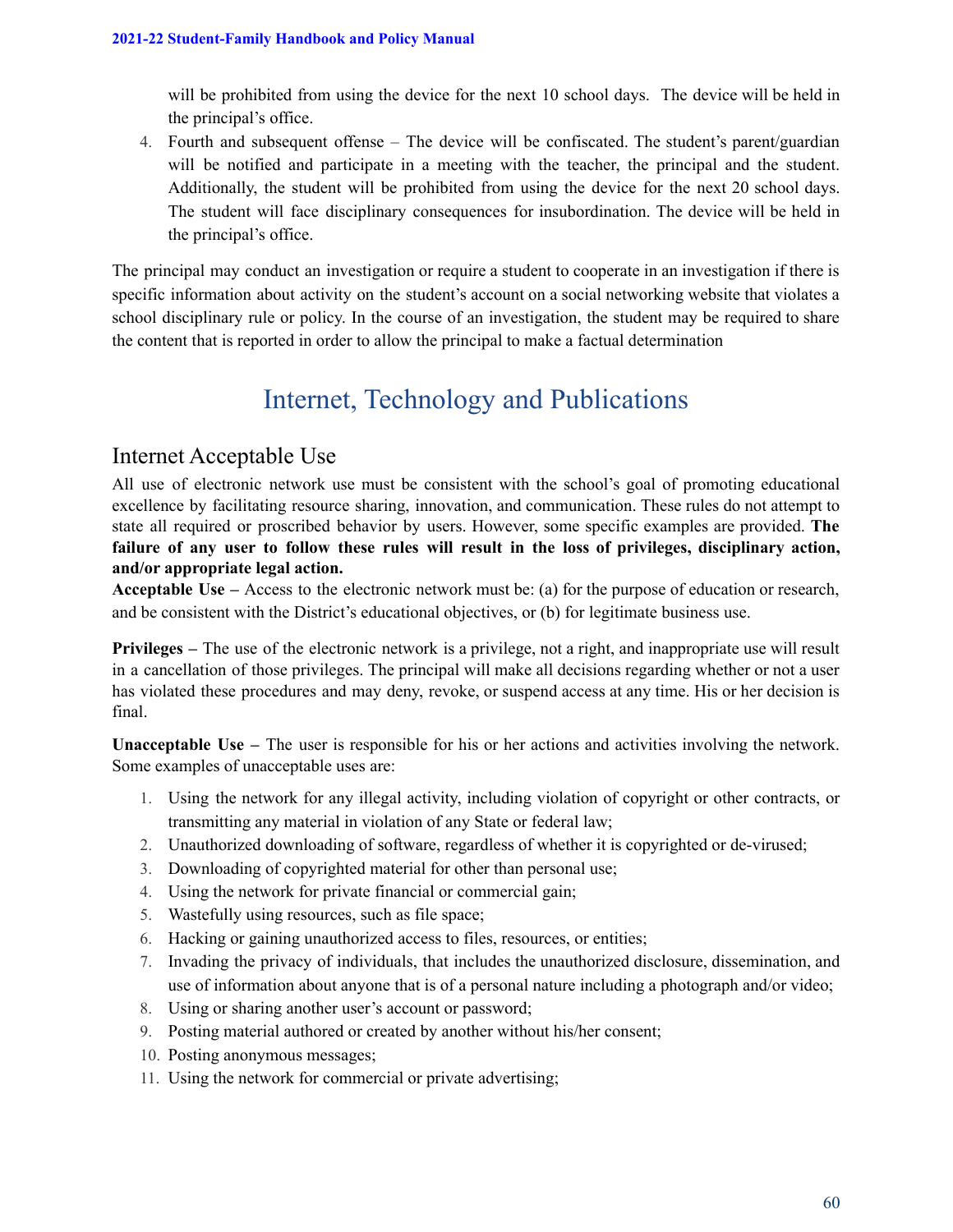- 12. Accessing, submitting, posting, publishing, or displaying any defamatory, inaccurate, abusive, obscene, profane, sexually oriented, threatening, racially offensive, harassing, or illegal material; and
- 13. Using the network while access privileges are suspended or revoked.

# Network Etiquette

The user is expected to abide by the generally accepted rules of network etiquette. These include, but are not limited to, the following:

- 1. Be polite. Do not become abusive in messages to others.
- 2. Use appropriate language. Do not swear, or use vulgarities or any other inappropriate language.
- 3. Do not reveal personal information, including the addresses or telephone numbers of students or colleagues.
- 4. Recognize that electronic mail (email) is not private. People who operate the system have access to all mail. Messages relating to or in support of illegal activities may be reported to the authorities.
- 5. Do not use the network in any way that would disrupt its use by other users.
- 6. Consider all communications and information accessible via the network to be private property.

# No Warranties

The school makes no warranties of any kind, whether expressed or implied, for the service it is providing. The school is not responsible for any damages the user suffers. This includes loss of data resulting from delays, non-deliveries, missed-deliveries, or service interruptions caused by its negligence or the user's errors or omissions. Use of any information obtained via the Internet is at the user's own risk. The school specifically denies any responsibility for the accuracy or quality of information obtained through its services.

## Indemnification

The user agrees to indemnify the school for any losses, costs, or damages, including reasonable attorney fees, incurred by the school relating to, or arising out of, any violation of these procedures.

## Security

Network security is a high priority. If the user can identify a security problem on the Internet, the user must notify the principal. Keep your account and password confidential. Do not use another individual's account. Any user identified as a security risk may be denied access to the network.

## Vandalism

Vandalism will result in cancellation of privileges and other disciplinary action. Vandalism is defined as any malicious attempt to harm or destroy data of another user, the Internet, or any other network. This includes, but is not limited to, the uploading or creation of computer viruses.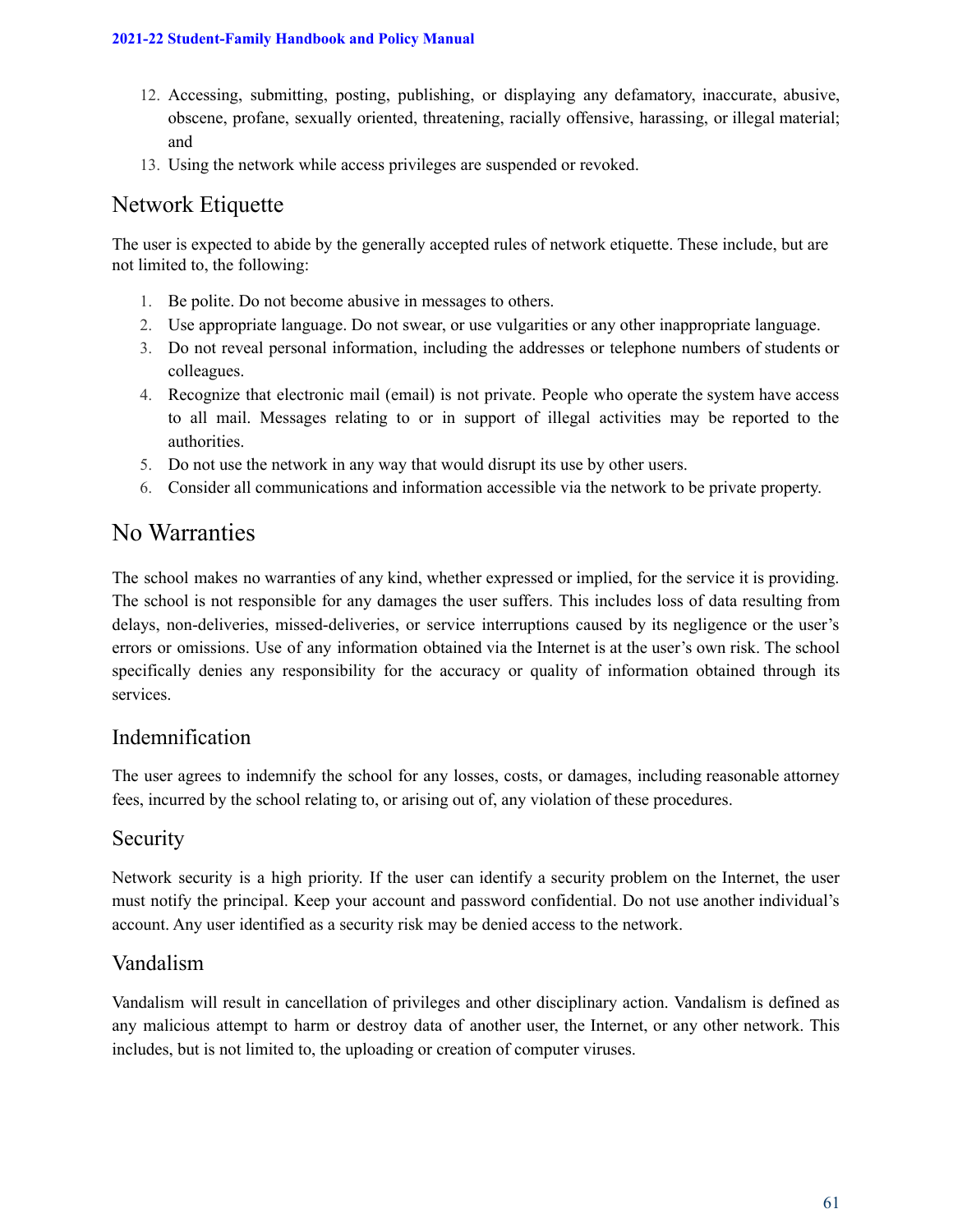# Copyright Web Publishing Rules

Copyright law prohibits the republishing of text or graphics found on the Web without explicit written permission.

- 1. For each re-publication (on a Web site or file server) of a graphic or a text file that was produced externally, there must be a notice at the bottom of the page crediting the original producer and noting how and when permission was granted. If possible, the notice should also include the Web address of the original source.
- 2. Students engaged in producing Web pages must provide library media specialists with e-mail or hard copy permissions before the Web pages are published. Printed evidence of the status of "public domain" documents must be provided.
- 3. The absence of a copyright notice may not be interpreted as permission to copy the materials. Only the copyright owner may provide the permission. The manager of the Web site displaying the material may not be considered a source of permission.

# Cell Phones, Smart Watches and Personal Devices

No cell phones, smart watches and personal devices may be carried during the school day by the students. If a cell phone, smart watch and/or personal device is sent to school by the parent, the student must store the cell phone, smart phone or personal device in the "off" position in his/her locker. Cell phones, smart watches and personal devices may not be kept on the student's person or used at any time during the school day from the time the student arrives until he/she is picked up. The parent or guardian will be required to pick up any confiscated devices from the school office. Text messaging is strictly prohibited during the school day and/or in after school activities, anywhere, anytime on school grounds. If texting issues are brought to the attention of the principal whether they have occurred in/out of school, the principal will investigate the situation and issue consequences if deemed necessary. Students are not allowed to take videos, make audio recordings, take photos, email, text or instant message at any time during the school day. Please see Confiscation of Contraband under Discipline and Conduct.

# Use of Email or Google Accounts

The school's email system, and its constituent software, hardware, and data files, are owned and controlled by the school. The school provides Google accounts to aid students as an education tool.

- 1. The school reserves the right to access and disclose the contents of any account on its system, without prior notice or permission from the account's user. Unauthorized access by any student to an email account is strictly prohibited.
- 2. Each person should use the same degree of care in drafting an electronic mail message as would be put into a written memorandum or document. Nothing should be transmitted in an email message that would be inappropriate in a letter or memorandum.
- 3. Electronic messages transmitted via the school's Internet gateway carry with them an identification of the user's Internet "domain." This domain name is a registered domain name and identifies the author as being with the school. Great care should be taken, therefore, in the composition of such messages and how such messages might reflect on the name and reputation of the school. Users will be held personally responsible for the content of any and all electronic mail messages transmitted to external recipients.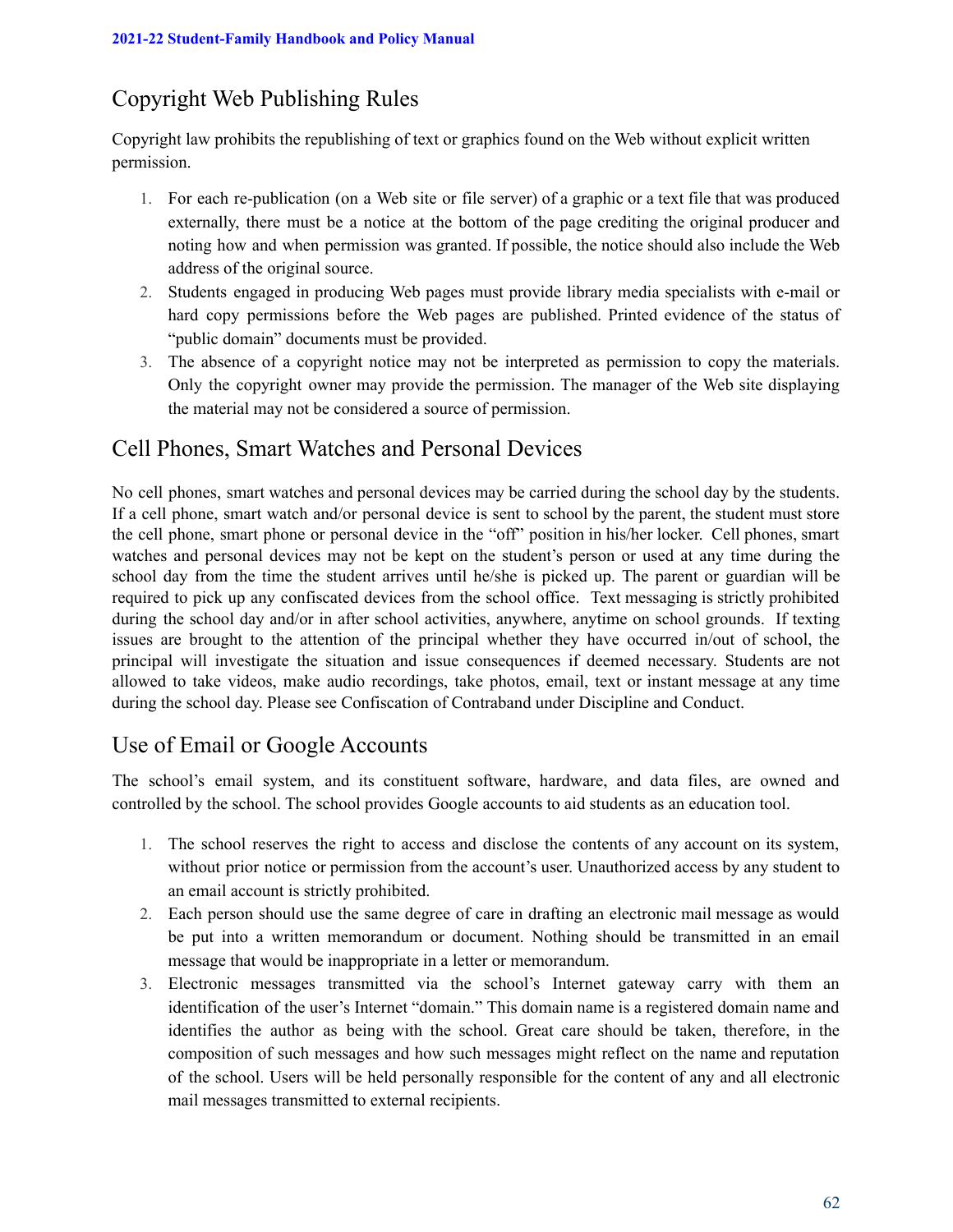- 4. Any message received from an unknown sender via the Internet should either be immediately deleted or forwarded to the system administrator. Downloading any file attached to any Internet-based message is prohibited unless the user is certain of that message's authenticity and the nature of the file so transmitted.
- 5. Use of the school's email system constitutes consent to these regulations.

# Search and Seizure

# Search and Seizure

In order to maintain order, safety and security in the schools, the principal is authorized to conduct reasonable searches of school property and equipment, as well as of students and their personal effects. "School authorities" includes school liaison police officers.

### **School Property and Equipment as well as Personal Effects Left There by Students**

School principal may inspect and search school property and equipment owned or controlled by the school (such as lockers and desks), as well as personal effects left there by a student, without notice to or consent of the student. Students have no reasonable expectation of privacy in these places or areas or in their personal effects left there.

The principal may request the assistance of law enforcement officials to conduct inspections and searches of lockers, desks, parking lots, and other school property and equipment for illegal drugs, weapons, or other illegal or dangerous substances or materials, including searches conducted through the use of specially trained dogs.

### **Students**

The principal may search a student and/or the student's personal effects in the student's possession (such as, purses, wallets, book bags, lunch boxes, etc.) when there is a reasonable ground for suspecting that the search will produce evidence the particular student has violated or is violating either the law or the school or district's student rules and policies. The search will be conducted in a manner that is reasonably related to its objective of the search and not excessively intrusive in light of the student's age and sex, and the nature of the infraction.

The principal may require a student to cooperate in an investigation if there is specific information about activity on the student's account on a social networking website that violates the school's disciplinary rules or school policy. In the course of the investigation, the student may be required to share the content that is reported in order for the school to make a factual determination.

### **Seizure of Property**

If a search produces evidence that the student has violated or is violating either the law or the school's policies or rules, evidence may be seized and impounded by school authorities, and disciplinary action may be taken. When appropriate, evidence may be transferred to law enforcement authorities.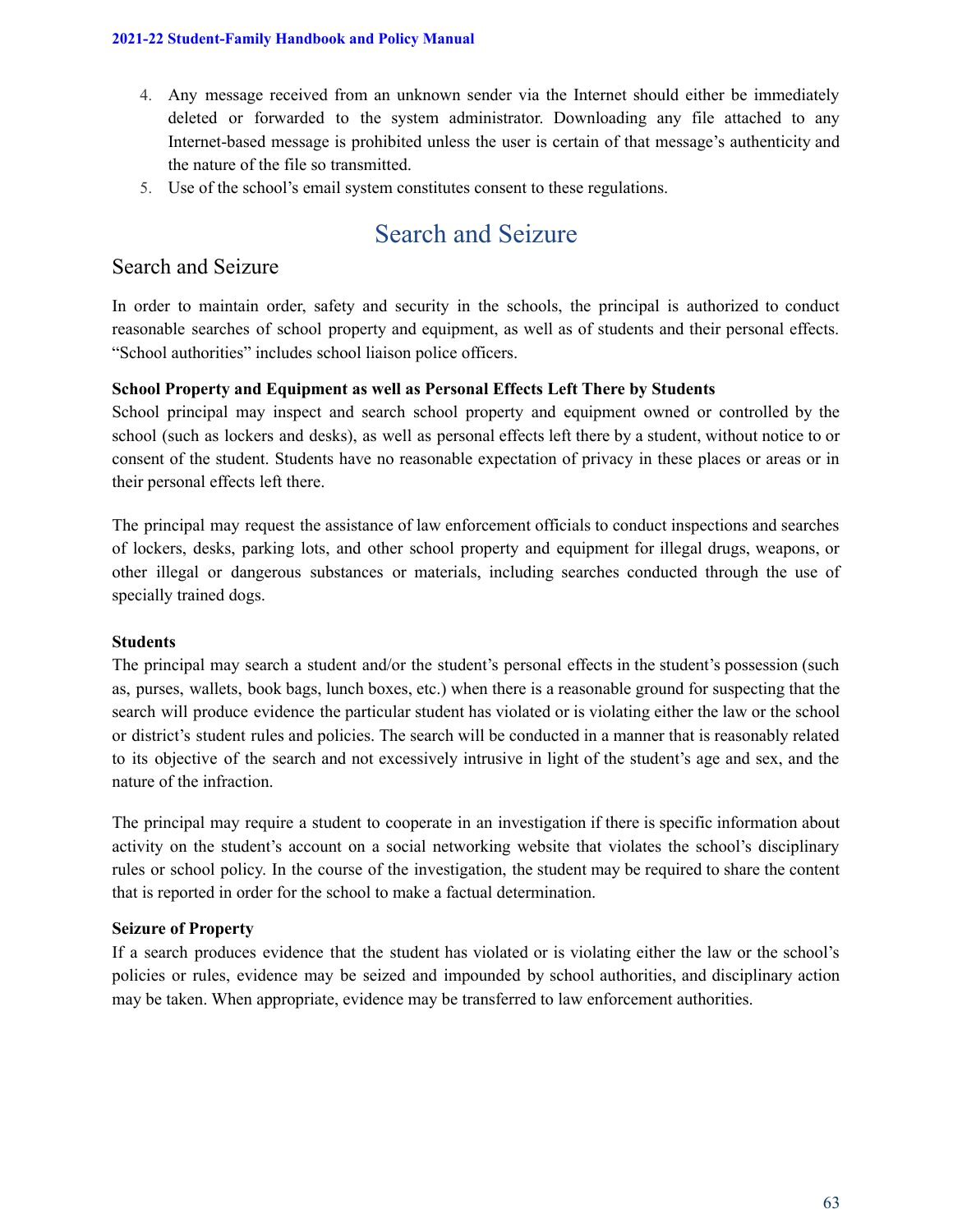# Student Records and Privacy

# Student Privacy Protections

### **Surveys by Third Parties**

Before the principal or staff member administers or distributes a survey or evaluation created by a third party to a student, the student's parent/guardian may inspect the survey or evaluation, upon their request and within a reasonable time of their request. This applies to every survey: (1) that is created by a person or entity other than the principal, staff member, or student, (2) regardless of whether the student answering the questions can be identified, and (3) regardless of the subject matter of the questions. Parents who object to disclosure of information concerning their child to a third party may do so in writing to the building principal.

### **Surveys Requesting Personal Information**

The principal and staff members will not request, nor disclose, the identity of any student who completes any survey or evaluation (created by any person or entity, including the school) containing one or more of the following items:

- 1. Political affiliations or beliefs of the student or the student's parent/guardian.
- 2. Mental or psychological problems of the student or the student's family.
- 3. Behavior or attitudes about sex.
- 4. Illegal, anti-social, self-incriminating, or demeaning behavior.
- 5. Critical appraisals of other individuals with whom students have close family relationships.
- 6. Legally recognized privileged or analogous relationships, such as those with lawyers, physicians, and ministers.
- 7. The student's parent/guardian may: (1) inspect the survey or evaluation upon, and within a reasonable time of their request, and/or (2) refuse to allow their child to participate in the survey. The school will not penalize any student whose parent/guardian exercised this option.

### **Instructional Material**

A student's parent/guardian may inspect, upon their request, any instructional material used as part of their child's educational curriculum within a reasonable time of their request.

### **Selling or Marketing Students' Personal Information Is Prohibited**

The principal or staff member may not market or sell personal information concerning students (or otherwise provide that information to others for that purpose). The term personal information means individually identifiable information including: (1) a student or parent's first and last name, (2) a home or other physical address (including street name and the name of the city or town), (3) a telephone number, (4) a Social Security identification number or (5) driver's license number or State identification card.

The above paragraph does not apply: (1) if the student's parent/guardian have consented; or (2) to the collection, disclosure or use of personal information collected from students for the exclusive purpose of developing, evaluating or providing educational products or services for, or to, students or educational **institutions** 

# Student Records

A school student record is any writing or other recorded information concerning a student and by which a student may be identified individually that is maintained by a school or at its direction or by a school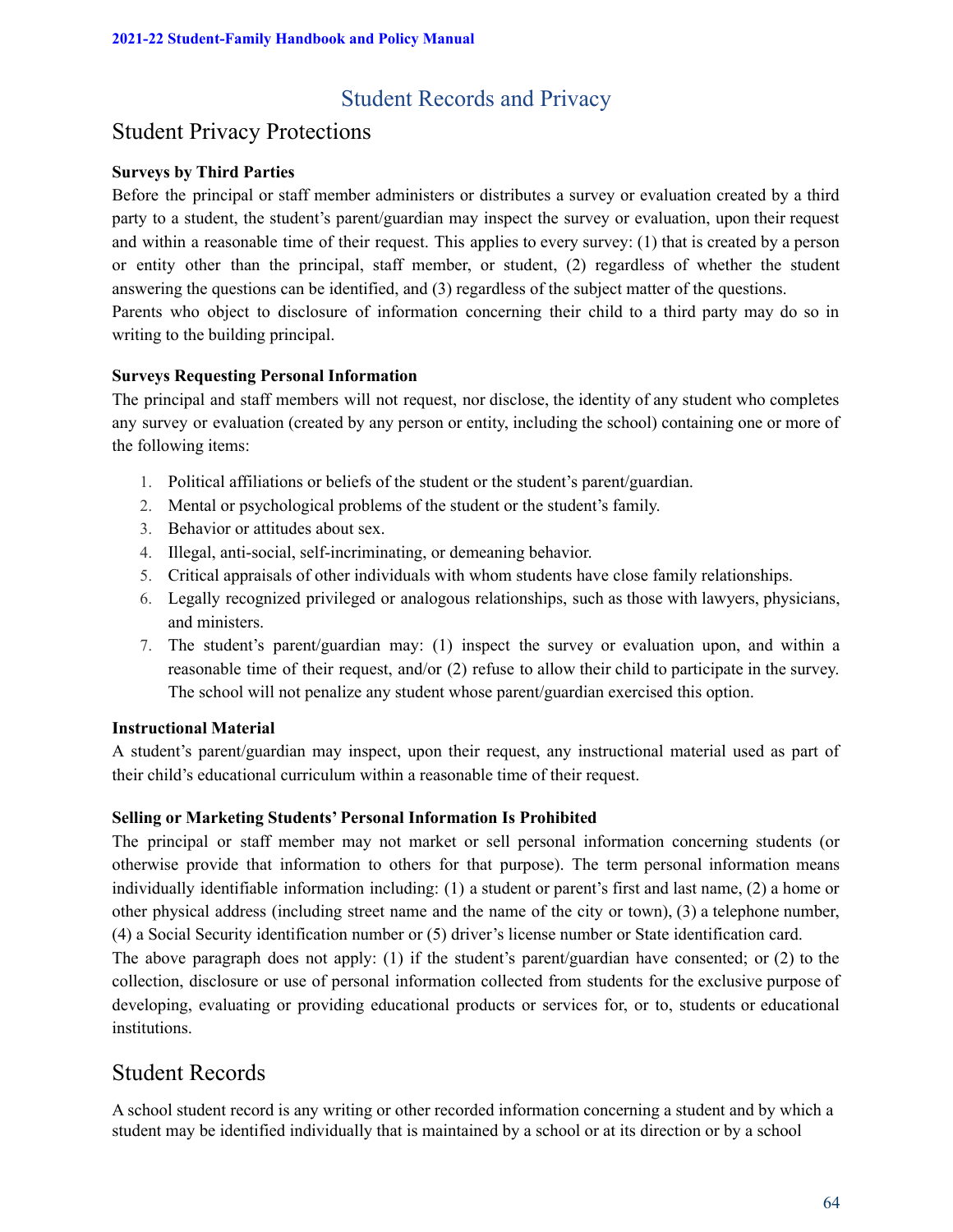employee, regardless of how or where the information is stored, except for certain records kept in a staff member's sole possession; records maintained by law enforcement officers working in the school; video and other electronic recordings (including electronic recordings made on school bus) that are created in part for law enforcement, security, or safety reasons or purposes, though such electronic recordings may become a student record if the content is used for disciplinary or special education purposes regarding a particular student.

The Family Educational Rights and Privacy Act (FERPA) and the Illinois Student Records Act afford parents/guardians and students over 18 years of age ("eligible students") certain rights with respect to the student's school records. They are:

1. **The right to inspect and copy the student's education records within 10 business days of the day the School receives a request for access.**

The degree of access a student has to his or her records depends on the student's age. Students less than 18 years of age have the right to inspect and copy only their permanent record. Students 18 years of age or older have access and copy rights to both permanent and temporary records. A parent/guardian or student should submit to the building principal a written request that identifies the record(s) he or she wishes to inspect. Within 10 business days, the principal will make arrangements for access and notify the parent/guardian or student of the time and place where the records may be inspected. In certain circumstances, the School may request an additional 5 business days in which to grant access.

2. **The right to request the amendment of the student's education records that the parent/ guardian or eligible student believes are inaccurate, irrelevant, or improper.**

A parent/guardian or eligible student may ask the School to amend a record that is believed to be inaccurate, irrelevant, or improper. Requests should be sent to the building principal and should clearly identify the record the parent/guardian or eligible student wants changed and the specific reason a change is being sought. If the School decides not to amend the record, the School will notify the parent/guardian or eligible student of the decision and advise him or her of their right to a hearing regarding the request for amendment. Additional information regarding the hearing procedures will be provided to the parent/guardian or eligible student when notified of the right to a hearing.

3. **The right to permit disclosure of personally identifiable information contained in the student's education records, except to the extent that FERPA or Illinois School Student Records Act authorizes disclosure without consent.**

Disclosure without consent is permitted to school officials with legitimate educational or administrative interests. A school official is a person employed by the Koraes Elementary School as a principal, instructor, or support staff member; a person serving on the School Board; a person or company with whom the School has contracted to perform a special task (such as an attorney, auditor, medical consultant, or therapist); or any parent/guardian or student serving on an official committee, such as a disciplinary or grievance committee, or assisting another school official in performing his or her tasks. A school official has a legitimate educational interest if the official needs to review an education record in order to fulfill his or her professional responsibility.Upon request, the School discloses education records without consent to officials of another school district in which a student has enrolled or intends to enroll, as well as to any person as specifically required by State or federal law. Before information is released to these individuals, the parents/guardians or eligible student will receive prior written notice of the nature and substance of the information, and an opportunity to inspect, copy, and challenge such records. Academic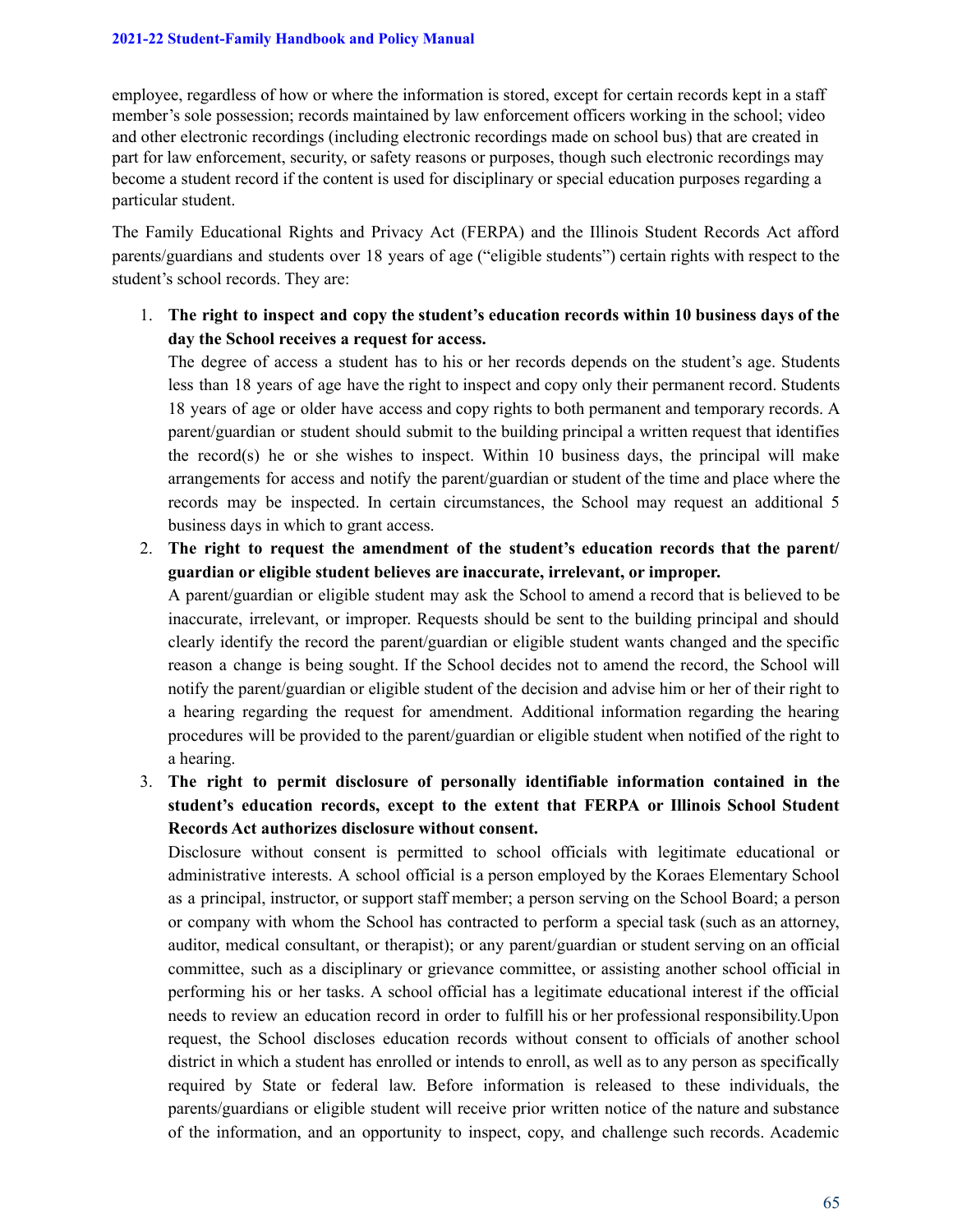grades and references to expulsions or out-of-school suspensions cannot be challenged at the time a student's records are being forwarded to another school to which the student is transferring. Disclosure is also permitted without consent to: any person for research, statistical reporting or planning, provided that no student or parent/guardian can be identified; any person named in a court order; appropriate persons if the knowledge of such information is necessary to protect the health or safety of the student or other persons; and juvenile authorities when necessary for the discharge of their official duties who request information before adjudication of the student.

### 4. **The right to a copy of any school student record proposed to be destroyed or deleted.**

The permanent record is maintained for at least 60 years after the student transfers, graduates, or permanently withdraws. The temporary record is maintained for at least 5 years after the student transfers, graduates, or permanently withdraws. Temporary records that may be of assistance to a student with a disability who graduates or permanently withdraws, may, after 5 years, be transferred to the parent/guardian or the student, if the student has succeeded to the rights of the parent/guardian. Student temporary records are reviewed every 4 years or upon a student's change in attendance centers, whichever occurs first.

### 5. **The right to prohibit the release of directory information.**

Throughout the school year, the school may release directory information regarding students, limited to:

- *A. Name;*
- *B. Address;*
- *C. Grade level;*
- *D. Birth date and place;*
- *E. Parent/guardian names, addresses, electronic mail addresses, and telephone numbers;*
- *F. Photographs, videos, or digital images used for informational or news-related purposes (whether by a media outlet or by the school) of a student participating in school or school-sponsored activities, and organizations that have appeared in school publications, such as yearbooks, newspapers, or fine arts programs;*
- *G. Academic awards, degrees, and honors;*
- *H. Information in relation to school-sponsored activities and organization;*
- *I. Major field of study; or*
- *J. Period of attendance in school, any parent/guardian or eligible student may prohibit the release of any or all of the above information by delivering a written objection to the building principal within 30 days of the date of this notice.*
- 6. **The right contained in this statement: No person may condition the granting or withholding of any right, privilege or benefits or make as a condition of employment, credit, or insurance the securing by any individual of any information from a student's temporary record which such individual may obtain through the exercise of any right secured under State law.**
- 7. **The right to file a complaint with the U.S. Department of Education concerning alleged failures by the District to comply with the requirements of FERPA.**

The name and address of the Office that administers FERPA is:

Family Policy Compliance Office U.S. Department of Education 400 Maryland Avenue, SW Washington DC 20202-4605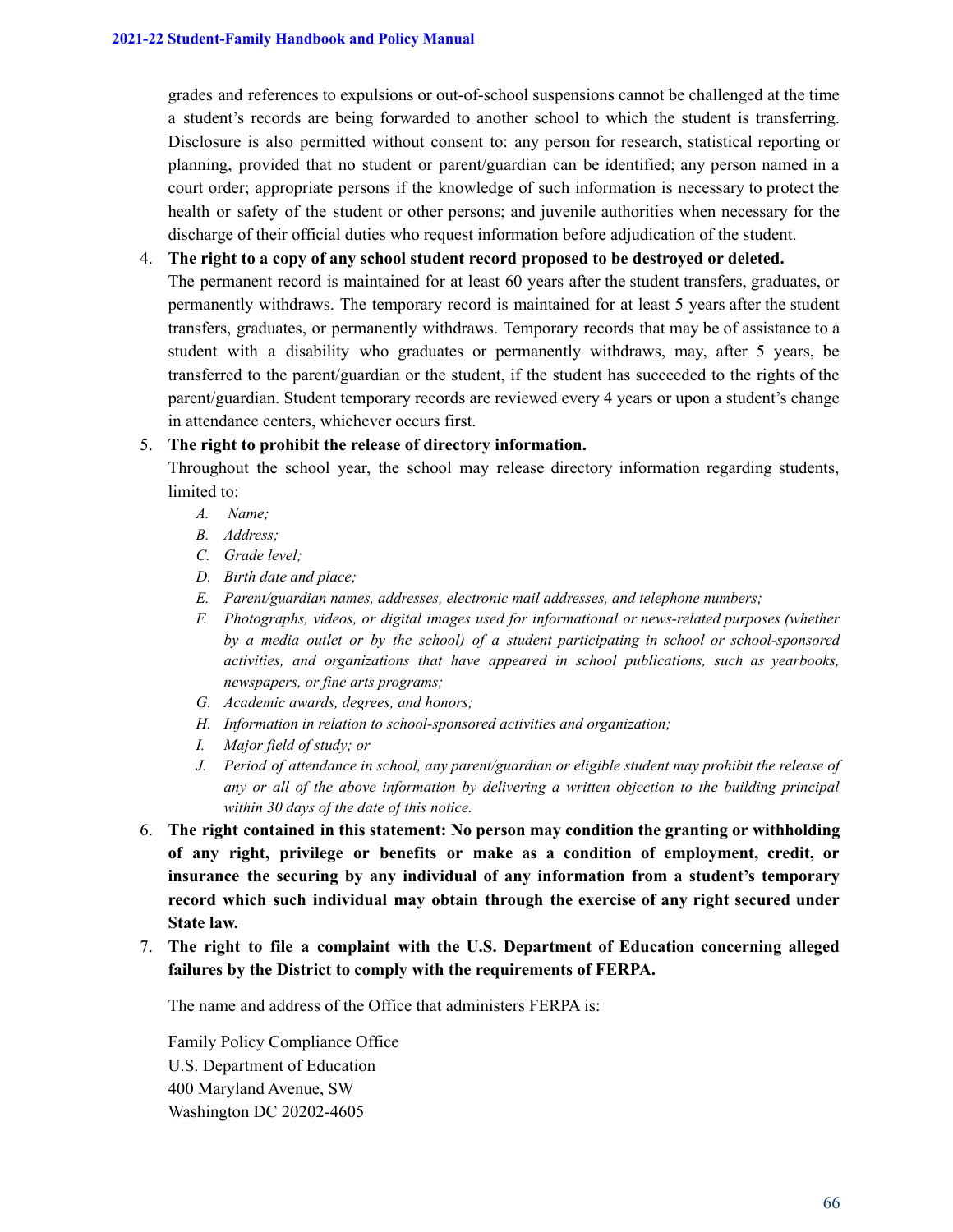Parents have access to their child's records and can view them by making a written request to the principal. Records cannot be transferred without a written transfer of records request which has been signed by the parent/guardian and sent to Koraes from the receiving school. All records will be mailed from school to school and cannot be hand-carried by the parent/guardian. Certified copies of a student's transfer-in records are requested within 14 days of enrollment at Koraes. Koraes will send records of students transferring out to other schools within 10 days of the request. Koraes has a written system/procedure in place that flags record requests for any current or former student who has been reported as a missing person by the Illinois State Police.

# Parental Right Notifications

# Standardized Testing

Students and parents/guardians should be aware that the State and School require students to take certain standardized tests, including the following:

Parents/Guardians are encouraged to cooperate in preparing students for the standardized testing, because the quality of the education the school can provide is partially dependent upon the school's ability to continue to prove its success in the state's standardized tests. Parents can assist their students achieve their best performance by doing the following:

- 1. Encourage students to work hard and study throughout the year;
- 2. Ensure students get a good night's sleep the night before exams;
- 3. Ensure students eat well the morning of the exam, particularly ensuring they eat sufficient protein;
- 4. Remind and emphasize for students the importance of good performance on standardized testing;
- 5. Ensure students are on time and prepared for tests, with appropriate materials;
- 6. Teach students the importance of honesty and ethics during the performance of these and other tests;
- 7. Encourage students to relax on testing day.

# School Visitation Rights

The School Visitation Rights Act permits employed parents/guardians, who are unable to meet with educators because of a work conflict, the right to time off from work under certain conditions to attend necessary school functions such as parent-teacher conferences. Letters verifying participation in this program are available from the school office upon request.

## Mandated Reporter

All school personnel, including teachers and principal, are required by law to immediately report any and all suspected cases of child abuse or neglect to the Illinois Department of Children and Family Services.

# Sex Offender Notification Law

State law prohibits a convicted child sex offender from being present on school property when children under the age of 18 are present, except for in the following circumstances as they relate to the individual's child(ren):

- 1. To attend a conference at the school with school personnel to discuss the progress of their child.
- 2. To participate in a conference in which evaluation and placement decisions may be made with respect to their child's ISP - individualized service plan.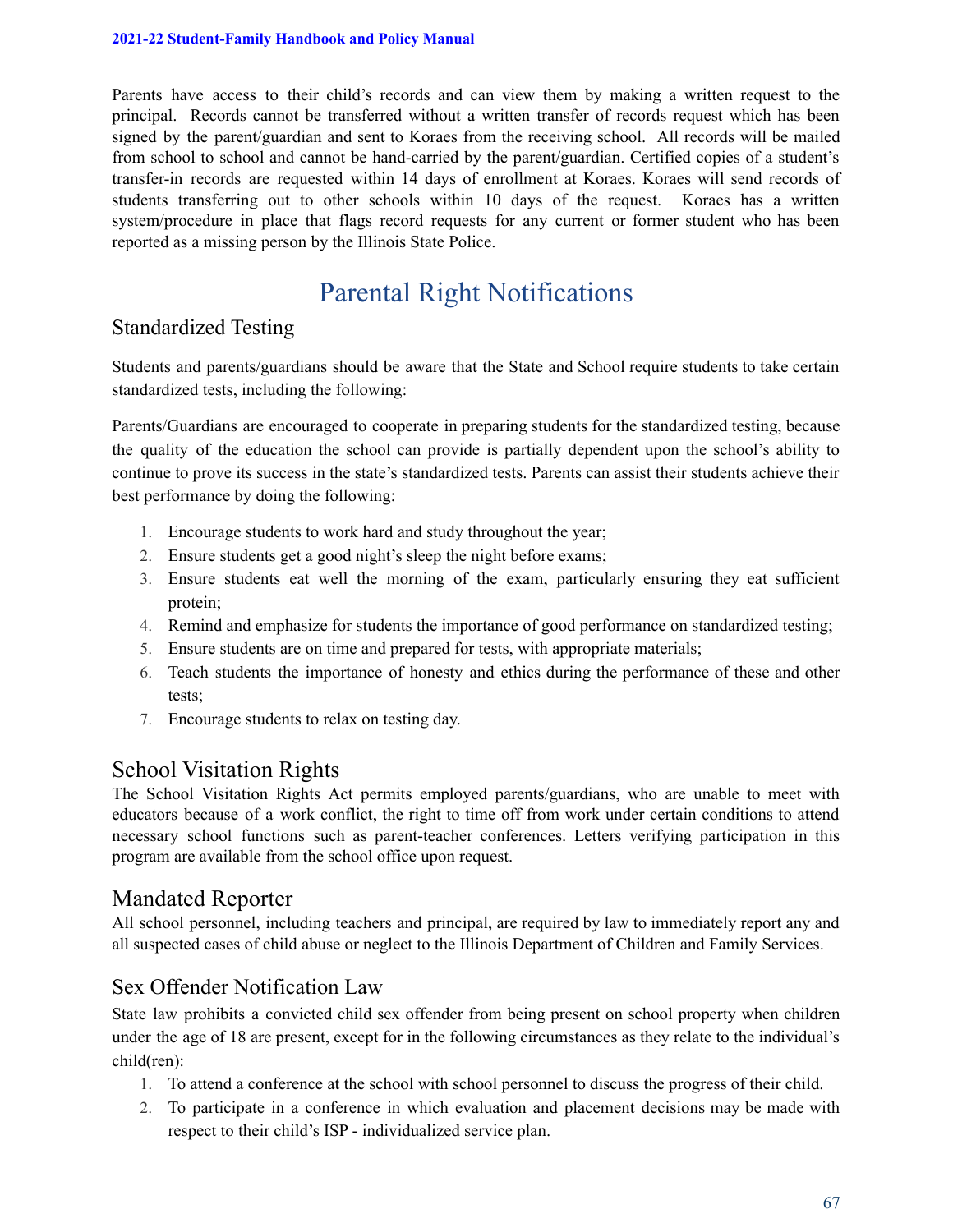3. To attend conferences to discuss issues concerning their child, such as retention or promotion.

In all other cases, convicted child sex offenders are prohibited from being present on school property unless they obtain written permission from the principal or school board.

Anytime that a convicted child sex offender is present on school property for any reason – including the three reasons above – he/she is responsible for notifying the principal's office upon arrival on school property and upon departure from school property. It is the responsibility of the convicted child sex offender to remain under the direct supervision of a school official at all times he/she is in the presence or vicinity of children. A violation of this law is a Class 4 felony.

# Parent Notices Required by the Every Student Succeeds Act

### **Teacher Qualifications**

A parent/guardian may request, and the School will provide in a timely manner, the professional qualifications of your student's classroom teachers, including, at a minimum, whether:

- 1. The teacher has met State qualifications and licensing criteria for the grade levels and subject areas in which the teacher provides instruction.
- 2. The teacher is teaching under emergency or other provisional status.
- 3. The teacher is teaching in the field of discipline of the certification of the teacher.
- 4. Paraprofessionals provide services to the student and, if so, their qualifications.

### **Testing Transparency**

The State and school requires students to take certain standardized tests. A parent/guardian may request, and the school will provide in a timely manner, information regarding student participation in any assessments mandated by law or school policy, which shall include information on any applicable right you may have to opt your student out of such assessment.

# Parent Code of Conduct

## **Koraes Elementary School Parent/Guardian Code of Conduct**

## **This Code of Conduct is an unsigned agreement between the Parents and Guardians of Koraes Elementary School.**

At Koraes Elementary School, we are very proud and fortunate to have a very dedicated and supportive school community. At our school, the staff and the parents all recognize that the education of our children is a partnership between us.

We expect our school community to respect our school ethos, keep our school tidy, set a good example of their own behavior both on school premises and school related events.

In addition we also expect our parents and visitors to keep our children safe by adhering to the school's drop off and pick up procedures. All drivers must follow expected driving norms on school grounds and adhere to signage posted on campus.

As a partnership we are all aware of the importance of good working relationships and all recognize the importance of these relationships to equip our children with the necessary skills as they develop into independent thinkers and learners. For these reasons we will continue to welcome and encourage parents to participate in partnership with our school staff.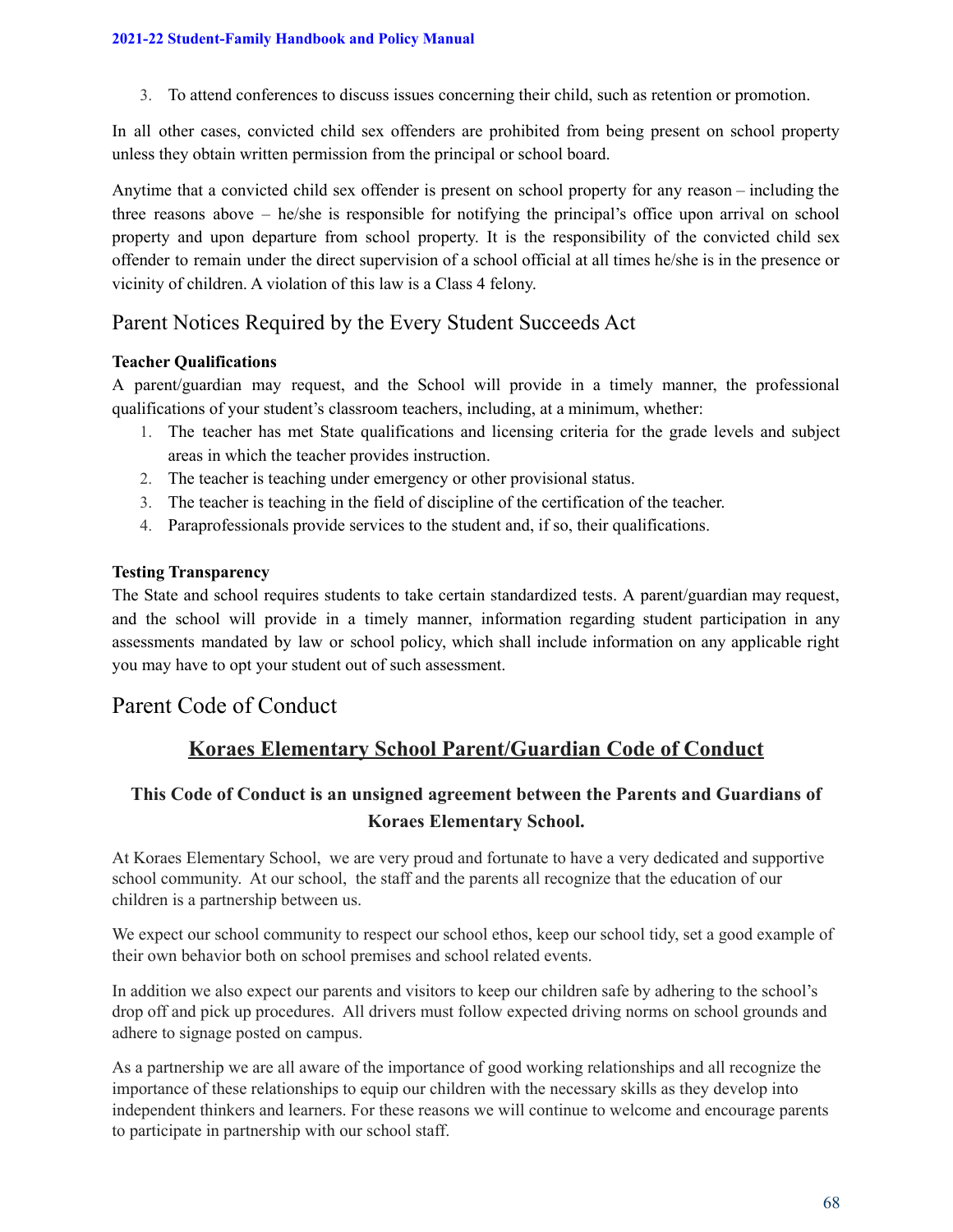The purpose of this code of conduct is to provide the expectations around the conduct of all parents and visitors connected to our school.

We are committed to resolving difficulties in a constructive manner, through an open and positive dialogue. However, we understand that everyday misunderstandings can cause frustrations and have a negative impact on our relationships. Where issues arise or misconceptions take place, please follow our protocol of resolution.

To ensure that your concerns or issues are heard by the appropriate individual who can provide you with a speedy response, parents are expected to follow the school's protocol of resolution outlined below. Our goal is to address concerns and issues quickly and efficiently through the individual(s) directly involved.

| Curriculum & Instruction         | Classroom teacher who is responsible for the concern<br>1.<br>Principal<br>2.                  |
|----------------------------------|------------------------------------------------------------------------------------------------|
| <b>Student Discipline</b>        | Classroom teacher who is responsible for the concern<br>1.<br><b>Assistant Principal</b><br>2. |
| Facilities, Grounds, Maintenance | <b>Assistant Principal</b><br>2.<br>Principal                                                  |
| Policy in the Handbook           | <b>Assistant Principal</b><br>1.<br>Principal<br>2.                                            |
| Extra-curricular                 | Person who is charge of the activity<br>1.<br><b>Assistant Principal</b><br>2.                 |
| Personnel                        | Employee in question<br>Principal<br>2.                                                        |
| All other matters                | <b>Assistant Principal</b><br>Principal<br>2.                                                  |

This Code of Conduct aims to clarify the types of behavior that is unacceptable. The Code of Conduct also sets out the actions the school can take should this code be ignored or where breaches occur.

### **Behavior that will not be tolerated on school grounds, school related activities or on social media platforms:**

- Disruptive or inappropriate behavior which interferes or threatens to interfere with any of the schools' normal operating procedures.
- Using loud or offensive language or displaying a temper.
- Threatening in any way, a staff member, visitor, parent or child.
- Damaging or destroying school property.
- Sending abusive or threatening emails or text/voicemail/phone messages or other written communications (including social media) to anyone within the school community.
- Defamatory, offensive or derogatory comments regarding the school or church or any of the students, staff, parents of the school on social media platforms.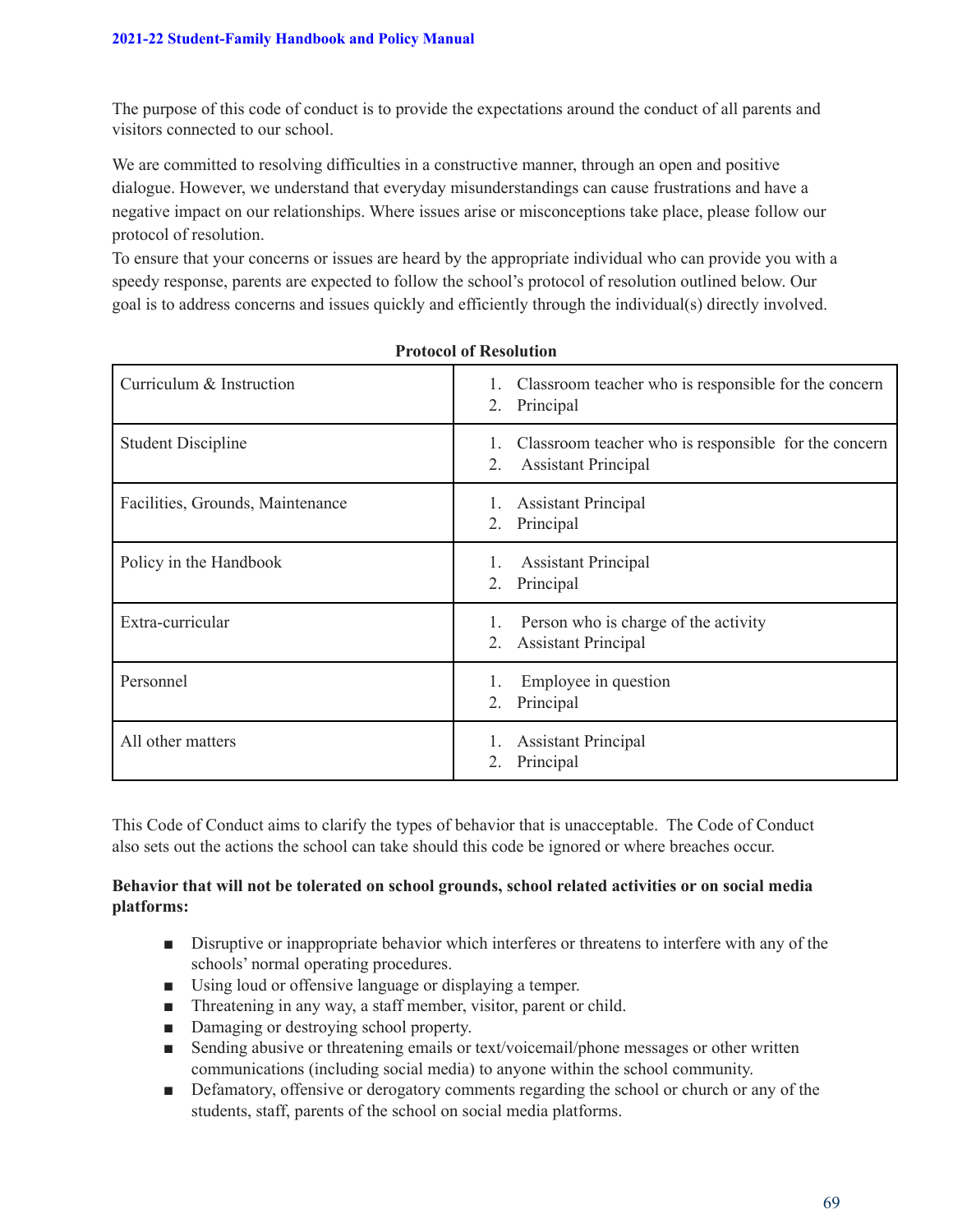- The use of physical, verbal or written aggression towards another adult or child. This includes physical punishment or derogatory interactions of your own child.
- Approaching someone else's child in order to discuss or chastise them because of the actions of this child towards their own child.
- Smoking, taking illegal drugs or the consumption of alcohol.

It is important for parents to make sure any persons picking up their children are aware of this policy.

### **Issues of conduct with the use of Social Media**

Most people take part in online activities and social media. It's fun, interesting and keeps us connected.

Koraes Elementary School maintains a school Facebook page intended to communicate school events, provide updates and serve as an introduction to our school for prospective families. The KPTA has a Facebook page which allows parents to receive and respond to messages about school and community events. We encourage you to positively participate if you wish. Both Facebook pages are maintained and monitored by an employee in the building.

We ask that you use common sense when discussing school life online. "Think before you post." Social media, whether public or private, should not be used to fuel campaigns and voice complaints against the school, school staff, parents or children.

We take very seriously inappropriate use of social media by a parent to publicly humiliate or criticize another parent, member of our staff or children. If parents have any concerns about their child in relation to the school as we have said above they should follow the protocol of resolution. Social media should not be used as a medium to air any concerns or grievances.

### **Online activity which we consider inappropriate:**

- Identifying, sharing, or posting images/videos of children
- Abusive or personal comments about staff, parish and school administration, children, or other parents
- Bringing the school dishonor
- Posting defamatory or libelous comments about the school, its employees or Koraes families
- Emails circulated or sent directly with abusive or personal comments about staff, administration or children, or for personal gain
- Using social media to publicly challenge school policies, school decisions, or discuss issues about individual children or members of Koraes staff
- Threatening behavior, such as verbally intimidating staff, Koraes families, or use bad language
- Breaching any school security procedure

At our school we take our safeguarding responsibilities seriously and will deal with any reported incidents appropriately in line with the actions outlined above.

### **What happens if someone ignores or breaks the code?**

- In cases where the unacceptable behavior is considered to be a serious and potentially a criminal matter, the concerns will be referred to the police. This will include any or all cases of threats of violence and actual violence to any child, staff or other parents.
- In cases that could be seen as a sign of harassment of any member of the school community, such as any form of insulting social media post or any form of social media cyber bullying.
- In cases where evidence suggests that behavior would be tantamount to libel or slander, the school will refer the matter to the school's legal team for further action.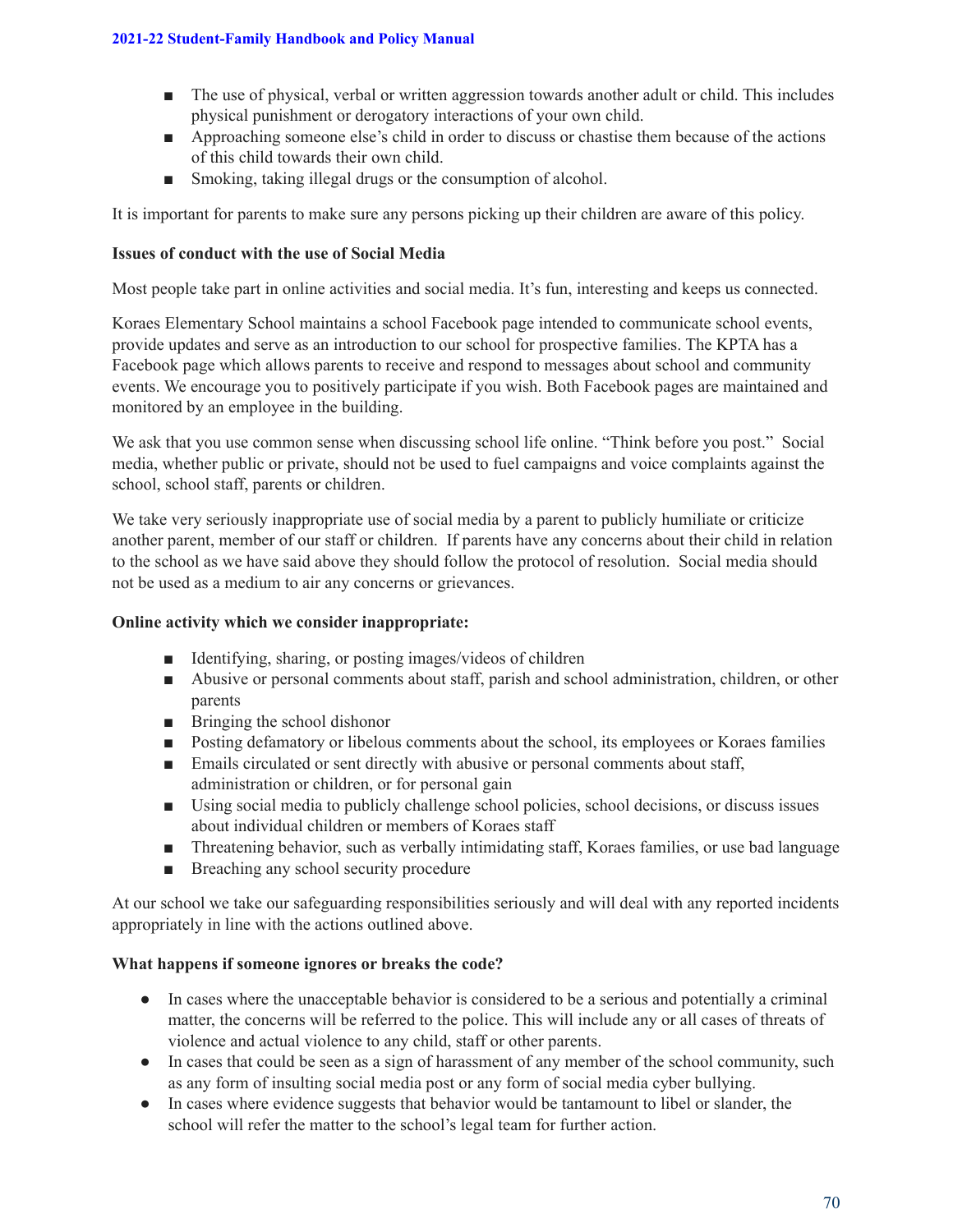● In cases where the code of conduct has been broken but the breach was not libelous, slanderous or a criminal matter.

In all instances an emergency school board meeting will be called. The school board will send out a formal letter to the parent to attend a mandatory in person meeting. All meetings will be conducted face to face, or via Zoom when appropriate.

If the parent refuses to attend the meeting or no response is given, then the school board will notify the parent via certified mail of its decision in the matter. A second in person/Zoom meeting will not be offered.

In order to safeguard our school, a resolution will be determined by the school board which may include: a ban to prohibit the adult from entering the school grounds, a ban which will disenroll any child(ren) and family, or as decided by the school board. The duration of a ban will be dependent on the situation and determined by the school board.

In the event of non-compliance with a banning order, the school would work with the police or other relevant authorities to enforce any orders or take such further action as appropriate (this may include the enforcement of a restraining order to restrict access to the school site).

### **Thank you for abiding by this code. Together we create a positive and uplifting environment not only for the children but also for all who work and visit our school.**

Koraes Elementary School COVID Policy and Protocol for 2021-2022

Koraes Elementary School is following the protocols and guidelines provided by the Illinois Department of Public Health (IDPH), the Center for Disease Control (CDC) and the Cook County Department of Public Health (CCDPH) for any positive individuals, anyone experiencing COVID-like symptoms in the home, and anyone considered a close contact to a positive individual or household members with COVID-like symptoms.

It is important to note these guidelines are fluid and may change at any time due to county metrics **for positive COVID-19 cases reported and hospitalizations. Updates to the COVID policy will be sent out to the school community via email as they change.**

- If a student is staying home for any (1 or more) COVID symptoms, it is important for a parent/guardian to call their child in sick, as well as the siblings living in the home. If a student is at home sick for any COVID-19 symptoms, IDPH requires the household members to also quarantine until there is further information from the healthcare provider. This means all siblings must stay home.
- IDPH states students are to stay home for any 1 of the following symptoms: Fever (100.4 degrees or higher), new onset of moderate to severe headache, shortness of breath, new cough, sore throat, vomiting, diarrhea, abdominal pain from unknown cause, new congestion/runny nose, new loss of sense of taste or smell, nausea, fatigue from unknown cause, muscle or body aches.
- See return to school requirements in the table below.

Travel Guidance from the Cook County Department of Public Health: Unvaccinated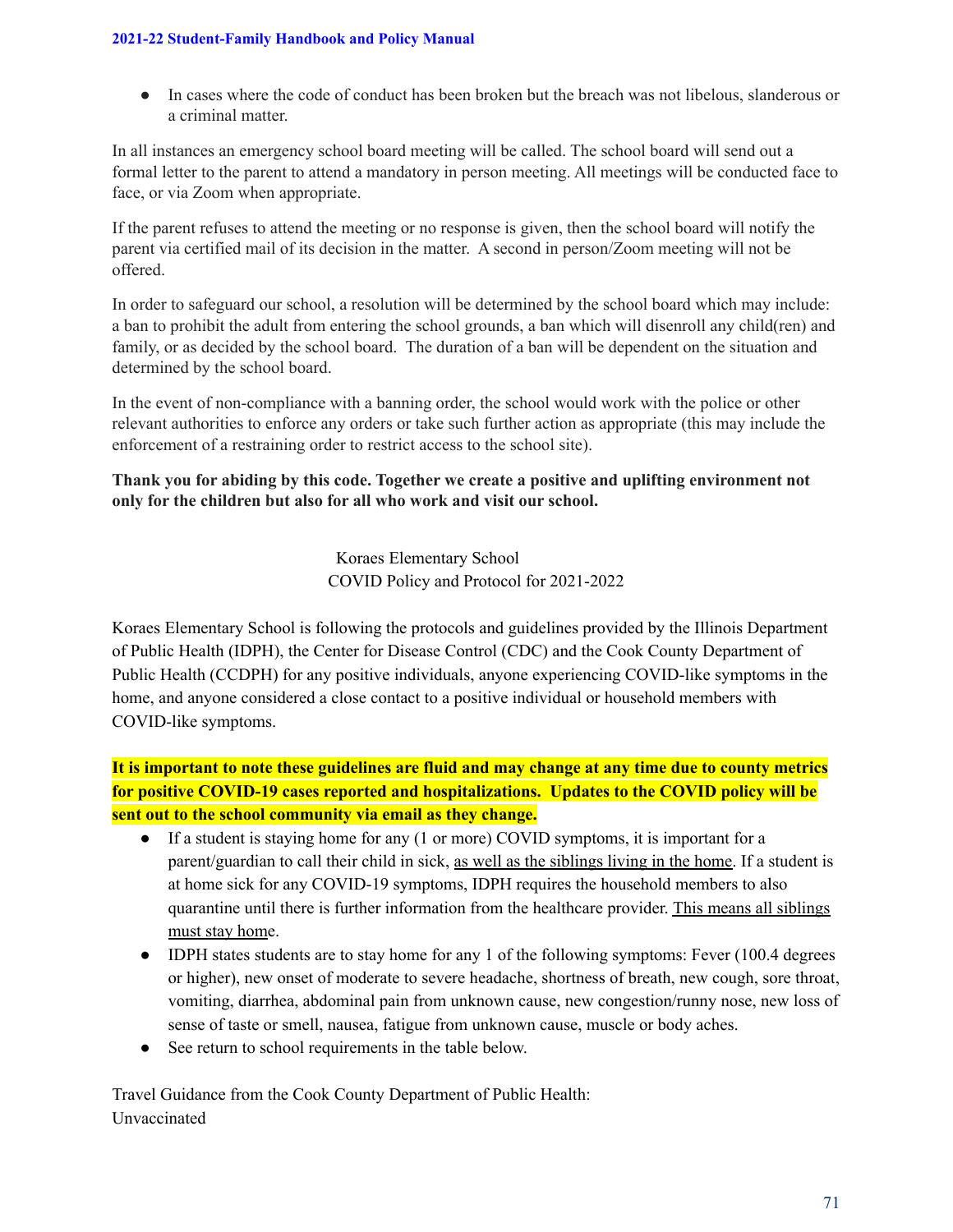#### **2021-22 Student-Family Handbook and Policy Manual**

- International travel and domestic travel by plane: get tested with a viral test 5 days after return date **AND** stay home and self-quarantine for a full 7 days after travel. Family must produce the negative test result to the school.
- If you test positive, isolate and follow isolation expectations.
- If a student does not get tested, quarantine for 10 days after travel. Day one starts the day after returning home.
- Domestic travel by vehicle: as long as the family maintains safety protocols, the child may return to school. For families who do not adhere to safety protocols, the above three bullet points apply.

## Vaccinated

- Vaccinated domestic travel: self-monitor for symptoms
- Vaccinated international travel: get a viral test 3-5 days after travel, self-monitor for symptoms

Medical evaluation and COVID-19 diagnostic testing is strongly recommended for anyone with COVID-like symptoms.

Please note Five COVID-19 infections (laboratory-positive by PCR or antigen testing) occurring within 14 calendar days of each other in individuals meet the case definition for an outbreak in a Pre-K-12 school. The cases need to be epidemiologically linked by known exposure with respect to place (same classroom) and time (within 14 calendar days). In the event of an outbreak, class instruction will switch to remote learning.

| Return to School Guidance                                                                                                                                                                                                                                                                                                                                                                                                                                            | Documentation Required                                                                                                                                                                                                                                                                                                                                                                                                                                                                                                                                                                                                                                                                                                                                                                                                                                                                                                                                                            |
|----------------------------------------------------------------------------------------------------------------------------------------------------------------------------------------------------------------------------------------------------------------------------------------------------------------------------------------------------------------------------------------------------------------------------------------------------------------------|-----------------------------------------------------------------------------------------------------------------------------------------------------------------------------------------------------------------------------------------------------------------------------------------------------------------------------------------------------------------------------------------------------------------------------------------------------------------------------------------------------------------------------------------------------------------------------------------------------------------------------------------------------------------------------------------------------------------------------------------------------------------------------------------------------------------------------------------------------------------------------------------------------------------------------------------------------------------------------------|
| Arrange to go home as soon as symptoms begin,<br>students wait in designated health office for sick<br>individuals as they wait for parent pick up<br>Remain home for at least 10 days after<br>symptoms begin, AND<br>Fever free for at least 24 hours without the use<br>of fever-reducing medication<br>AND symptoms improve<br>Household members (siblings) quarantine at<br>home as well until the sick individual is<br>evaluated by their healthcare provider | Arrange to go home as soon as symptoms begin,<br>students wait in designated health office for sick<br>individuals as they wait for parent pick up<br>Remain home for at least 10 days after<br>$\bullet$<br>symptoms begin, AND<br>Fever free for at least 24 hours without the use<br>of fever-reducing medication<br>AND symptoms improve<br>٠<br>Household members (siblings) quarantine at<br>home as well until the sick individual is<br>evaluated by their healthcare provider<br>If the sick student is not seen by a healthcare<br>$\bullet$<br>provider and completes the 10 day exclusion, a<br>note from parent/guardian documenting the ill<br>student and/or household contacts are without<br>fever without fever-reducing medication and<br>symptoms have improvement is required.<br>If the sick student is tested for COVID-19 and<br>the test result is positive, follow procedures for<br>the positive case. Siblings will follow close<br>contact guidance. |

# **Students experiencing COVID-like symptoms in school or those who stayed home from school due to illness**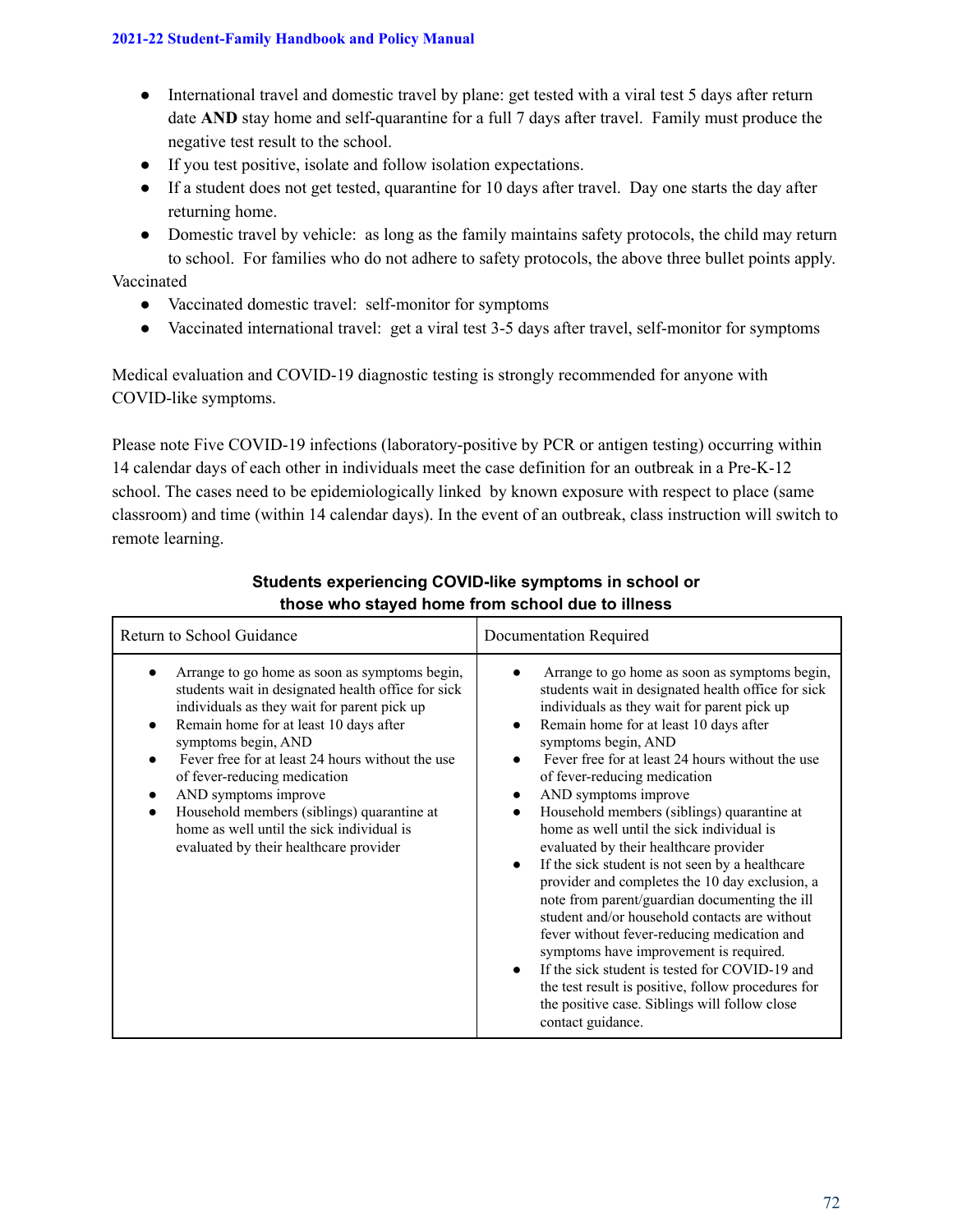# **RETURN SOONER THAN 10 DAYS**

- OR to return sooner than 10 days, the student symptoms must meet the above criteria AND
- Follow the return-to-school criteria for the diagnosed condition (example strep throat can return after 24 hours on antibiotic)
- MUST have a doctor's note documenting an alternative diagnosis and stating there is no clinical suspicion for COVID-19 OR a negative COVID-19 test result, or a healthcare provider's note indicating the negative test result.

## **Students Positive With Covid 19\***

| <b>Positive COVID-19, WITH Symptoms</b>          | <b>Positive COVID-19, NO Symptoms</b>            |
|--------------------------------------------------|--------------------------------------------------|
| Remain home (isolate) for at least 10 days after | Remain home (isolate) for 10 days after the date |
| $\bullet$                                        | of their first positive COVID-19 test            |
| symptoms begin                                   | Must remain without symptoms to return to        |
| AND fever free for at least 24 hours without the | school                                           |
| $\bullet$                                        | If symptoms begin, then follow positive          |
| use of fever-reducing medication                 | $\bullet$                                        |
| AND symptoms improve                             | COVID-19 guidelines in the first column.         |

#### **Documentation Required to Return to School**

Release from Isolation letter\*\* (if received from the local health dept) provided by the parent/guardian or staff person, notification via phone, secure email, or fax from the local health dept to the school, OR other process implemented by the local health dept.

\*Anyone positive for COVID-19 must notify the school. This information will then be reported to the Cook County Department of Public Health. It will then be determined what steps will be taken in regards to notification to the families and staff, contact tracing, and cleaning procedures for the building involved.

\*\*It is important for anyone with COVID-19 to follow up with their local health department. The local health department will contact positive individuals to determine when they can come off isolation. If the individual does not answer the calls or follow up accordingly, the local health department will not provide the letter for Release from Isolation and this will delay returning to school.

Close Contact Quarantine and When to Return for Students or Staff: Close contact is anyone in contact with a confirmed case of COVID-19 (with or without a face covering) for at least 15 minutes throughout the day AND less than 6 feet, anytime from 2 days before symptoms to the time the case is in isolation or away from the contact.

Quarantine is used to keep someone who might have been exposed to COVID-19 away from others. Quarantine helps prevent spread of disease that can occur before a person knows they are sick or if they are infected with the virus without feeling symptoms.

| Civec Contact Cases                                                                                                                                                                                                                                                                                                                                     |                                                                                                                                                               |  |
|---------------------------------------------------------------------------------------------------------------------------------------------------------------------------------------------------------------------------------------------------------------------------------------------------------------------------------------------------------|---------------------------------------------------------------------------------------------------------------------------------------------------------------|--|
| Household, school, or any close contact of a person<br><b>POSITIVE for COVID-19 or a PROBABLE*</b><br><b>COVID-19 case</b>                                                                                                                                                                                                                              | Household contacts of a person SUSPECTED* of<br>having COVID-19 or has a pending COVID-19 test                                                                |  |
| Quarantine at home and monitor for symptoms<br>$\bullet$<br>for 14 days (includes siblings and household<br>members) which is the safest recommendation.<br>Per CDC, even if you test negative for<br>$\bullet$<br>COVID-19 or feel healthy, IDPH says stay home<br>(quarantine) since symptoms may appear 2 to 14<br>days after exposure to the virus. | Quarantine at home until there is more<br>information after the suspected person is seen by<br>their healthcare provider and/or has COVID-19<br>test results. |  |

#### **Close Contact Cases**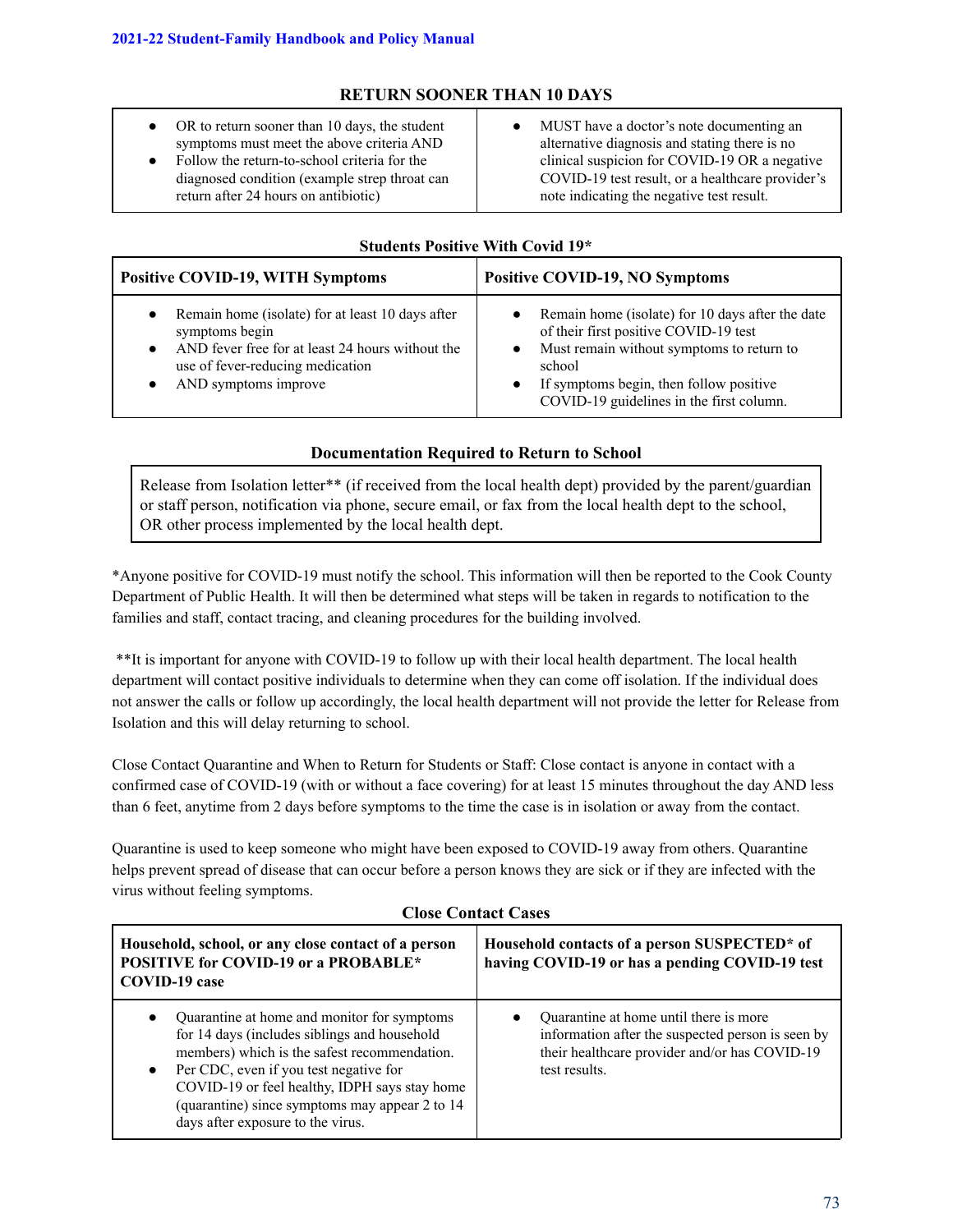| May consider being around others after 10 days<br>if:<br>If the student has not had any<br>$\circ$<br>symptoms.<br>Student has tested negative after the<br>$\circ$<br>10th day of quarantine.                                                                                                                                                                                           |  |
|------------------------------------------------------------------------------------------------------------------------------------------------------------------------------------------------------------------------------------------------------------------------------------------------------------------------------------------------------------------------------------------|--|
| No one in the home has COVID or<br>$\circ$<br>symptoms.                                                                                                                                                                                                                                                                                                                                  |  |
| All test results must be shared with the school.<br>If the child does not test, the child may return to<br>school on the 15th day after the first day of<br>exposure.                                                                                                                                                                                                                    |  |
| Quarantine at home until there is more<br>information after the suspected person is seen by<br>their healthcare provider and/or has COVID-19<br>test results. *Probable Case - Any symptomatic<br>person who is linked to a positive case, but is not<br>yet confirmed as being positive. *Suspected<br>Case - Any person experiencing 1 or more<br>COVID-like symptoms or has a pending |  |
| COVID-19 test.<br>If anyone in the household develops symptoms<br>during quarantine, the date to return may change.<br>Contact the school nurse for guidance.                                                                                                                                                                                                                            |  |

## **DOCUMENTATION REQUIRED TO RETURN TO SCHOOL**

| Release from quarantine letter from the local<br>$\bullet$<br>health department provided by the<br>parent/guardian, notification via phone, secure<br>email or fax from the health dept to the<br>school, OR other process implemented by the<br>LHD. | If the test result is positive for the suspected<br>case, follow procedures for close contact of a<br>positive case.<br>If the test result is negative, notify the school<br>$\bullet$<br>and provide necessary documentation.<br>If the suspected case has an alternative<br>$\bullet$<br>diagnosis, the student who is a close contact<br>may return to school after notifying the school<br>and having documentation.<br>If the suspected case is sick, but has not seen a<br>physician - contact the school for a return date<br>and a note will be required from the parent. |
|-------------------------------------------------------------------------------------------------------------------------------------------------------------------------------------------------------------------------------------------------------|-----------------------------------------------------------------------------------------------------------------------------------------------------------------------------------------------------------------------------------------------------------------------------------------------------------------------------------------------------------------------------------------------------------------------------------------------------------------------------------------------------------------------------------------------------------------------------------|
|-------------------------------------------------------------------------------------------------------------------------------------------------------------------------------------------------------------------------------------------------------|-----------------------------------------------------------------------------------------------------------------------------------------------------------------------------------------------------------------------------------------------------------------------------------------------------------------------------------------------------------------------------------------------------------------------------------------------------------------------------------------------------------------------------------------------------------------------------------|

\*Probable Case - Any symptomatic person who is linked to a positive case, but is not yet confirmed as being positive.

\*Suspected Case - Any person experiencing 1 or more COVID-like symptoms or has a pending COVID-19 test.